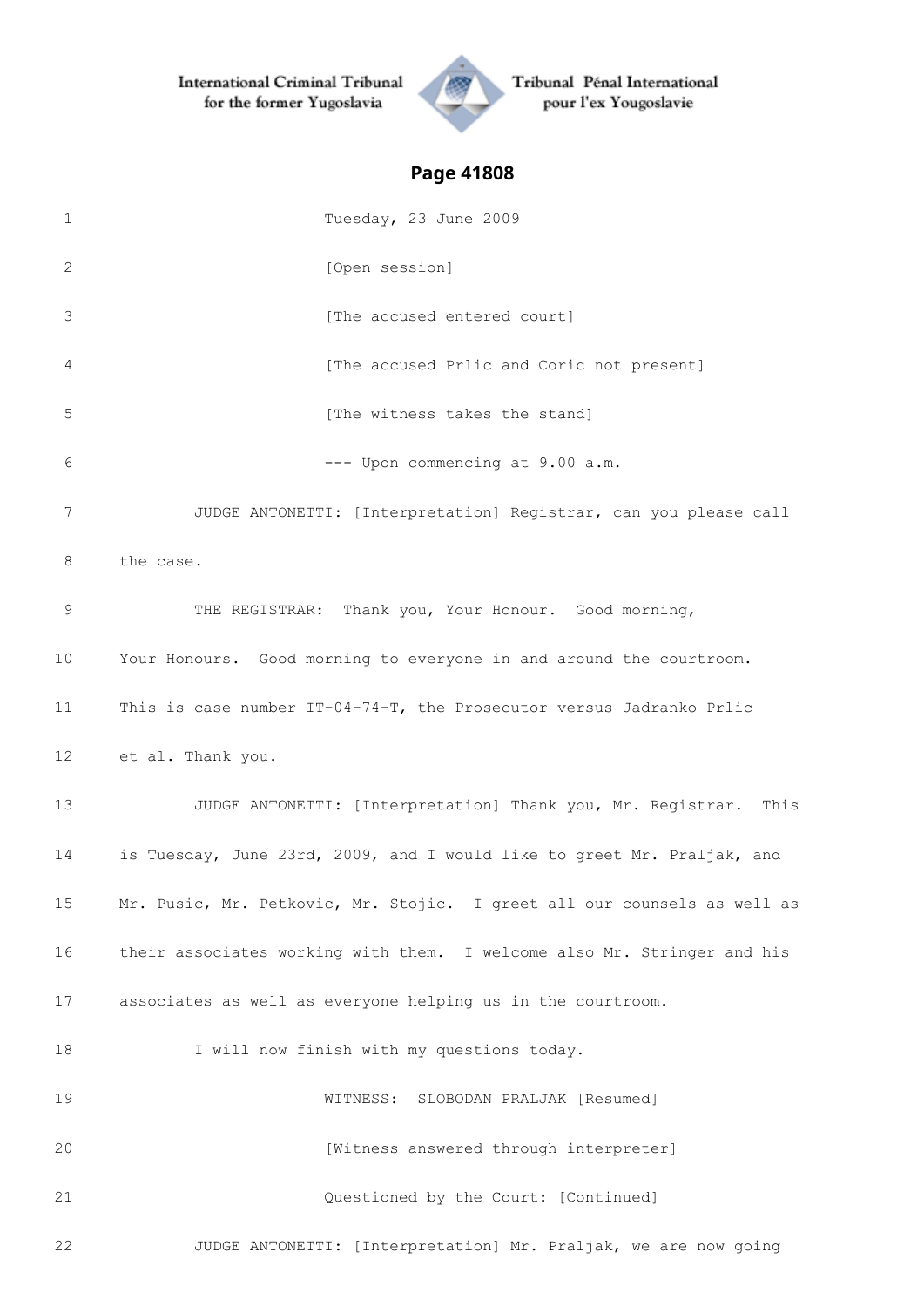| 23 | to deal with a new topic, a topic that was raised in your pre-trial    |
|----|------------------------------------------------------------------------|
| 24 | brief. I believe it's an essential element. You said that you believed |
| 25 | that for crimes committed by independent groups, the responsibility of |

 the HVO cannot be engaged and you said that there were rebel groups that were introducing themselves as being freedom fighters but who were actually combatting on their own and who did not submit to any military command. So according to you, you're saying that they were fighters who obeyed no one. They were rogue fighters and obeyed only themselves; and if crimes were committed, they are the ones liable. It is not the HVO that should be blamed for these crimes. Could you please develop this and give us some examples. A. It is correct, Your Honour, Judge Antonetti. The HVO is an organisation, and if you were to say that the HVO committed the crimes, as is often done, that would imply that there is a crime in the chain of 13 command, that somebody issued an oral or written order for that, that there was a thought or a permission or a tacit permission for something to be committed, and there was none of that in the HVO at any level. However, unfortunately in wartime situation, in particular if you have a war like this one - I don't want to now repeat what I've already said - there are individuals and groups who will commit what is called violations of laws and customs of war against these individuals or groups of persons. Now, as far as I know, everybody, including myself at the head,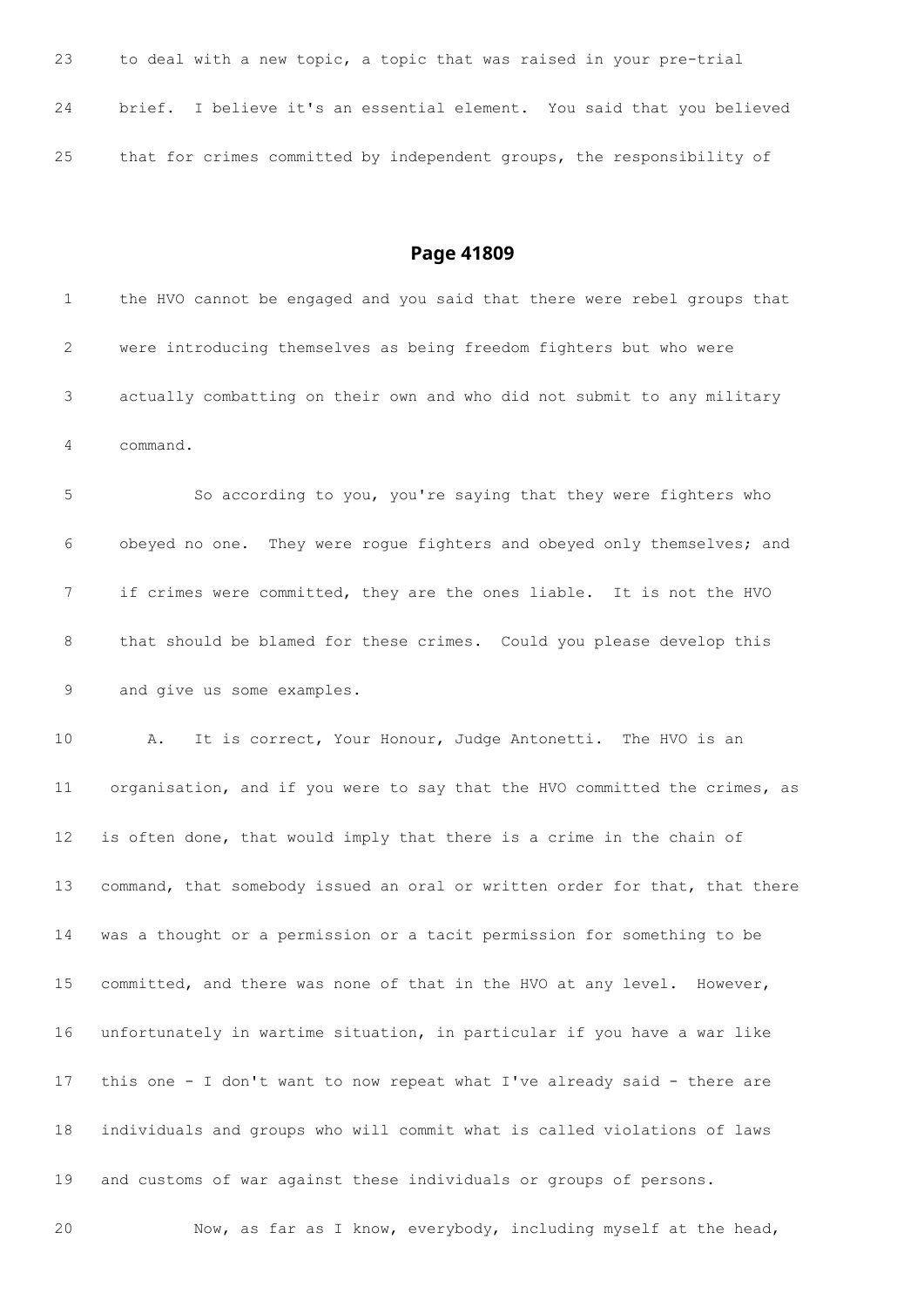| 21 | tried to determine, to identify those individuals and groups, and to     |
|----|--------------------------------------------------------------------------|
| 22 | investigate them, prosecute them, a number of indictments were handed    |
| 23 | down, a certain number of them ended up in prison, I don't know how many |
| 24 | but a sizeable portion of them. So I maintain what I have been           |
| 25 | maintaining all the time. The HVO as a military organisation that starts |

| $\mathbf{1}$ | with Mate Boban and then goes down through me and so on, never, ever        |
|--------------|-----------------------------------------------------------------------------|
| 2            | ordered, permitted or facilitated by thought or by act or by omission any   |
| 3            | kind of act or event that would be contrary to the laws and customs of      |
| 4            | Unfortunately, I mustn't now go beyond our topic because His Honour<br>war. |
| 5            | Judge Trechsel will object. But it is the practice in human society, in     |
| 6            | particular in wartime, that there are crimes, there are individuals who     |
| 7            | then may form some groups who are out of control, and they commit           |
| 8            | impermissible acts. That's what I have to say about that.                   |
| 9            | JUDGE ANTONETTI: [Interpretation] You are also saying that they             |
| 10           | were -- it was a great disorder, and because of that it was impossible to   |
| 11           | set up and maintain firm discipline and to exert effective control on the   |
| 12           | troops. If I understood you correctly, you seem to say that because of      |
| 13           | the chaos it was impossible for you to maintain discipline and to           |
| 14           | maintain effective control over the troops.                                 |
| 15           | Societies differ, all societies all over the world differ<br>Α.             |
| 16           | precisely in the degree of organisation they have reached, the extent to    |
| 17           | which all the structures in a structure, the executive branch of the        |
| 18           | government, the judiciary, and the overall organisation, all those          |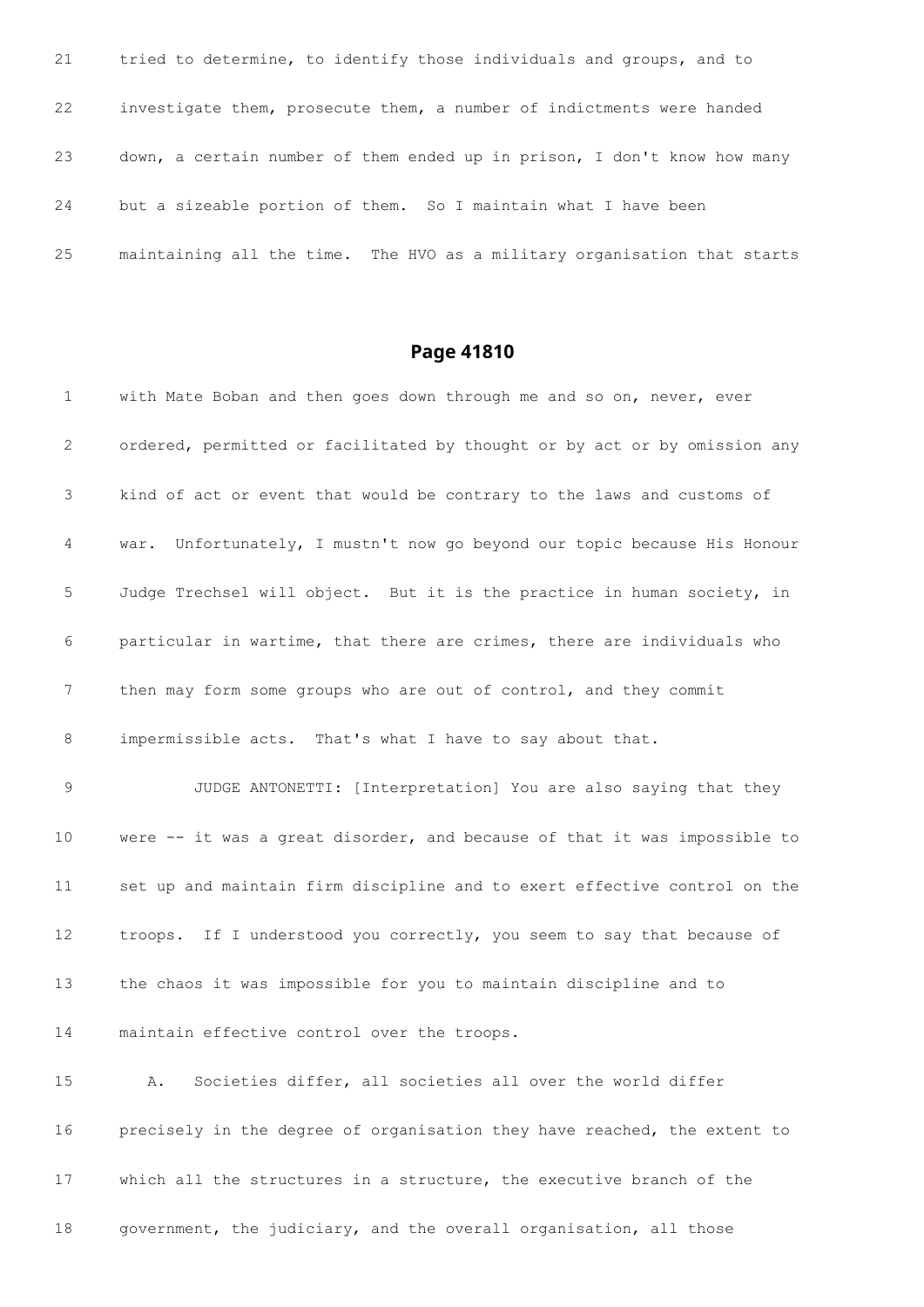| 19 | elements that make up a society, so hundreds and hundreds of              |
|----|---------------------------------------------------------------------------|
| 20 | substructures in the society. Unfortunately, I'm straying away from the   |
| 21 | topic or I'm expanding on it, but even in those societies the quantity of |
| 22 | individuals who commit crimes is not small in wartime, and in particular  |
| 23 | when the conditions give rise to a complete collapse of a state.          |
| 24 | So when you have an aggression, elements of a civil war and               |
| 25 | elements of a religious war which started appearing at one point.<br>So   |

 when the entire state organisation has collapsed, the judiciary, the 2 administration, the hope, electricity, water, telephone, railway lines, transportation networks, so dozens and dozens of substructures and so on, it has been proven scientifically - and I don't know how many examples - that in such situations the number of people who go through what we call moral decompensation is going to increase. To be quite frank, Your Honours, as a person who dealt with 8 social psychology and wars, I expected that things would be even worse. 9 We focused on -- our efforts clearly and logically, and this effort was immense. We focused it on reducing the quantity -- well, it would be illusory to expect and nobody has managed to do that ever anywhere to achieve a point where this would not happen at all. That's simply the way it is, and for all these reasons -- well, apart from the territory you have to have the government in a state to control it and that means civilisational structures.

In Bosnia and Herzegovina in 1992, it no longer existed. And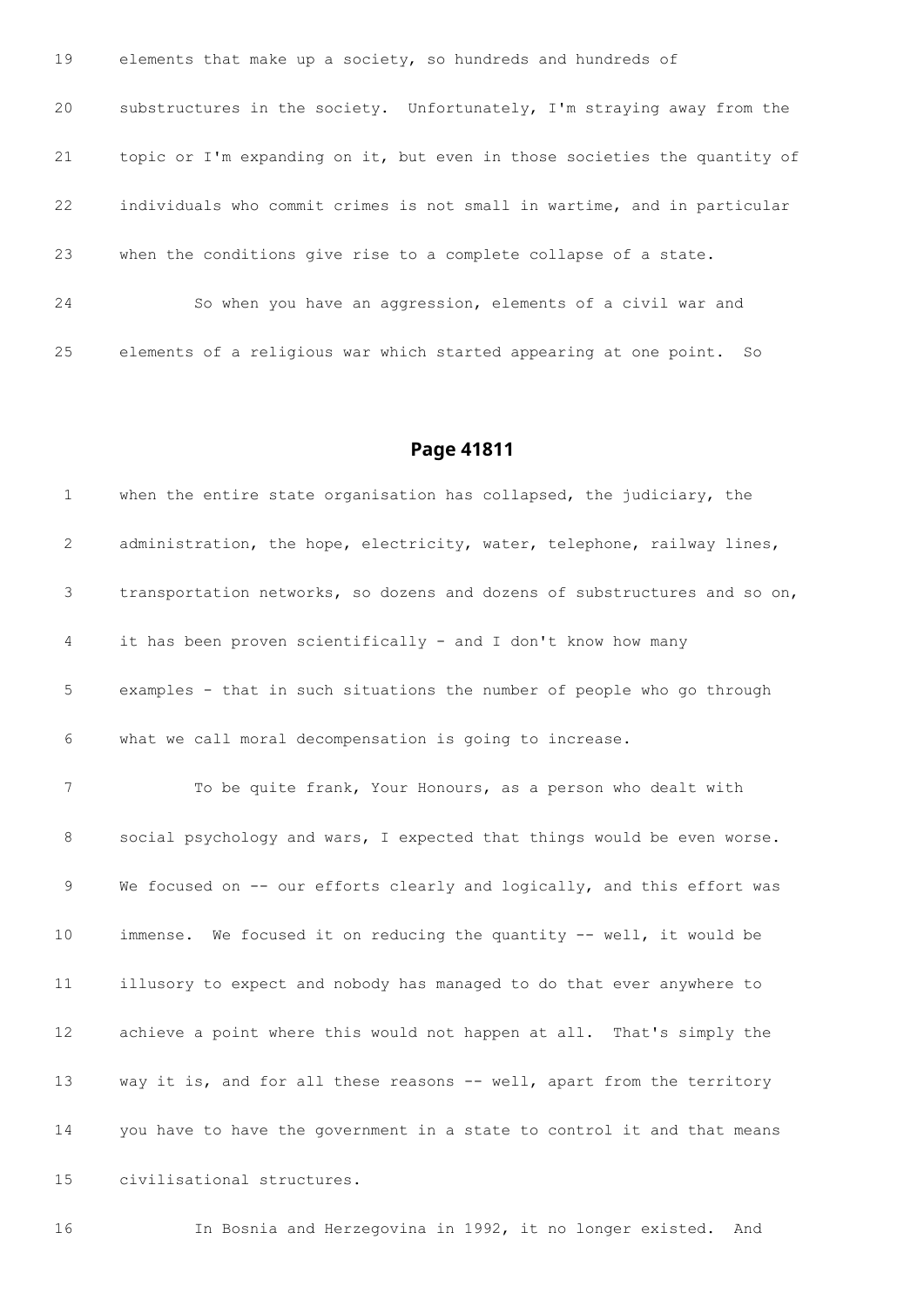17 then there is total chaos in economy, in politics, and also in -- on the level of social psychology, the number of desperate people, the number of people who would lose their compass is likely to be greater than in a society that is functioning normally, and this is precisely what happened. So our efforts did not yield fruit at all times, but I still stand by what I said before, those were the greatest possible efforts at every point in time.

 JUDGE ANTONETTI: [Interpretation] General Praljak, to finish on this issue you said, I quote:

#### **Page 41812**

 "The HVO was not an army per se. You have to consider that the HVO was only a force that was made up of volunteer fighters whether or not had no other choice than defending their own society against the invader." So you seem to say here that the military branch of the HVO was not a real army, it was just a collection of volunteers who had -- who came to defend their society against the invader. So if I follow you correctly, we could almost think these were just civilians that were 9 supplied with arms but that had not been trained, that were not -- that did not benefit from any discipline and that did not have any leadership either. This is what seems to be what you say in your pre-trial brief.

What can you say about all this?

 A. Well, Your Honour, Your Honours, this is for the most part true. I did a comparative analysis. On the left-hand side of the paper I would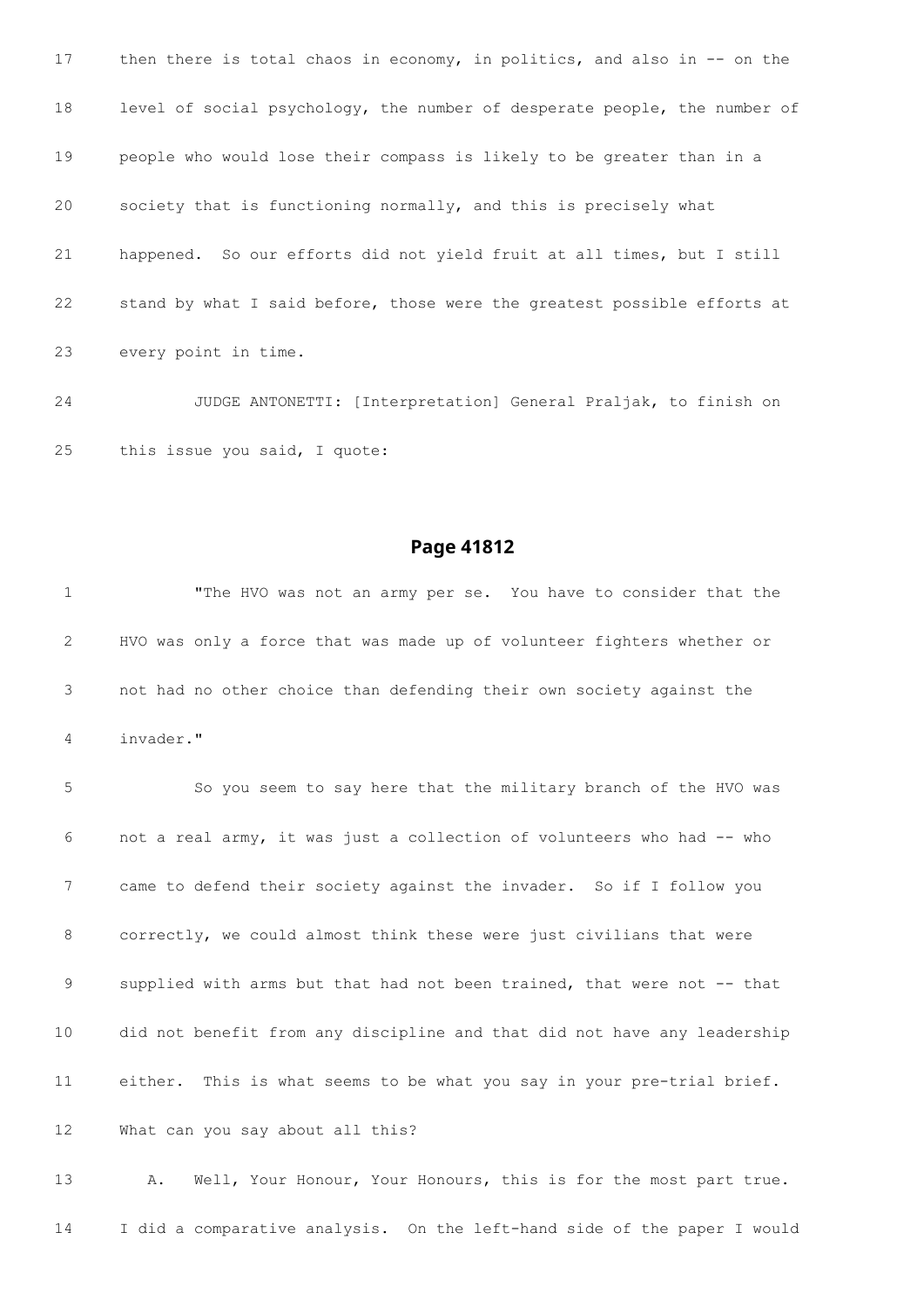15 put down things that characterise an organised army, a structured army, 16 what are the elements in a structured -- well-structured army, the 17 American army, the French army, and so on. And on the right-hand side, I would note down the elements that the HVO had. And this comparative analysis was unfortunately such that we can say that the HVO had -- was the embryo of what we considered to be a normal, well-structured army. So if we look at it, they were armed, most of them had purchased their own weapons, they wear uniforms, so there are units and there are some elements of an army. But all the other key elements such as, for instance, the training, the control from the lowest level - this is particularly important - the platoon leaders, the squad leaders,

#### **Page 41813**

1 sergeants, which are the backbone of the US army, and then system of punishment that is in place and then the redundancy that the other armies have. So if one element is not good, if one person is not good, you can replace that person with another person who had gone through positive selection, who had undergone training, and we didn't have that, we didn't have replacements. These were people who had signed up. JUDGE PRANDLER: Mr. Praljak, I'm sorry to interrupt you but I believe that it is indeed a very important question which was originally raised by President Antonetti about the very nature of the army. You alleged that that army, HVO, was an army of volunteers, and therefore, no major elements of a professional army were present in their behaviour. On the other hand, as far as I recall, the situation was that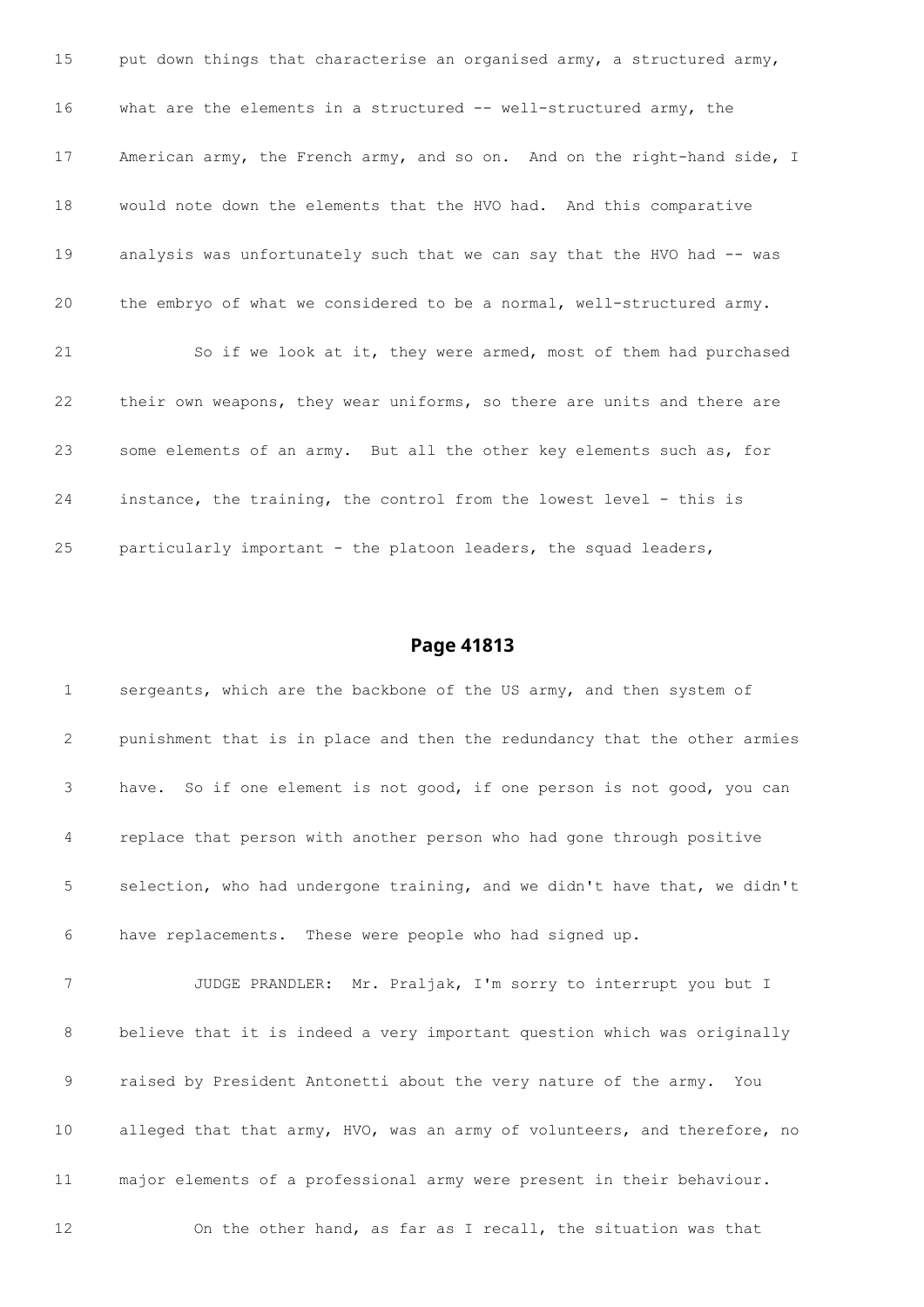you, I mean HVO and the government, has always referred to the existing laws and the regulations which you, in a way, inherited from the former Yugoslav republics and you also applied those laws and rules. For example, you yourself mentioned once that you were for the -- for drafting the students from the universities because, according to your view, they had to undertake military army obligation, et cetera, and even you drafted at the same time Muslim and Bosniak citizens because of the existing rules of compulsory military service which also belonged to the TO, et cetera, Territorial Defence at that time.

 So my question is that are you sure that the army should -- in your view, was a kind of volunteers and those who only -- if they wanted to fight, then they went; if they didn't want to fight, they remained at home? Or it was really a structure of a well-organised structure of

#### **Page 41814**

| 1              | military force which actually fought probably about -- for two years at  |
|----------------|--------------------------------------------------------------------------|
| 2              | least during those events, events of the conflict? So it is my question. |
| 3              | A. Your Honour, Judge Prandler, I'm trying -- well, we cannot            |
| $\overline{4}$ | simplify things to go below the threshold of comprehensibility. There    |
| 5              | were laws, but the essence of the laws is in the ability to implement    |
| 6              | them, how to implement a law. Laws were inherited, and the simplest      |
| 7              | thing is to just copy them and say, These are the laws, and now you face |
| 8              | the task of implementing the laws.                                       |

 And here is something that is true. Everybody from the area, we're now talking about Herceg-Bosna, everybody could have left the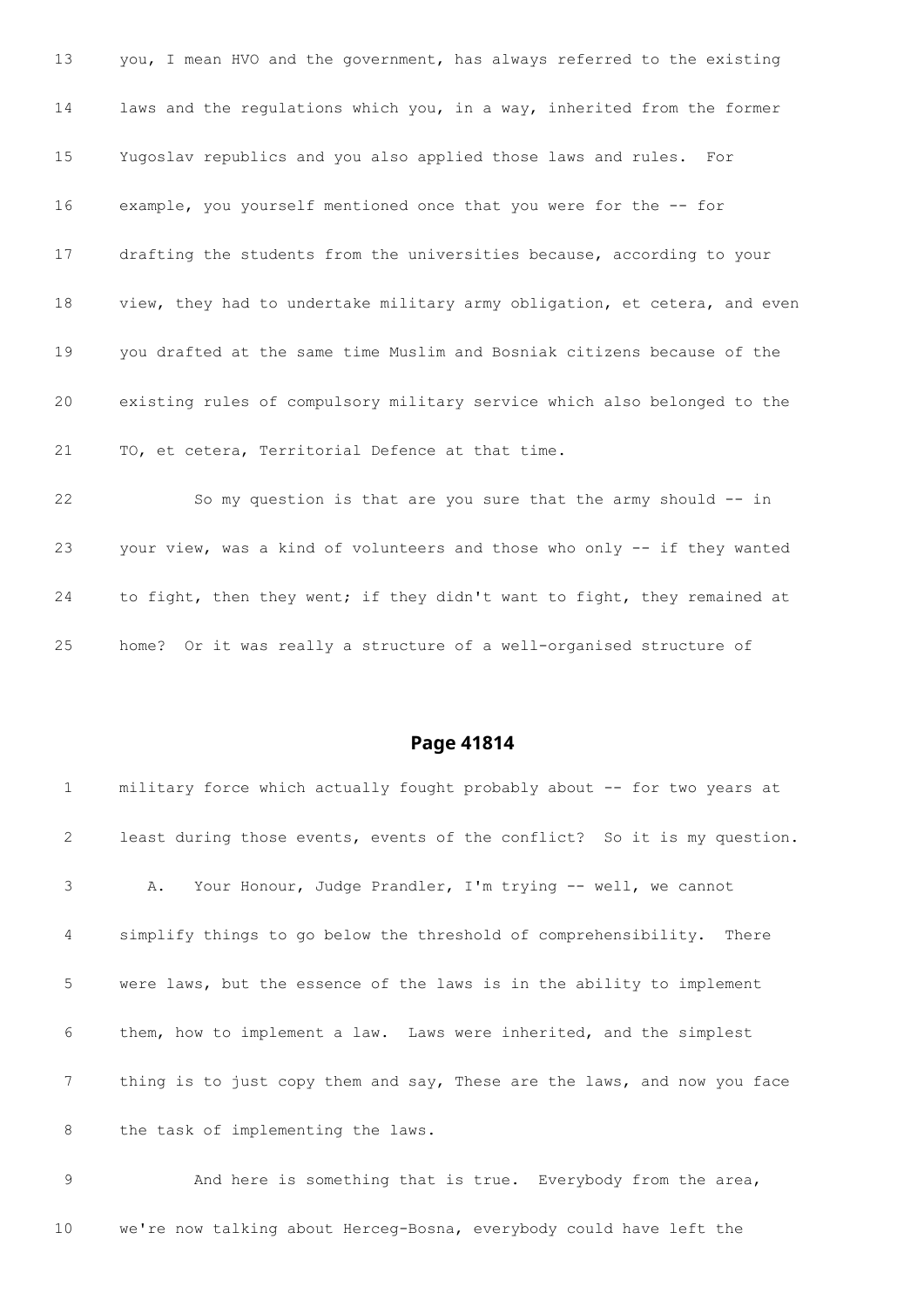territory of Bosnia and Herzegovina, or Herceg-Bosna, and go to a third country without you being able to punish that person in any way or to 13 bring them back or to punish them indeed. If that is the case, and that indeed was the case, then those who were left behind, who remained there, remained there voluntarily according to my definition. And now this group is divided into two subgroups as follows: Those who joined the units completely voluntarily and those that you had to call-up, those that were drafted. And those that you called up, they could either respond or not respond. And the military police went looking for them, sometimes the whole unit would refuse to go and man the positions, we've seen examples of that, for a variety of reasons. And then you would have to talk to this unit. And if you talked to the troops as if it were a parliament, Please, go, you have to understand the situation, then this is not the elements of an army that we're talking about here.

#### **Page 41815**

 So I gave you a precise picture: A, they could have gone; B, they were those who volunteered to join the army; and there was the third group that remained in the territory of Bosnia and Herzegovina but refused to respond to the call-up. And if you have three people who refuse to respond to the call-up, you can perhaps go looking for them at their residences; but if 200 people refuse, then you don't have any effective method to bring in 200 people, because it's enough for them to go another house in a village and you can no longer find them.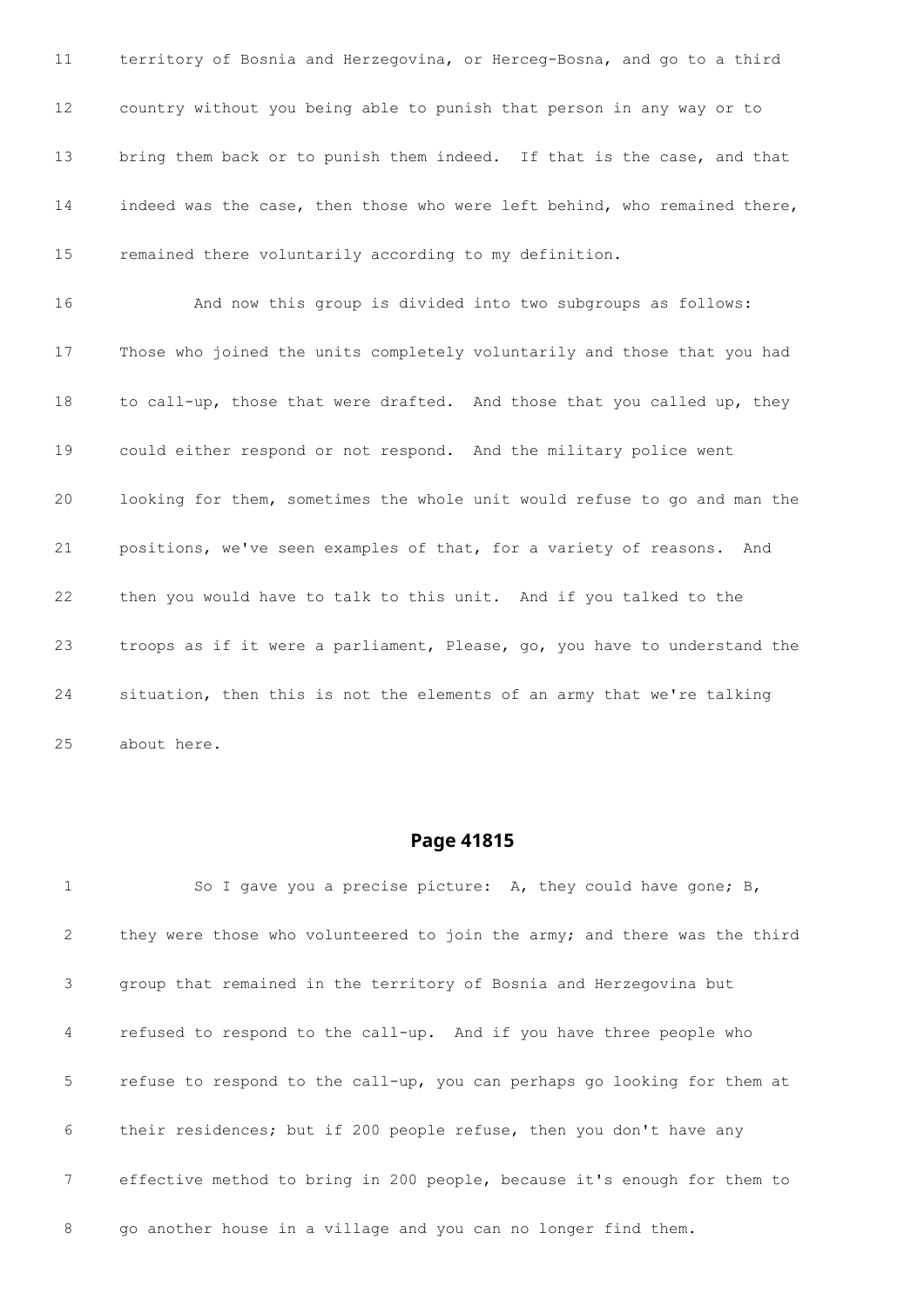JUDGE PRANDLER: Thank you, Mr. Praljak. That's fine. JUDGE ANTONETTI: [Interpretation] General Praljak, you also state that you contest -- you dispute the existence of an international conflict so I'm not going to go into the legal problems regarding this. That will be written in your counsel's final submissions. However, regarding overall control and the -- what can you say 15 about overall control regarding -- at your level, what can you say about this? A. Well, let me skip -- skip the legal element, but international armed conflict probably begins with the state declaring war on another state. But let us now stick to the relationship between Croatia and Bosnia and Herzegovina. Croatia recognised Bosnia and Herzegovina. It had its ambassador. Bosnia and Herzegovina had sent its ambassador to Zagreb. It held the sessions of its government in Zagreb. It had its military missions in Croatia. The Croatian army did not go to fight in Bosnia and Herzegovina. They were just volunteers.

#### **Page 41816**

 On the other hand, Croatia assisted the armed forces of Bosnia and Herzegovina, the BH army and the HVO, to defend themselves against the aggression; and on the other hand, according to some law, Bosnia and Herzegovina, if you consider it to be - well, and this is an absurd situation again - committed aggression against the Republic of Croatia because some forces attacked Croatia from the territory of Bosnia and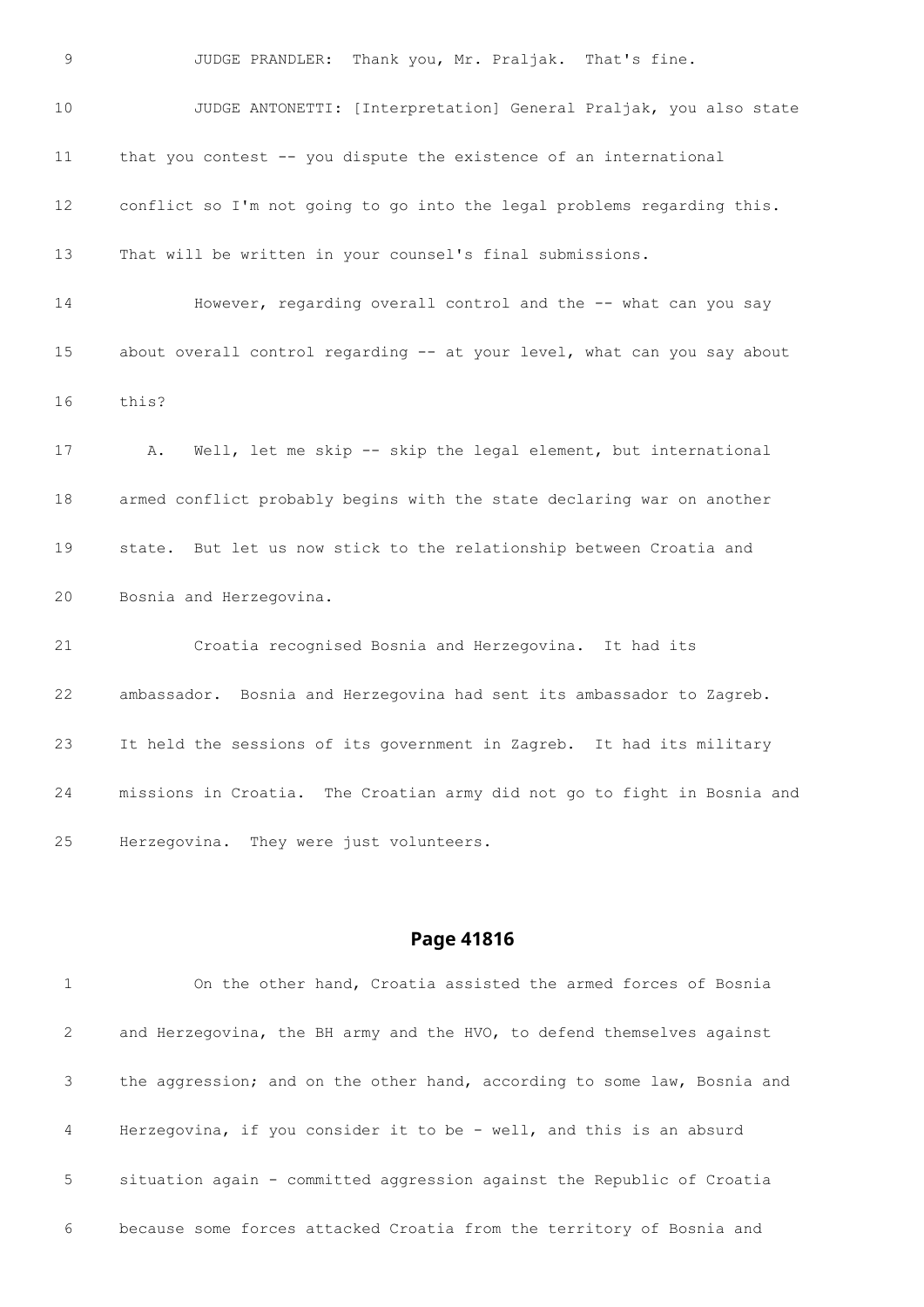Herzegovina throughout the war.

 Your Honours, I maintain my position that, in the former Yugoslavia, the beginning of the war and the way that the war developed was influenced by the ideas of the Serb political leadership, they thought 11 that parts of Yugoslavia belonged to them -- well, I've shown you dozens of times what it looked like and this is aggression. Everything else is 13 just defence, defence to prevent this plan from being implemented, in Croatia and in Bosnia and Herzegovina. And I don't see any international armed conflict between Croatia and Bosnia and Herzegovina. 16 What I see is an effort to defend the Croats -- for Croats to

 defend themselves against Serbia and, unfortunately, over a period of time and in some parts of Bosnia and Herzegovina against -- to defend themselves against the Army of Bosnia and Herzegovina which thought that they should or could solve some of their problems, particularly because 21 they did not have enough strength and thought to attack the Serbs. Well, His Honour Judge Antonetti has probably already seen the 7th Muslim Brigade, the 17th Muslim Brigade never fought the Serbs to lift the siege of Sarajevo or anywhere else. So I wouldn't agree that there was an international armed conflict in the territory of Bosnia and Herzegovina

#### **Page 41817**

|   | Now, how this would be qualified in the light of the Serb                 |
|---|---------------------------------------------------------------------------|
|   | conquests of territory and their desire to create their Greater Serbia,   |
| 4 | from Karlobag-Karlovac-Virovitica line, well, I leave that to the Judges. |

as far as Croatia and Bosnia and Herzegovina is concerned.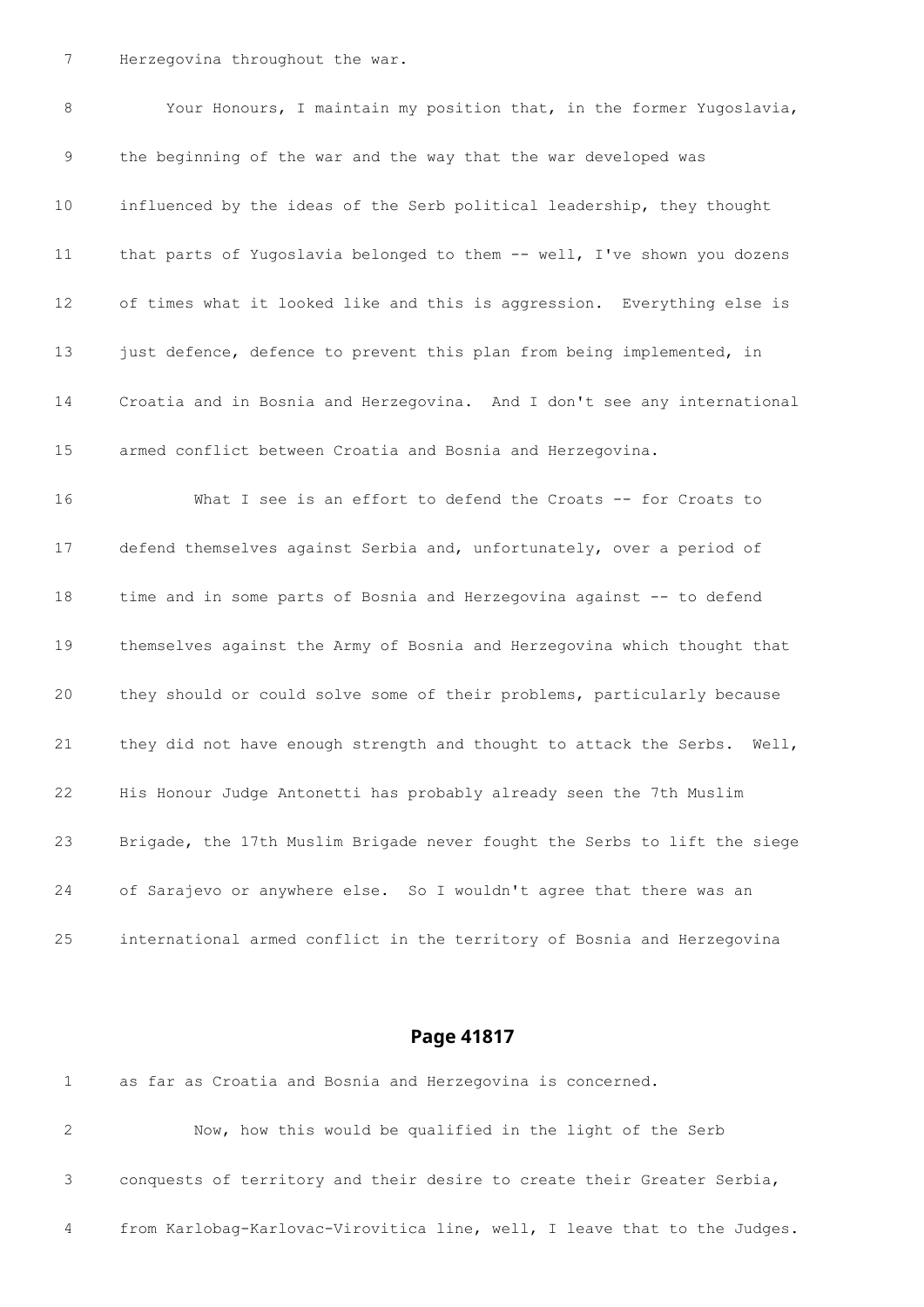Croatia was defending itself, the HVO was defending itself.

 JUDGE ANTONETTI: [Interpretation] Your pre-trial brief you also deal with the JCE. We have talked about this at length. You discard 8 this notion in general terms. You say that it is based on rumours, innuendos and the wrong interpretation of events or a failed interpretation of events. You dispute the Prosecution's case in a way that I will summarise. This is on page 40 of your pre-trial brief and this is what you say. You say: A faulty interpretation of a number of statements or speeches or papers made by President Tudjman -- according to you these were taken out of context and they could very well be interpreted in different ways. You also mention the alleged project of the creation -- of creating a Banovina. You're also mentioning the historical or political views that Tudjman would allegedly have had. You're also saying that there was a faulty interpretation of the policy adopted by Croatia regarding its nationals living abroad. And you say: It's impossible, very unlikely, that no official document could

 directly or indirectly back the Prosecution's case, according to which the Republic of Croatia would have had covert intentions regarding Bosnia-Herzegovina or that it would have intervened in this republic for illegal purposes.

#### **Page 41818**

 In your conclusion you say if what the Prosecution alleges is true, then there should be an official decision by the president, by the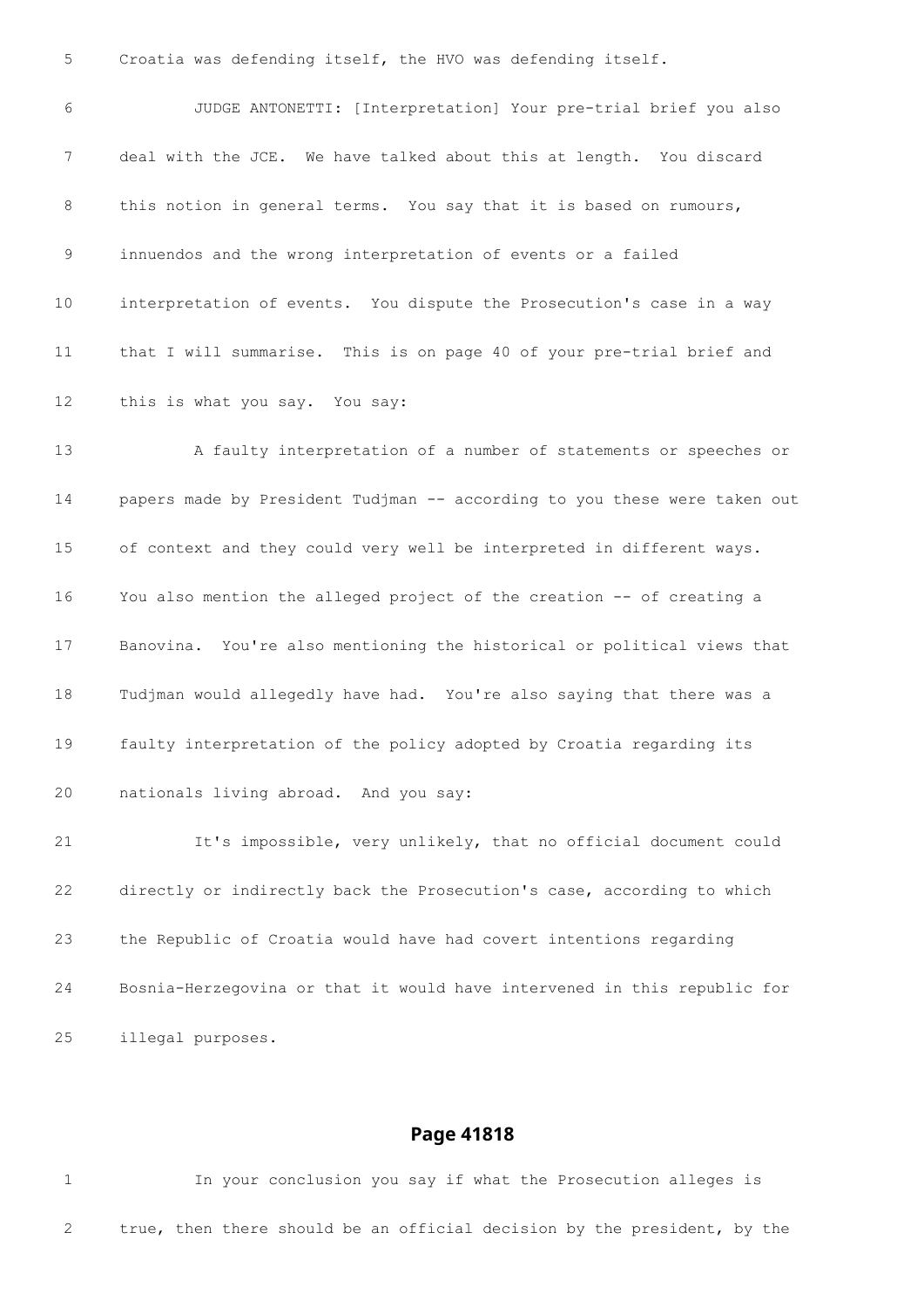parliament, and by the government or by the prime minister or coming from 4 some organisation of the Croatian state, but such a statement or -- such a decision does not exist. So this is what was written in your pre-trial brief. Could you please expand on this.

 A. Well, I've spoken about that dozens of times before this Tribunal. I am claiming - and this is beyond any doubt, this is indisputable, this claim that I'm making - there is not an inkling of a 10 joint criminal enterprise, not even in an embryonic form. There is no intention, no thought, no idea of any kind of Banovina, which is a replacement for an area or a territory or a municipalities where Croats were in the absolute or relative majority in Bosnia-Herzegovina, for that area to be annexed to the Republic of Croatia. Nobody, ever, anywhere thought of that, talked about it, or did anything.

 Everything that we have heard in this courtroom from the fact that all international agreements were signed, the referendum, the recognition of Bosnia and Herzegovina, the arming of the BH army, the refugees, the education, the BH army units that were formed in Croatia and then went to Bosnia and Herzegovina to fight from assistance in sports, the wounded, centres that the BH army had in Croatia, in Zagreb, Samobor, Split, so on and so forth. All that is so contrary to the fundamental premise of the joint criminal enterprise that it seems to me as if it would be easier to prove that the joint criminal enterprise doesn't exist than to prove that 1 plus 1 makes 2.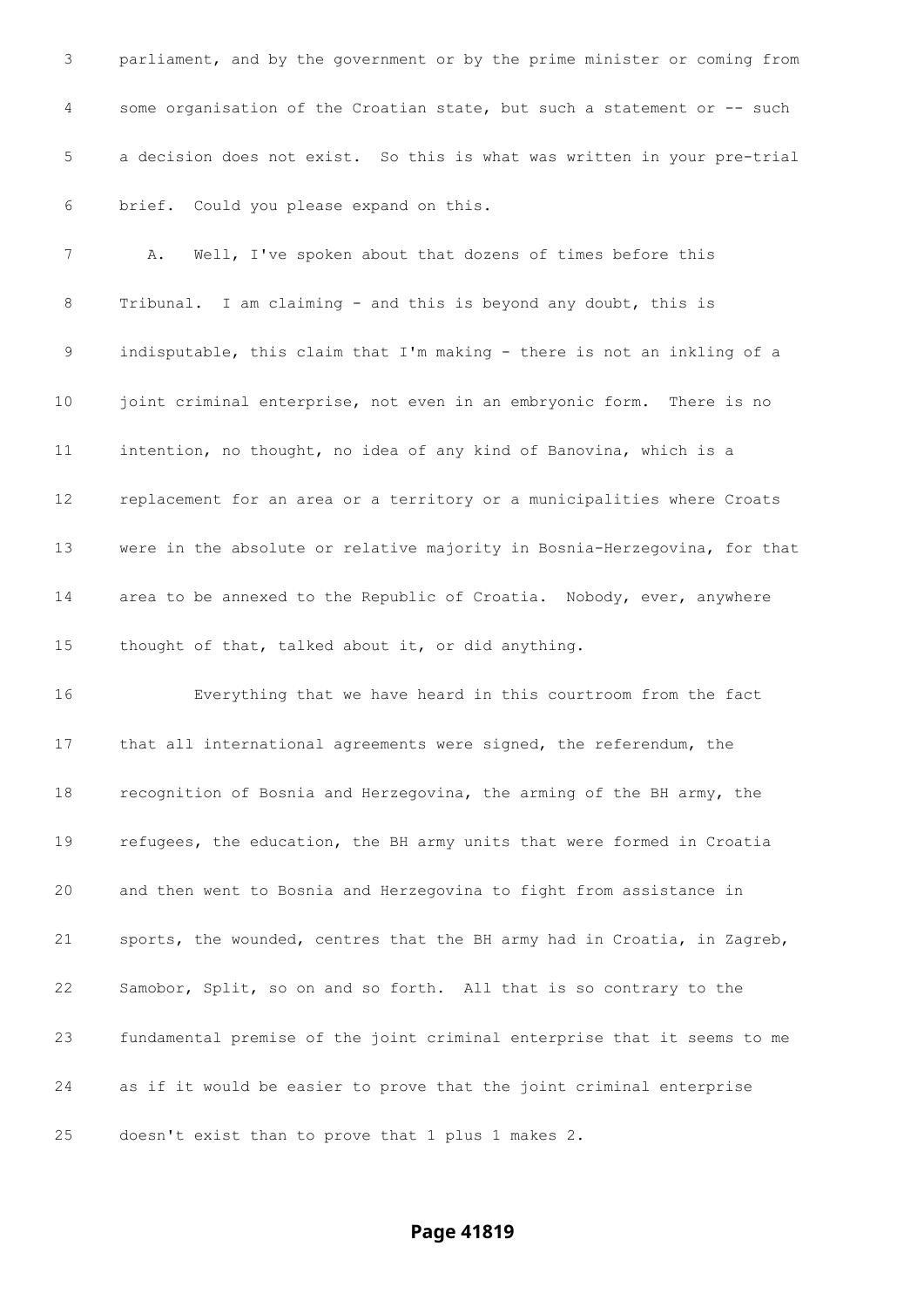JUDGE ANTONETTI: [Interpretation] In support of your case you say that it was Bosnia and Herzegovina that attacked the Republic of Croatia. You said that JNA units supported by the Bosnian Serbs directly or indirectly continued their attack on the Croatian territory from the territory of Republic of Bosnia and Herzegovina; and you added that the Republic of Croatia deployed their troops in Bosnia and Herzegovina in order to defend their own territory, therefore, to support the HVO, the only force capable of blocking the advance of JNA forces and Bosnian Serbs. In support of this you explained in paragraph 77 of your submissions that the Republic of Croatia deployed a new military defence strategy in the southern parts of the coast that goes from Split to Dubrovnik.

 By way of an example you said that in the summer of 1992, a battalion of the Croatian army with 159 combatants commanded by Mr. Krsticevic took up positions near the town of Citluk in order to prevent JNA units and VRS units to move on to Split. You said that the action yielded fruit and the advance of the JNA was stopped, but then you added something else. You said that at the same time, General Bobetko launched an offensive on Bisce Polje in Bosnia and Herzegovina with one battalion, but unbeknownst to the staff, the Main Staff of the Croatian army without having received its approval. And the battalion's attack failed totally.

 So I thought over what you had written and I had the impression that you are not challenging the fact that at some point in time the Croatian army entered the Republic of Bosnia and Herzegovina, and you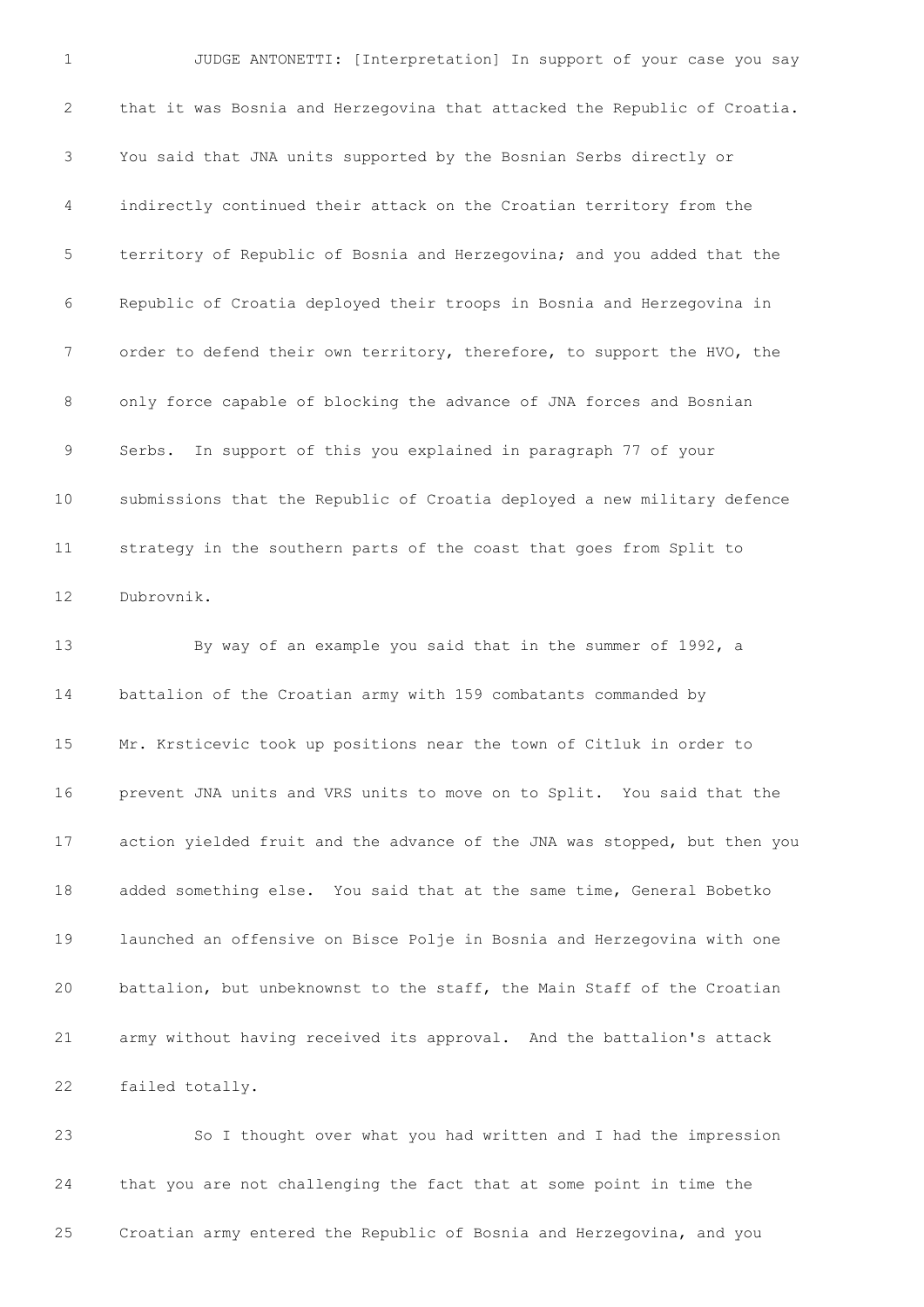| 1           | gave two examples, but you said that that was part of a strategy aiming   |
|-------------|---------------------------------------------------------------------------|
| 2           | to stop the Serb progression. It was not, if I understand it properly,    |
| 3           | in order to attack directly the Muslims. Can you give us an explanation   |
| 4           | on this?                                                                  |
| 5           | Yes, Your Honour. This is about the 10th of April, 1992, when a<br>Α.     |
| 6           | small unit comprising 159 men came to assist, to stop the plans that I    |
| 7           | have been talking about here, on the basis of books written by generals   |
| 8           | of the JNA, very clear plans that we were all aware of, so taking Split,  |
| $\mathsf 9$ | taking Zadar, so on and so forth. And those people stay there for maybe   |
| 10          | a month and a half, for as long as it took for the quality or the         |
| 11          | staffing in the HVO to improve to a certain extent. That's number one.    |
| 12          | Secondly, there were no conflicts there. It was an effort to              |
| 13          | defend the Muslims too, not only Croats. It was a defence against the     |
| 14          | complete collapse of Bosnia and Herzegovina at the hands of the JNA and   |
| 15          | Republika Srpska. You have seen all those plans by the Yugoslav People's  |
| 16          | Army, and I can bring any number of them here if you want. Muslim         |
| 17          | officers who were in the JNA write about that - well, I've shown you      |
| 18          | that - what the plans were. And this small unit in April and May, I       |
| 19          | think up until the beginning of June, it assisted the HVO to defend an    |
| 20          | axis of advance leading to Split, Makarska and Split. And the only        |
| 21          | problem -- well, you've seen this from documents, when Franjo Tudjman     |
| 22          | says, No, no, we're not there to conquer Bosnia and Herzegovina, the area |
| 23          | around Dubrovnik.                                                         |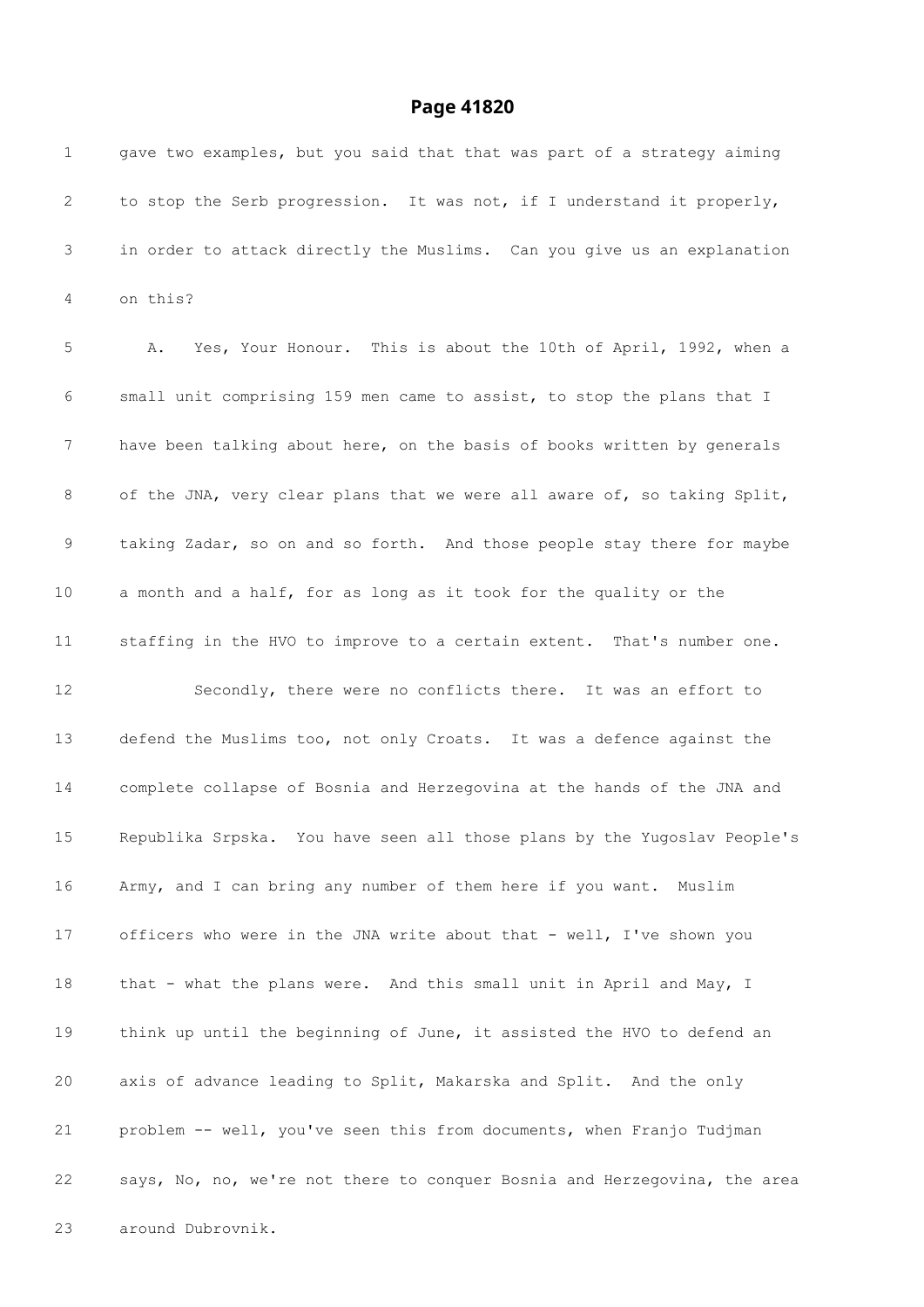destroying Dubrovnik, as they did, and if they took the area south of

#### **Page 41821**

 Dubrovnik and they did that from the territory of Bosnia and Herzegovina, then it is an attack and you look at it as a state, but of course only a territory of a state because of course that part is not controlled by anyone from Sarajevo, it's not state. It's a state of the Serbs. I don't know how you want to qualify it legally. But in military terms, somebody's attacking you, killing you, and the law of war stipulates that it is your right to defend yourself and to move into the territory from which your soldiers are being killed. I gave you examples from the Second World War so on and so forth. It is self-explanatory. Croatia did not go into the territory -- well, there in the south apart from those small units, it didn't go there ever for any other reason apart from defending itself own territory. And the level of threat can be seen from hundreds and hundreds of hours of materials which will show you the level of destruction, the number of casualties. We're talking about an aggressor who doesn't mind whether this is Bosnia and Herzegovina or Serbia or whatever that's -- that's attacking Croatia in the south, in the north, in the west, wherever you want.

 JUDGE ANTONETTI: [Interpretation] Finally with regard to the pre-trial brief you filed then, you addressed the following topic. You said that it was the Sarajevo authorities and the BH army's strategies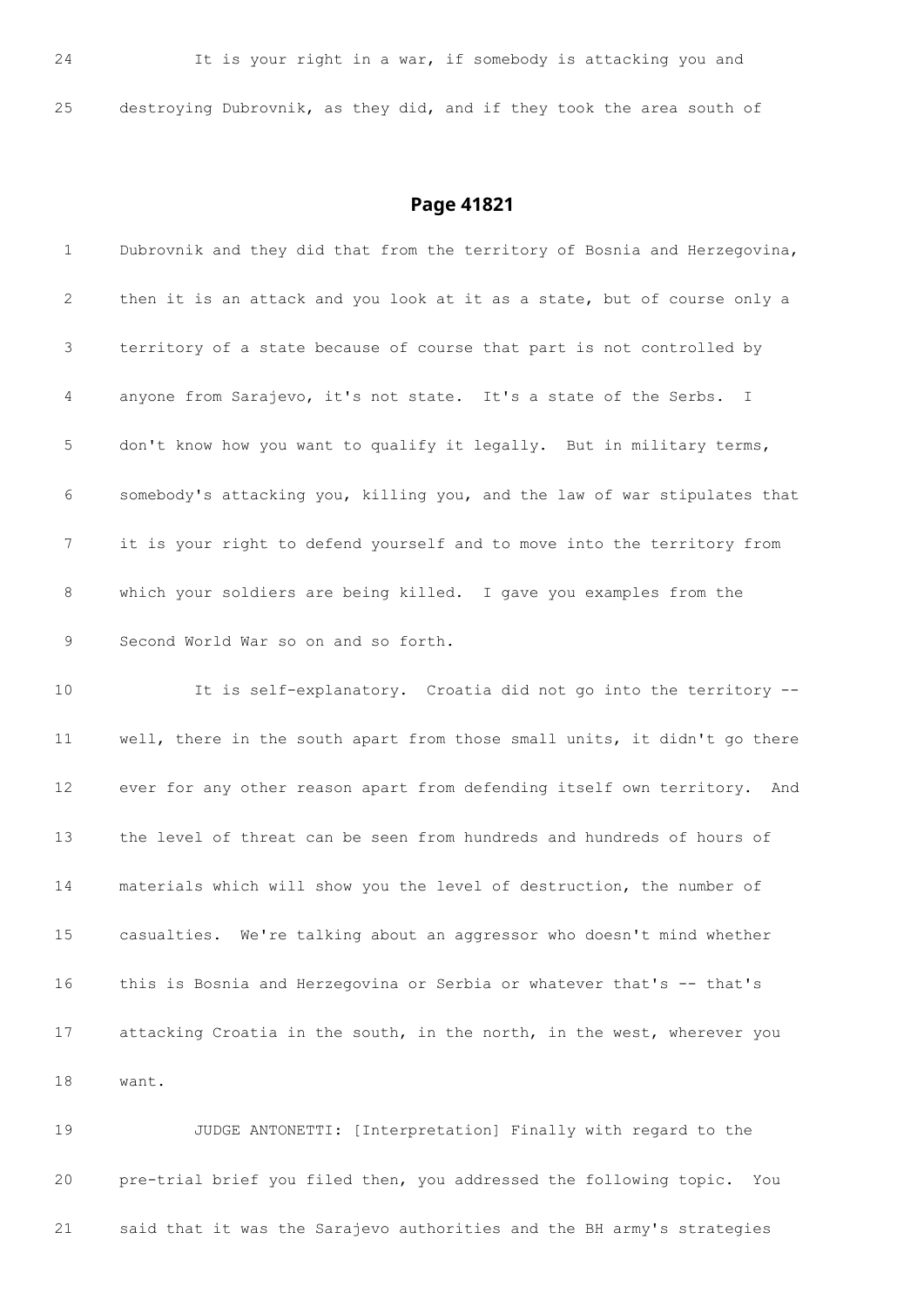| 22 | that caused the conflict between Muslims and Croats. And you specified  |
|----|-------------------------------------------------------------------------|
| 23 | this by saying that the Bosnia and Herzegovina authorities were seeking |
| 24 | acceptable solution only, only - I stress the word "only" - for one     |
| 25 | nation, the Muslims. That's what you wrote. In saying so, you ruled out |

| $\mathbf{1}$    | that the Croatian interest or the Croats' interest would have been taken  |
|-----------------|---------------------------------------------------------------------------|
| 2               | into account. And then you said:                                          |
| 3               | "When the Sarajevo authorities realised that the territory was            |
| 4               | going to be divided based on military victories during the peace talks,   |
| 5               | that's when the BH army attacked," you said, "in order to control         |
| 6               | territories that had been controlled until then by the HVO."              |
| 7               | So you lay the responsibility of all that happened at the door of         |
| 8               | the Sarajevo authorities. You said that the Sarajevo authorities when     |
| 9               | they realised that the Geneva negotiations were going to look into the    |
| 10 <sub>1</sub> | matter of the territories of the zones 3, 8, and 10, you said that it was |
| 11              | then that the BH army attacked in order to gain as much territory as      |
| 12              | possible. There was a mistake. I said zones 2 -- there was a mistake,     |
| 13              | so it's 3, 8, and 10. So that's when they attacked in order to gain as    |
| 14              | much territory as possible. So you're saying that contrary to the         |
| 15 <sub>1</sub> | Prosecution case, your case is the attackers, so that's the Sarajevo      |
| 16              | authorities and the BH army, that had only one aim which was to defend    |
| 17              | the Muslims' interests and to gain as much territory as possible.<br>Can  |
| 18              | you expand on this?                                                       |
| 19              | Yes, I'm claiming this. I'm claiming this. I'm claiming this<br>Α.        |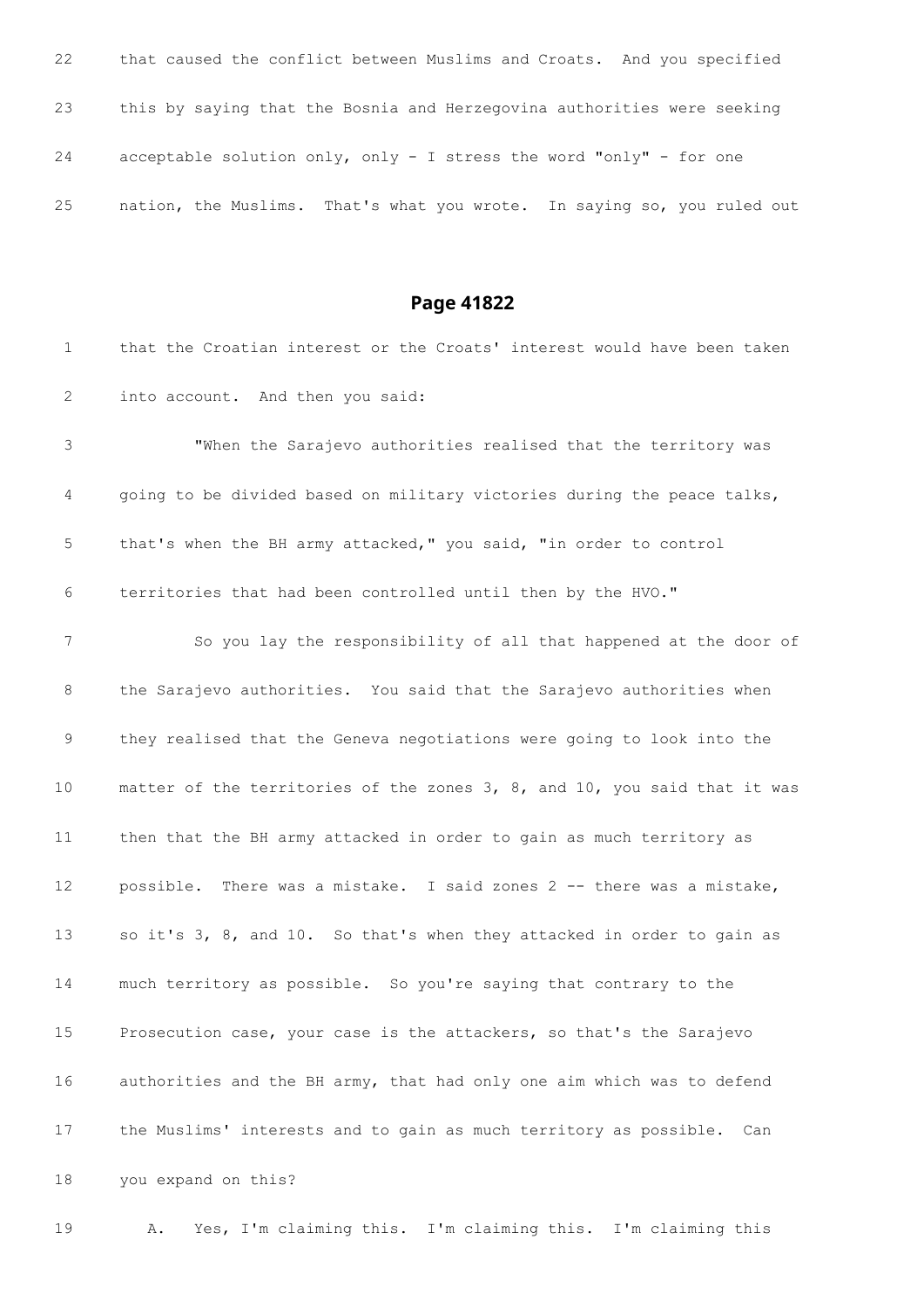| 20 | for the following reason. It arises from the claim that Mr. Izetbegovic,  |
|----|---------------------------------------------------------------------------|
| 21 | or rather, the leadership of the party that he headed from the very       |
| 22 | beginning, from the moment when he established the Patriotic League which |
| 23 | was defined as an organisation that was to defend the Muslim people and   |
| 24 | the fact was that he had organised a sort of putsch because he would not  |
| 25 | be removed after two years as envisaged by the constitution. I'm          |

 claiming that never, from the beginning of the war and during the war, he never tabled any proposal about the internal organisation of Bosnia and Herzegovina.

 I am also claiming here that - and this is based on my conversations with him - that from the historical agreement that he tried to clinch with the Serbs, and he excluded the Croats from the negotiations, and their subsequent position that Croats and Serbs had to 8 be led to bleed and then they would play in the finales, they themselves put it, I'm claiming that he signed international agreements, some he did, some he didn't, but whatever he did at first he changed his opinion subsequently. I'm claiming that he signed Cutileiro's plan only to make the Croats vote in the referendum which would then give him a state that would be portrayed for the benefit of the West in a completely different light from the politics that he pursued.

 I'm claiming that unfortunately international negotiators adjusted and adapted their own proposals about a possible solution to the war in Bosnia and Herzegovina, to the hitherto taken territories, they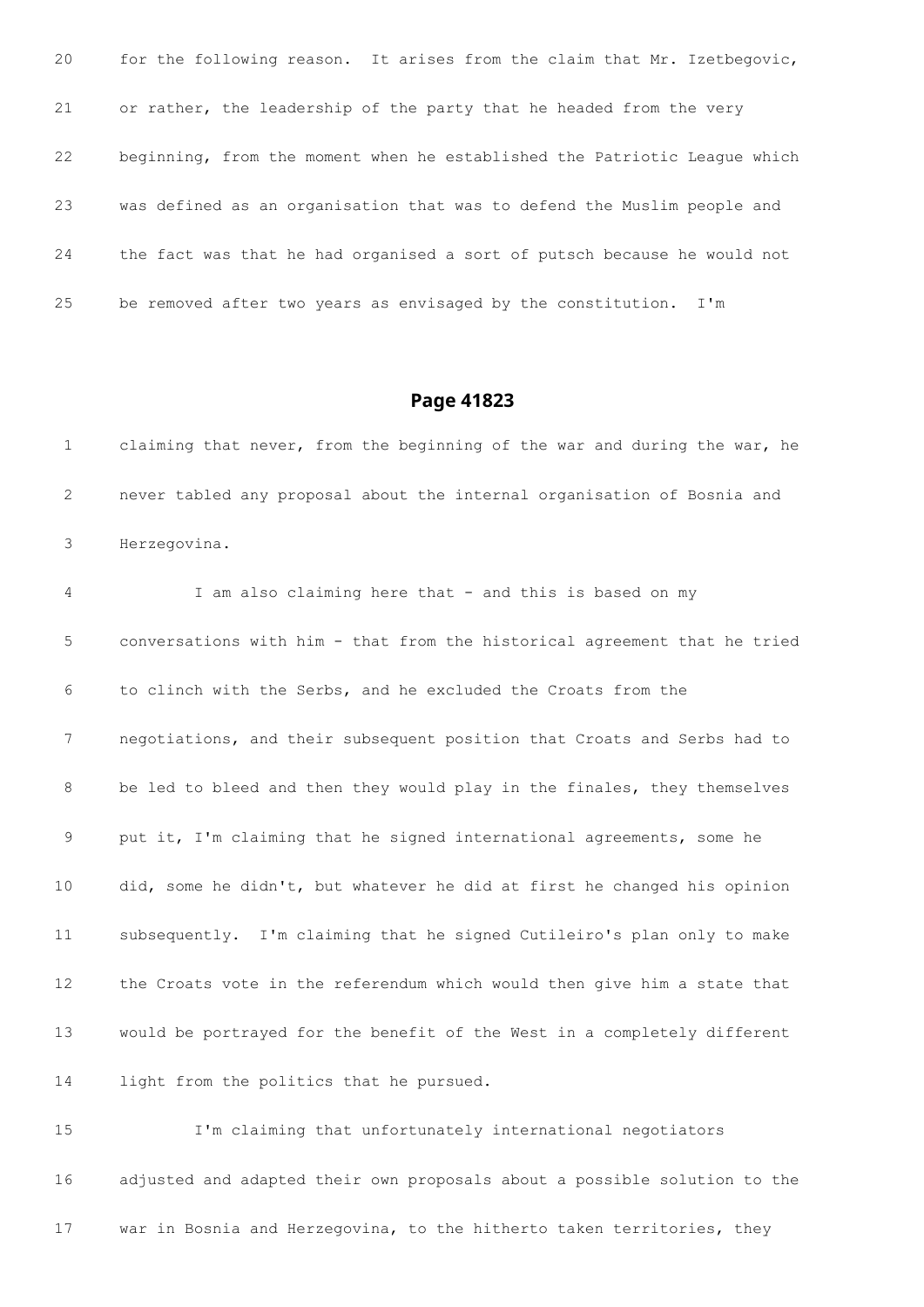18 gave in to the Serbs, to almost the very end, almost to Srebrenica. And of course when the leadership and Alija Izetbegovic saw that what is taken into account during international negotiations was the fact of the war situation on the ground as it was at that moment, then the Army of Bosnia and Herzegovina in 1993, in the month of April, or rather, the end of March, turned against us in order to take the territory that before that was under the control of either the HVO or jointly the HVO and the BiH army, for example, Konjic. You read Sefer Halilovic's book. He

#### **Page 41824**

 says, This is the first major offensive that we are launching. Please, Your Honours, if the military of which he said that it counts 250.000 men, from the moment the Serbs attacked in April 1992, only in 1993, in the month of September, launched the first major offensive and that was against the HVO, not having lifted the blockade of Sarajevo, not having launched an offensive towards Gorazde and Srebrenica, not having been engaged in cutting off the corridor; then, I'm claiming that the BiH army attacked the territories where the Croats were either a relative or an absolute majority. In 1993, very clearly 10 and without any shadow of a doubt, I'm claiming this very clearly and the documents prove it and I'm also claiming that we had a hard time defending ourselves and almost did not succeed.

 I'm also claiming in Central Bosnia, and you have the paper here, in the municipalities of Novi Travnik, Vitez, Busovaca, Kiseljak, and Kresevo, according to the 1991 census had a total of 51.140 inhabitants,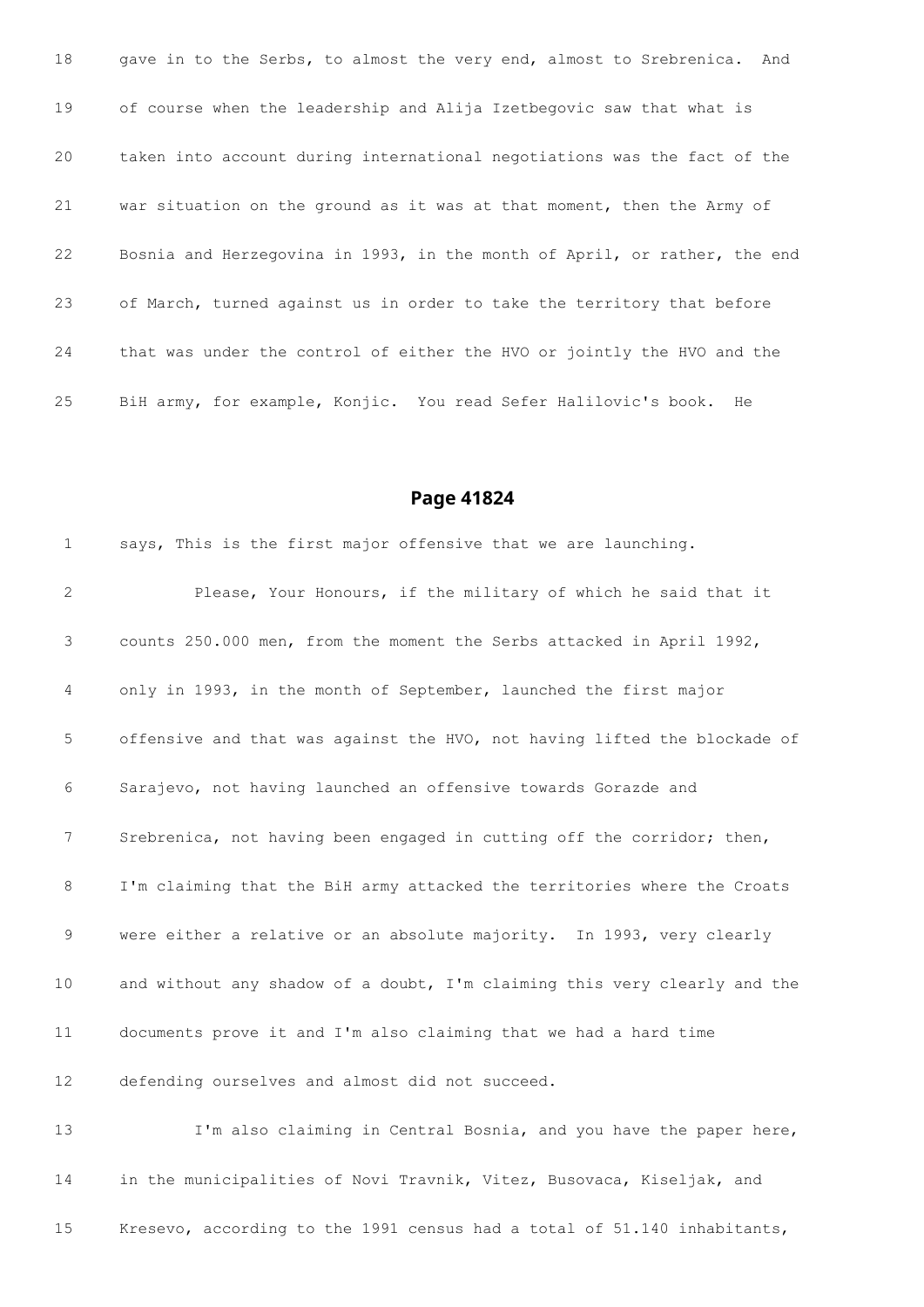and this is contrary to what the Prosecution says. And I'm talking about the part of Central Bosnia and the two enclaves that remained there. Your Honours, if you take into account how many people had already fled during the war, left in one way or another, and if you take this number, 51.140, and if you manage to mobilise an incredible 15 per cent, which is a good result, you will end up with a possible 7500 soldiers completely cut off from the south of the HVO, which was a hundred kilometres away. How would it have been possible for them to attack two and a half corps of Bosnia and Herzegovina which had about 80 or 90.000 troops? The -- some parts of the 1st Corps, the 2nd Corps,

#### **Page 41825**

 the 3rd Corps. The number of Muslims who had been settled there is close to the number of Croats that lived there according to the 1991 census. We're talking about the spin doctors of this last war who had their own reasons when they wanted to distort the picture of the war. When it comes to the facts and the documents about the facts and the elementary logic of the matter, this does not have any foundation. 51.140 people who, by the way, did not reside at the time there because a 8 lot of them had already fled, all they can yield is about 7.000 soldiers, and 7.000 soldiers in Busovaca, Kiseljak cannot attack anybody. All they can try and do is defend themselves. That's all. JUDGE ANTONETTI: [Interpretation] General Praljak, I want to address this. You gave some figures from the 1991 census which you spoke

about yesterday. Am I to understand that you mentioned Travnik, Vitez,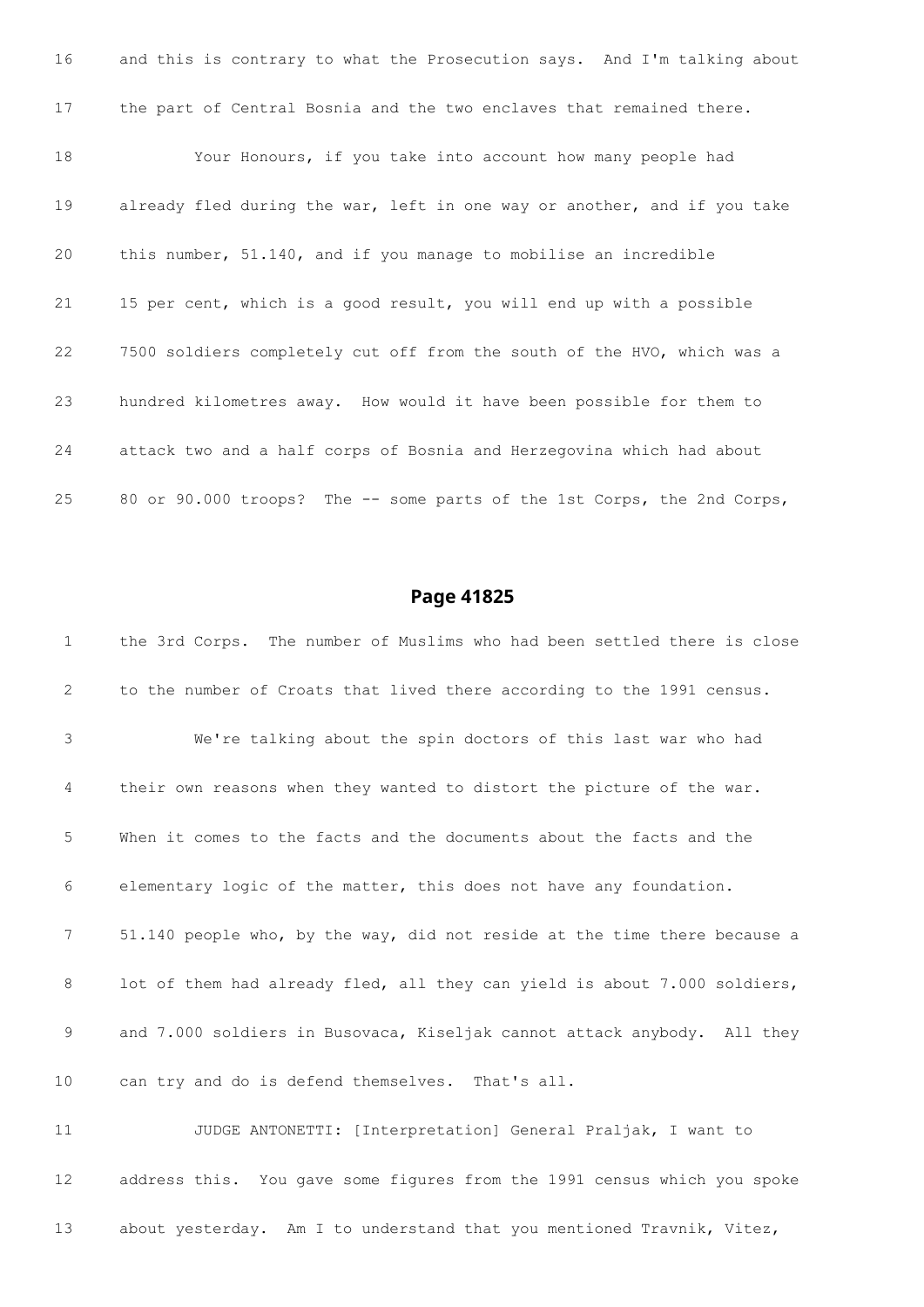Busovaca, Kiseljak, Kresevo, and you say that there are some 50.000 Croats in those areas. When troops are mobilised, the mobilisation ratio is 15 per cent; therefore, you said that at a stretch, at most, you had 7.500 soldiers. These are the HVO forces recruited locally facing them. And then you quote Halilovic's books, among other things, you said that facing them, we have on the other side 90.000 if not 200.000 individuals. If we are to believe Halilovic's figures. And you say how could it be that 7.500 would attack 90.000 or 200.000 other soldiers? This seems to show that it was not the HVO that attacked but the others that did. Is that your demonstration? Is that why you wanted to use the statistics from the census?

A. In part this is correct, Your Honour.

| $\mathbf{1}$ | JUDGE ANTONETTI: [Interpretation] Go ahead.                              |
|--------------|--------------------------------------------------------------------------|
| 2            | I know that the HVO did not attack. Those are facts. However,<br>Α.      |
| 3            | since everybody wants to do something with the facts -- so what I'm      |
| 4            | talking about is the facts. The HVO did not attack. It was the BiH army  |
| 5            | that was attacking from April 1993, they expelled the people across      |
| 6            | the -- we have seen all that. But now I'm talking about the logic of the |
| 7            | matter, even if we did not have any facts that are available to us.      |
| 8            | Starting from the logic, the 50.000 inhabitants who do not reside        |
| 9            | there, their number was lower at the time, half of them were women, and  |
| 10           | then a few of them were under the age of 17, some were sick, some were   |
| 11           | over the age of 65, and when your mobilisation is 15 per cent then you   |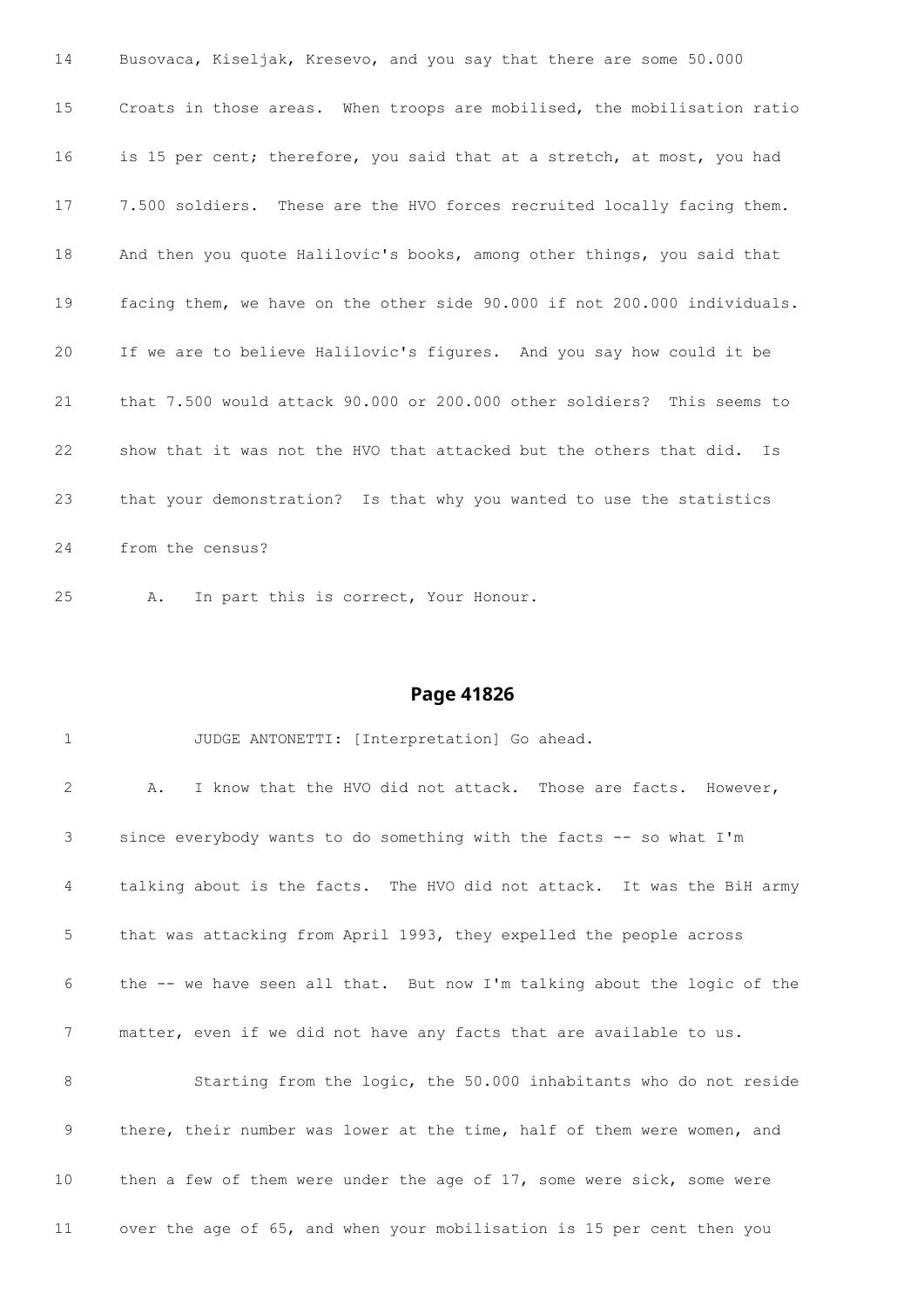achieve your maximum because everybody who is healthy and male between the ages of 18 and 60 is a soldier. And the number you can reach even in such ideal circumstances is 7500.

 On the other hand, Zenica, the Krajina brigades, you know that, you were the Presiding Judge in a different proceedings. There were several thousands of Mujahedin in that area, the 2nd Corps. If we didn't know anything about orders, if we didn't know anything about what the generals of the BiH army wrote in their books about who attacked whom, but if you just followed your logic, on the other side you have 80.000 soldiers, not 200.000 because 250.000 is the total strength of the BiH army, but in that particular air there were 80.000 soldiers of the BiH. So only that logical fact can lead you to ask yourself how would it have been possible for the 8.000 people in the two enclaves logistically separated from the main body?

| $\mathbf 1$     | You remember that in 1992 they wouldn't let them go to defend             |
|-----------------|---------------------------------------------------------------------------|
| $\mathbf{2}$    | Jajce, so there was no possible logistics route. It was very difficult    |
| 3 <sup>7</sup>  | to supply them with helicopters. And now somebody proposes a thesis that  |
| $4\overline{ }$ | the 8.000 people in the area attacked 80.000 people in order to expend    |
| 5 <sup>5</sup>  | that territory. This is absurd. Let's put aside the fact that the books   |
| 6               | written by General Muslimovic, and not Mahmuljan but Alagic, spell it out |
| $7\overline{ }$ | clearly: I issued an order for an attack on Vares. This is what they      |
| 8               | write. These are the facts and I'm talking about the logic here.          |
| 9               | However, both of those are completely opposite to what the Prosecution is |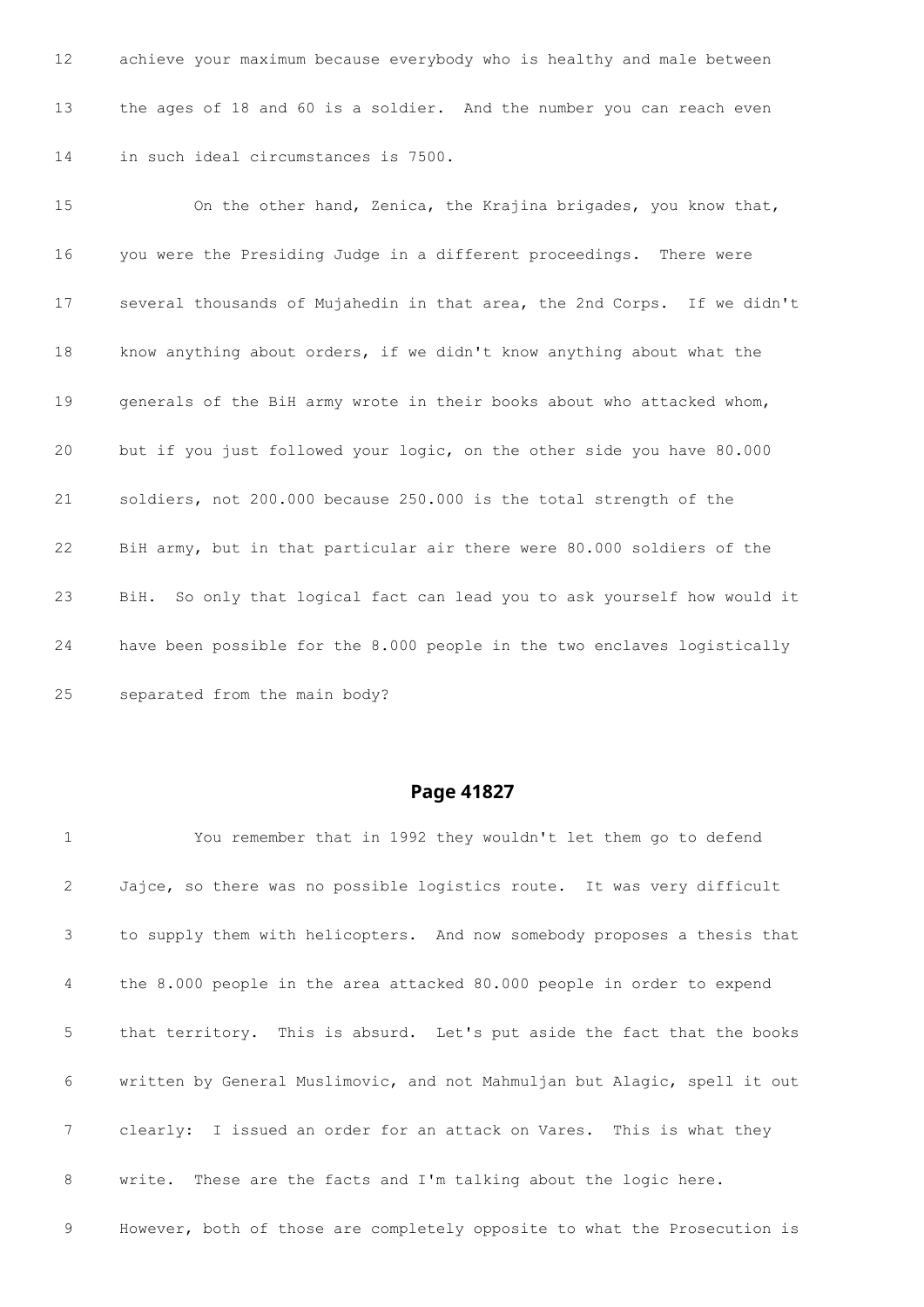alleging in the indictment.

11 JUDGE ANTONETTI: [Interpretation] General Praljak, before we move on to your submissions of April, 140 pages of it and some 50 documents, allow me a brief transition. I studied very carefully the entire testimony you gave in the Naletilic case, that goes back over seven years ago. You testified on the 2nd, 3rd, 4th, and 8th of April, 2002, and you had been cross-examined by Mr. Scott, I believe. I think you are going to be cross-examined now by Mr. Stringer. So I checked that to see whether there was anything that was different from what was written or what we've heard. There's this one minor difference that I noticed and I would like to seek some explanation of you. When you testified in the Naletilic case you said that many acts of war had been wrongly attributed to the HVO forces. Once you claim that the Serbs were the only ones responsible. You mentioned three facts, destruction of bridges on the

Neretva river, back then you said that it was -- they were destroyed by

#### **Page 41828**

 the JNA when the JNA thought that the left bank of the Neretva river was its own. This was page 9.376 of the transcript. Then you said that the destruction of the Old Bridge was caused by the JNA, page 9376 of the transcript as well. And finally you said that the Serbs shelled and burned Mostar, page 9377 of the same transcript.

 If I understand correctly, part of the events that took place in Mostar or around Mostar in relation to bridges, all that is not caused by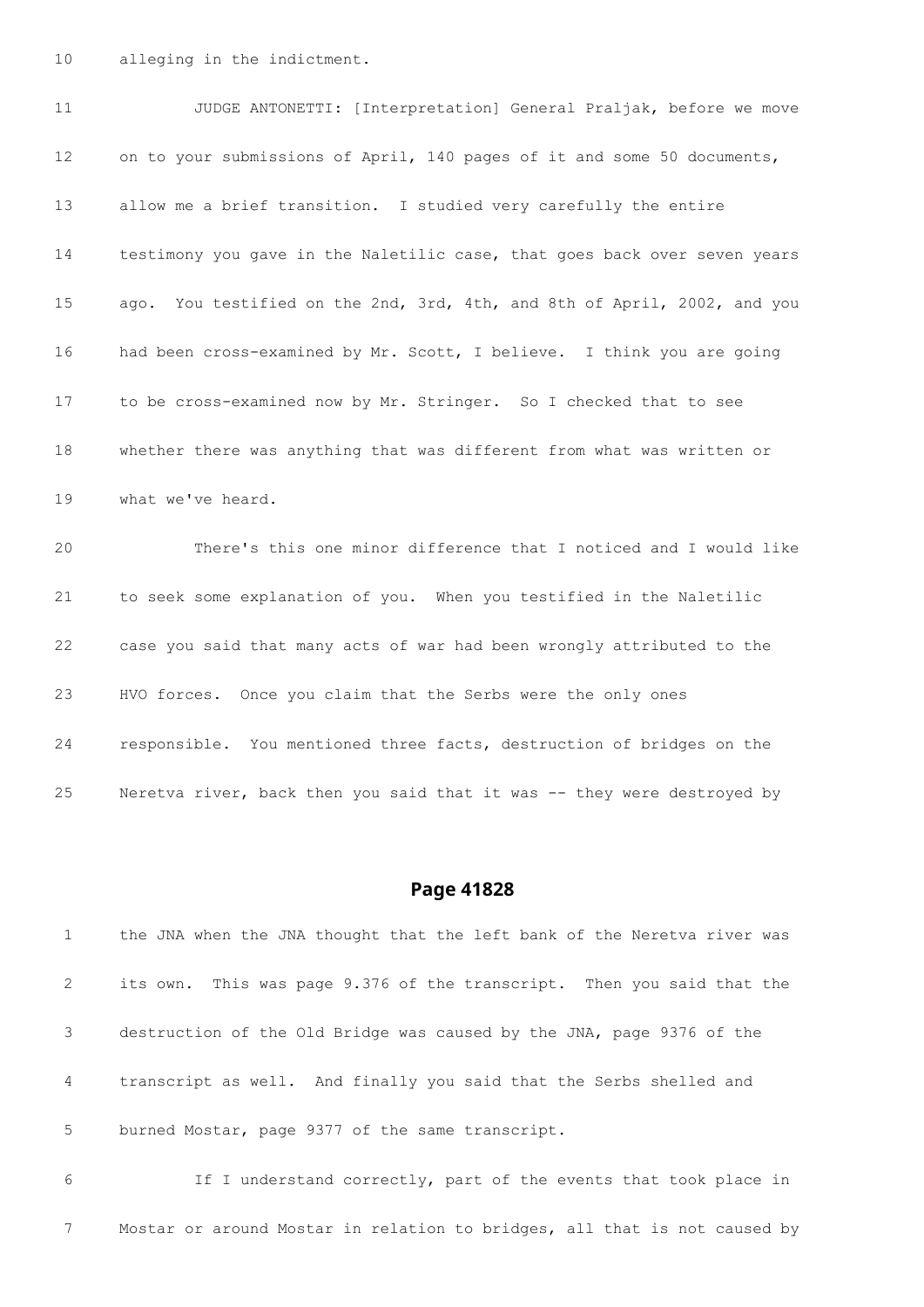| 8                 | the HVO, you say, but by the Serbs. Can you be more specific.             |
|-------------------|---------------------------------------------------------------------------|
| 9                 | Your Honours, I was down there at the time. I was in command<br>Α.        |
| 10                | there, I was the commander. And again, the Serbs had destroyed all the    |
| 11                | bridges at the moment when they were pushed from Hum, when the right bank |
| $12 \overline{ }$ | of the Neretva was liberated. They reduced their plan and they decided    |
| 13                | to stay on the left bank of the Neretva. And now, if after the            |
| 14                | liberation of the right bank of the Neretva, maybe 10 or 15 days after    |
| 15                | that, we launch an offensive to liberate the left bank of the Neretva,    |
| 16                | for God's sake, why would us or us together with the Muslims, why would   |
| 17                | we destroy the bridges? The bridges are destroyed by those who don't      |
| 18                | want people to cross.                                                     |
| 19                | The facts are clear. The logic is again clear. They launched a            |
| 20                | campaign to destroy that city. I was in Mostar. They destroyed the        |
| 21                | bridges. Only at that time I did not carry out an investigation as to     |
| 22                | how the Old Bridge was destroyed, not who did it but how it was done.     |
| 23                | But the fact remains that the Yugoslav People's Army used every passable  |
| 24                | bridge in Yugoslavia to build explosive in it that could have been        |
| 25                | detonated from a distance. The explosives could be activated by a         |

 magnet. Every bridge had to be built in the way to leave a space for explosive and for the destruction of the bridge. That was a request of the JNA, and they did that, envisaging an attack from the Warsaw Pact or the NATO.

So over a space of several days, with remote control, they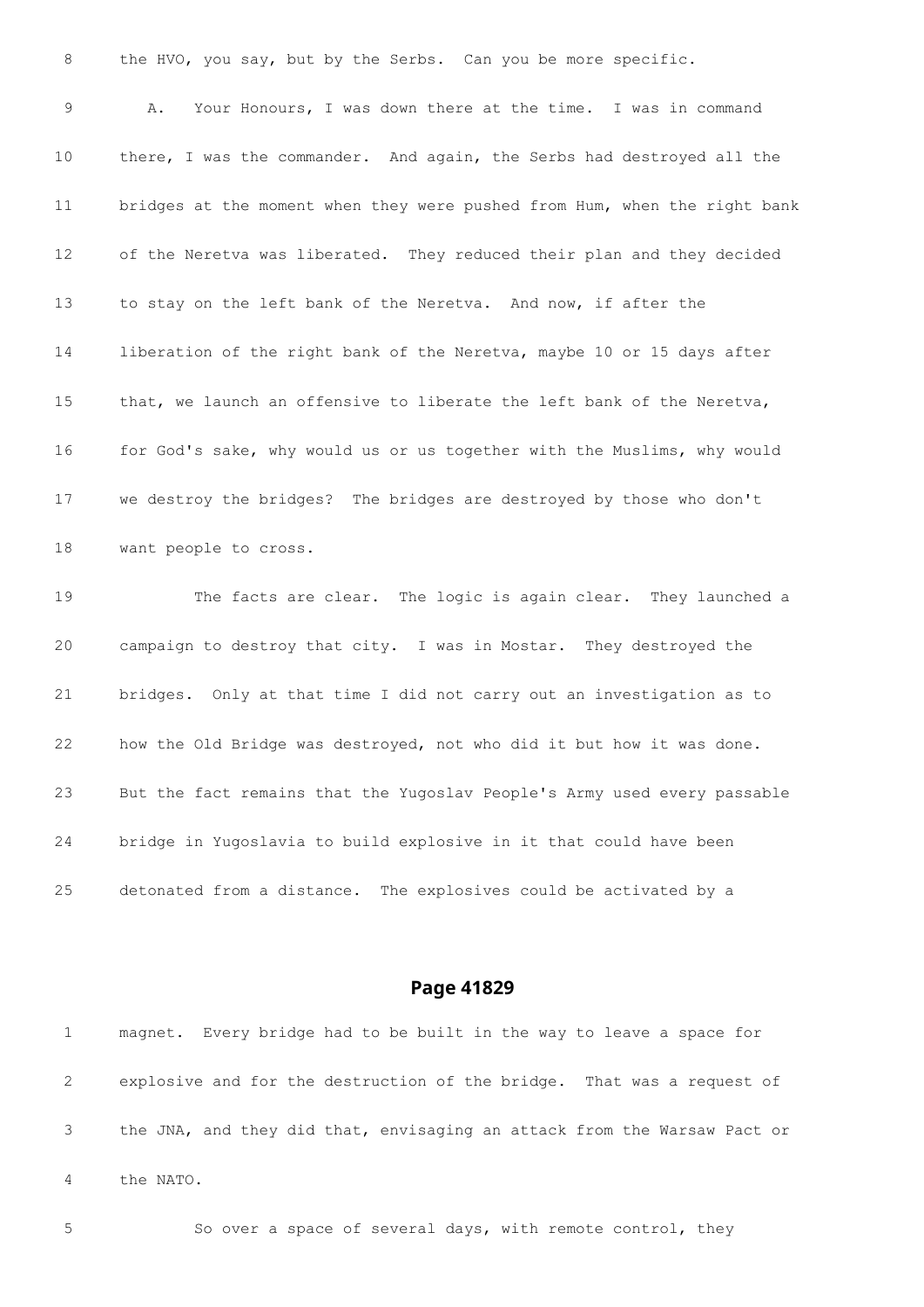destroyed all the bridges on the Neretva river right before my eyes. According to my information, they had the same explosive on -- at the Old 8 Bridge -- the man who was supposed to activate that was killed and this was published in the Serbian gazette. However, it seems that our crossing was fast and successful and we took them by surprise. It had never occurred to them that we would dare cross the bridge on the Neretva and launch an attack on them on the left bank, I suppose. JUDGE ANTONETTI: [Interpretation] General Praljak, I'll now move to something else, to the 124 pages of your submissions. Of course I will not scrutinise every page of the submission. All together there are 399 paragraphs and many of these deal with topics that we already mentioned, but I will pick and choose a number of paragraphs so that you can expand on them. In paragraph 10, and I believe that your counsel will follow this

 because he has the submissions in writing, you say that the HVO had not been organised as a single military force. You mention the fact that there were also some independent municipal forces or units that the -- so could you tell us exactly what this means.

 A. I don't know how this is written, but there were no independent municipal forces or units. The HVO was not a single military force where

| orders would be carried out without any objections. You've seen that on |  |
|-------------------------------------------------------------------------|--|
| the example of Livno and many others. Your Honours, there is the        |  |
| so-called binary logic and the answers, the possible answers can be     |  |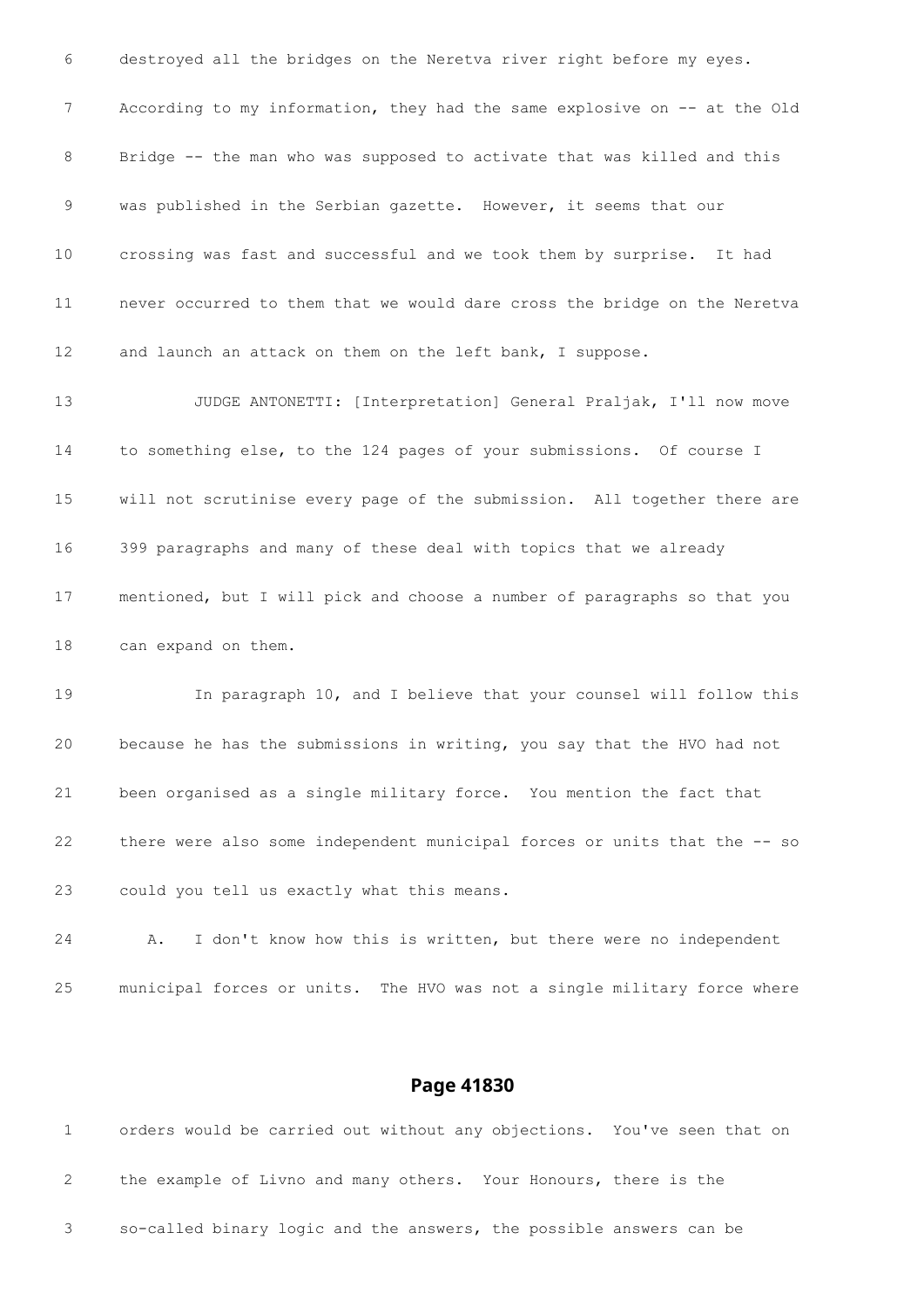either yes or no. For example, a door is either open or closed, it is raining or it is not; but here there is no black and white.

 The influence of the municipalities on the units of the HVO, the local unit of the HVO hailing from that municipality was far too big in many municipalities. The influence existed everywhere but it ranged from minor to too big. And this was a huge problem in terms of command, and I've also shown you a plethora of documents which show that some municipalities did not obey. You issued an order and they just ignored it. That's very simple.

 And secondly, I spoke about the direct disobedience, and also there is a number of little ways around things after which you reach the so-called grey area. Some things are not being done and you can't discover it, you can't get to the bottom of the problem why things are not done.

18 MR. KOVACIC: [Interpretation] Your Honour, if I may. You asked a question with regard to paragraph 10, and Mr. Praljak answered your question in light of the entire relevant time. However, in paragraph 10, that was your starting position, sums up General Praljak's claim that the first attempt to establish a single military command in the HVO date back to April 1992. The General has not been given a time reference and that's why the General covered the whole period in his answer. In the summary the time is divided into two periods, up to 1992 there is

#### **Page 41831**

nothing, just the municipal units, and this is what the General just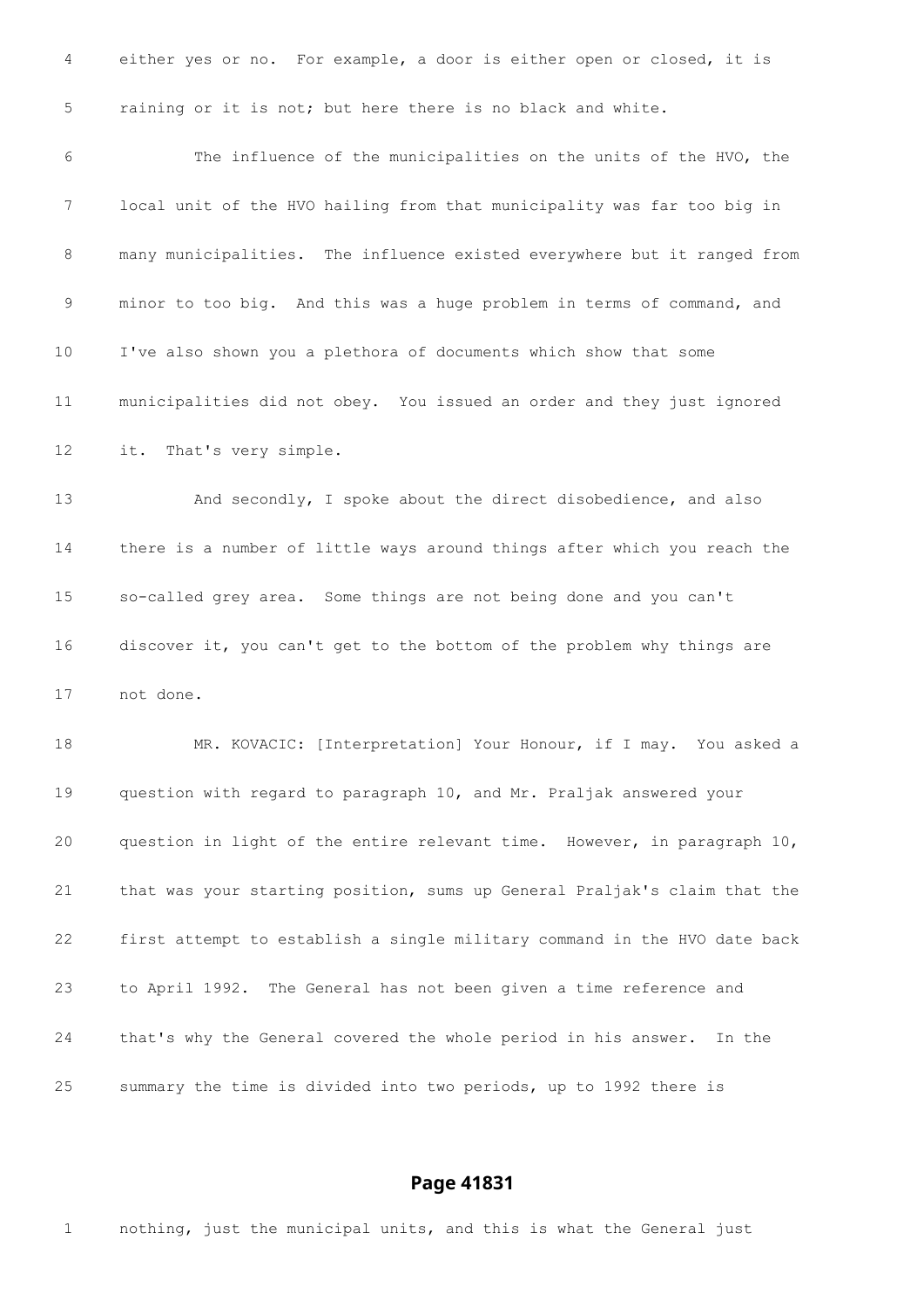said. And after that things started developing and this is what the General was talking about.

 THE WITNESS: [Interpretation] Your Honours, one more thing. As an extremely viable organism faced with death, the whole story's not linear. The thing breeded [as interpreted] all the time. In 1992, after the military successes and so on and so forth, there was some improvement, and then of course everybody expected that the war would end, that a peace agreement would be signed, and this gradually led to 10 some disarray. After the signing of the Washington -- or rather, Vance-Owen Agreement, people were demobilised and the number of troops was reduced. And then a lot of people - and we're talking about the beginning of 1993 - a lot of people went to Germany to their relatives. You know that in every household at least one or two persons worked in Austria or Germany. And the way people thought was, Okay, we have Vance-Owen Plan in place, we are being demobilised. They took their passports and went to stay with their brothers' relatives, everybody is connected in our neck of the woods, and they would never come back. There was a constant fight. On the one hand, you had a state of gradual collapse, and on the other hand, you have people who are trying to stop that avalanche that is threatening you all the time.

 JUDGE ANTONETTI: [Interpretation] I'll now move to paragraph 13. I believe it's of interest. In paragraph 13 you explained that yourself you gave no oral or written order including attacks of persecutions against civilians. You're saying: I never gave such an order. And then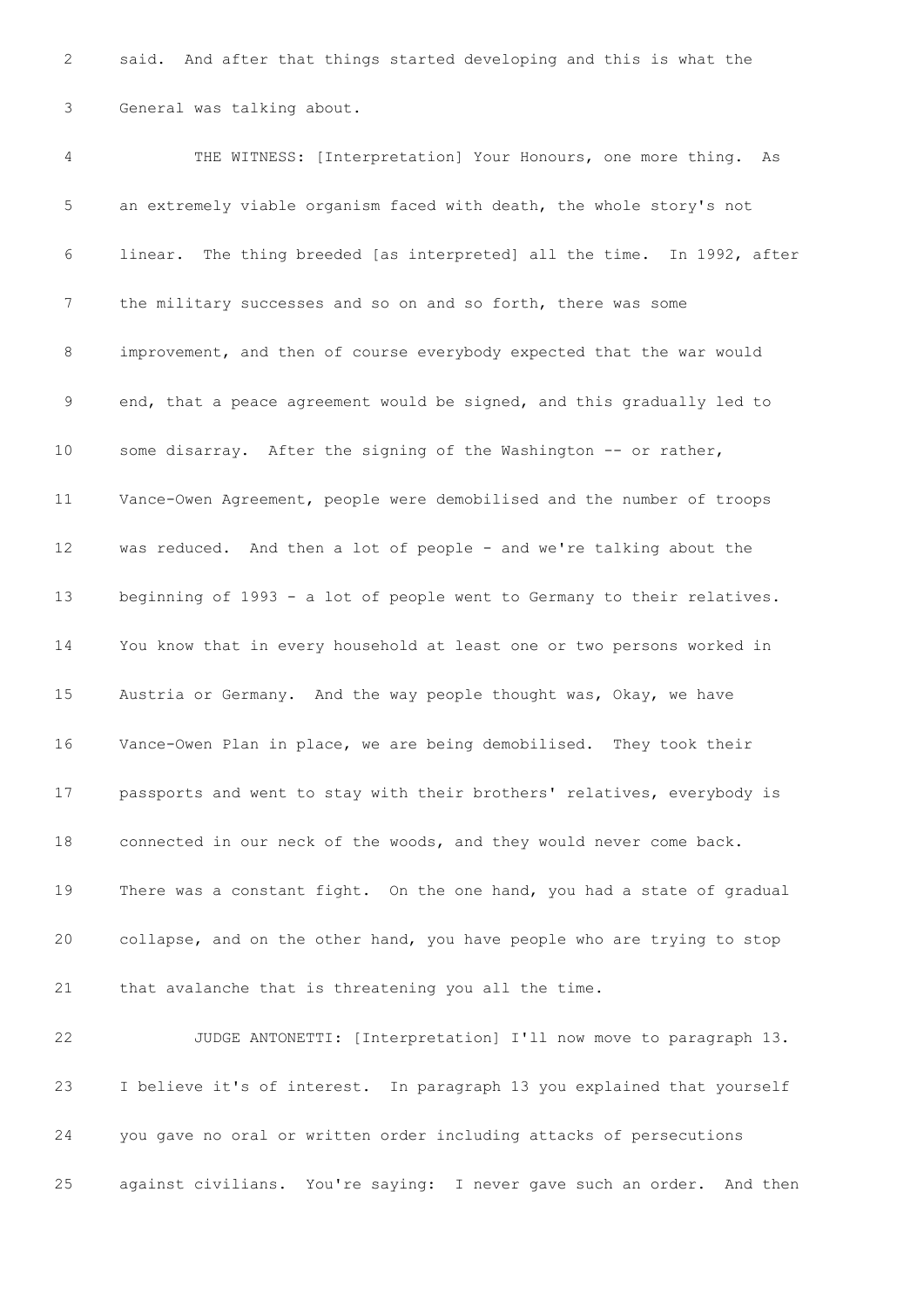at the end of paragraph 13 you add that all orders made by the HVO dealt only with the JNA and the VRS, and it is only as of June 1993 that these orders were also directed against the ABiH. If I understand you correctly, before June 1993 the only military orders dealt with the JNA or the VRS, it's only after June 1993, seemingly because Muslims had deserted from the units of the HVO, that orders were given and directed against the ABiH. Could you confirm this or give us some additional details? A. Well, this is an explanation that was written by the Defence counsel on the basis of their conversations with me, but these are not -- this is not first-hand information. I know that in 1992 and 1993 there was only this immense involvement, on my part, too, to prevent possibly the conflict between the BH army and the HVO. And if the conflict did break out, as it did in Rama and Vakuf, to put a stop to it. And as far as I know, it was only after the 30th of June that the HVO realised that the BH army -- well, it realised that earlier in Konjic and so on, but the attitude was always, Well, this will get solved in some way. 18 But now, in the face of this betrayal, it became clear that it was no longer a case of conflicts that are accidental, so to speak, and engendered by the specific circumstances in a particular town but that this was a clear-cut aggression on the part of the BH army that I have been talking about. And it is then that the orders concerned the BH army and they are of a defensive nature. At least at the time when I was the commander of the Main Staff, apart from some tactical movements, for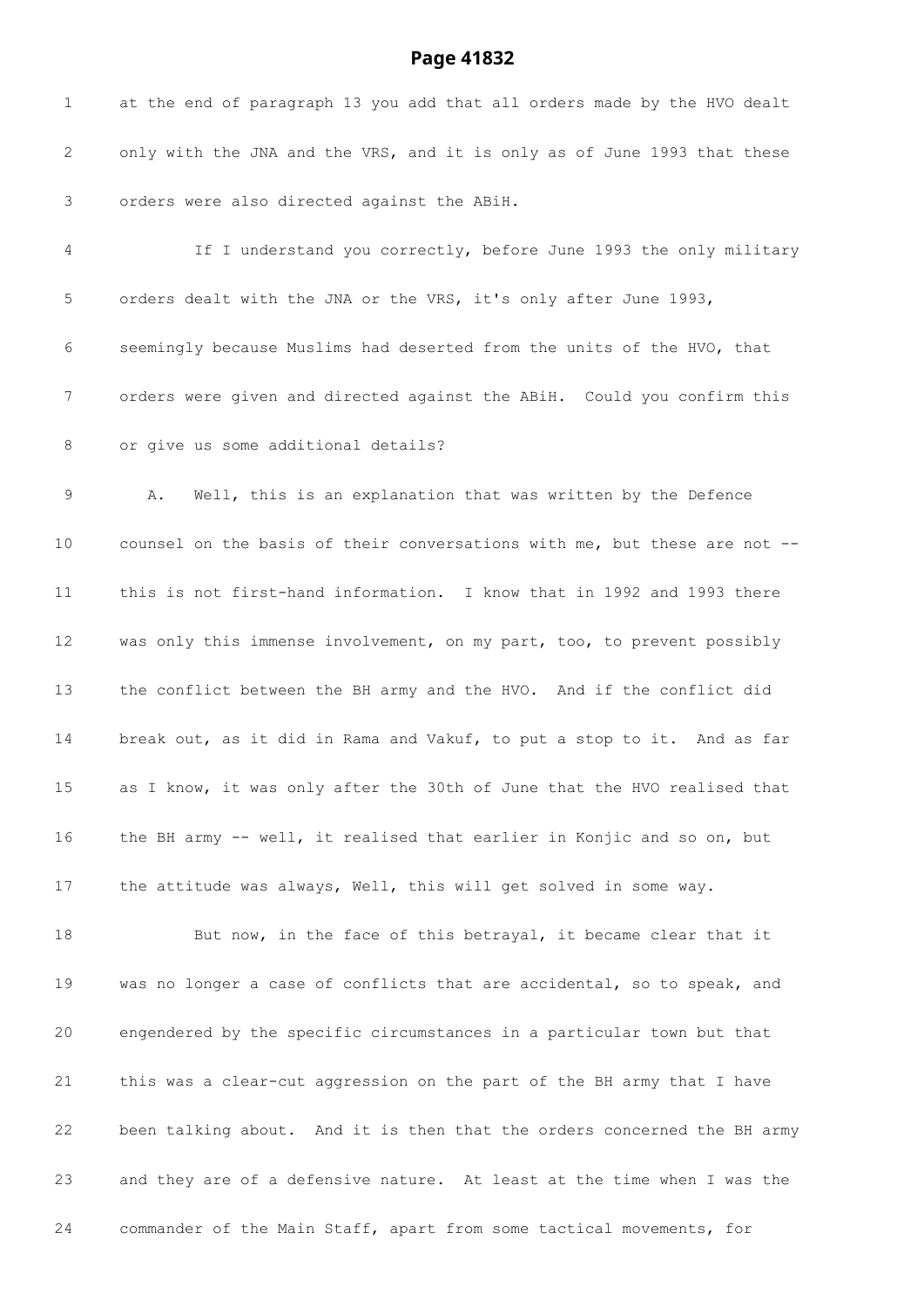| $\mathbf 1$ | crushed us on the other bank of the Neretva. So some elevations were     |
|-------------|--------------------------------------------------------------------------|
| 2           | taken for tactical reasons, but it was not possible, and there was no    |
| 3           | wish at any point, there was no plan for an attack anywhere, in Mostar,  |
| 4           | in Vakuf, in Central Bosnia or anywhere else.                            |
| 5           | JUDGE ANTONETTI: [Interpretation] Okay. Very well. Look at               |
| 6           | paragraph 15 now. I assume that it is your counsels that wrote these     |
| 7           | submissions, but I do believe that they wrote -- they wrote -- they were |
| 8           | in line with what you believe. In paragraph 15 you say that you do not   |
| 9           | deny that crimes were committed on the Croatian side. However, as far as |
| 10          | you're concerned, you say that these crimes were not explicitly or       |
| 11          | tacitly ordered by yourself.                                             |
| 12          | In the conclusion of this paragraph you say that these crimes            |
| 13          | just occurred because of the chaos that reigned in the Republic of       |
| 14          | Bosnia-Herzegovina at the time. Very well. Firstly, but you've already   |
| 15          | said this anyway, but you do admit that crimes were committed on the     |
| 16          | Croatian side; right?                                                    |
| 17          | Well, Your Honours, let's clear this thing up. My lawyers are<br>Α.      |
| 18          | good and I respect them, but between legal wording of something and my   |
| 19          | way of thinking there can always be a small discrepancy. I'm not an      |
| 20          | investigator, I'm not a judge, and I'm saying this: The judgements       |
| 21          | rendered by the judiciary that are final, here at this Tribunal and in   |
| 22          | courts in Bosnia and Herzegovina, convicted a number of Croats for acts, |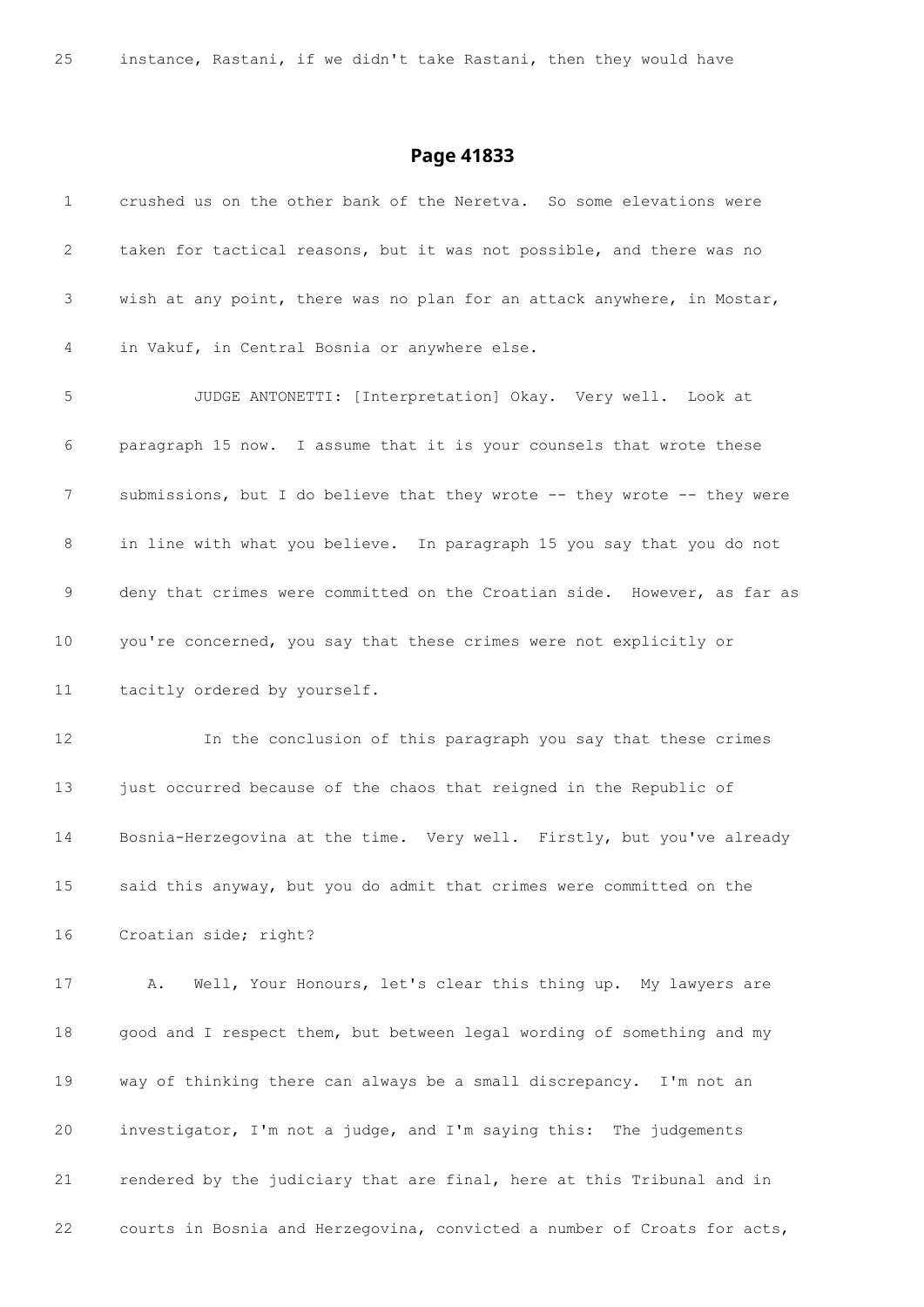| 23 | they were sentenced to years in prison for crimes that they committed. |
|----|------------------------------------------------------------------------|
| 24 | This is -- this proves that there were those crimes. And I am not here |
| 25 | to say something that is not my job to say. I heard that things        |

| $\mathbf 1$     | happened, but I say that there always should be a proper investigation    |
|-----------------|---------------------------------------------------------------------------|
| 2               | and then you have to go through the whole procedure to a final judgement. |
| 3               | And it is only then that we can say that this person, name, full name, an |
| 4               | ethnic Croat committed such and such a crime and has been convicted and   |
| 5               | sentenced for it.                                                         |
| 6               | I can say this: I did not issue any written or oral orders, but           |
| 7               | that's not all. In my vicinity the area that I was aware of, that I knew  |
| 8               | of, or even an assumption that this might be committed, such as my        |
| 9               | thinking about a situation or the status of a unit and my taking this     |
| 10              | unit to the mass, so my mental and physical involvement, with all my      |
| 11              | knowledge, for 20 hours a day it was active, continuously, incessantly,   |
| 12 <sup>°</sup> | in order to prevent it. To prevent it, and if it happened, to learn of    |
| 13              | it in this way or another. And in this sense, and you have seen examples  |
| 14              | of that, I have achieved considerable success in stopping the conflicts,  |
| 15              | taking people back, punishing them, and to stand up myself, and of course |
| 16              | the price -- the possible price for that was my life. I could have been   |
| 17              | killed.                                                                   |
| 18              | JUDGE ANTONETTI: [Interpretation] Now we will move to                     |

 paragraph 19. In this paragraph the following is stated: You say that you tried to find a peaceful solution to the conflict, that you tried to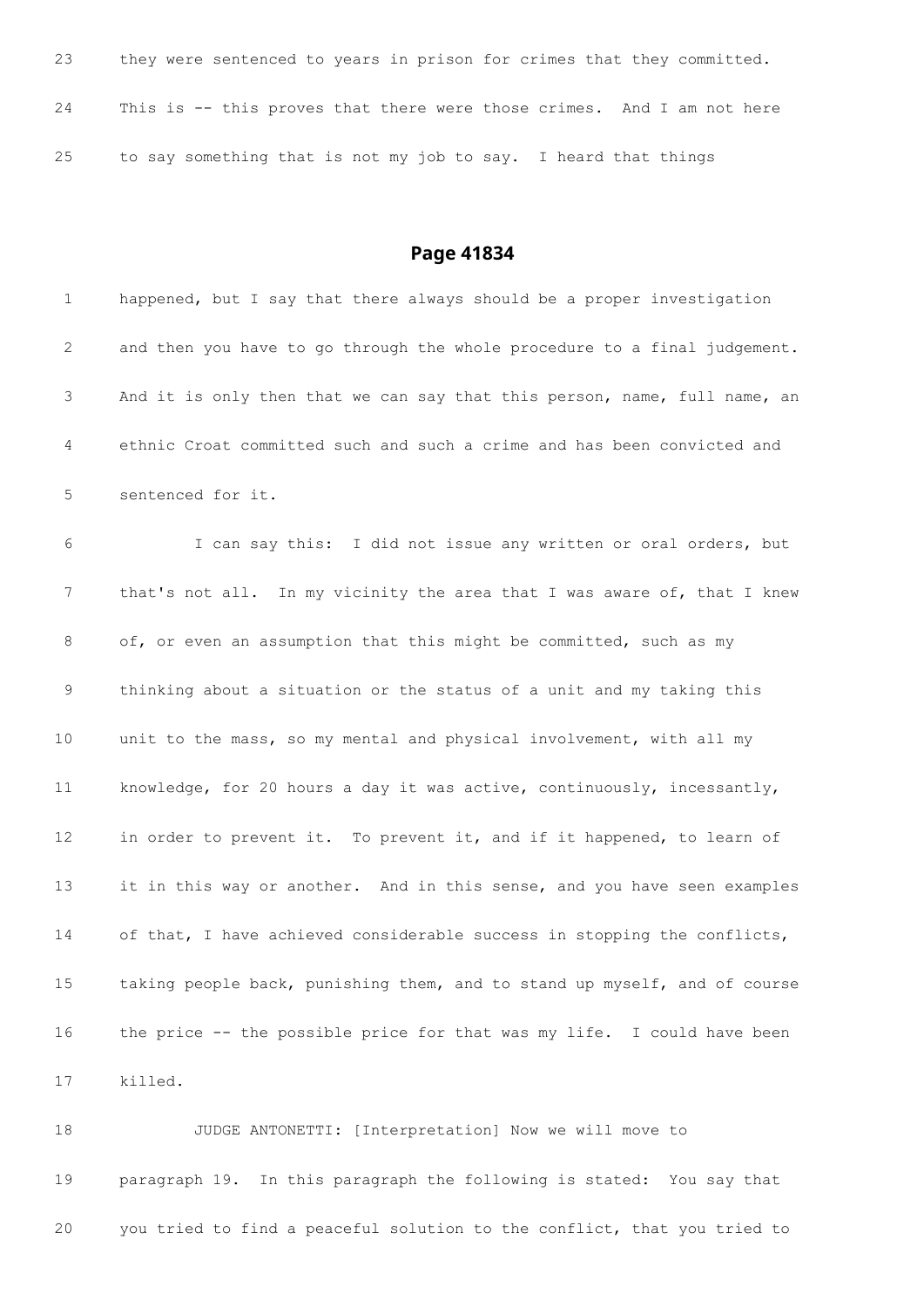play a role in the political process. Something else was added and I was

quite interested by it. (redacted)

- (redacted)
- (redacted)
- (redacted)

## **Page 41835**

| $\mathbf{1}$    | MR. KOVACIC: Your Honour, this witness is protected by Rule 70.          |
|-----------------|--------------------------------------------------------------------------|
| 2               | JUDGE ANTONETTI: [Interpretation] I had wondered about this.             |
| 3               | Well, we will redact.                                                    |
| 4               | Registrar, please.                                                       |
| 5               | Mr. Kovacic, was this a confidential submission -- no, it was a          |
| 6               | public submission but there were some confidential annexes and I thought |
| 7               | that the name was public, but you're right to rise to your feet and say  |
| 8               | that he was protected. We'll redact.                                     |
| 9               | (redacted)                                                               |
| 10              | (redacted)                                                               |
| 11              | (redacted)                                                               |
| 12              | (redacted)                                                               |
| 13              | (redacted)                                                               |
| 14              | (redacted)                                                               |
| 15 <sub>1</sub> | (redacted)                                                               |
| 16              | (redacted)                                                               |
| 17              | JUDGE ANTONETTI: [Interpretation] General Praljak, it's true that        |

my question was quite broad. Could you please be more specific in the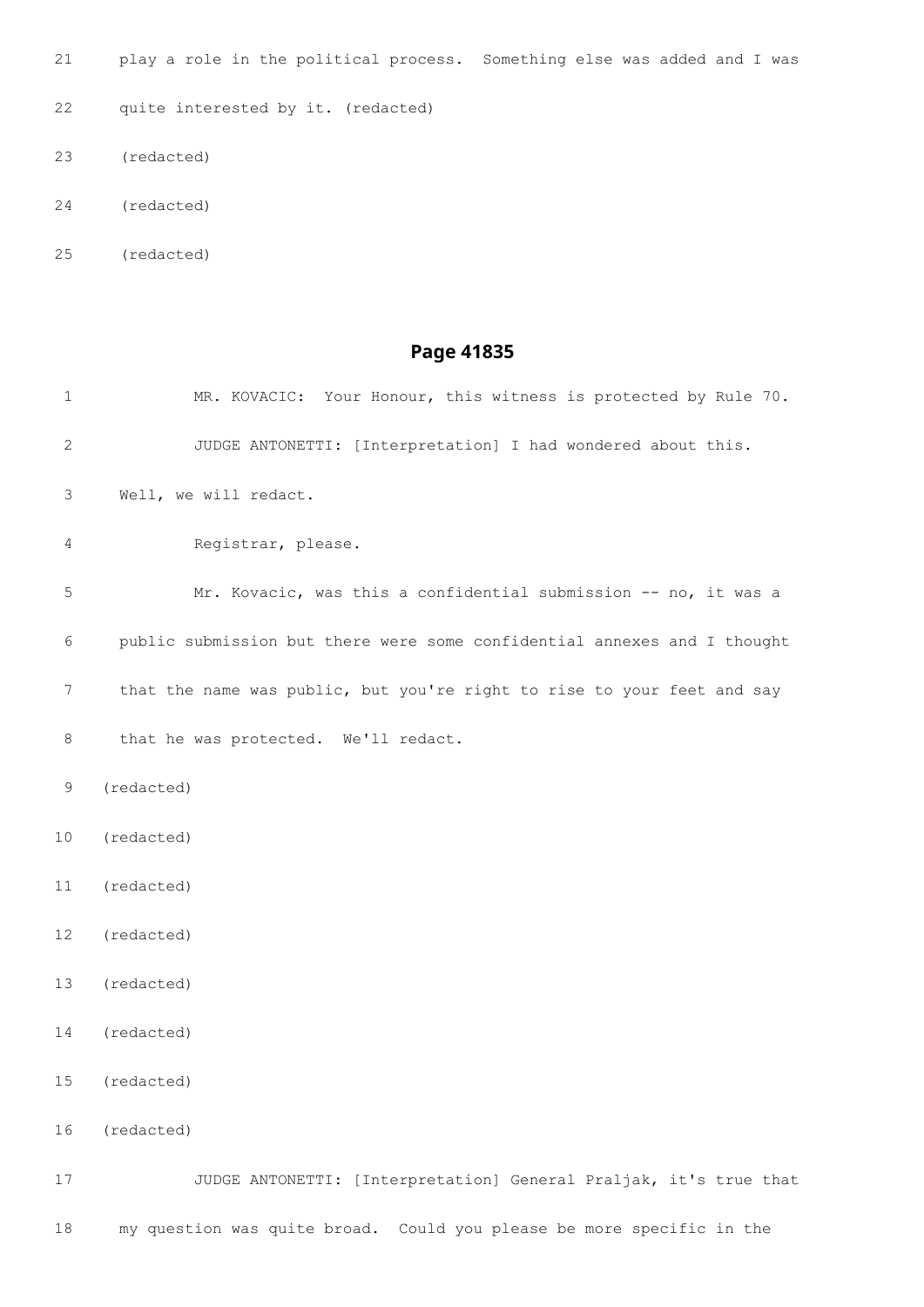answer and tell us exactly which conflict is involved and give us some dates. The paragraph that I quoted is not specific at all and we would all like to have some details, know exactly which conflict is involved and who and what and when.

 MR. KOVACIC: [Interpretation] Your Honour, I think that we could again have a misunderstanding. Perhaps the best thing would be for you to be more specific about what this is all about, because the point here

#### **Page 41836**

 is that it was said that Praljak would testify that he worked together with all those who might have played a role in the political process to achieve a peaceful solution, and then the story goes on. So this is just the framework. I will work with everyone or I have -- I worked with everyone, and then we go deeper concerning this small detail. And that is why it was not about any specific conflict or any particular period of time. It was just an approach.

8 THE WITNESS: [Interpretation] I will clarify it, Your Honour. As 9 the assistant minister in Zagreb and later on I contacted -- well, you have seen this from various documents. I contacted ambassadors, military attaches, missions, dozens and dozens of such meetings were held, and I also contacted this gentleman who was the military attache of a great power. And from the time he arrived up until his departure, he could come and see me whenever he felt like, he could ask whatever he wanted. I made it possible for him to go out into the field wherever and whenever he wanted, and that's what he did. So he went to Bosnia and Herzegovina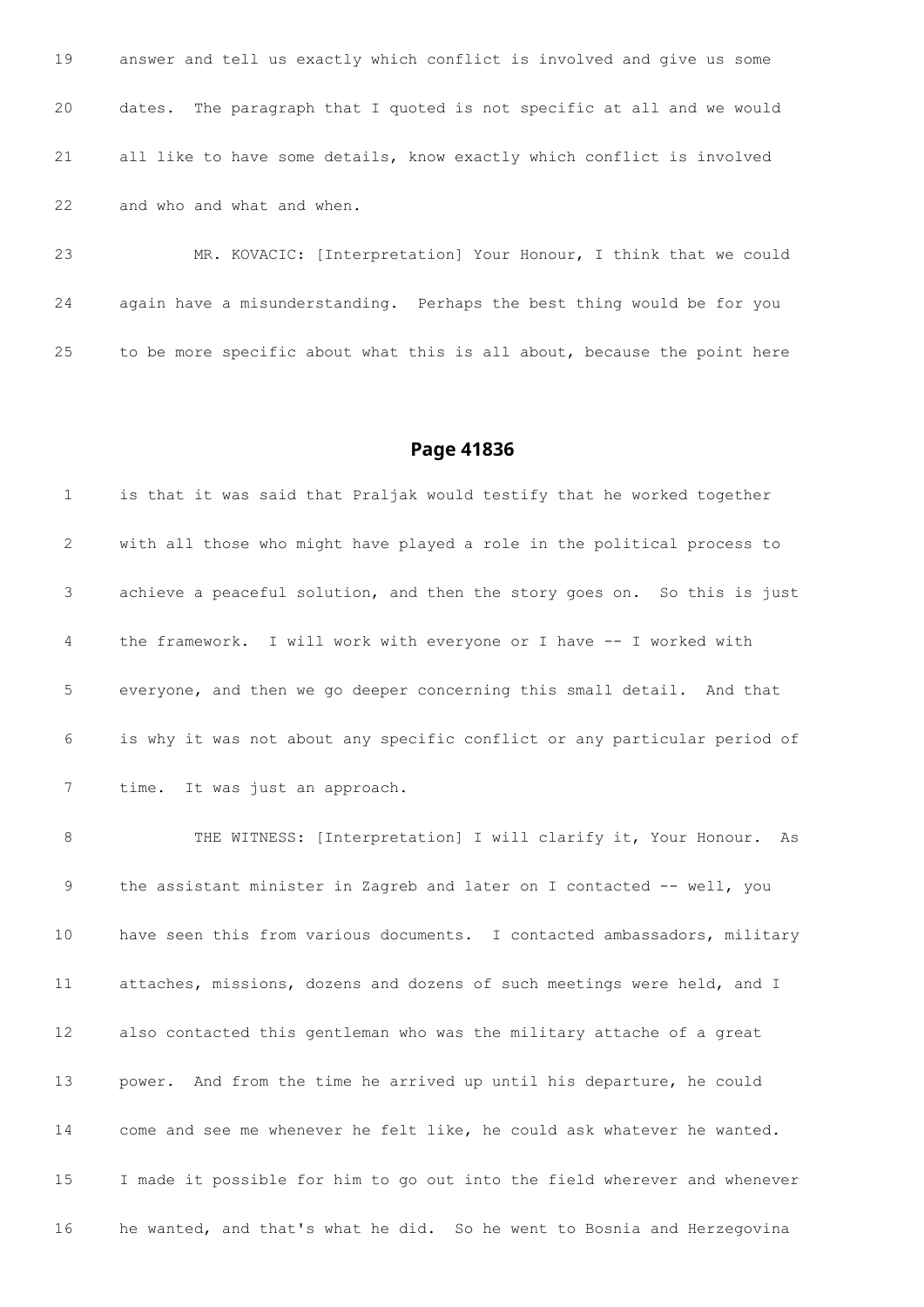- several times touring the positions. The purpose was always the same. 18 Here you have it, here are the facts, this is the truth about us, white is white, grey is grey, black is black. Nobody hid anything before the press or this man, so we were aware -- (redacted)
- (redacted)
- (redacted)
- (redacted)

(redacted)

### **Page 41837**

- (redacted)
- (redacted)
- (redacted)
- (redacted)
- (redacted)

We will move to private session. Mr. Registrar, could we also

- move to private session.
- 8 [Private session]
- (redacted)
- (redacted)
- (redacted)
- (redacted)
- (redacted)
- (redacted)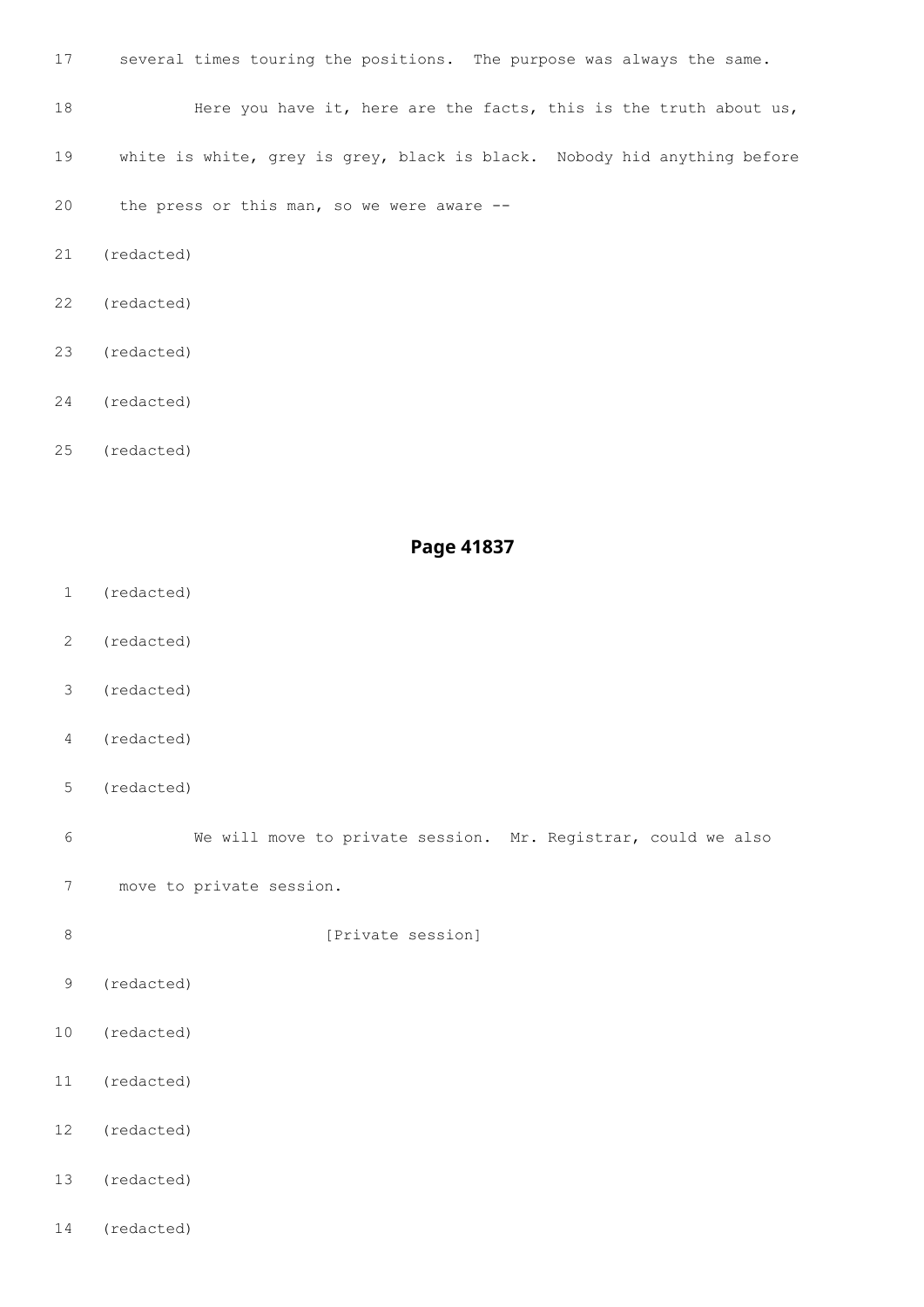- (redacted)
- (redacted)
- (redacted)
- (redacted)
- (redacted)
- (redacted)
- (redacted)
- (redacted)
- (redacted)
- (redacted)
- (redacted)

| $\,1\,$          |                                                 |  |  |  |
|------------------|-------------------------------------------------|--|--|--|
| $\overline{c}$   |                                                 |  |  |  |
| $\mathfrak{Z}$   |                                                 |  |  |  |
| $\sqrt{4}$       |                                                 |  |  |  |
| $\mathsf S$      |                                                 |  |  |  |
| $\epsilon$       |                                                 |  |  |  |
| $\boldsymbol{7}$ |                                                 |  |  |  |
| $\,8\,$          |                                                 |  |  |  |
| $\overline{9}$   |                                                 |  |  |  |
| 10               |                                                 |  |  |  |
|                  | 11 Pages 41838-41839 redacted. Private session. |  |  |  |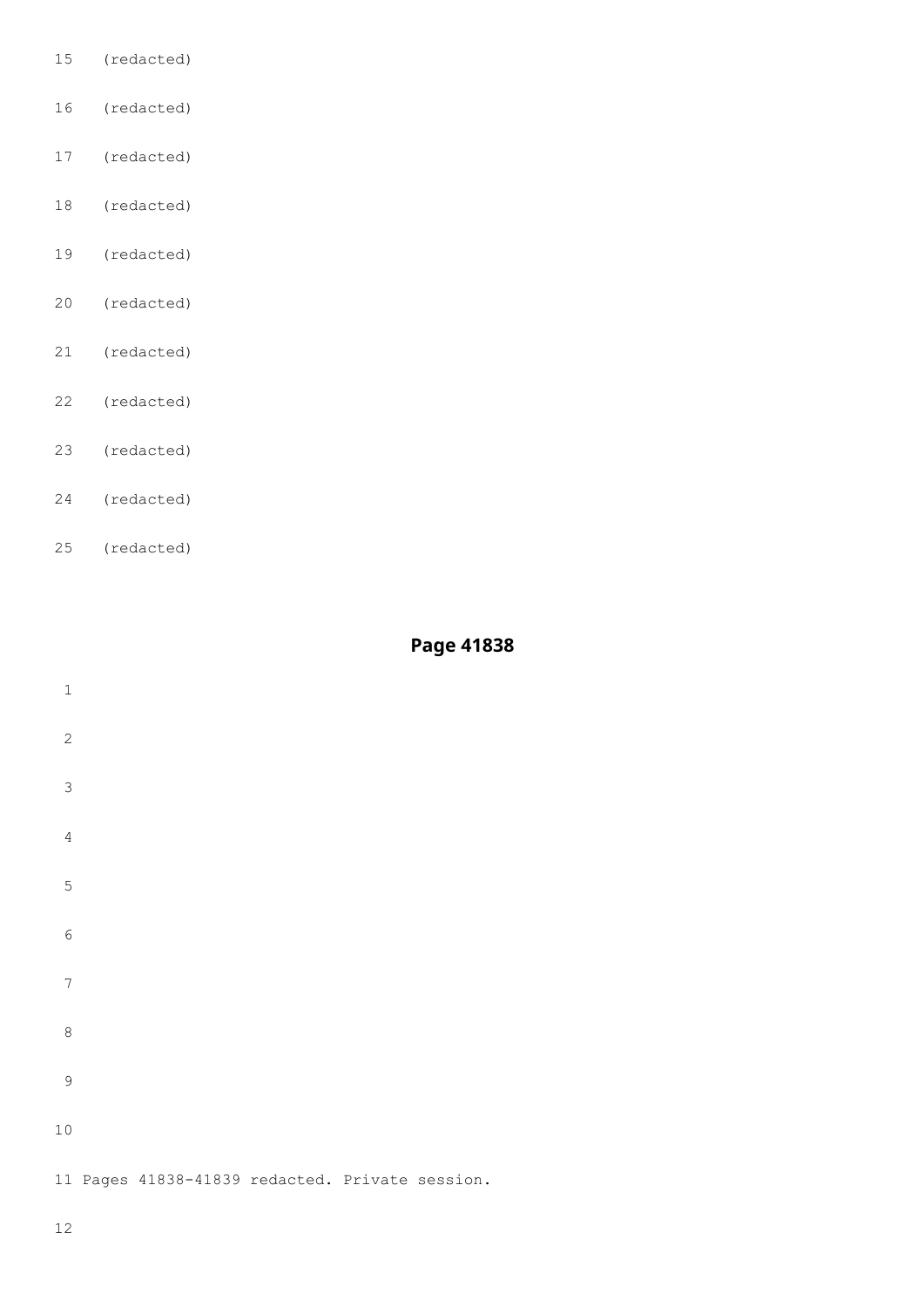| 13              |  |  |  |
|-----------------|--|--|--|
| 14              |  |  |  |
| 15              |  |  |  |
| 16              |  |  |  |
| 17              |  |  |  |
| 18              |  |  |  |
| 19              |  |  |  |
| 20              |  |  |  |
| 21              |  |  |  |
| $\overline{22}$ |  |  |  |
| 23              |  |  |  |
| 24              |  |  |  |

- (redacted)
- (redacted)
- (redacted)
- (redacted)
- (redacted)
- (redacted)
- (redacted)
- (redacted)
- (redacted)
- (redacted)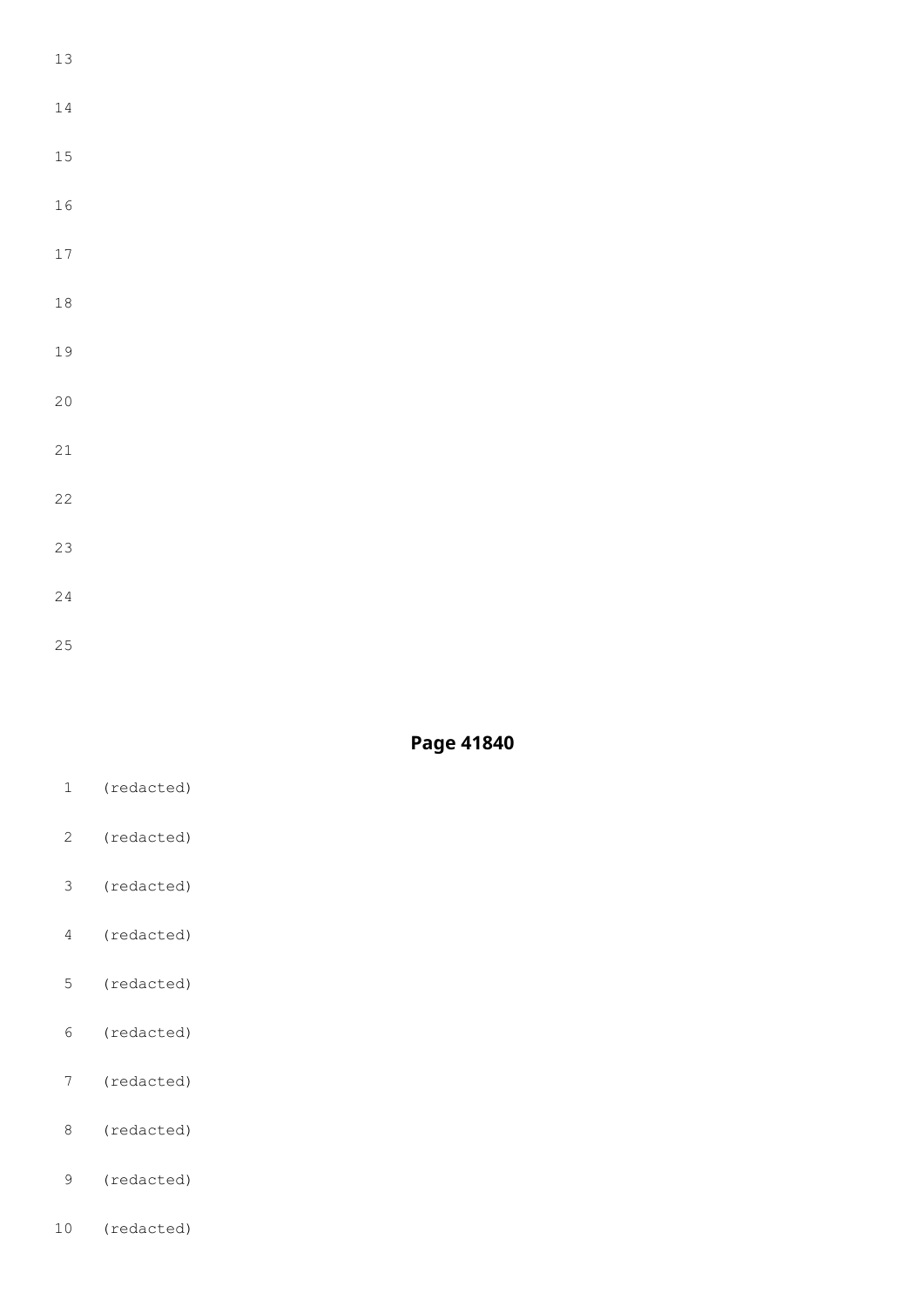- (redacted)
- (redacted)
- (redacted)
- (redacted)
- (redacted)
- (redacted)
- (redacted)
- (redacted)
- (redacted)
- (redacted)
- (redacted)
- (redacted)
- (redacted)
- 24 [Open session]

THE REGISTRAR: We're back in open session, Your Honours.

| $\mathbf{1}$ | JUDGE ANTONETTI: [Interpretation] We're in open session but it's         |
|--------------|--------------------------------------------------------------------------|
| 2            | time for the break. I will ask the Registrar to please call up           |
| 3            | document P 04260, but we will look at it after the break.                |
| 4            | 20-minute break.                                                         |
| 5            | $---$ Recess taken at 10.29 a.m.                                         |
| 6            | $---$ On resuming at $10.51$ a.m.                                        |
| 7            | JUDGE ANTONETTI: [Interpretation] We're back in session. We have         |
| 8            | a document that has been called up. In paragraph 23 of your submissions, |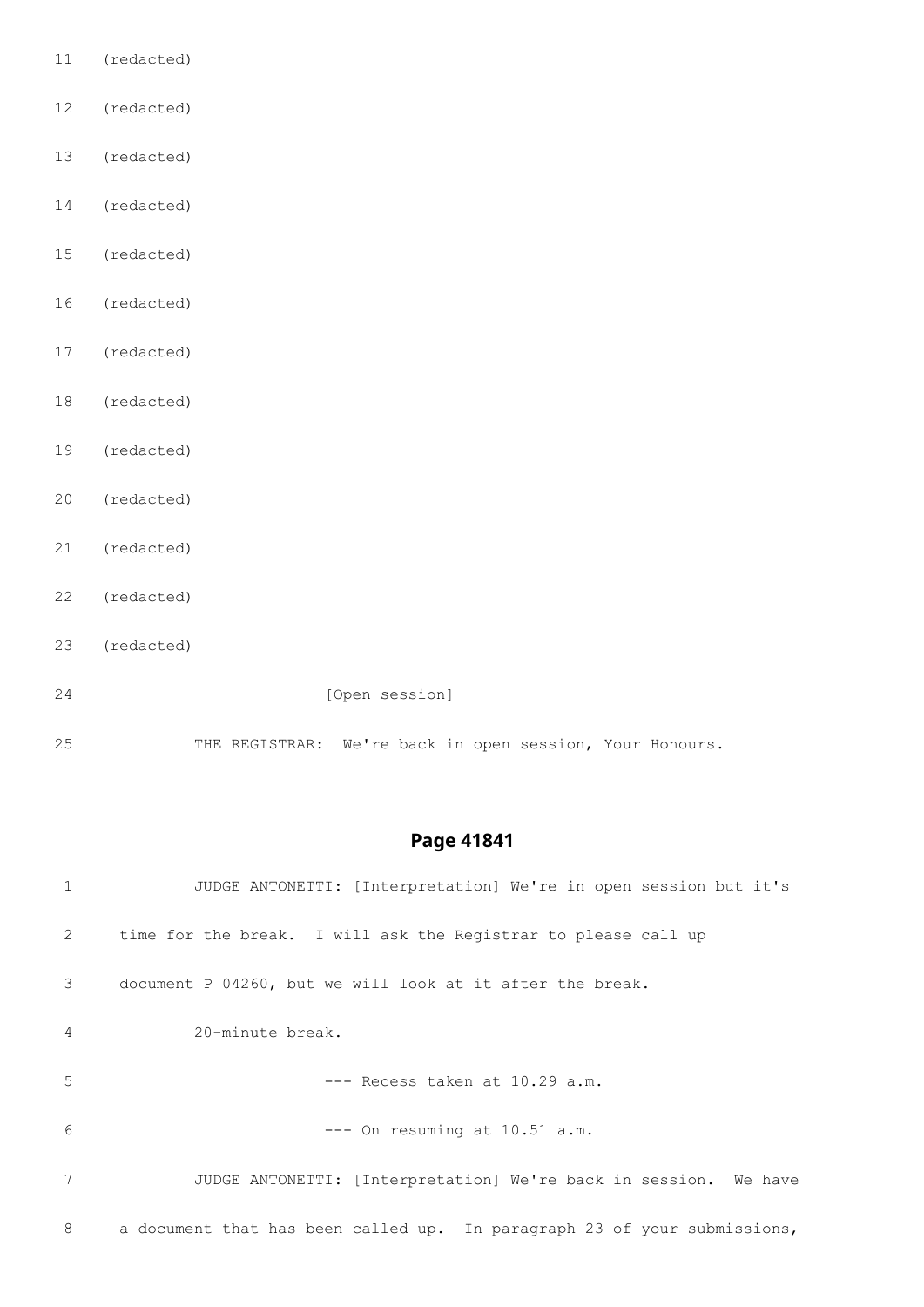and also in paragraph 25, we'll see it in a minute, you addressed the issue of forced labour. In paragraph 23 you say that you issued an order that the prisoners be withdrawn who had been put into locations where they should not have been. What is your comment on this document? A. Your Honours, I have no information whatsoever, either written or through my own inspection on the ground. I was on the front lines and I had no information whatsoever about anybody taking prisoners where prisoners don't belong.

 This document was drafted based on information provided by Zarko Tole, the chief of the Main Staff, who, one day before, on the 16th of August, had received some information I suppose, from Bozic or somebody else, I don't know who. According to that information, some people had taken prisoners to work and pursuant to that information or based on that information - and I didn't have any other information to that effect - I issued this order. And I believe that three or four days later, upon my return to Grude, and this thing happened in Rama, I learned this in Rama, so in Grude I issued a blanket order covering all

#### **Page 41842**

 HVO units and all HVO zones, my order was issued to the zone commanders, telling them that such practice was forbidden, that they shouldn't do it, and I forbade them to take prisoners anywhere, even to -- the work that was admissible, like loading and unloading trucks. And now on to what I said orally to my commanders. It was too

harsh and involved very foul language. It wouldn't be good for me to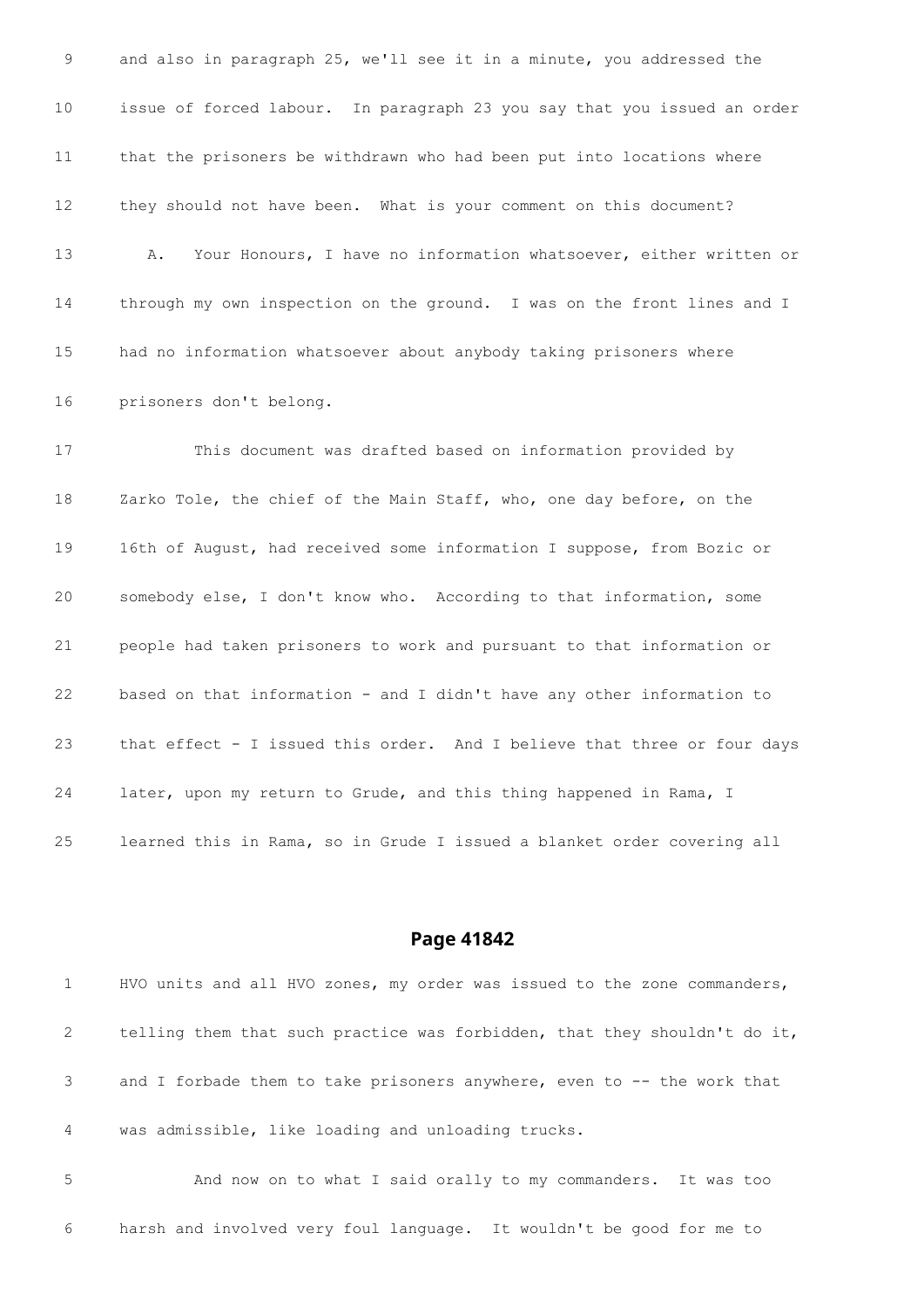repeat this in the courtroom. When I asked who did that and nobody responded, of course. My question was: Who? Where? When? No answer was provided to those questions.

 JUDGE ANTONETTI: [Interpretation] Let us move to another document that we have already had because I have a lot of questions about it but I 12 just want to compare it to the previous document. P 06937, please. Here it is. General Praljak, you have the B/C/S text and the English text. In the B/C/S version we can see your same at the bottom. You say about this document that you did not sign it, a document that was signed on the 8th of November, 1993, and in paragraph 24 of your submissions you claim that you have never signed this document. Can you confirm this? You've said this already. A. Yes, Your Honour, on the 11th of November -- on the 8th of

 November I was not in Grude, or rather, in Citluk, I misspoke. Before 2230 hours, that's the first thing. And secondly, this is not my signature. Please look at hundreds of other documents that I signed. You will see that I did not sign this document. This is a forgery with an intent behind it that I won't go into, and then this was photocopied subsequently. My signature was copied preceded by "General." You will

## **Page 41843**

 see that all my documents that were made at that time are signed with my name and the head of the Main Staff. I would never ever sign something like this. You've seen dozens of my orders, my behaviour, what you will, everything.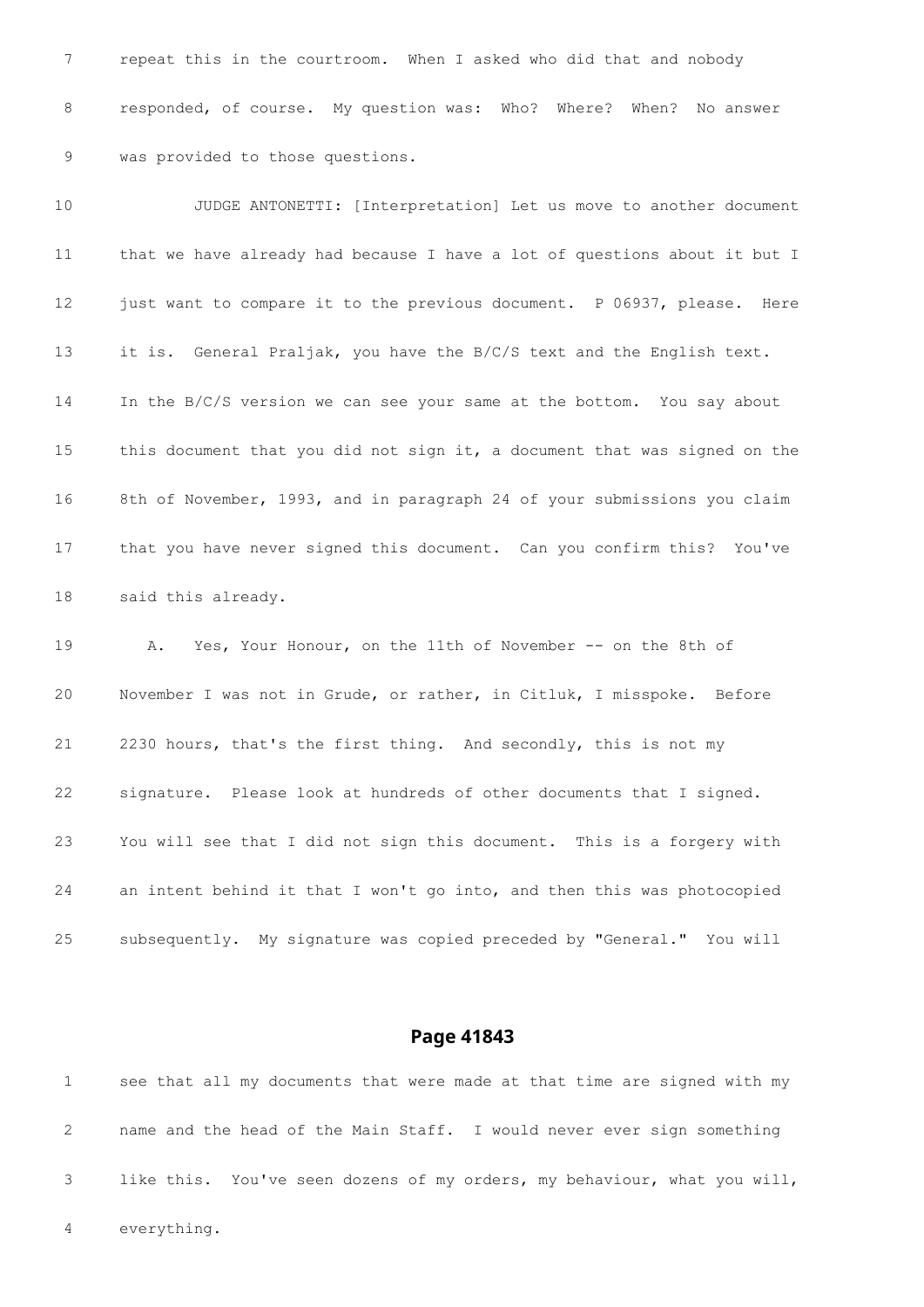JUDGE ANTONETTI: [Interpretation] Very well. Let's look at paragraph 33 together, but I'm not going to show you any documents. In paragraph 33 your counsel, but I guess you discussed the issue with your 8 counsel, regarding the transcripts, your counsel said this: "There's no original audio-recording and there's no electronic version thereof. All the transcripts we have they say are texts that were taken from the audio tracks, but we do know whether the text perfectly mirror what is on the audio tracks." Secondly, you say that the transcripts were obtained illegally. You say that President Mesic, who followed President Tudjman, had, according to you, no legal foundation to pass on the transcripts. But you add this and I find this interesting. You said that before the transcripts were sent to the OTP, they were apparently scrutinised by a group of selected journalists or reporters. How do you know that? A. The first, the second, and the third are all correct. It is true and it is correct that there is no original, there is no audio-tape. There is -- and I claim, at least as far as I'm concerned, what an audio-tape shows is not really loyal to the original that happened because there are no gestures, there is no intonation. I've already spoken about that, and that's why even when you speak to a journalist, if he -- the text that he's going to publish is not sent to you for

## **Page 41844**

 authorisation, that text will be a distorted image of what you actually said. Only when the author intervenes in the text that was transcribed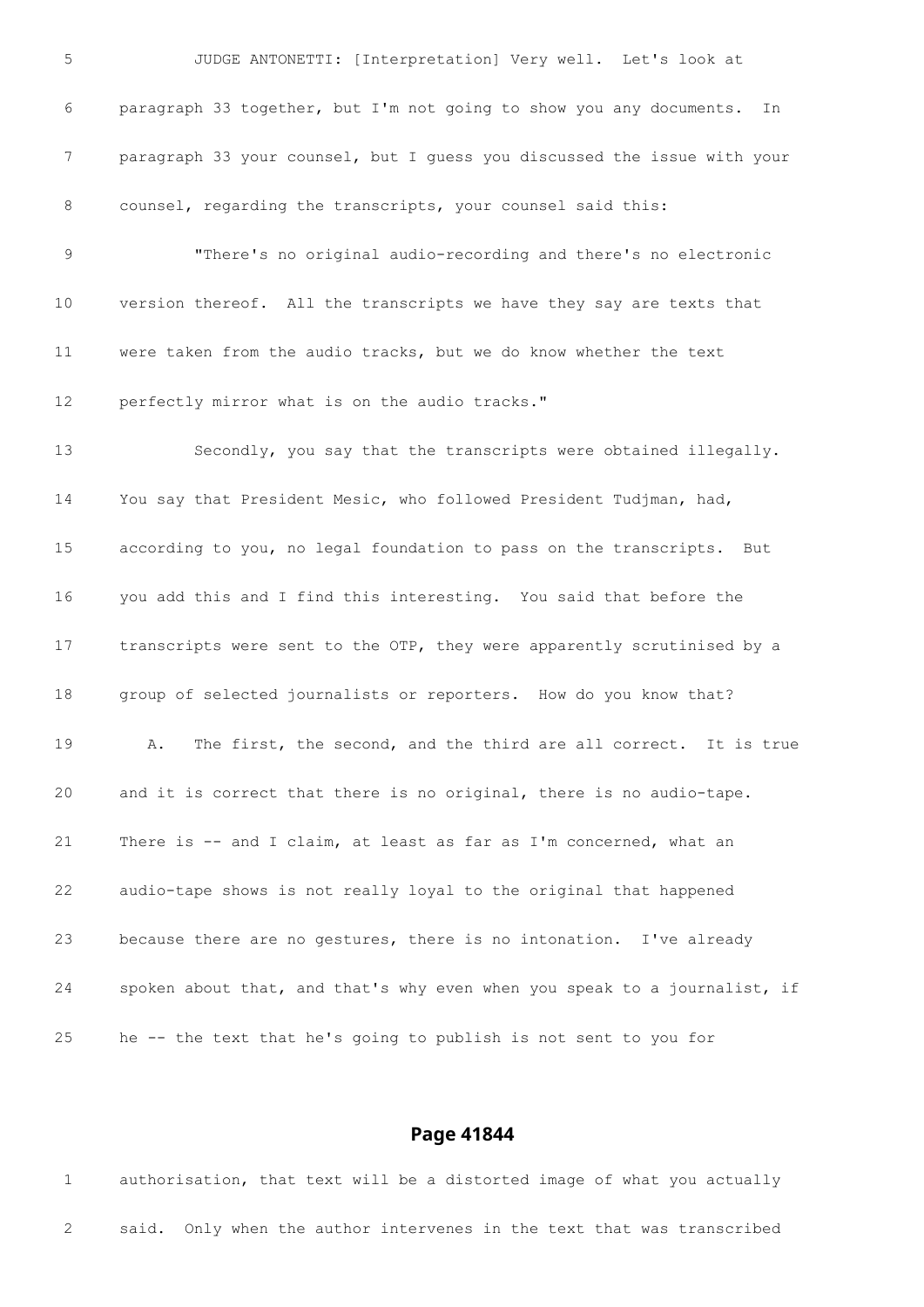from an audio-tape will be the only thing that reflects your thought with a degree of fidelity that is desired. And this not what happened here. Second of all, it is true that the current president of the Republic of Croatia allowed the journalists to go in and transcripts were arbitrarily distributed among the journalists, and this is a public -- public knowledge. And thirdly, the approval for such documents to be disseminated, 10 and after all, they represent a -- state property and can have a bearing on the protection of national interests. There is no single legal document at any level which would approve the dissemination of such documents in the way they were: A, provided to the journalists; and B, in the way they were provided to this Tribunal; and C, I personally did not find anything bad in the transcripts, on the contrary. As you're reading one and all transcripts, not omitting anything, not taking anything out of context, you will see that Croatian policy was clear, principled, and that shows the hardship that the leadership of Croatia had to go through in order to remain principled with regard to both Croatian Bosnia at the times when political stances were changed so often. JUDGE ANTONETTI: [Interpretation] Let's move to paragraph 56. There won't be any need for documents. We've already addressed paragraph 56 but I'm going to be more specific now. It is about crimes committed on the ground, as you say, by gangs, groups of unidentified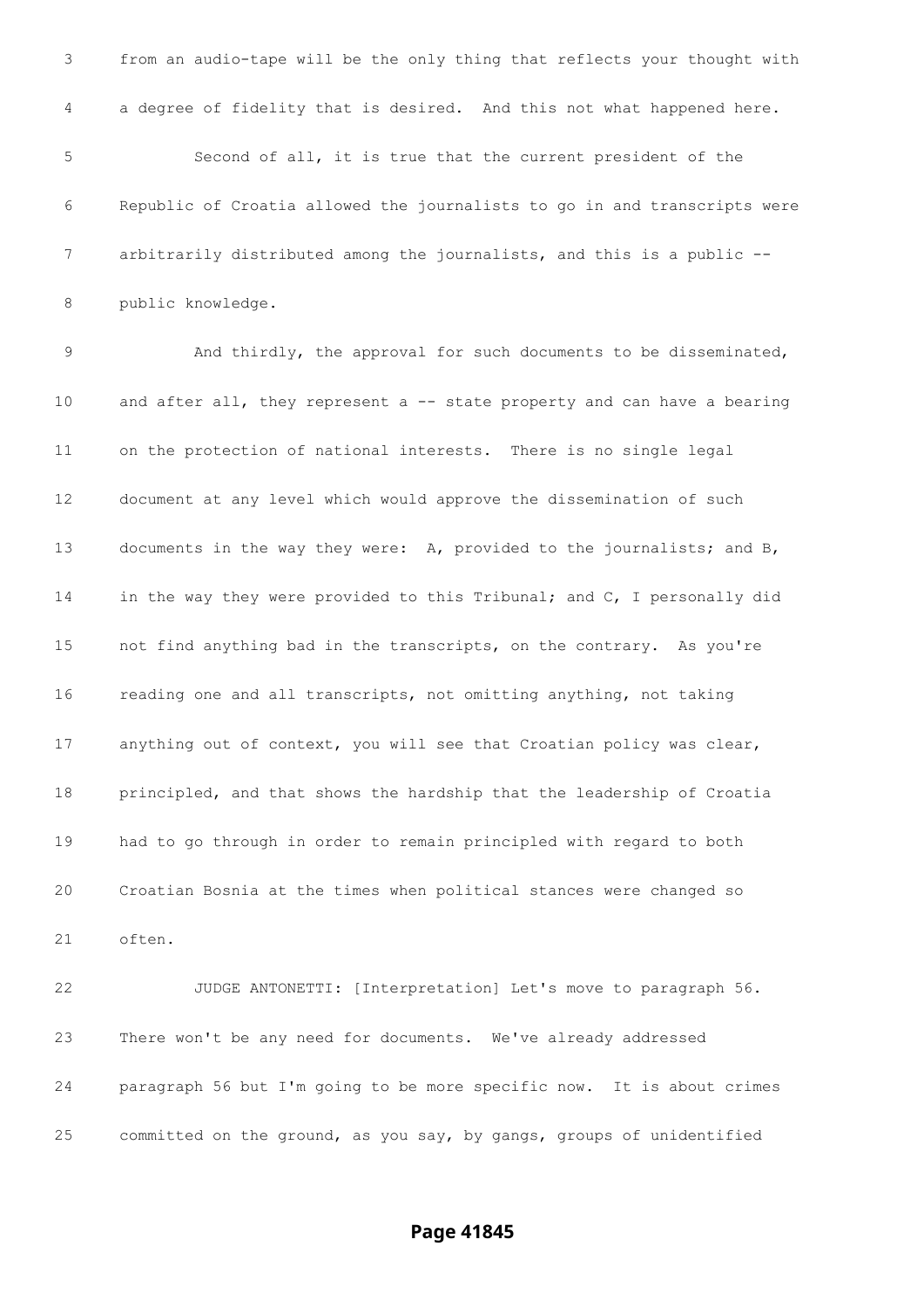owners. And you said there were criminal activities and you mentioned Kinder Vod and Garavi. Who is Garavi, according to you? A. I believe that my counsel has overexplained and went beyond what I know. It was clear that an employee of the SIS in Rama was saying that some things that were happening during the night, according to his information, this was down to some members of the Kinder Vod. There was also some information originating from the SIS that some members of the Garavi unit from Bugojno, that some members -- but please, we could never find any names. Which members? The information was always "some members." But what members? What proof? What evidence? What information? Why was somebody arrested and handed over to the military investigator? In other words, there was general information on the one hand, and based on that general information what could a commander do? I scheduled meetings. I asked them to reveal who those people were. I implored them, I threatened them, and so on and so forth. But the story ended with that information that somebody did something somewhere to somebody else. And what needs to be said at this point is this: The number of torched -- Croatian houses torched by Croats in Rama is very large. And the number of Croats who were killed in Ljubuski by other Croats is much higher than the number of Muslims who were killed at the same time, and this was only revealed subsequently. And this is like in any other society. For example, in America there is statistical information

individuals who demolished houses because of the ethnic origin of their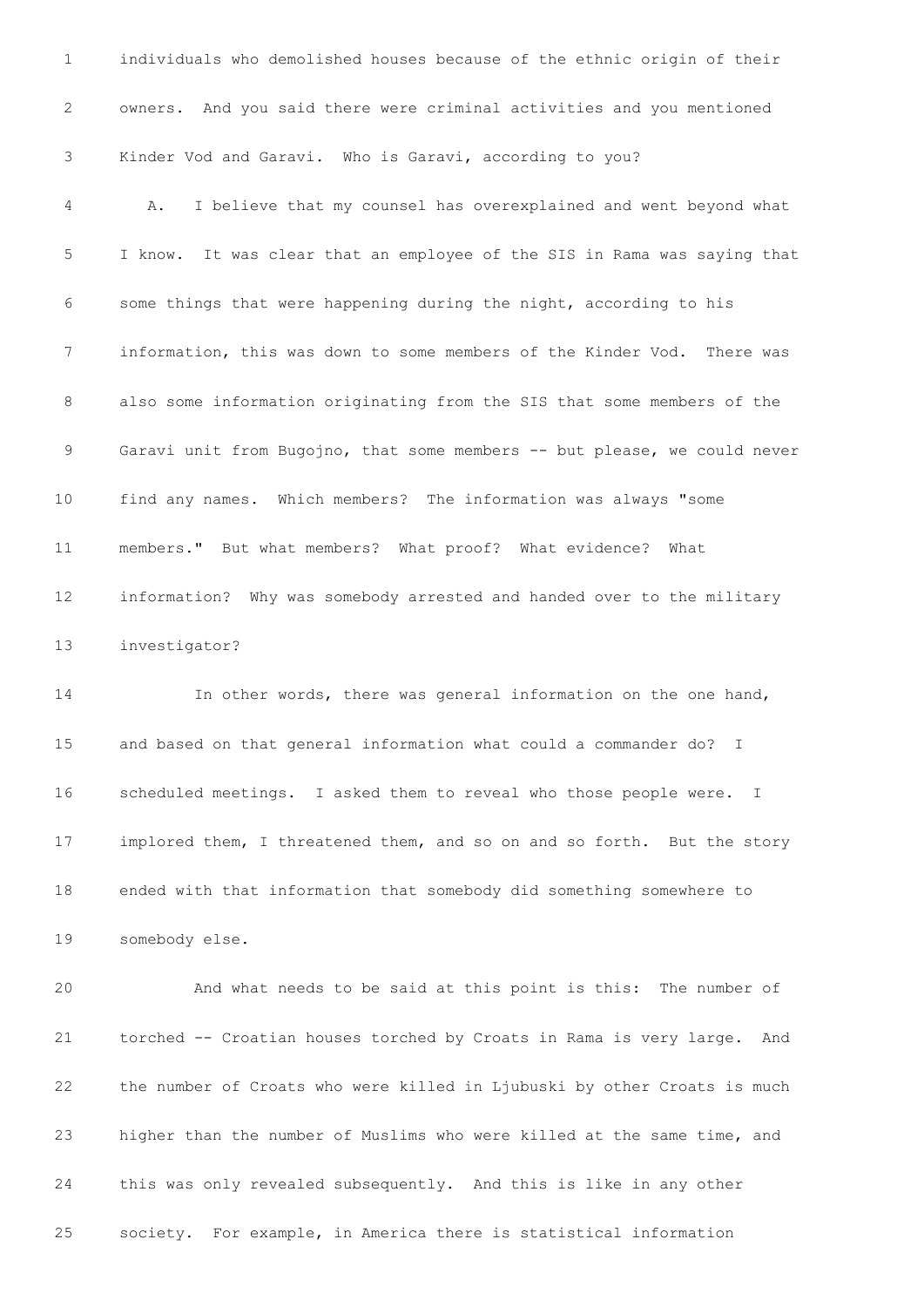| 1  | according to which so many millions of some people, but that's not         |
|----|----------------------------------------------------------------------------|
| 2  | information. You have to find out the names. And in this case here,        |
| 3  | this information was tantamount to the whole HVO. But it was not the       |
| 4  | entire HVO, just as it wasn't the entire American army that committed a    |
| 5  | crime in My Lai. You have to know the names and you have to get by the     |
| 6  | information.                                                               |
| 7  | JUDGE ANTONETTI: [Interpretation] General Praljak, if I                    |
| 8  | understand correctly, when houses are torched, they may have been torched  |
| 9  | by the enemy but also by individuals leaving the premises and torching     |
| 10 | the houses, and the torching will be put down to the opposing party.<br>Is |
| 11 | that when you -- is that what you mean when you say that houses were       |
| 12 | torched by Croats? But does that imply that Muslim houses may also have    |
| 13 | been torched by Muslims, Muslims who knew that they were leaving, never    |
| 14 | to return, and they didn't want their houses to be given to somebody       |
| 15 | else? That's why they torched them?                                        |
| 16 | I'll be very precise in my answer, Your Honour. First of all,<br>Α.        |
| 17 | there were such cases, I'm sure, but I'll tell you what I know. What I     |
| 18 | know, what I saw with my own two eyes. When -- towards the end of July,    |
| 19 | I believe it was either on the 30th or the 31st of July, units withdrew    |
| 20 | from Vakuf when all the 35 or 40 kilometres of the defence line fell.      |
| 21 | Ten or 15 houses were torched by the Croats themselves, their own houses,  |
| 22 | before my very eyes. I was watching those people in the evening, because   |
| 23 | in the evening we managed to restore the lines with the help of my own     |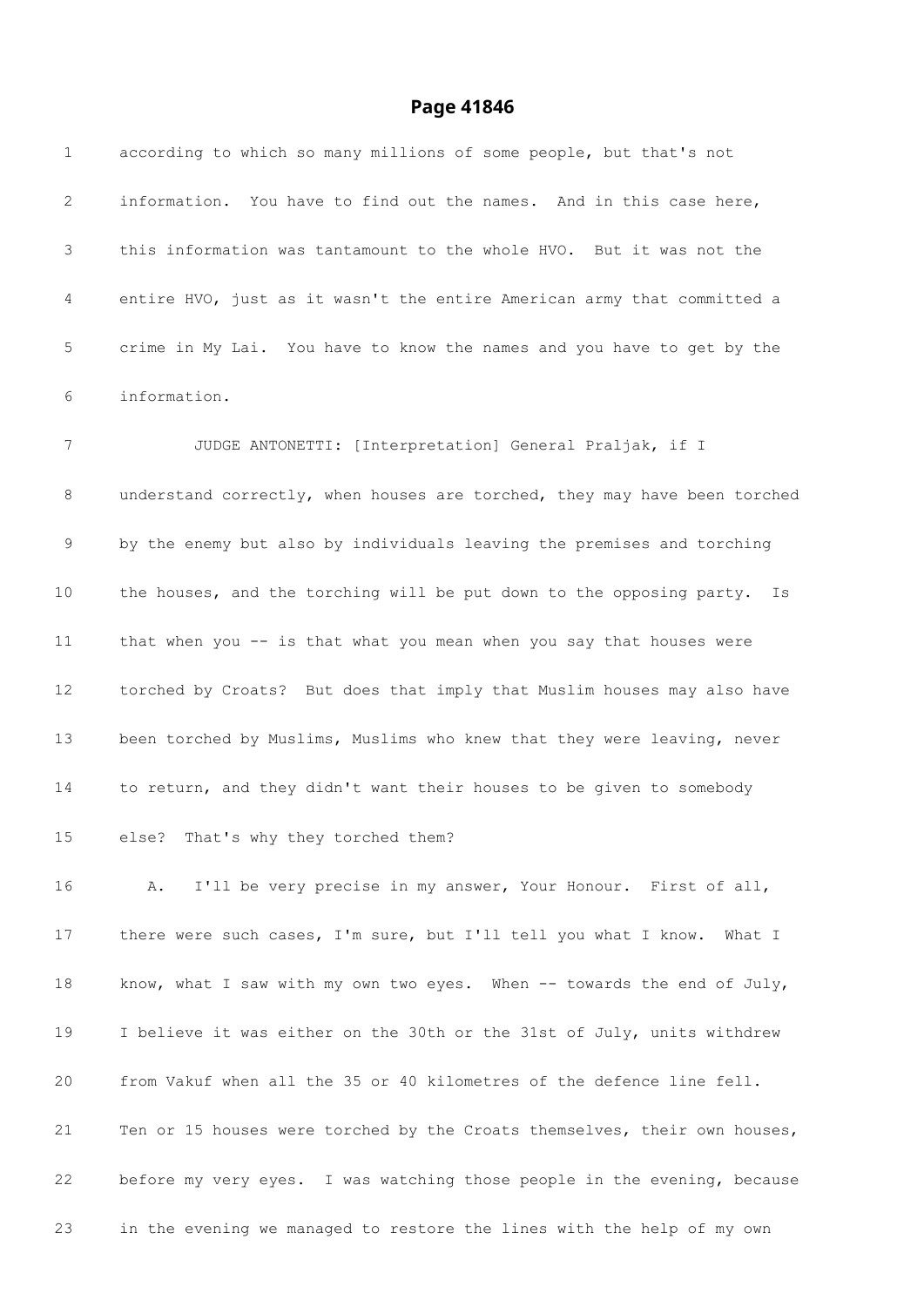| 24 | engagement, and you can read all about that, and actually there were      |  |  |  |  |  |  |  |
|----|---------------------------------------------------------------------------|--|--|--|--|--|--|--|
| 25 | people watching their own houses burning, the ones that they had set fire |  |  |  |  |  |  |  |

## **Page 41847**

 to that very morning. I don't like to generalise. I -- I don't really -- I don't like the generalisation of that time. It's easy to say something has happened over there, but who it was, who was involved, and then we hear that we all stand in puzzlement because we hear somebody killed someone in The Hague. Who it was, where and when, how are you going to conduct an investigation based on that information? MR. KOVACIC: [Interpretation] Your Honour, in answer to your previous question, which might not be relevant because the General has answered everything. However, it was recorded as regards your question: [In English] "It is about crimes committed on the ground as you say by gangs, groups of unidentified individuals who demolished houses because of the ethnic origin of their owners." 14 [No interpretation]. 15 JUDGE ANTONETTI: Stop. MR. KOVACIC: [In English] ... regardless of the -- 17 [Interpretation] I shall repeat if we have the record working properly at the moment. I shall repeat, therefore. In paragraph 56 of the summary that you're quoting in your question, on page 36, line 20, there is an express reference to the following: Regardless of the ethnic affiliation of the owner. So this is the point, the houses are torched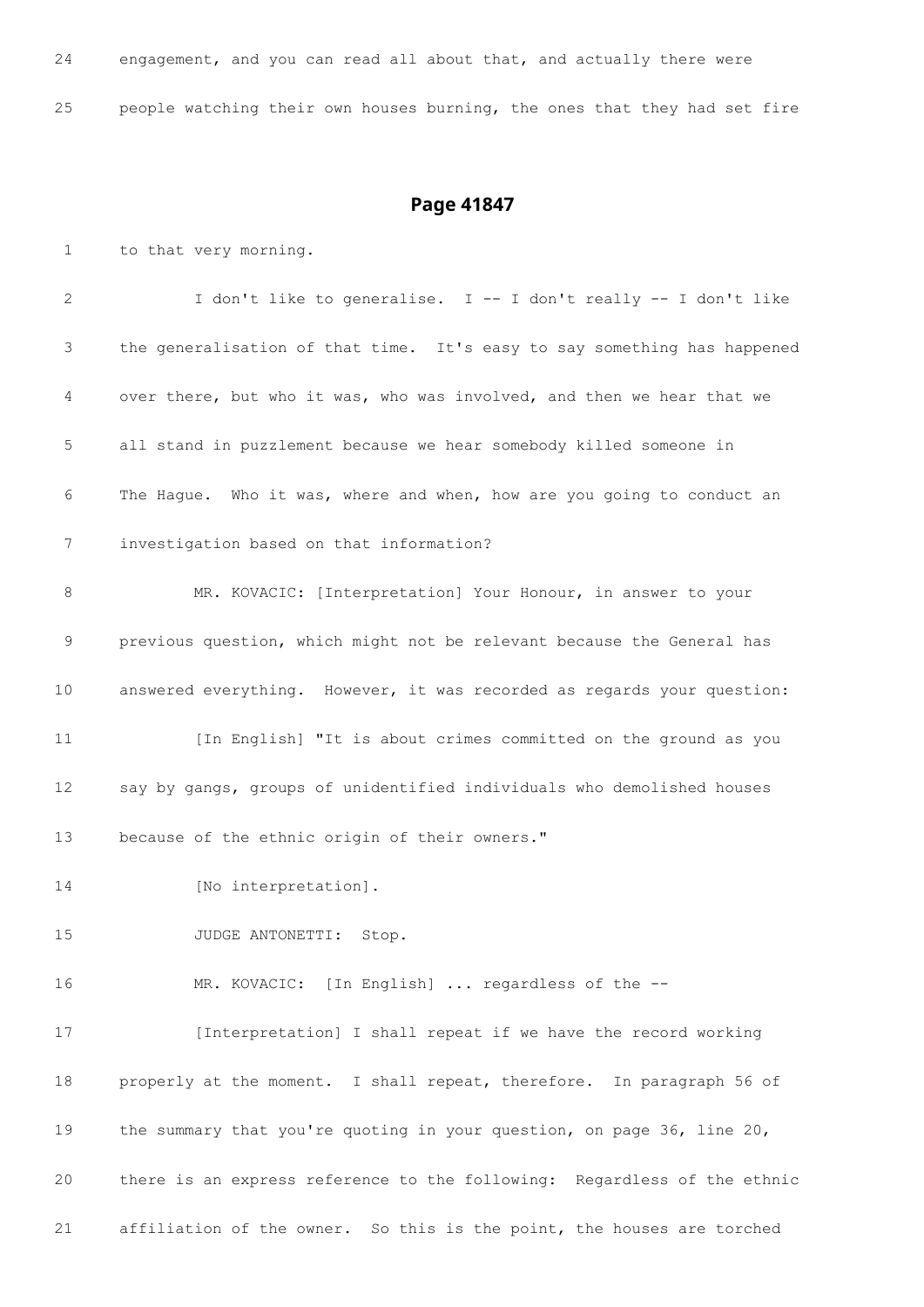regardless, and Praljak has just provided an explanation to that and in your subsequent question you did ask whether houses were torched regardless. And I would like to add something else here. Mr. Praljak may not have answered your question properly because something was not

**Page 41848**

 clear. You say here even in conflict between members of the different HVO units, if you will.

 THE WITNESS: [Interpretation] Your Honours, if you wish, I can tell you a story about two murders or killings in Ljubusko where Croats killed other Croats, and I'm talking about Croatian soldiers. There was a skirmish about a girl, one insult the other, and one person, distraught, takes a machine-gun and kills the other, and then you have to arrest him, of course. Or rather, in 1994, in Rama there was a conflict between the aforementioned Garavi and a unit from Rama. All hell broke 10 loose. There were two people lying dead on the street, there were wounded, the city was taken from both sides, there were tanks on the streets, and it was an all-out war out there. Two units with dead and wounded on each side -- JUDGE TRECHSEL: Mr. Praljak, does any of this figure in the indictment? I think you have not even bothered to read it, but I think this is not the case so it is not really germane to our case. JUDGE ANTONETTI: [Interpretation] General Praljak, let us return

to the issue of volunteers with paragraph 62 of your submissions and with

P 00670.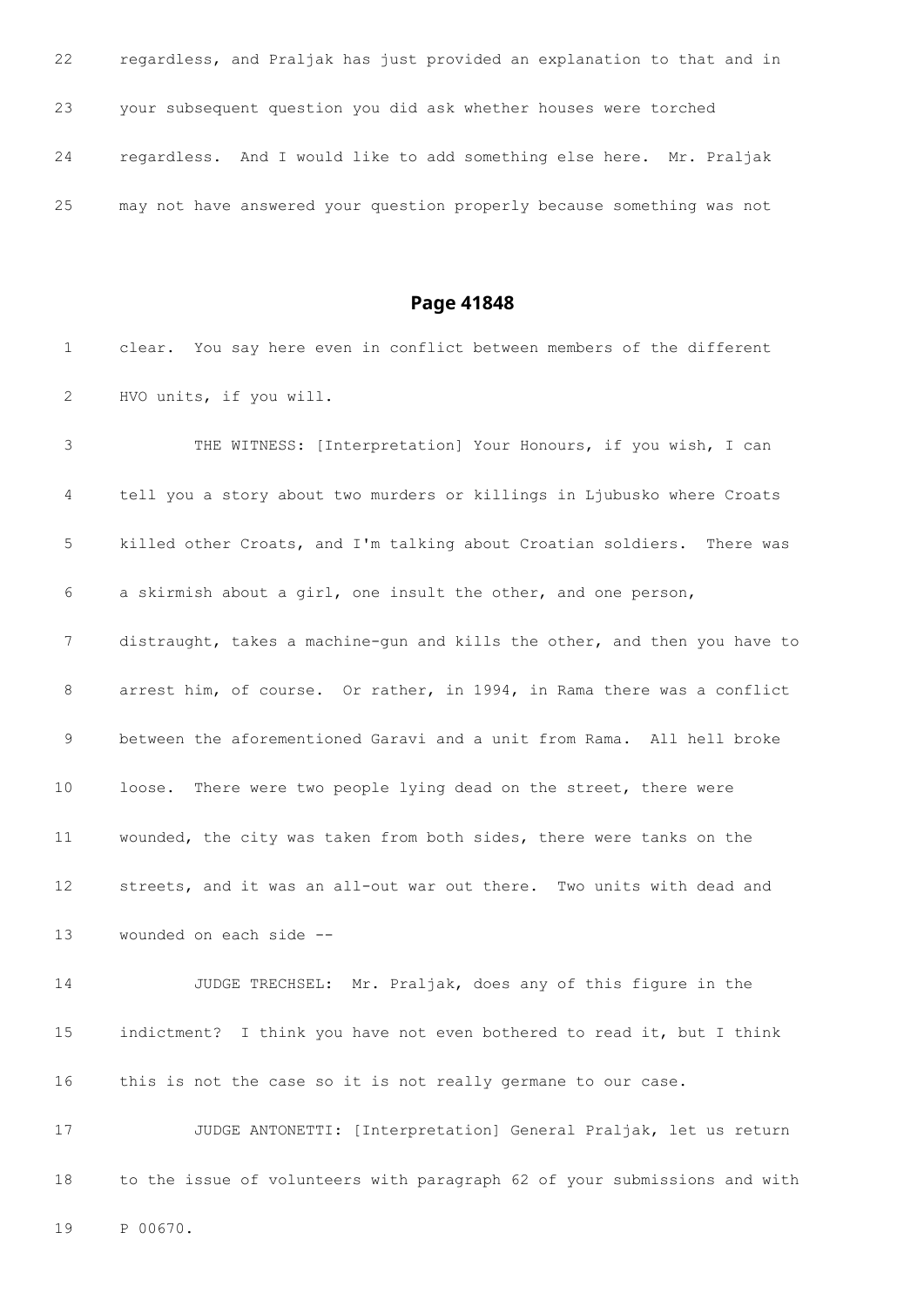MR. KOVACIC: [Interpretation] I apologise. Before the General starts answering, Your Honour, Judge Trechsel, I really don't understand your interjection and your comment. The events of this kind were obviously very relevant and they are a recognised type of defence. We know what's in the indictment. Of course there's no reference to the conflict between Garavi and the others, but we're talking about the

## **Page 41849**

| 1              | defence case. We know what's in the indictment and I am asserting that    |
|----------------|---------------------------------------------------------------------------|
| 2              | this is legitimate and relevant defence. You cannot exclude this type of  |
| 3              | events, you cannot preclude the accused from testifying. He is            |
| 4              | testifying about something that is not contained in the indictment, but   |
| 5              | is obviously part of the indictment, i.e., is the accused's relevant      |
| 6              | response to the indictment.                                               |
| $\overline{7}$ | I really can't understand your comment. It may have not -- maybe          |
| 8              | it wasn't translated properly, maybe you were too fast, the interpreters  |
| 9              | didn't understand you, but I myself really don't understand you.<br>Mv    |
| 10             | learned friend is now reminding me and I thought it wouldn't be           |
| 11             | important, but I would like to say that this was about the effective      |
| 12             | control and the possibility to establish effective control. This was      |
| 13             | what it was all about. So if this is not legitimate defence and this is   |
| 14             | not a relevant topic of my client's testimony, then I don't know what is. |
| 15             | And I apologise and I thank you very much.                                |
|                |                                                                           |

 JUDGE TRECHSEL: Yes, Mr. Kovacic, you will not expect me to start discussing with you now. I am a bit amazed about this lengthy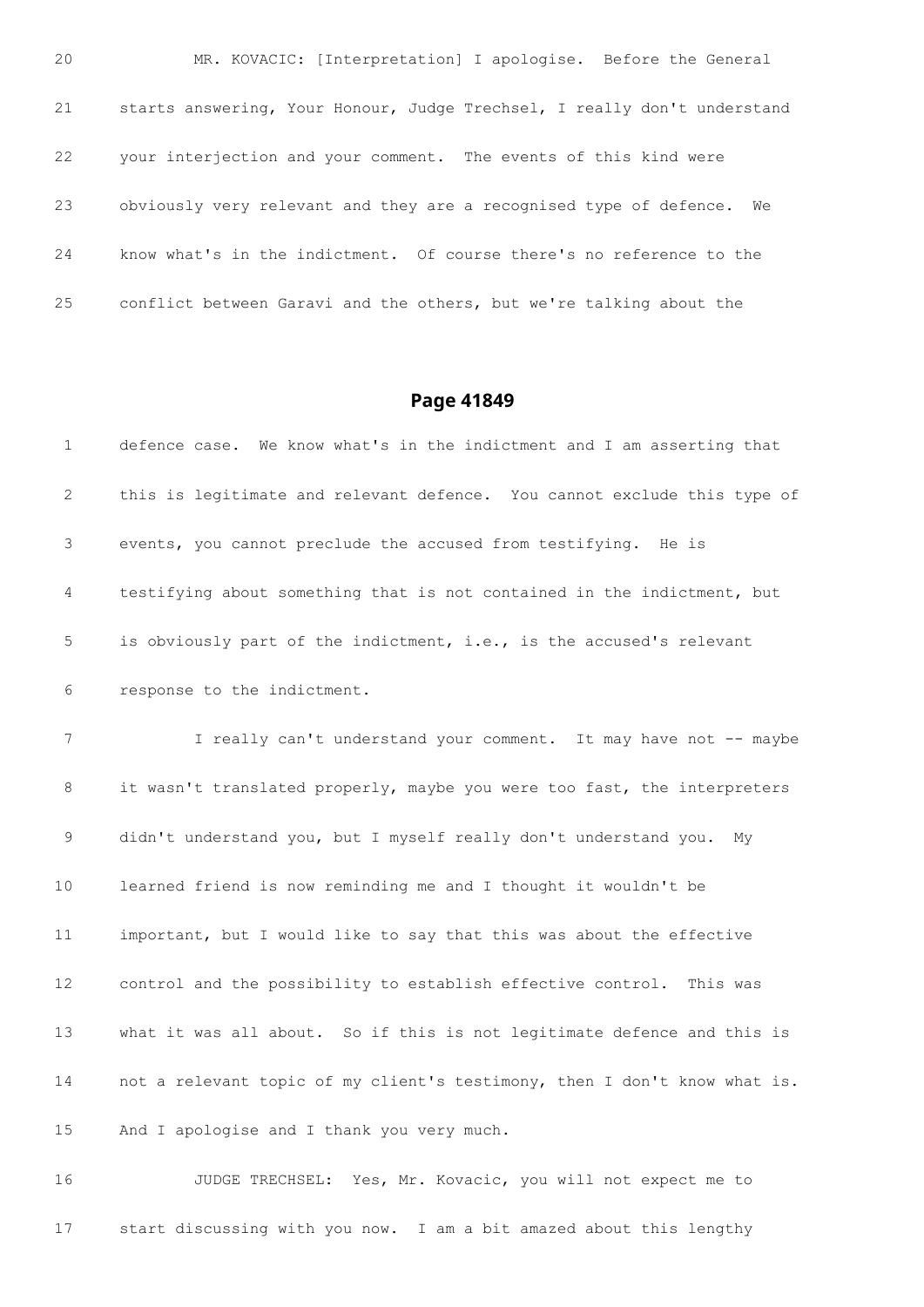intervention. I do not quite know what procedural weight it has. If you are complaining, then maybe you should do it formally, but I think we should go on.

 MR. KOVACIC: Yes, Your Honour, I certainly would not discuss, but I have to leave some trace in the record where you said that it is -- that it is irrelevant. This is not the indictment, we should not discuss this. This is what is in the transcript, and I merely wanted to preserve the record. Yes, it is relevant and it is now preserved. Thank you,

**Page 41850**

Your Honour.

 JUDGE TRECHSEL: I will not leave this uncontested, Mr. Kovacic. I think Mr. Praljak speaks about crimes that were committed among Croats, so what? I mean, it is not surprising. Nothing referring to that kind of crimes is in the indictment and there is no reproach against any of the accused that they did not act to the extent that "normal" crimes were being committed. That's all.

 JUDGE ANTONETTI: [Interpretation] Registrar, can we go back to the -- the end of the document because we only see the beginning, 29th of October, 1992, that's the date. Apparently it's sent to Colonel Blaskic by Mr. Stojic and Mr. Praljak. We can see both names indeed in this document. It's about Jajce and the dispatch of volunteers. The reason why I'm asking you this is because your lawyer in the submission said that 90 per cent of the volunteers were Muslims who had left the Republic of Croatia to become volunteers. Well, I can draw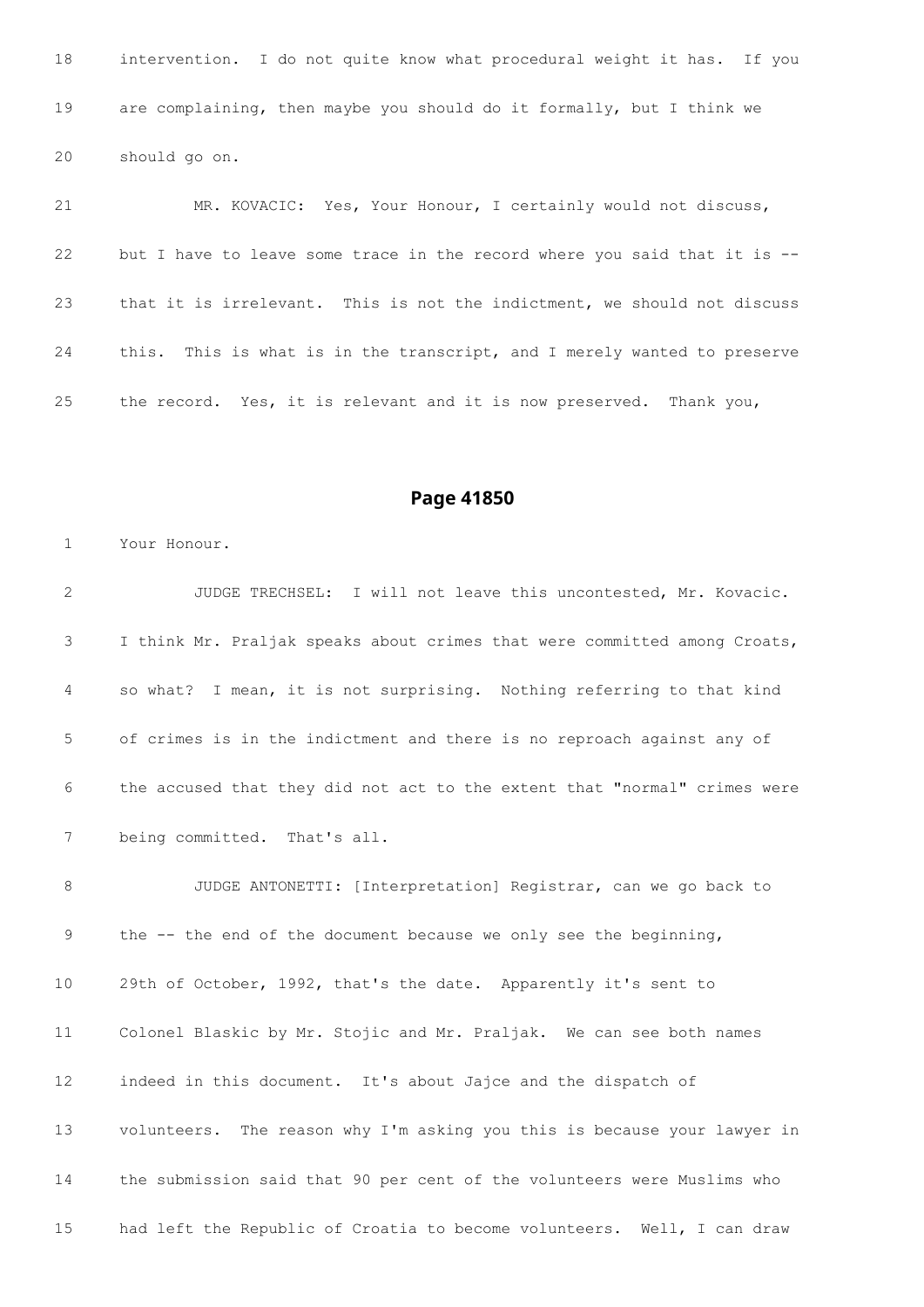from this the following conclusion -- well, in -- when we speak about volunteers, don't we have Muslims and Croats? But apparently here we have Muslims. That's why I wanted to show this text. There were discussions with the SDA regarding the dispatch of the soldiers. So what do you have to say to this, General Praljak? A. Your Honours, this document and the report that you have that's been admitted, Ante Prkacin's report, he was in charge of the unit, speak about an incredible event, incredible conduct that to me and to us was a very clear sign as to what the SDA in Central Bosnia and the BH army were all about.

#### **Page 41851**

 Jajce fell into the Serb hands. A unit comes from Croatia, about 270 strong, and it comprises 80 per cent Muslims and 20 per cent Croats. And they have volunteered to assist in the defence of Jajce. Mr. Stojic was put in charge of resupplying or equipping this unit in Capljina. If they don't have enough weapons, rifles, ammunition, and so on. So this joint unit with this ethnic composition didn't manage to reach Central Bosnia, Travnik, because the Muslim units and Muslim politicians prevented it from getting there. They spent three days on a bus from Gornji Vakuf to Travnik. They were mistreated, weapons were trained at them, so on and so forth. And I claim that this marked the beginning of an organised preparation on the part of the BH army and some of the people in the SDA leadership for future conquest of Central Bosnia, because how can you trust somebody's good intentions about the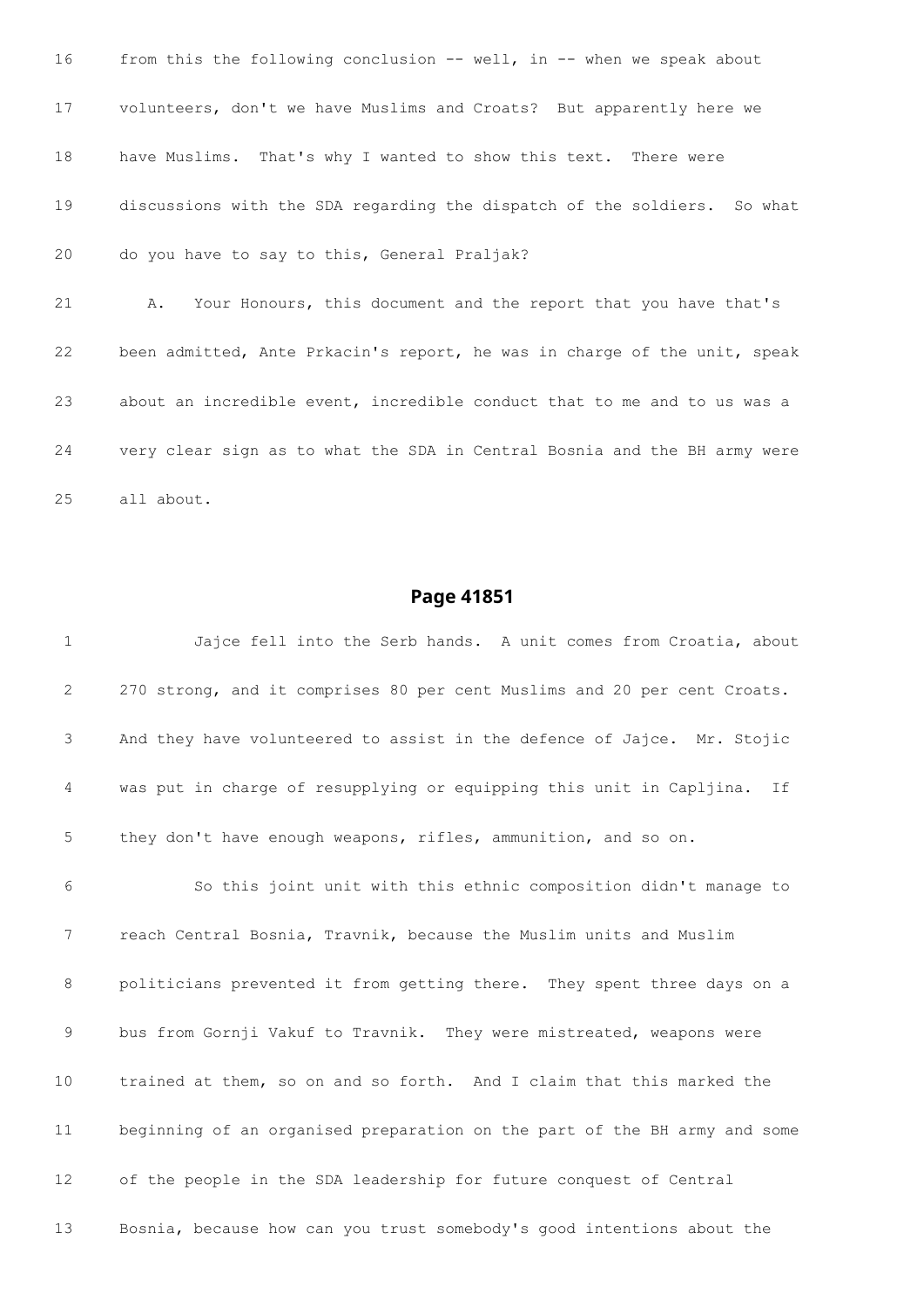joint fight if after the fall of Jajce such a unit

is not allowed to pass through to Travnik at any cost?

 It was a terrible, terrible knowledge, it was quite surprising, and it really reflected the trends in the Muslim military and politics in the time that followed. That's what I'm claiming. JUDGE ANTONETTI: [Interpretation] Let me move to relations between the HVO and the BH army. With paragraph 69 -- we have two documents. It's -- the first is very long, 3D 00418. I'm waiting for it to be displayed before I ask my question. It's going to be a long question but I hope the answer will be brief. This is a report by the tactical group in Konjic, dated the

4th of November, 1992, sent to Sefer Halilovic. Look at paragraph 1.

#### **Page 41852**

 There's mention of Juka Prazina and what he does. In paragraph 4, and that tallies with what we said earlier on about torched houses, it is said that in Prozor allegedly some 80 Muslim houses have been destroyed and burned. In paragraph 5 there is a meeting between the SDA and some Croats, and you are among them. In paragraph 5 the author of the document said that you are obviously ill at ease, that a Joint Command has been suggested. In paragraph 7 you speak about this Joint Command to say that they should be able individuals, not defined by nationality, that they should be in the structure only capable men regardless of 10 whether they are Muslims or Croats.

So are you aware of this document?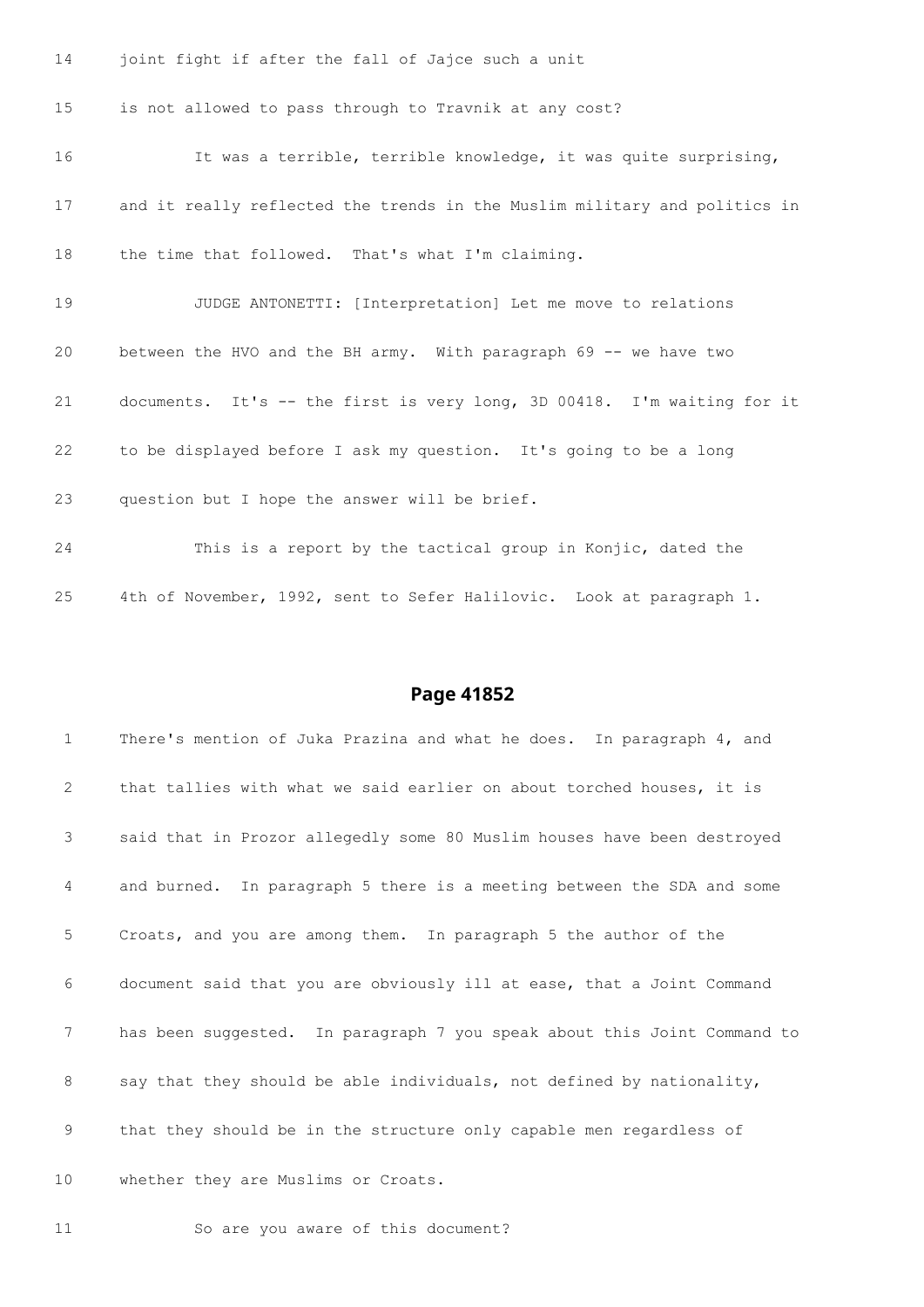A. Yes.

| 13 | JUDGE ANTONETTI: [Interpretation] Very well. Does this document          |
|----|--------------------------------------------------------------------------|
| 14 | reflect all the efforts you made when you went to Prozor? We'll see      |
| 15 | another document about this later, efforts to put an end to whatever may |
| 16 | have happened and seek a solution by way of a Joint Command.             |
| 17 | This document does not reflect 10 per cent of my involvement<br>Α.       |
| 18 | about the conflict in Rama -- well, less than 10 per cent, less than     |
| 19 | 10 per cent. And this what it says about 80 houses, it's exaggeration.   |
| 20 | It was not the fact that 80 houses had been burnt down -- well, this is  |
| 21 | immense exaggeration. Less than 10 per cent of the figure listed here.   |
| 22 | And my involvement was incomparably more extensive, greater, and in      |
| 23 | general greater than what is stated here.                                |
| 24 | JUDGE ANTONETTI: [Interpretation] Let's look at the second               |

document which complements the first. 3D 00391. No, it's not a map.

## **Page 41853**

 MR. KOVACIC: [Interpretation] It's 391 in the record and I believe that you wanted 291. JUDGE ANTONETTI: [Interpretation] Indeed, 3D 00391 -- I'm sorry, 291, sorry, 291. Here it is. It is a report dated 8th of December on your arrival in Prozor. *Trial Chamber and Registrar confer*  JUDGE ANTONETTI: [Interpretation] This is a document under seal so it's not going to be broadcast outside this courtroom. You ordered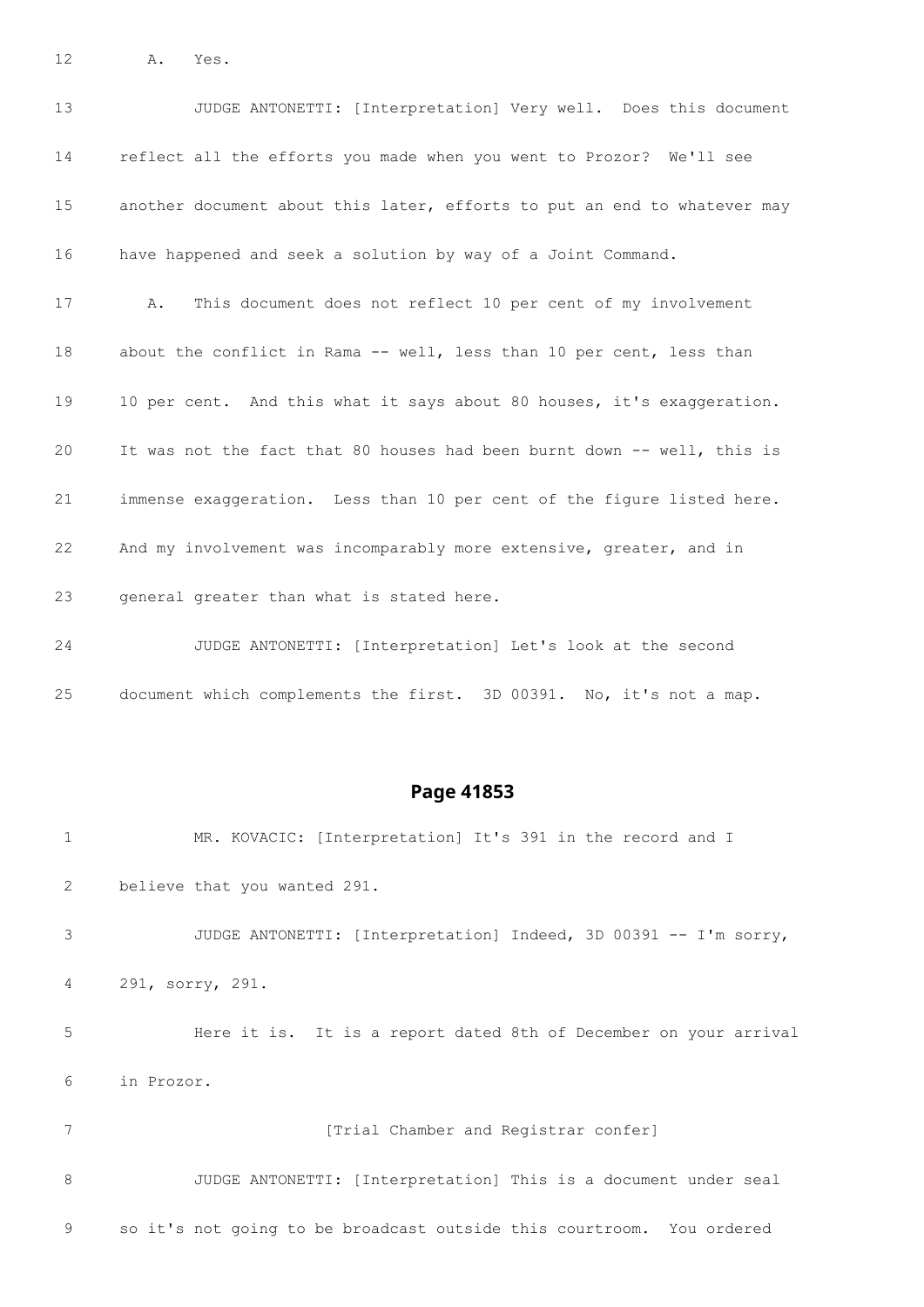the release of a group of prisoners, including the BH army commander who had been taken prisoner. You must have looked at the document. Can you confirm that as soon as you arrived you issued orders to have all the people who had been arrested released?

 A. Yes. And many other things that this document is, well, too short to deal with all of them. But if -- at that time I had dozens of meetings in Konjic, Jablanica, in the villages I talked to people, with the friars, with the municipal officials on one side, on the other side --

 JUDGE ANTONETTI: [Interpretation] General Praljak, try to be brief when you answer my questions because the shorter you are, the more questions I can put to you. With regard to Prozor - this will be my last question - you know the Prosecution case, their case is that Prozor is a very significant event in that it materialises the joint criminal enterprise in October 1992. You challenge the Prosecution case. You were on the spot. You had meetings and you really made a lot of efforts

#### **Page 41854**

 there. The origin of the conflict in Prozor, what is it due to according to you? Does it arise from local Croats or from local Muslims who may have had an internal conflict, and the conflict would not have been connected to any large-scale plan? 5 A. No general plan -- well, it's not linked with any general plan; and secondly, it was an internal conflict that had been escalating slowly

for months. And then when they sat down to talk about schools and so on,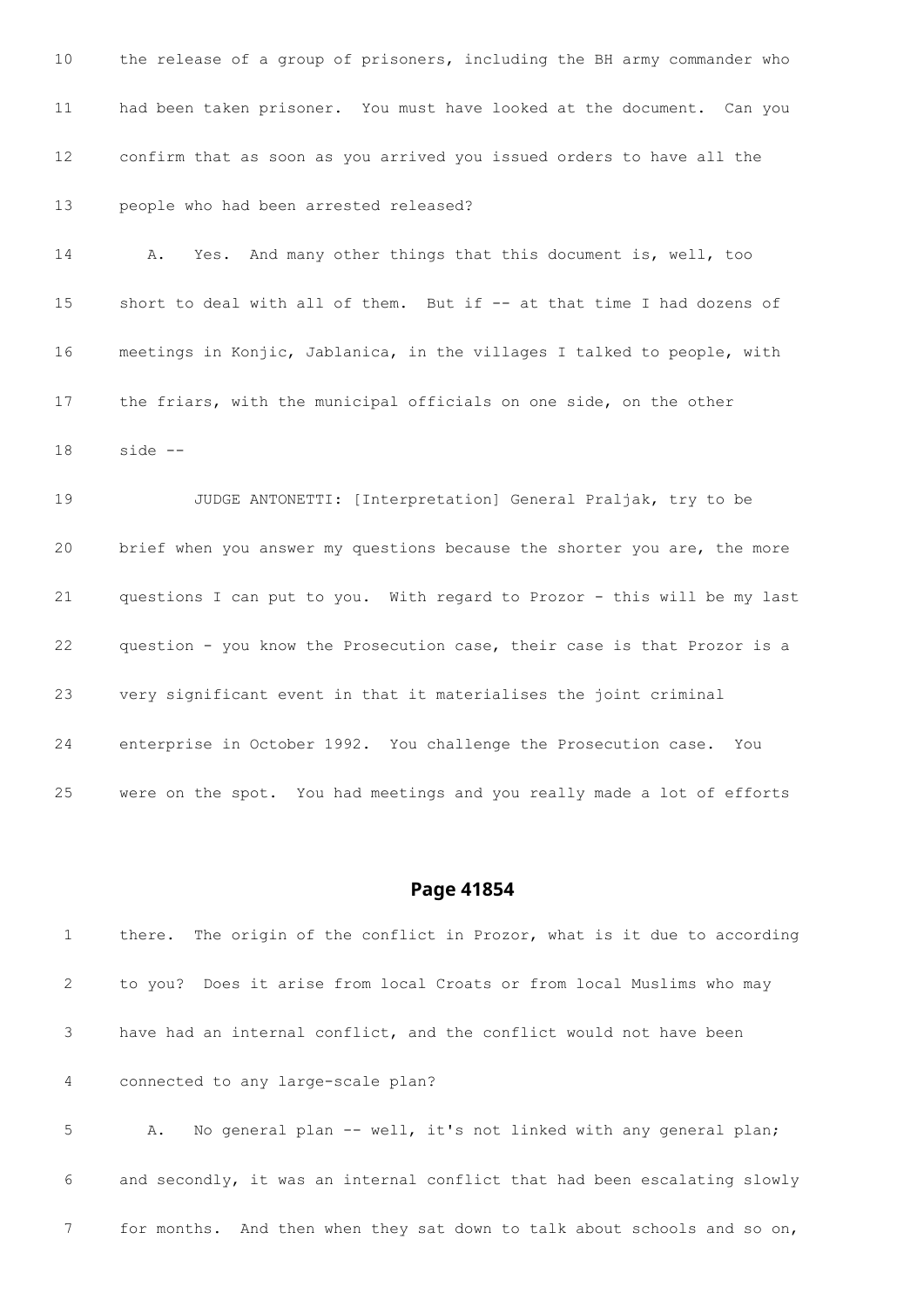at the check-point one or two Croats were killed by the Muslims. And then all hell broke loose. And then I, one of the leaders of the joint criminal enterprise, did all this, and for two and a half months or even three months the situation was quite calm again. So there's no logic to it whatsoever.

 JUDGE ANTONETTI: [Interpretation] General Praljak, if the trigger was the murder of one or two Croats by Muslims, you had met with the SDA, with all the Muslim politicians, why did you not agree with them to have the culprit arrested, transferred to the police for the culprits to be tried? Why was that not done?

 A. Well, Your Honour, I tried to arrange it. That's what I demanded, that's what I demanded, so I went one step further from trying to arrange it. On the one hand I demanded that all the items be returned, that all -- all the people on our side who had committed theft should return the stuff they had stolen, and we managed to do that to a great extent, for people to return, and for this man who had killed those other people to be captured and this was done.

But I am saying that unfortunately in the Muslim policy, in the

| 1           | heads of -- in their heads, they started to get this idea that in Central |
|-------------|---------------------------------------------------------------------------|
| 2           | Bosnia they were -- or in Bosnia and Herzegovina they were what Serbs     |
| $3^{\circ}$ | were in -- had been in Yugoslavia, and that is the basic thought that     |
| 4           | motived them. And when somebody told them, No, no, wait a second, you     |
| 5           | can't do that. We have equal rights, then they felt themselves to be      |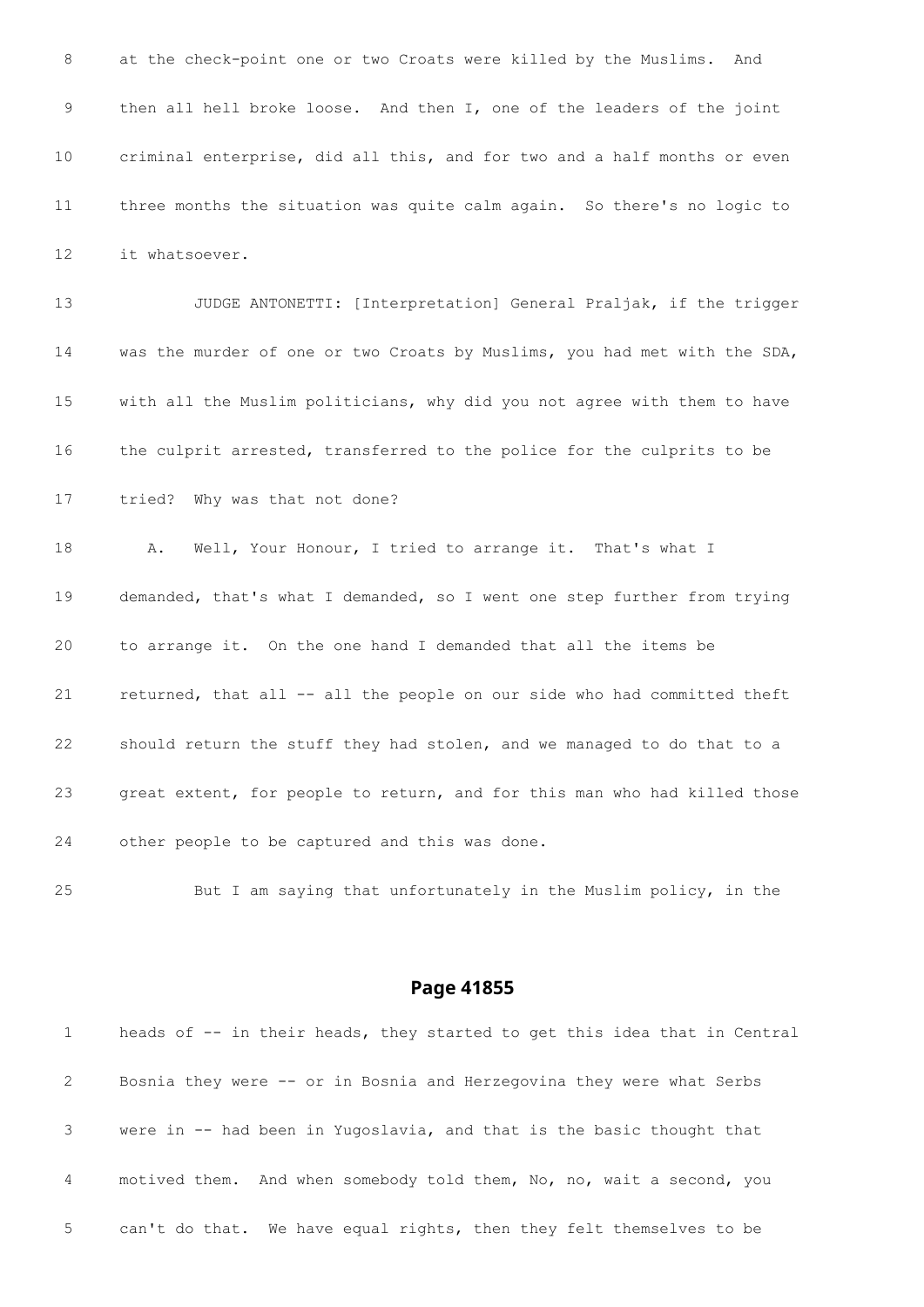under some kind of threat. So they lost the elections in Rama and there was a 50/50 division of the government, but they wanted the language to be called Serbo-Croat because that's what they wanted. And then it angered the Croats and then by increments this all escalated until there was a trigger that cut this curve of negative energy, as I call it, short. JUDGE TRECHSEL: Mr. Praljak, perhaps you can help me with something that I consider a problem with this document because it starts off by saying: "... General Praljak arrives in Prozor on 30 December 1992 ..." 16 But then as you read on, a lot of events were mentioned, I thought that was also in the Prozor municipality, going back to 1st December 1992. Is it a mistake? Did you arrive on 30 November rather than 30 December? A. Yes, Your Honour, Judge Trechsel. That's correct. I didn't arrive on the 13th [as interpreted] of December. I think it was a mistake, a typo. I think I may have arrived a day or two earlier, but I think that I may have arrived -- well, in things of that sort -- well, those are the mistakes that happened. Unfortunately, somebody's typing it up and they didn't really look that closely and carefully.

### **Page 41856**

1 JUDGE TRECHSEL: Thank you. JUDGE ANTONETTI: [Interpretation] Very well. Now I want to take a look at the next document, 3D 00419. It is a document issued by you,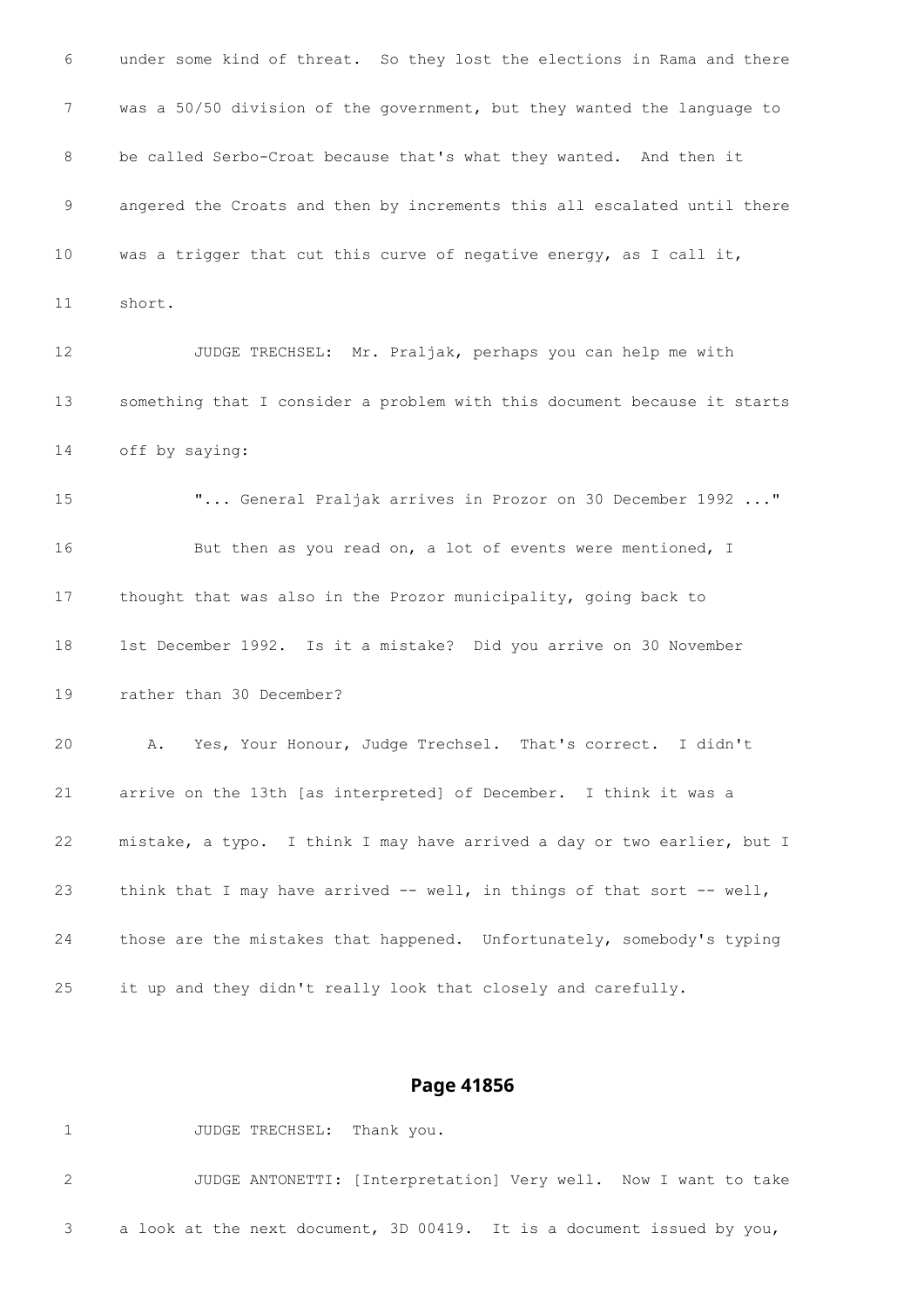dated November 6, and you are placing check-points with the HVO and the ABiH. We've already seen this document but it might illustrate what you told us regarding your -- the efforts you made to try and find a solution to the problems in Prozor. The document is on the screen. I'm sure you know it well. A. Yes. JUDGE ANTONETTI: [Interpretation] What can you tell us about this document? A. I can say, Your Honours, that, to my mind, this was supposed to be the foundation for the relationship between the HVO and the BH army 14 before a Joint Command was set up -- well, it's all spelled out here. There should be joint check-points, there should be parity, that village guards should be set up, that's important. Nobody wanted to understand that, even on their side. Well, in wartime you know that there would be people who would want to commit crimes -- well, we're not fools. I'm an educated person. I know what's going to happen, and that's why I suggested that we should do it together. And in those villages and hamlets, there are a legion of them in that area, those people have to set up a system to protect themselves because it's impossible for the army or the police or the SIS to control it. It's simply impossible. But I stand behind this document in its entirety, and I think

### **Page 41857**

that it was a clear proposal on the part of the HVO, myself, and all of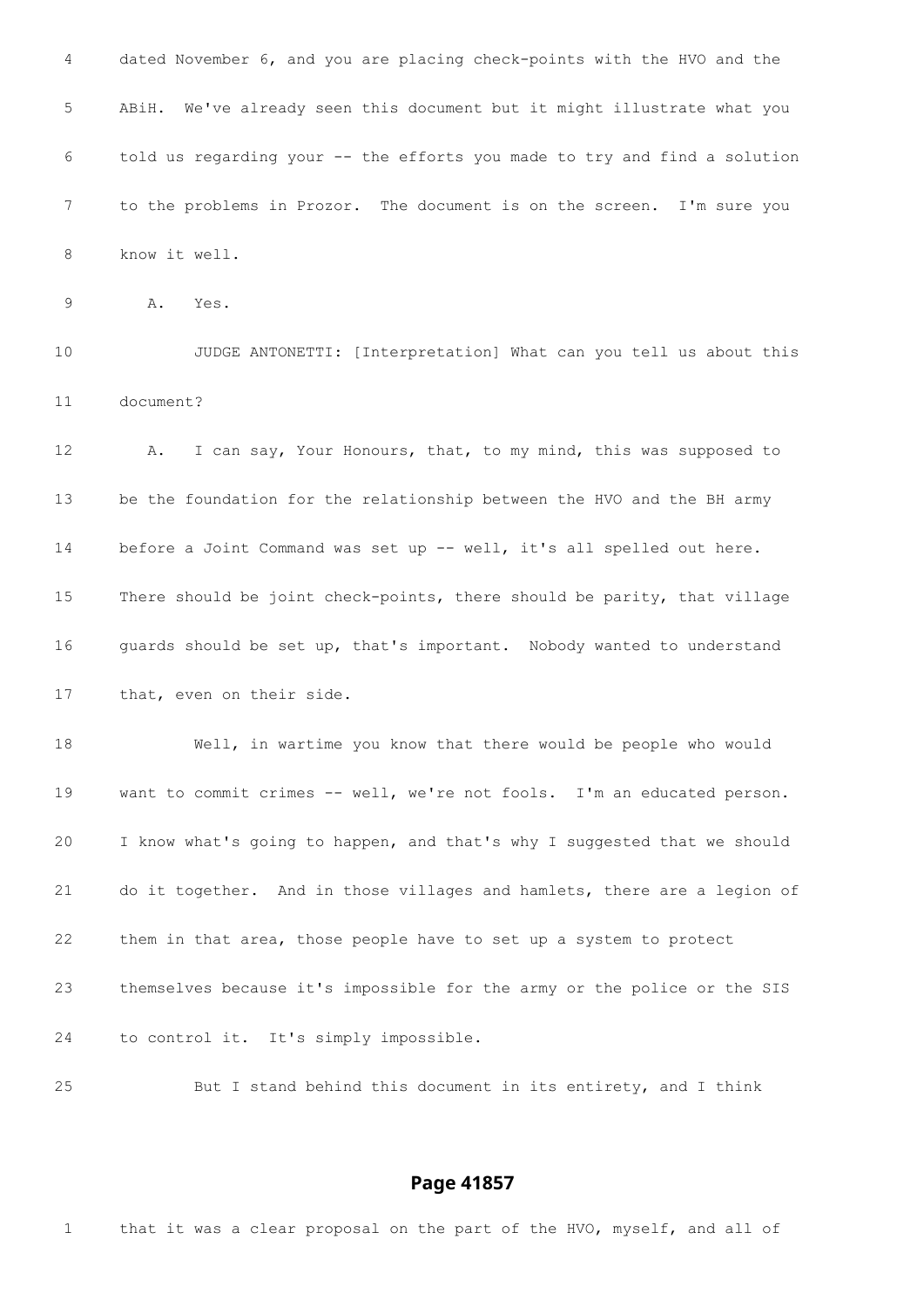us indeed. And I spent months and months of my time on the establishment of the Joint Command, and not only myself, but unfortunately the instruction on the part of Halilovic, Muslimovic, and all the others -- or rather, they were obstructing us and they did not see us as having equal rights. As far as they were concerned, we were not equal. For them we were the Ustasha, we were a people that did not enjoy the same 8 right to Bosnia and Herzegovina as they did. That -- that's what was in their heads, and that is the cause why we failed. And then of course when you get down to the nitty-gritty, there are thousands of ways to obstruct it. JUDGE ANTONETTI: [Interpretation] We will now take a look at a map, 3D 00543, this is the map mentioned in paragraph 74. Let's have it on the screen, please. It shows the deployment of forces on January 12, 1993. In blue -- if we could have colour, in blue we will 16 have the positions of the HVO; and in green, the positions controlled by the ABiH. General Praljak, I'm sure you remembered this map? A. Yes. JUDGE ANTONETTI: [Interpretation] This map is mentioned in your defence case, but what is the purpose of mentioning this map? What is it trying to demonstrate? A. This is to prove that the BH army in Gornji Vakuf took all the dominant heights and completely blocked the passage through Vakuf, rendering it impossible for the brigade commander to get to his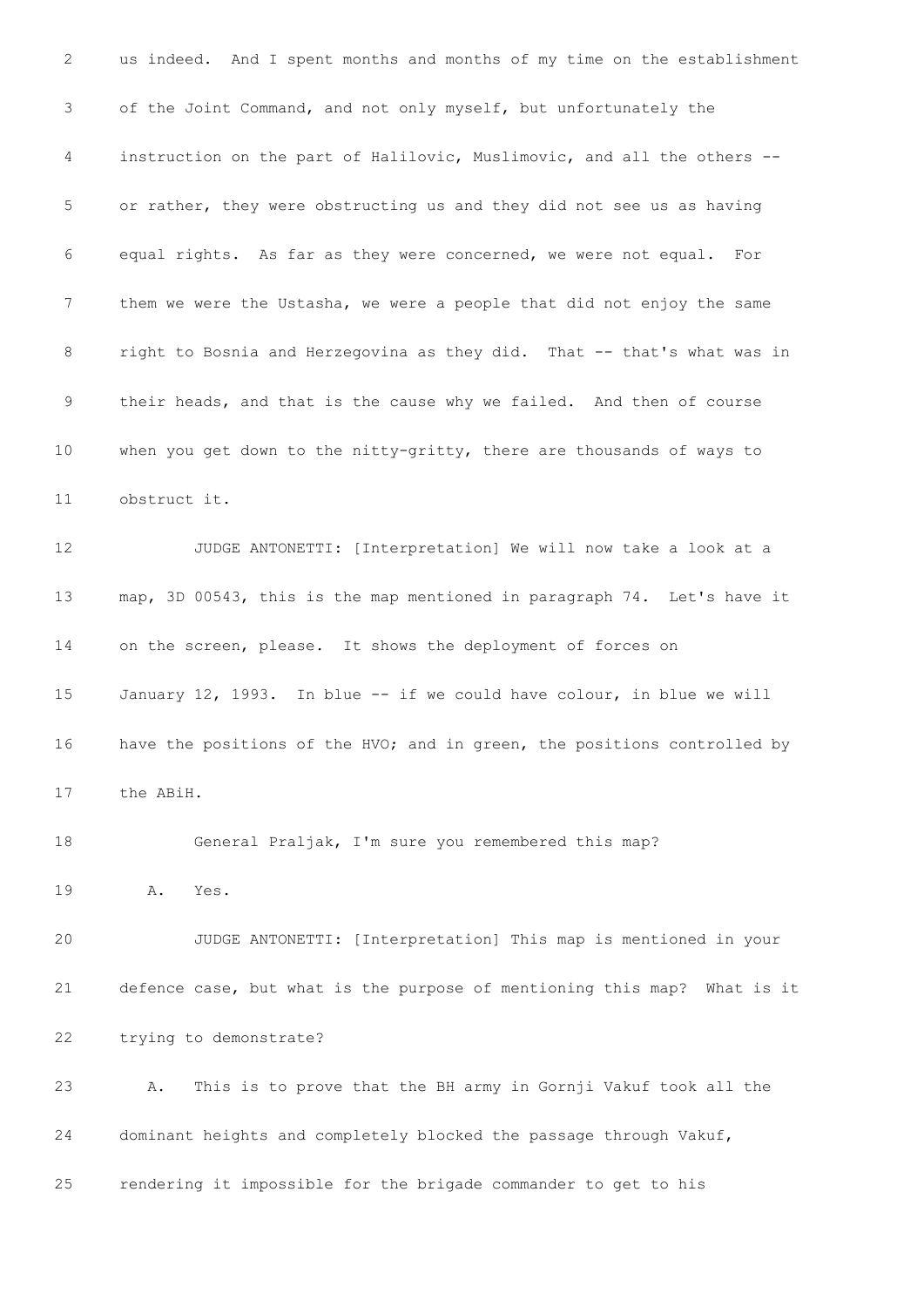# **Page 41858**

| $\mathbf 1$  | headquarters without UNPROFOR assistance. So the BH army put Vakuf and     |
|--------------|----------------------------------------------------------------------------|
| $\mathbf{2}$ | the HVO under its control, fully. This was, in fact, a creeping            |
| 3            | aggression that lasted for months and this map or a similar map was shown  |
| 4            | to the English major who was in that area and I asked him whether I        |
| 5            | marked this correctly and if he had any objections that he could correct   |
| 6            | the map, but he signed it. It was an act of aggression on the part of      |
| 7            | the BH army against the HVO. Your Honours, to the left here, some          |
| 8            | 10 kilometres, there are lines facing the Serbs.                           |
| 9            | JUDGE ANTONETTI: [Interpretation] I'll give the floor to my                |
| 10           | fellow Judge in a minute, but I'd like to finish this. The positions we    |
| 11           | see in green are the units of the ABiH and so they were on the             |
| 12           | elevations. And according to you, this shows that they intended -- that    |
| 13           | they probably intended to launch an offensive at one point in time,        |
| 14           | otherwise there would have been no point in having these positions.<br>And |
| 15           | this means also to the HVO was in a difficult position given its           |
| 16           | position. Is this the military lesson that we should draw from this map?   |
| 17           | Α.<br>Yes.                                                                 |
| 18           | JUDGE TRECHSEL: Just a technical question, Mr. Praljak. Can you            |
| 19           | indicate the time, the date, or the period to which this map applies?      |
| 20           | It's -- well, it says here down there -- it's the<br>Α.                    |
| 21           | 12th of January, 1992, one day after the conflicts broke out. So this is   |
| 22           | the day after the conflict started.                                        |
| 23           | Thank you --<br>JUDGE TRECHSEL:                                            |

A. Sorry, yes, 1993, I'm sorry, yes. I apologise.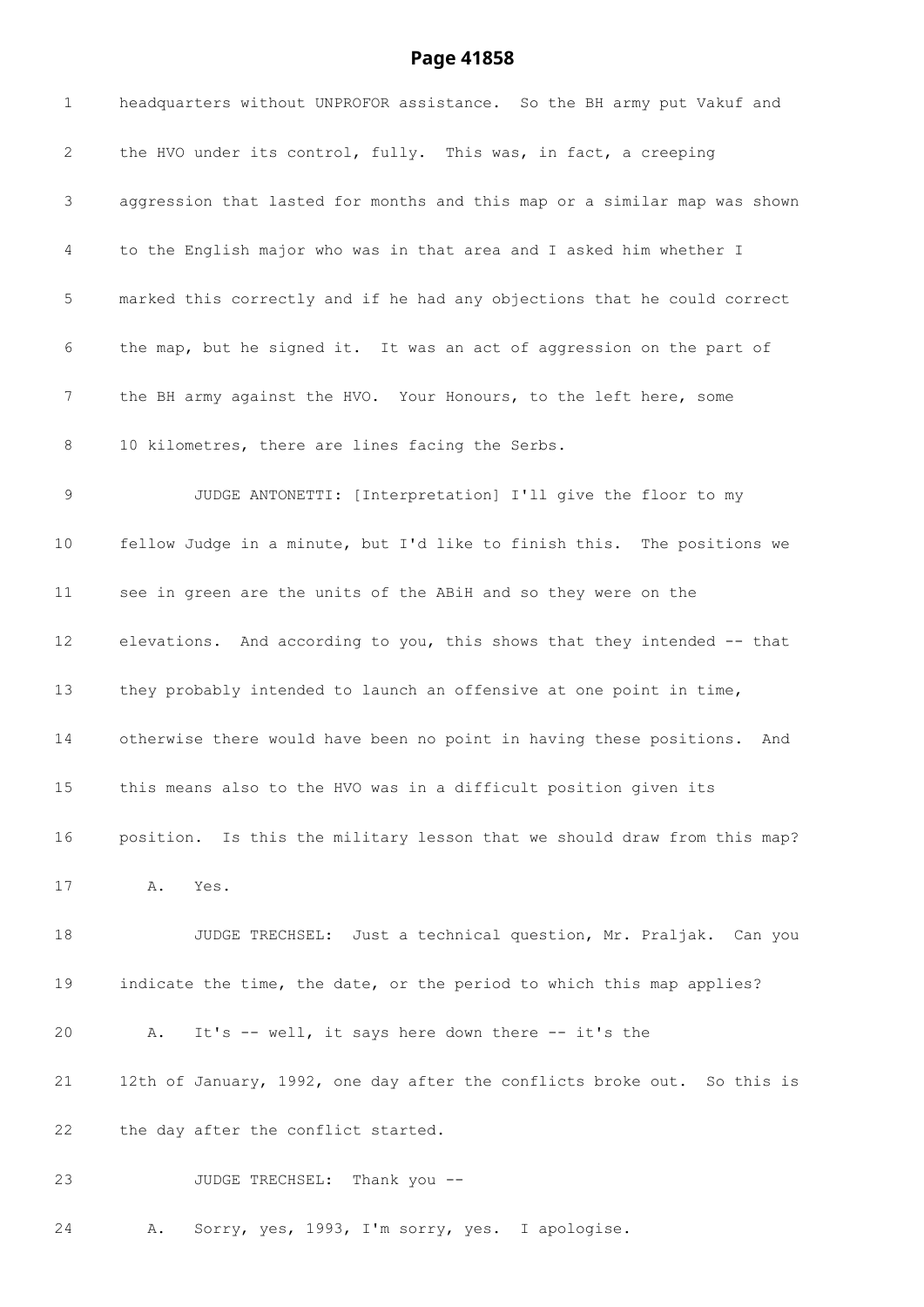| $\mathbf{1}$ | MR. STRINGER: Excuse me, Mr. President, while we're on that               |
|--------------|---------------------------------------------------------------------------|
| 2            | question of time-frame, could I request a clarification for at least one  |
| 3            | part of the map as well while it's on the screen in front of us. And I'm  |
| 4            | looking farther to the south of Gornji Vakuf at the green wavy line that  |
| 5            | ends with the arrow pointing at the Makljen ridge or the Makljen feature. |
| 6            | And then to the right of that line are the words "Neretvica." And I       |
| 7            | just -- could I ask if we could clarify whether that's a reference to the |
| 8            | subsequent operation that the witness has talked about, the               |
| 9            | Operation Neretva, that happened at a later time. Thank you.              |
| 10           | JUDGE ANTONETTI: [Interpretation] General Praljak, could you              |
| 11           | please answer.                                                            |
| 12           | No, no. This is a map that shows the situation as it was on the<br>A.     |
| 13           | 12th of January and the operations that followed. Neretvica is a brigade  |
| 14           | of the BH army which received an order - and this order has been admitted |
| 15           | into evidence in this trial - to head towards Makljen and to take it.     |
| 16           | The Prosecution has this order, so does the Trial Chamber, and if we have |
| 17           | the time we can go through all the orders from that period. So the        |
| 18           | Neretvica Brigade of the BH army received an order to reach the Makljen,  |
| 19           | to cut off Prozor, to take Prozor, and then the operation was to          |
| 20           | continue. BH army documents show that even the cease-fire that we signed  |
| 21           | was violated by them and that they wanted the events to unfold in such a  |
| 22           | way that we were completely cut off in Vakuf and to prepare for an attack |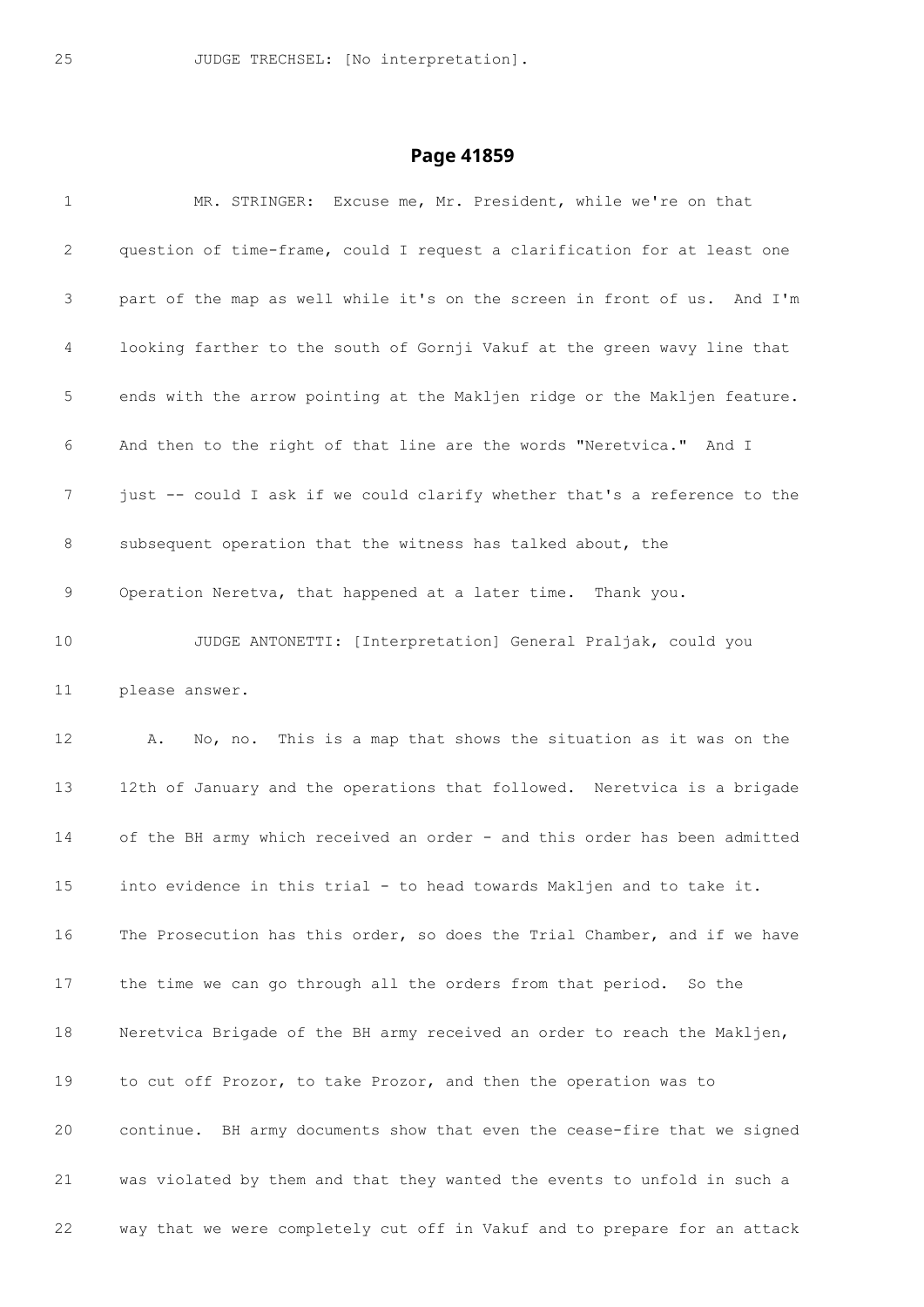on Prozor.

| 24 |  | MR. STRINGER: I apologise again, Mr. President, if I could just      |  |  |  |
|----|--|----------------------------------------------------------------------|--|--|--|
| 25 |  | ask for one follow-up clarification. There are no blue HVO positions |  |  |  |

| $\mathbf 1$     | indicated on the Makljen feature. And is the witness testifying that the  |
|-----------------|---------------------------------------------------------------------------|
| 2               | HVO was not holding the Makljen feature at that time? I may be missing    |
| 3               | it, but I don't see any HVO positions indicated in the area of Makljen    |
| 4               | ridge. So if he could clarify that, I would appreciate that.              |
| 5               | JUDGE ANTONETTI: [Interpretation] Yes, General Praljak, why is            |
| 6               | there this arrow pointing towards the Makljen ridge when there is no      |
| $\overline{7}$  | presence of HVO in Makljen?                                               |
| 8               | The HVO was at Makljen, but it's not marked.<br>Α.                        |
| 9               | JUDGE ANTONETTI: [Interpretation] There were soldiers in Makljen?         |
| $10 \,$         | No, not soldiers. There was a check-point, a police check-point,<br>Α.    |
| 11              | at Makljen. There was no need for the troops to be stationed at Makljen,  |
| 12              | but cutting Makljen off and taking this check-point in effect would have  |
| 13              | caused the whole situation in Prozor to fall through. So had the          |
| 14              | Neretvica Brigade managed to do that, the military situation would have   |
| 15 <sub>1</sub> | been very bleak.                                                          |
| 16              | JUDGE ANTONETTI: [Interpretation] Fine. General Praljak, I will           |
| 17              | not show you any documents for paragraph 95 and 99. But this deals with   |
| 18              | Mostar. You say that after July 24th, 1993, you were very rarely in       |
| 19              | Mostar because the headquarters were in Citluk at the time. Therefore,    |
| 20              | you had no direct knowledge about events in Mostar in 1993, that you were |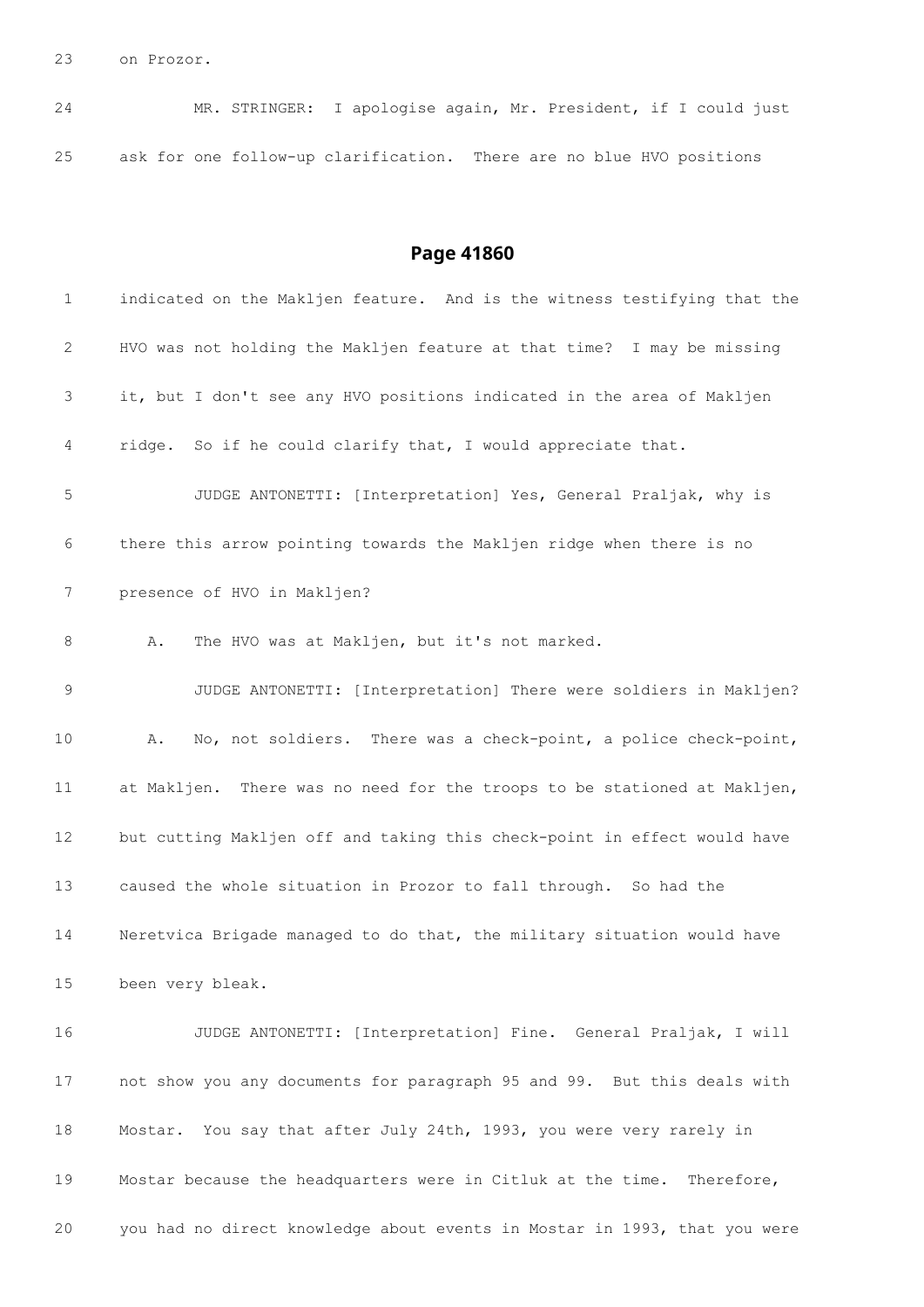never informed about any alleged crimes that would have been committed in Mostar. This is what's written in paragraph 95. Can you confirm this? A. Yes, I confirm this. I inspected some positions once during that time. However, since I knew that without taking Vakuf and Rama the Mostar offensive would probably fall through, I believe that our position

## **Page 41861**

 in Mostar was such that it would become critical only if we lost Vakuf and Prozor, which both Mr. Petkovic and I knew as well as Mr. Tole, that's why I focused on the areas of Prozor and Vakuf. Having said that I would like to say that on the 15th of August and then in the fighting in Vrde when they tried to break through, of course I was engaged there as well, and when they made an attempt in the direction of south, I would come for a day or two. It's very difficult to go back in time and reconstruct exactly what was going on. But as for this information, I did not have any such information. I only had military reports. That's all I had. JUDGE ANTONETTI: [Interpretation] Regarding Mostar, on paragraph 99 it says that on May 11th, at a check-point, there was a problem with a soldier from the SpaBat who had been wounded and that you actually intervened at that time. Do you remember this?

A. Yes.

 JUDGE ANTONETTI: [Interpretation] Your counsels say that at that time you had no formal authority over the HVO.

A. Well, that is correct, of course, none whatsoever.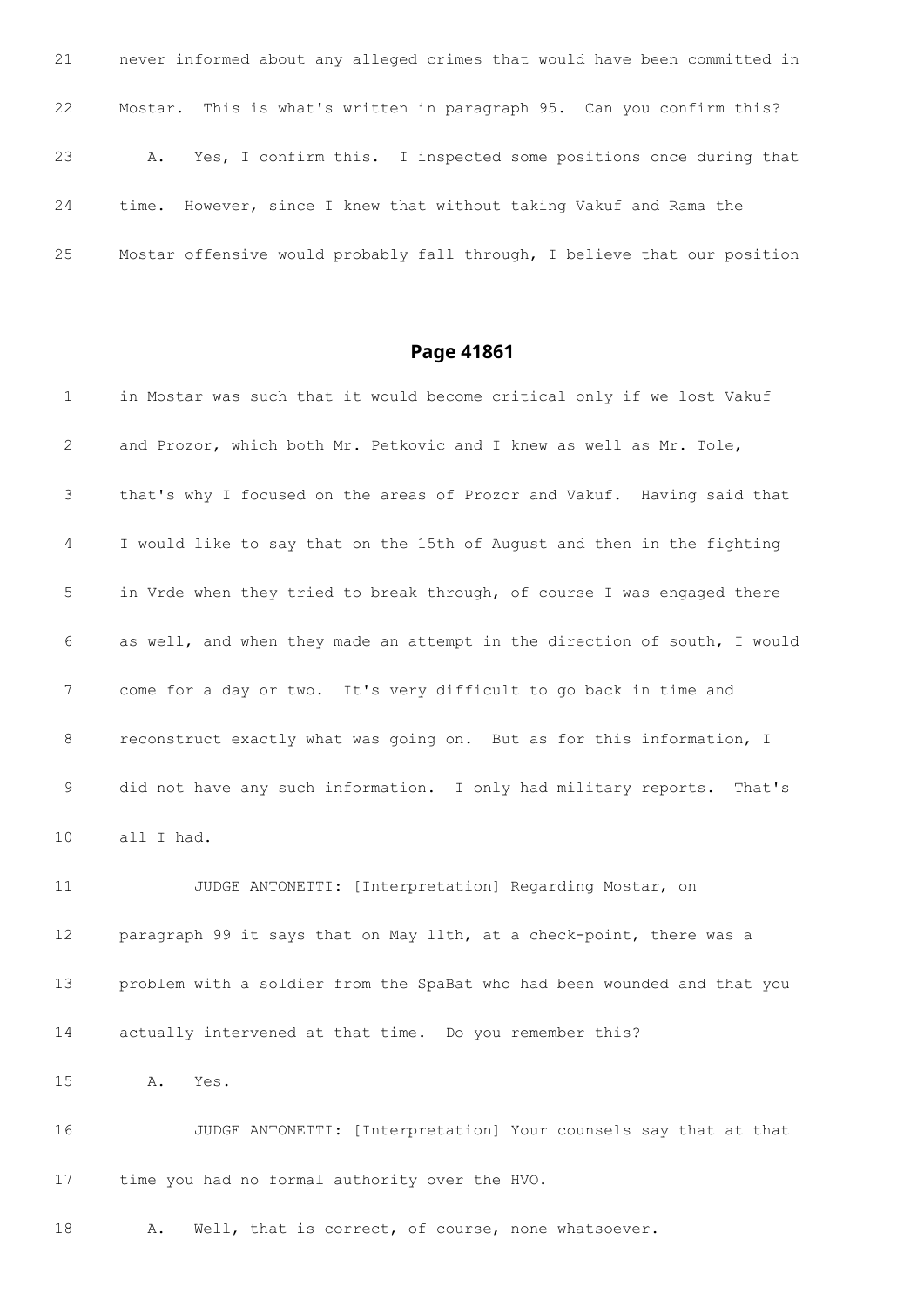JUDGE ANTONETTI: [Interpretation] On paragraph 101, this is an important date for you, June 30th, 1993, you say that there was a mutiny of Muslim soldiers within the HVO units. Could you -- didn't your intelligence people -- hadn't they told you about the possibility of this mutiny? You couldn't have -- weren't you expecting it? A. Your Honour, I did not have any duties and -- in the HVO at the

time. On that particular date I was a foot soldier in Boksevica and I've

already described this very well. Maybe up to the 10th of July, 1993,

#### **Page 41862**

 that was the case. I don't know what they were supposed to have and how much they had. I learned this from Mr. Siljeg. And this was not only in Mostar and Stolac, that was also in Livno in part, and so on and so forth. As a foot soldier on the front line in Boksevica, but irrespective of having been a soldier and for later having been the commander for the liberation of Boksevica by Mr. Petkovic, my influence 8 on the people who remained there was significant. I was a soldier, but 9 when I said that I am not leaving Boksevica, they were exhausted and frustrated but they stayed with me. One has to spell things out very precisely is what I'm saying. JUDGE ANTONETTI: [Interpretation] Paragraph 105 there is mention of the siege of Mostar. There is a dispute on the siege of Mostar. In this submission it seems to say that there was no siege of Mostar because eastern Mostar was controlled by the ABiH, there was communication, and even though there were no first-class roads or even highways they could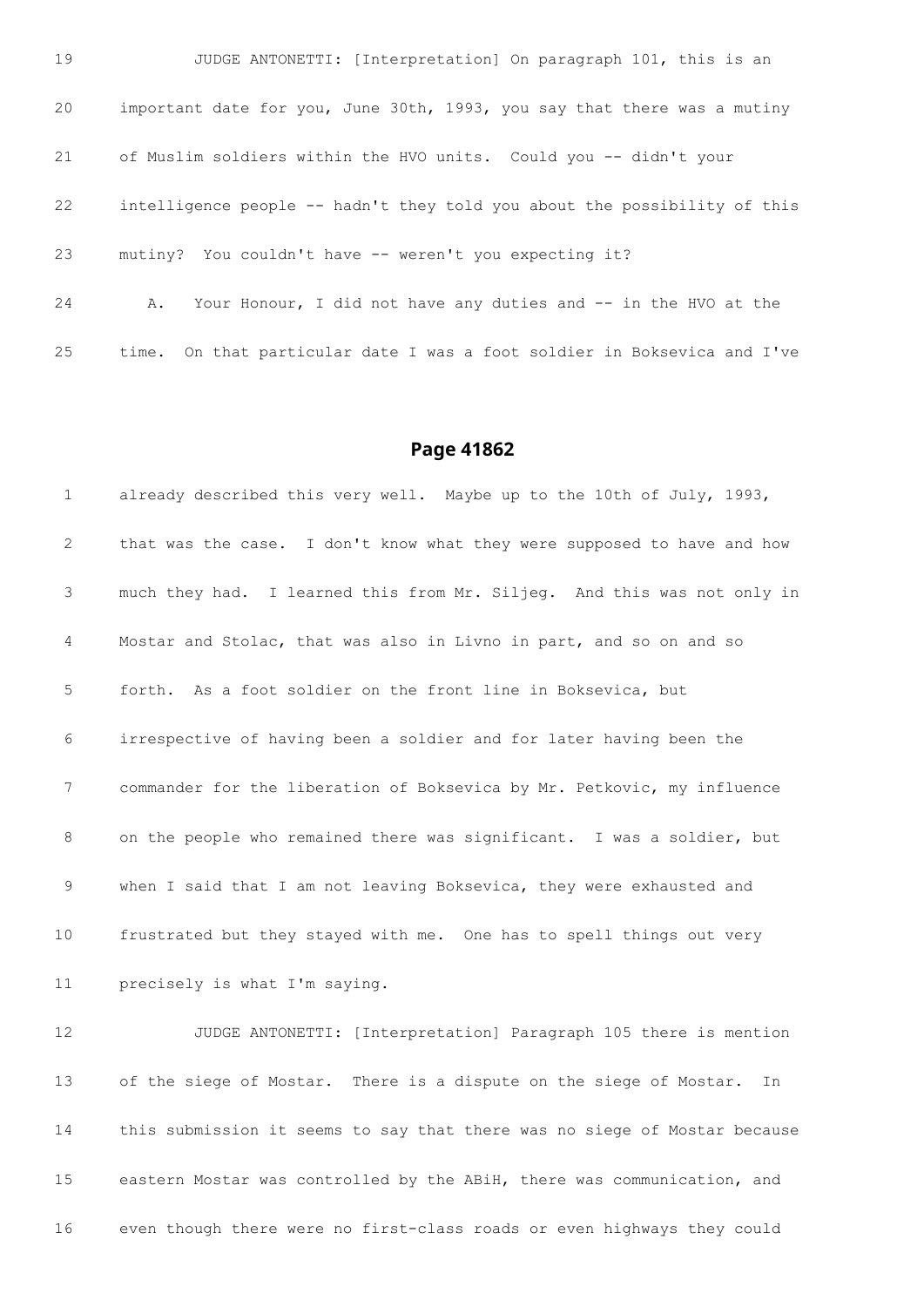still use smaller roads. You even say that there was a passage adjacent to the Bijela bridge north from Mostar.

 So first let's talk about the term "siege." When you mention the siege of Mostar, some people get the impression that it's like Stalingrad or Vukovar. As far as you're concerned, was this a siege in the military sense of the word or was it just a problematic situation that was not a siege per se? It seems to be what you develop in paragraph 107. A. Mostar was never under siege in either military or in any other terms. Communication between Mostar and Jablanica via the road route

### **Page 41863**

 across the Bijela bridge existed and could be used and the BH army did that until the moment they themselves, probably afraid that the population would flee, they themselves destroyed it by demolishing the second line in October 1993, and the first one had already been destroyed. And even then they could take the round-about way or some other way. There were all sorts of ways.

 Your Honours, in military terms, the HVO was from the north to 8 the south, mostly along the Neretva River, a little bit here, a little bit there, the western part of Mostar was under the BiH army and the HVO was on the opposite side. How could one speak about the siege of Mostar, especially given the fact that you saw General Drekovic's documents and you could see that with the Serbs, they no longer had a proper defence line. They had guards and patrols from the south of Mostar all the way up to Konjic. What siege? It really doesn't make any sense at all.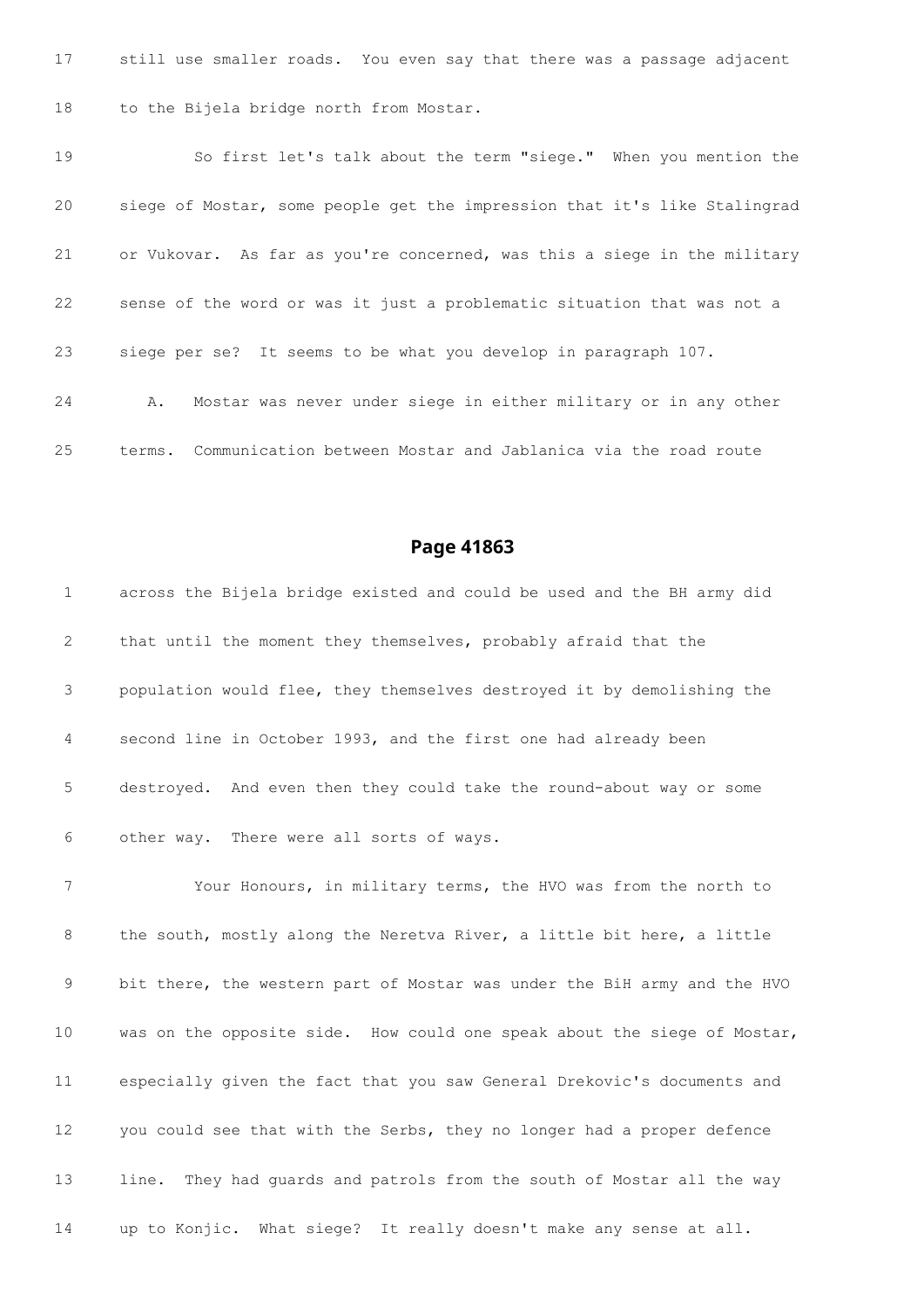JUDGE ANTONETTI: [Interpretation] General Praljak, on paragraph 110 your counsels, probably under your control, develop a theory. They say that the ABiH had its artillery position extremely close to the military hospital, which is what you told us during the cross-examination of a number of witnesses. Then it says also that the command post of the 4th Corps of the ABiH and the command post of the 1st Brigade were in eastern Mostar, whereas before May 9th they were located in Mostar west, that there was a mixture of military and civilian, that military camouflage dress was in common use, that many people wore it, civilians sometimes could wear it, vice versa, that civilians were frequently armed. And as a conclusion, in paragraph 110,

| $\mathbf 1$ | it says that it was absolutely impossible to distinguish potential       |
|-------------|--------------------------------------------------------------------------|
| 2           | targets.                                                                 |
| 3           | What can you say about this and can you give us any additional           |
| 4           | information?                                                             |
| 5           | Your Honours, you've seen documents issued by the Spanish<br>Α.          |
| 6           | Battalion, at least ten of them. In these documents they are warning the |
| 7           | BiH army to remove mortars away from the hospital. They did that         |
| 8           | purposefully, not only near the hospital, but on the road by the houses, |
| 9           | between the houses in Mostar. They kept cannons there, the red arrows as |
| 10          | well, mortars, anti-aircraft guns, and they opened fire from all of      |
| 11          | those. That's what I had to say by way -- one.                           |
| 12          | Second of all, one corps had its command, the brigades have their        |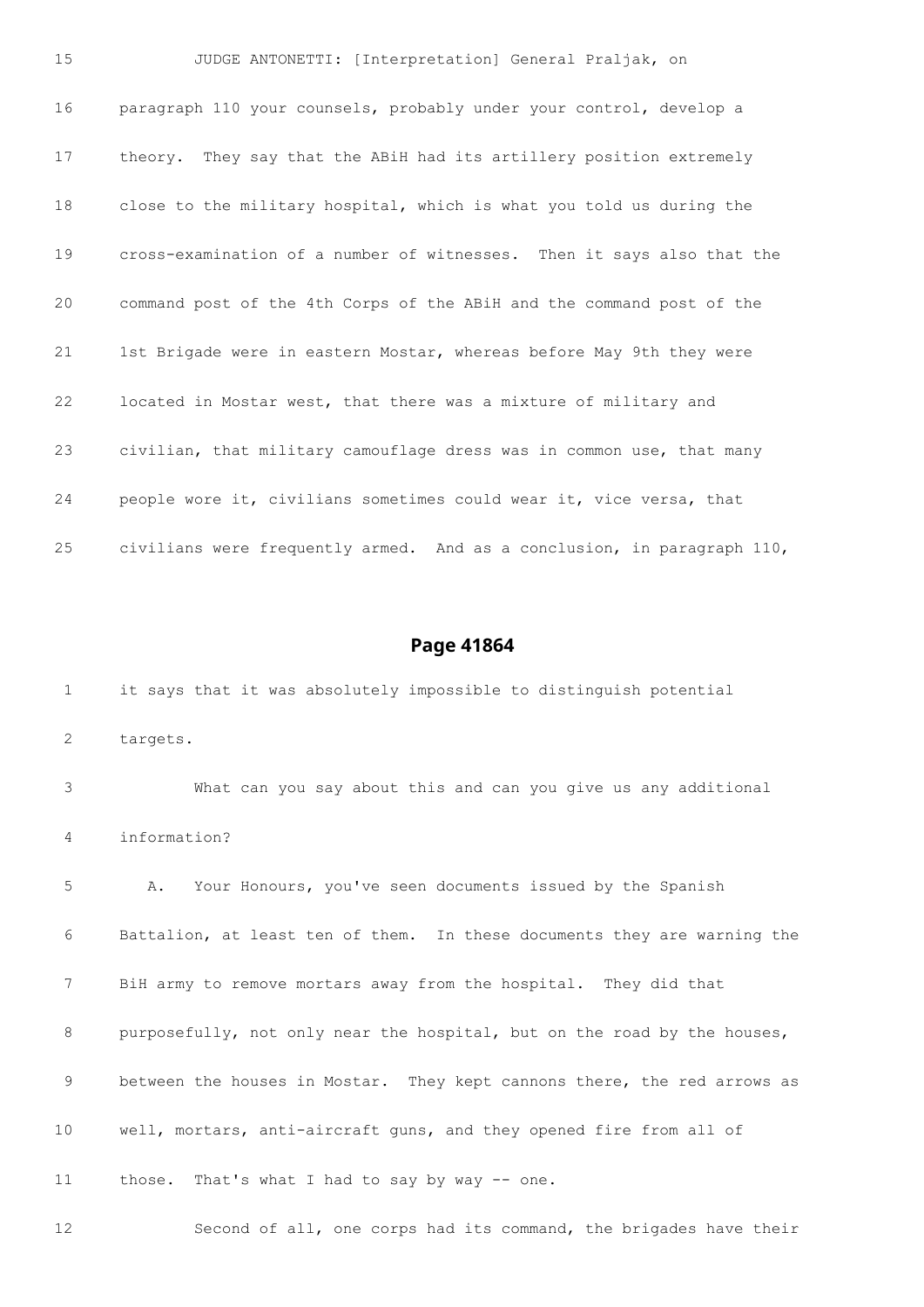commands, the battalions have their commands, companies have their commands. Your Honours, we're talking about at least 50 or 60 commands that were all military targets and they were all housed in Mostar among the buildings. In the main street of the eastern part of Mostar, the Marsal Tito street housed the command of the 4th Corps, the command of the military police, and so on and so forth. This was done intentionally. Despite all that, you saw information about 520 soldiers who were killed in 1993 on the side of the BiH army, General Drekovic wrote about that. If there was non-selective and excessive firing on Mostar, the number of civilians, the dead civilians, would have been at least two or three times higher than the number of fallen soldiers. You saw that the Prosecutor heard a lady who spoke about that, and this corroborates my claim that the number of killed civilians was negligible.

## **Page 41865**

| $\mathbf{1}$    | I claim that on my order and on the order of my commanders there         |
|-----------------|--------------------------------------------------------------------------|
| 2               | was a minimal number of responses to their shelling and when we did that |
| 3               | it was selective. We never targeted or hit the hospital because I never  |
| 4               | allowed my artillery men to target their mortars which were placed there |
| 5               | strategically and intentionally hoping that we would miss and that we    |
| 6               | would target and hit the hospital, and then the whole world would talk   |
| $7\overline{ }$ | about the criminal HVO. None of the things contained in here are         |
| 8               | correct. I'm telling you the facts and I'm giving you the figures which  |
| 9               | are correct.                                                             |
|                 |                                                                          |

JUDGE ANTONETTI: [Interpretation] General Praljak, in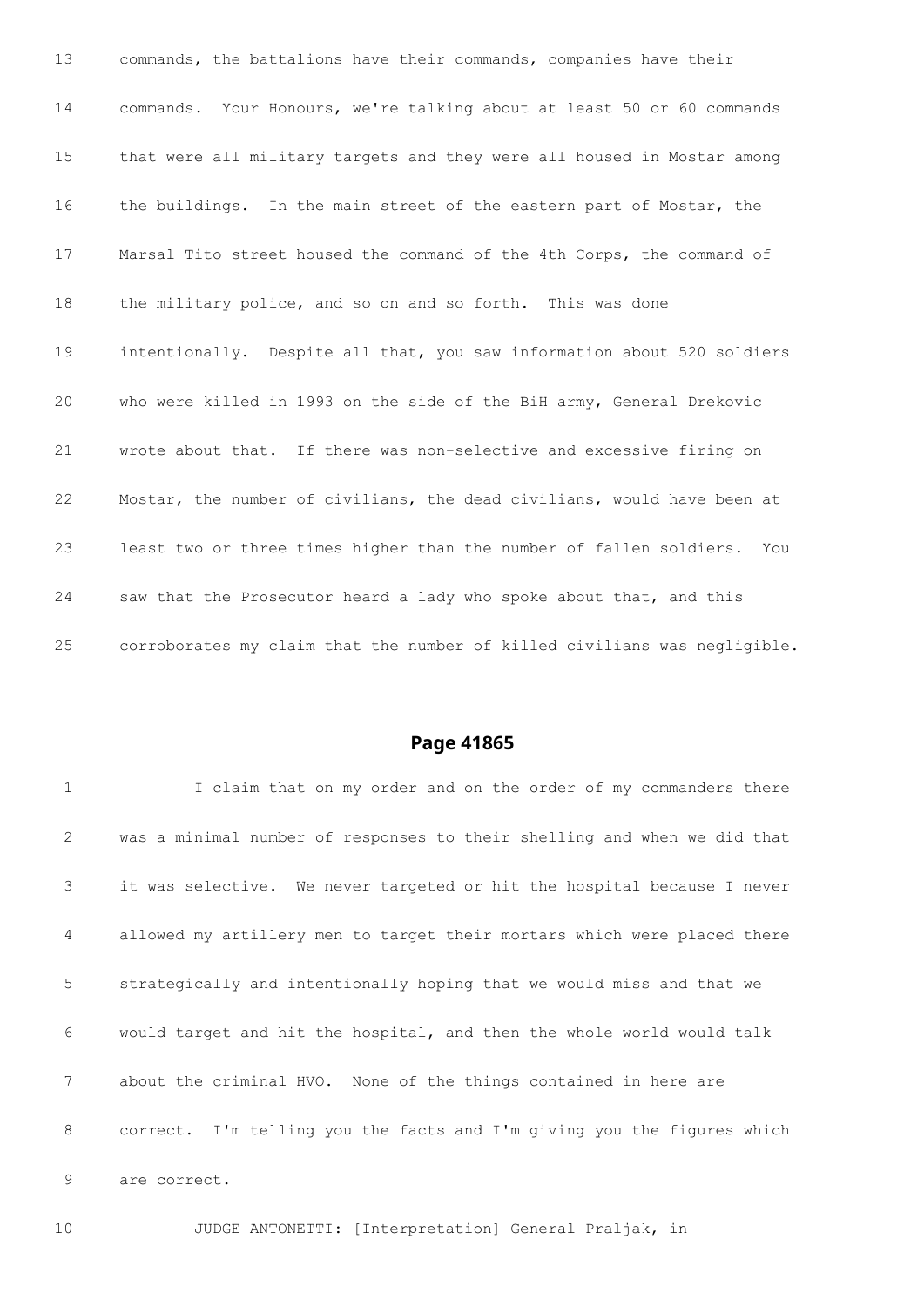| 11 | paragraph 125 you say that you were never informed of any incident coming |
|----|---------------------------------------------------------------------------|
| 12 | from sniping. At least that's what's written in paragraph 125.<br>Now,    |
| 13 | you're under oath and you were telling us that when you were a general    |
| 14 | commanding the HVO, from January [as interpreted] to November, you were   |
| 15 | never informed of any sniping with possible consequences, people being    |
| 16 | killed or wounded.                                                        |
| 17 | I was never informed about that, and I contest the thesis that<br>Α.      |
| 18 | sharp-shooters killed people. Based on what was shown to this             |
| 19 | Trial Chamber, this is not correct. Every case has to be proven.          |
| 20 | JUDGE ANTONETTI: [Interpretation] Let's see a document we've              |
| 21 | already seen, 3D 1469 just a technical question on the document. This is  |
| 22 | a letter you sent to Mr. Tudjman regarding the destruction of the Old     |
| 23 | Bridge, 14th of October, 1997 --                                          |
| 24 | THE INTERPRETER: The interpreter is not sure of the year.                 |

JUDGE ANTONETTI: [Interpretation] We know this letter, he didn't

## **Page 41866**

 want to see you, that's why you wrote to him, and then you said, But please, ask Miroslav Tudjman, ask Rebic and Lucic to answer the questions that follow, and then you name the questions. We know, because you told us, that Miroslav is his father's son and he was in charge of the HIS. As to Markica Rebic, who was he?

 A. At that time he was the head of the SIS of the Croatian army. Whereas Mr. Lucic was the head of the SIS of the HVO. I don't know whether that was at the same time; however, at the time when the Old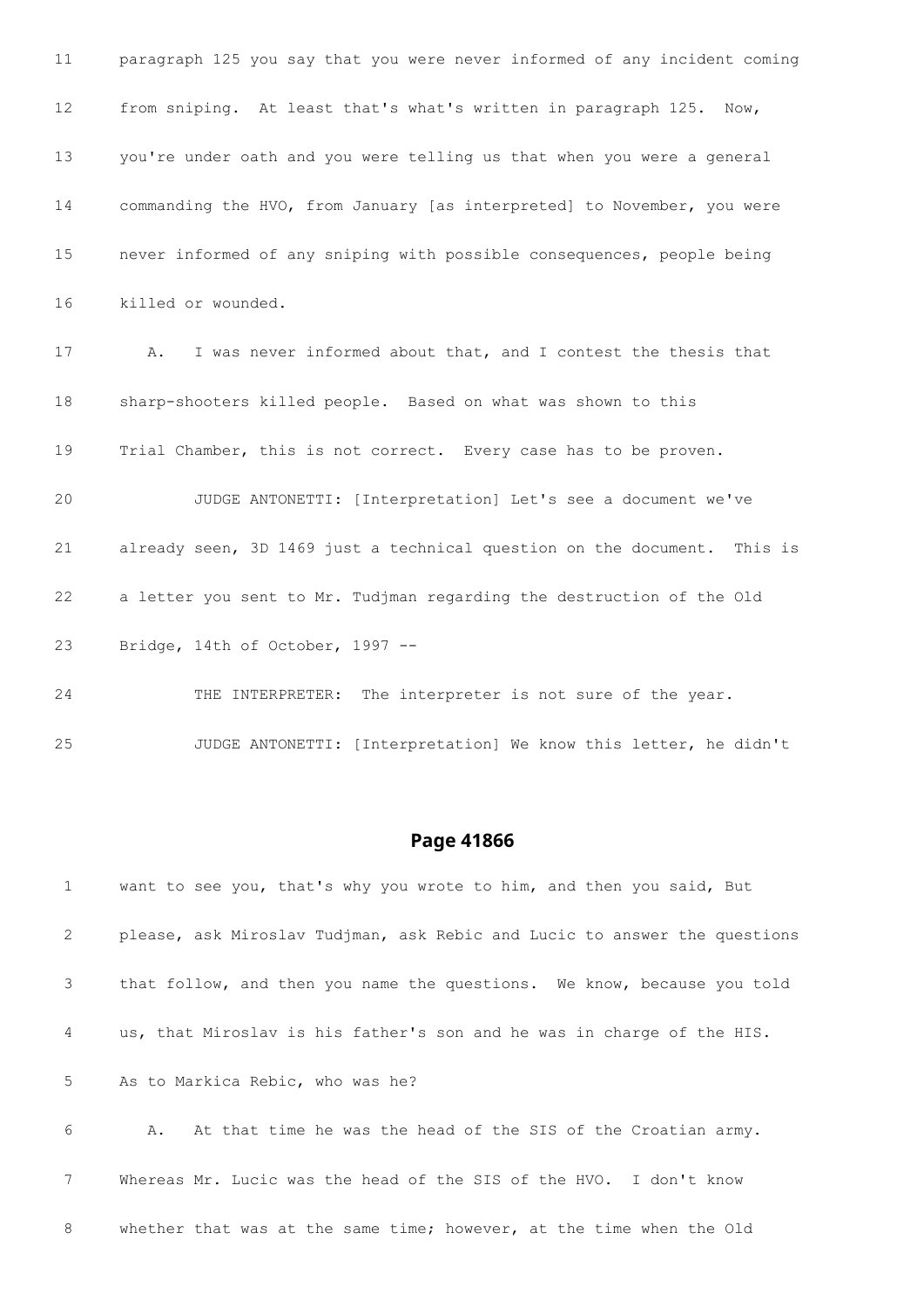Bridge was destroyed, they were in those respective positions.

 JUDGE ANTONETTI: [Interpretation] So you thought that these three individuals had all the necessary information?

 A. I believe that it was their duty to continue the investigation as to what had happened. I don't know whether they had information or not. I knew that the investigation had started and was halted and that from 15 then on nobody seems to -- seemed to have cared that every week my name comes up in a newspaper in connection with the Old Bridge. And in vein of the Goebbels doctrine, this became a notorious fact. Here you can see that I don't entitle this letter as: Dear Mr. President. I was outraged and then I say, Sincerely, and I don't sign myself as General. I sign myself as a professor, and I don't even greet him, and I don't even share my thoughts of love and respect with him. I just say, Sincerely, Praljak, professor, not "General." I was angry. By that time what was in play was something that exists in the world today, which is broadcasting a piece of false information for 30 times and then it becomes the truth, and then all of a sudden, you have an act of classical information fascism in play.

### **Page 41867**

 JUDGE ANTONETTI: [Interpretation] Let's look at the consequences for displaced people, paragraph 144, and two documents: 1D 01198, that's the first document. You say that there were displaced people from Stolac that caused many problems in Capljina and that all this created tensions. In support of this we have two documents that we're going to have a look at. The first document is a text by Mr. Markovic, the HVO president in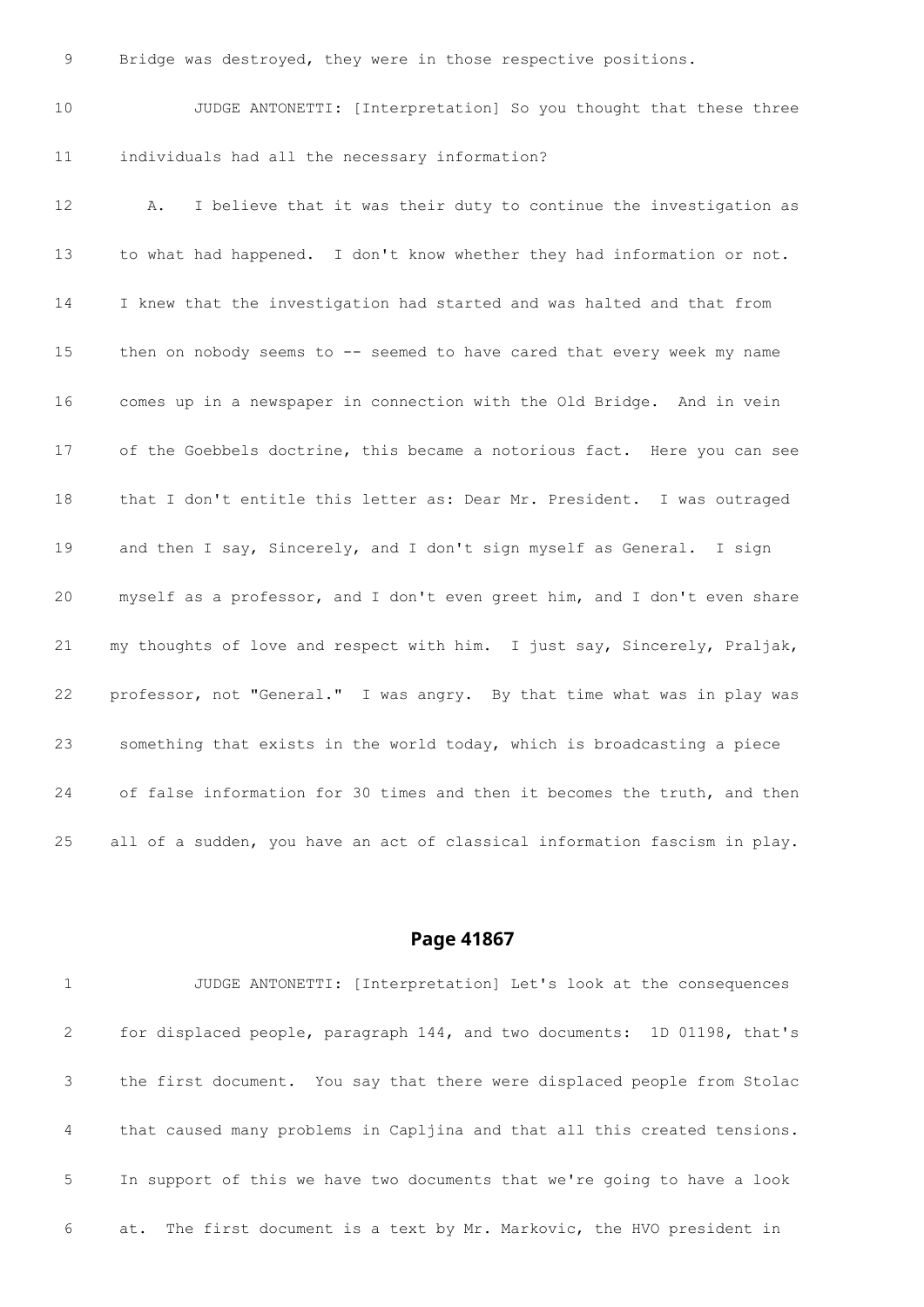Stolac, regarding the rights and obligations of refugees. Why did you mention this document? A. I have no clue. I would not refer to this document. This was past my time. Maybe Mr. Kovacic can answer, and if you allow me, I have to go and spend a penny on a -- I would never quote this document. It has nothing whatsoever to do with me. JUDGE ANTONETTI: [Interpretation] Oh, yes, I see. Go ahead. Wait a minute. There's an emergency. We'll wait for you. In the meantime, Mr. Kovacic, can you tell us why this document was mentioned? MR. KOVACIC: [Interpretation] Your Honours, as you can see, this is just a list of all the evidence as aide-memoire, as something that helps everybody read. This is not evidence. This is just the expectation from a testimony. This is a group of documents which deals with the topic or, in other words, confirms the assertion presented in paragraph 144. And as far as I can remember, I'm not in a position to check, all it boils down to is the beginning of May 1992, and it seems to me that some of the documents have already been used on General Praljak's direct. They were on our list and all of these documents cover the year

#### **Page 41868**

1992. The entire topic is in 1992.

 JUDGE ANTONETTI: [Interpretation] Until Mr. Praljak is back in court, let's call up the second document, P 00492.

MR. KOVACIC: [Interpretation] Your Honour, whilst you're asking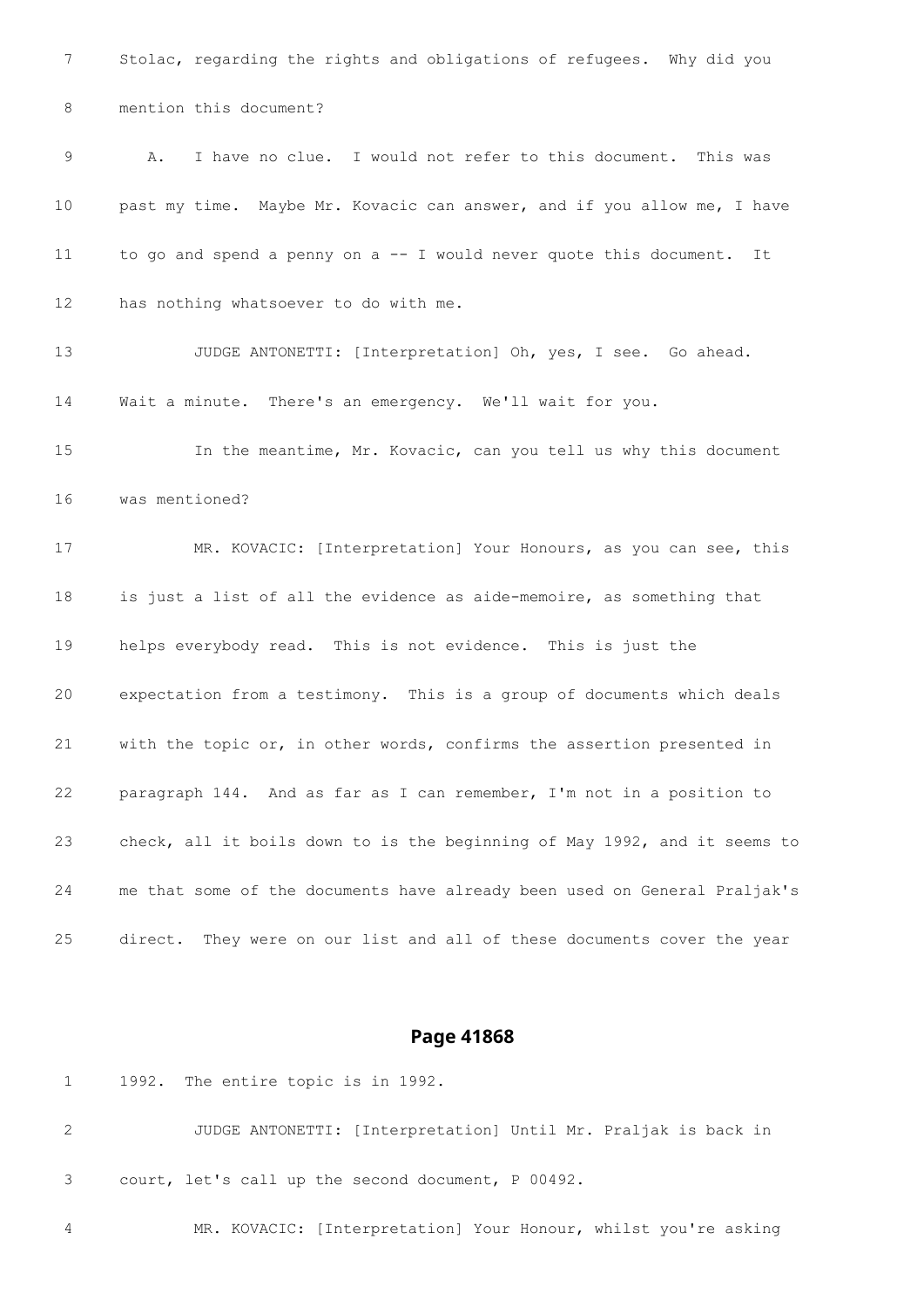General Praljak a question, maybe you could be more precise about the time because he has no way of orientating himself in the summary. That will help him to find his bearings in the summary and answer your question. JUDGE ANTONETTI: [Interpretation] Yes. General Praljak, regarding the displaced persons in Stolac who caused problems in Capljina, what is the time-frame, according to you, because you see a document, you don't know this document, but we see the date of December 1992 in this document. A. This document I have -- I can't talk about December 1992 in Capljina because I was in Central Bosnia at that time if I were there at all. MR. KOVACIC: [Interpretation] Your Honour, I don't know where does this confusion come from, but the document by that number bears the date 16 September 1992. THE WITNESS: [Interpretation] Well, that's a totally different kettle of fish. JUDGE ANTONETTI: [Interpretation] Yes, I said there were two documents. The first document is of December 1992 by the HVO president in Stolac. The second document, which is bound to be a problem for Mr. Stringer because there is no translation into English but one in

| $1 - 1$                        | French, and the date is 16th of December, 1992. So as to the latter |  |  |  |  |  |  |  |  |
|--------------------------------|---------------------------------------------------------------------|--|--|--|--|--|--|--|--|
|                                |                                                                     |  |  |  |  |  |  |  |  |
| $2 \left( \frac{1}{2} \right)$ | document, no need for a translation. It is by the Bregava Stolac    |  |  |  |  |  |  |  |  |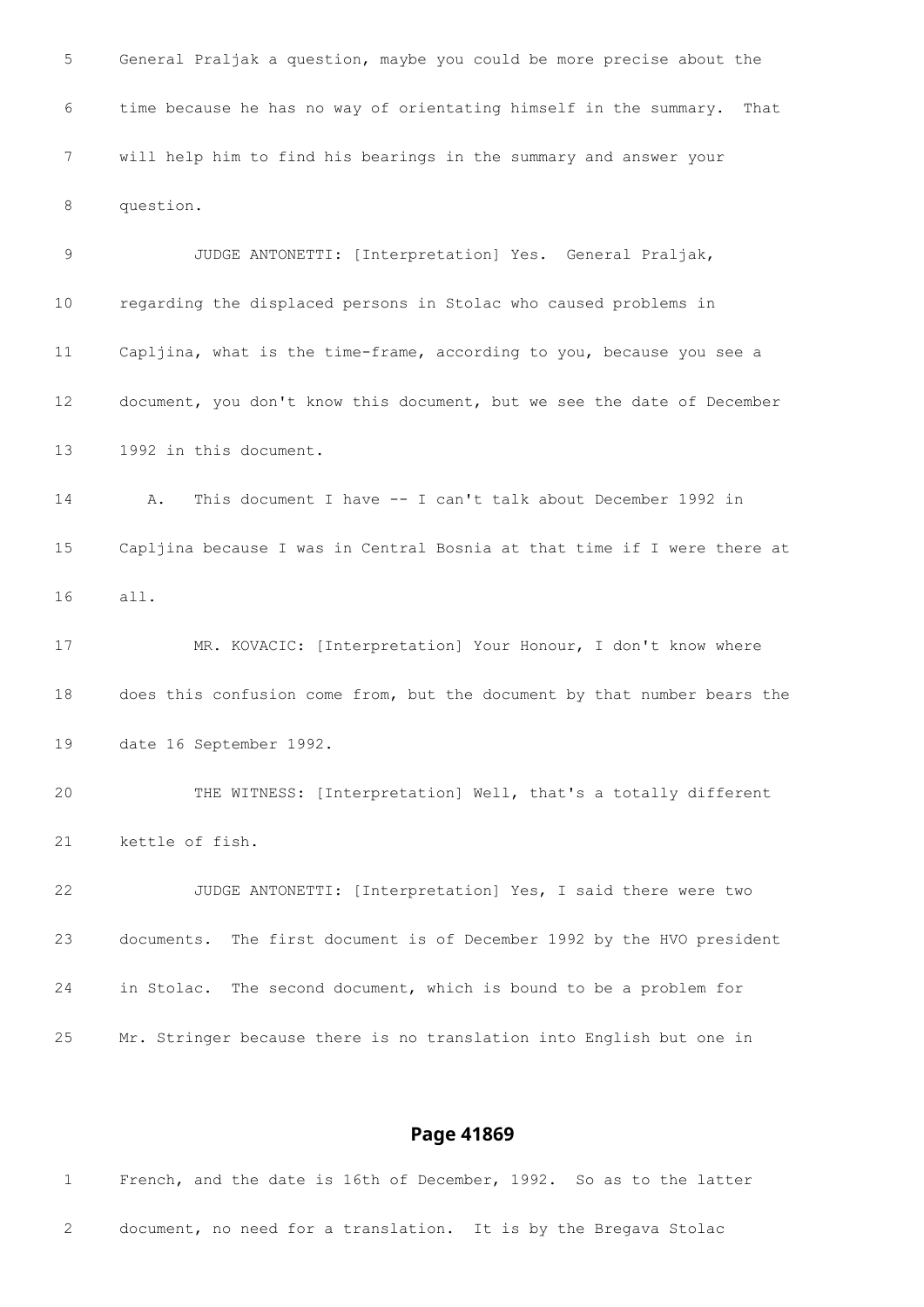Brigade. So the period is the 16th of September, 1992, before the December 1992 text, and Commander Pizovic is the author of the document. He says that the brigade was created on the 25th of August by decision of the Main Staff of the armed forces of Bosnia and Herzegovina, that it received 300 volunteers who have received theoretical and practical training. And they say that they can have a company of 120 men with infantry weaponry. So this is a military document, Mr. Praljak. What is the meaning of this document for Stolac and Capljina? A. This means that the theory of joint criminal enterprise does not exist. Why would anybody who wanted to cleanse Stolac ethnically, after we returned it in the month of June 1992, why would anybody allow a brigade to be established there? And as for the training, Mr. Pizovic and his men conducted that training in western Herzegovina and partly on the coast in Croatia after the date when we transported all the refugees from Stolac, Muslims, and I was involved in that. And if you can remember my question put to the witness when I asked him whether everybody enjoyed the same rights, Muslims and Croats, and he said yes. That army was armed, the people returned and he is now informing the 1st Brigade of the HVO, the 1st Herzegovina Brigade Capljina, the command, he says to the HVO, Here you go. I have that many, give me an area that I am going to defend from now. And that brigade eventually grew to a thousand men with the weapons that we provided them with, and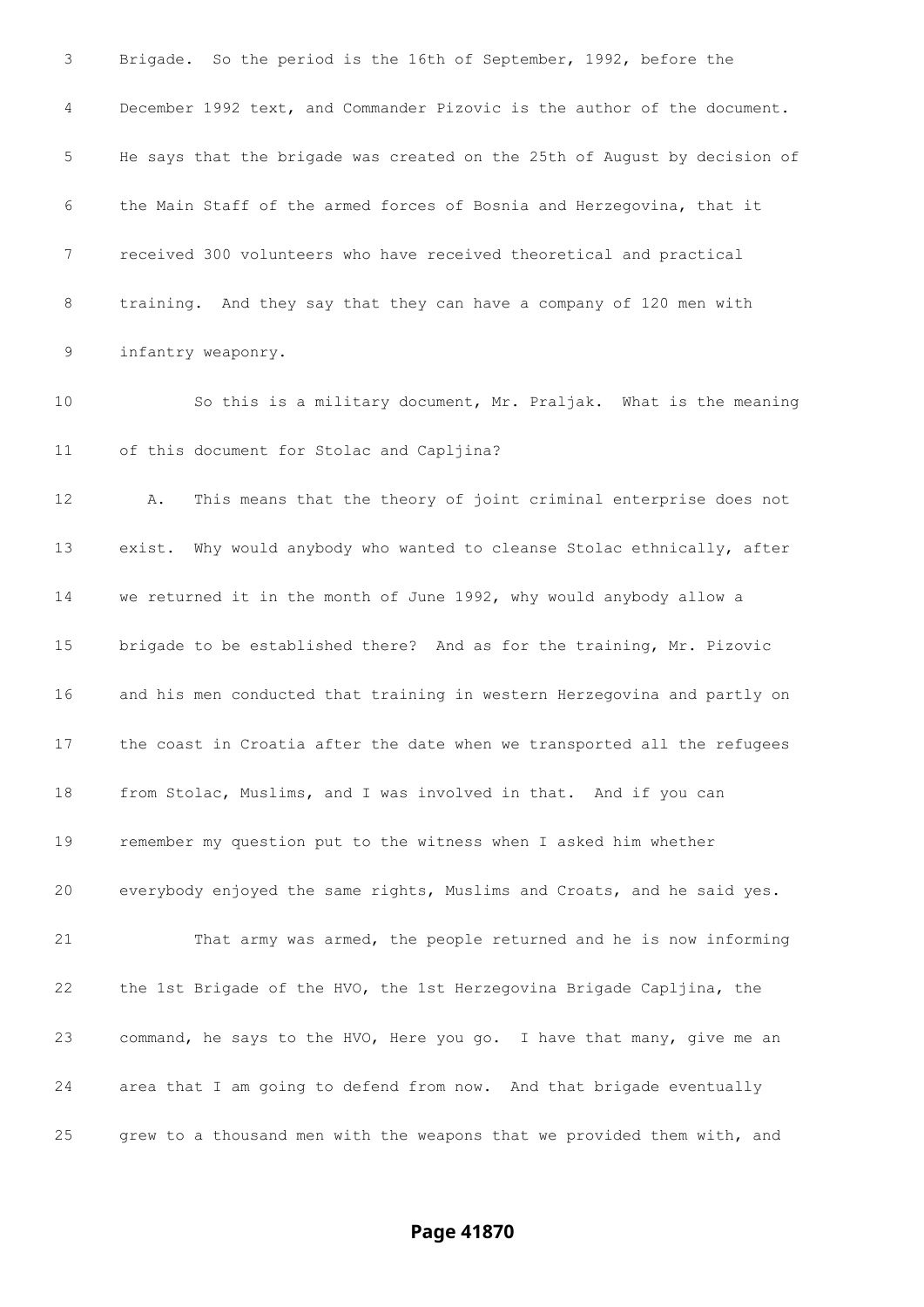so on and so forth, and so on and so forth.

 JUDGE ANTONETTI: [Interpretation] Let's go to possibly the most important document, P 09811. We have examined it already, but let's -- there are good reasons to have another look at it. You mentioned the document in paragraph 154 of your submissions. Your case is that you have never written the document and that you never said "show no mercy." Let's have a look at the document together. We can see that it was drafted by the duty operational officer, by Zorinko Bosnjak. It comes from the Ban Josip Zelovic [phoen] Brigade in Kiseljak, the date being the 24th of October, 1993. It is sent to the Bobovac Brigade. We can also see that there is another addressee, namely Ivica Rajic. You can see his name, can't you. So oddly enough with regard to the font it's not in the same colour as what is above, namely Vares. Normally we should have the same font. One may even wonder whether the last part was not added on later. Look at contents of the document, please. It regards information on sending of the request to the XY side. The PS part is important. So I read this and it seems that at some point in time you said that no mercy should be shown towards anybody. Now, how do you read this document personally? Let me be very clear, Mr. Praljak. Any reasonable Judge, upon reading the document,

 could say, Well, General Praljak tells Rajic that one should show no mercy. So you can see the conclusion that can be drawn. What can you say to that?

A. Well, the thing is very simple. I didn't write anything to Rajic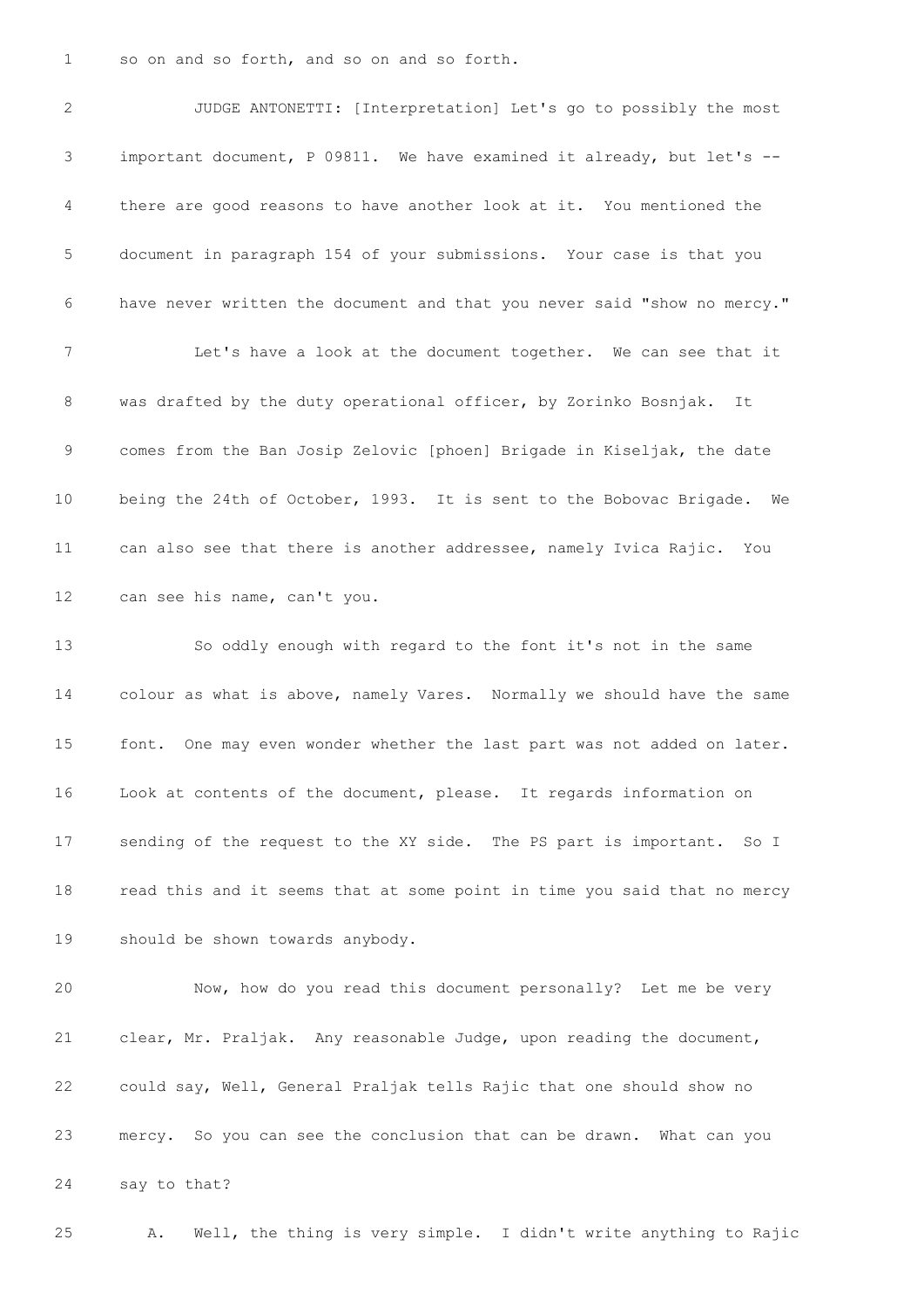# **Page 41871**

| $\mathbf{1}$  | or the Bobovac Brigade or anybody there. I did not issue orders to them,  |
|---------------|---------------------------------------------------------------------------|
| 2             | to no Rajic or Bobovac Brigade ever. I wrote to General Petkovic, the     |
| 3             | original document, after I had received multiple reports about disorder   |
| 4             | in Vares, smuggling, Harah's adverse situation, there were five, seven,   |
| 5             | even more reports. It was then that I wrote General Petkovic and I wrote  |
| 6             | to him -- Petkovic, I'm not issuing him orders. I'm writing Petkovic and  |
| 7             | then the text, Put the situation in Vares in order without any mercy. In  |
| 8             | our terms that means - I would kindly ask the interpreters to be very     |
| $\mathcal{G}$ | precise - "impartially." You have to be impartial. To hell with all the   |
| $10 \,$       | relatives, brothers, sisters, neighbours, to hell with them, do it        |
| 11            | without mercy. That was the sense of the word.                            |
| 12            | You know, Your Honours, you have to understand that the previous          |
| 13            | system relied on family and local ties. It was scratch my back, I'll      |
| 14            | scratch yours; however, the second part of the sentence says this and I   |
| 15            | quote almost: Find good people. Once you have dealt with the thieves,     |
| 16            | criminals, and ignoramuses without any mercy, then find people who are up |
| 17            | to the times and up to the task; the times are the times of war and the   |
| 18            | task is to defend ourselves. And -- but Petkovic understood my letter     |
| 19            | the way it is spelled out. I meant find Croats.                           |
| 20            | I'm not talking about showing no mercy towards the Muslims. I'm           |
| 21            | talking about the Muslims and -- about the Croats and their structure,    |
| 22            | and any reasonable trier of facts would understand this the way it was    |
|               |                                                                           |

written. And I wrote this paper in 1993 when the situation in Stupni Do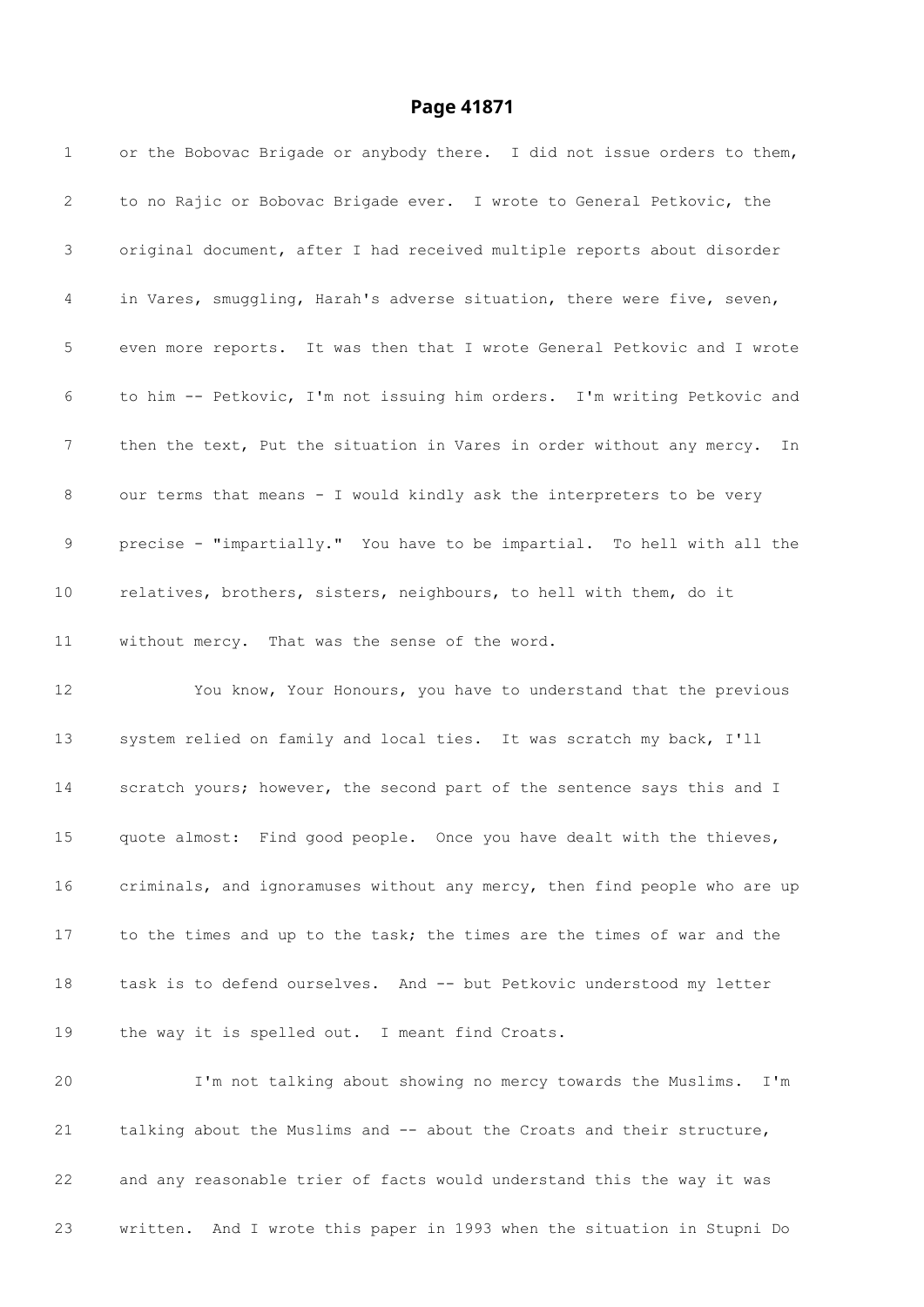| 24 |  |  |  |  | was already over and when some idiots over there thought that they could |  |  |  |  |
|----|--|--|--|--|--------------------------------------------------------------------------|--|--|--|--|
|    |  |  |  |  |                                                                          |  |  |  |  |
| 25 |  |  |  |  | use this as if I had instructed them, then that would be a lie.          |  |  |  |  |

# **Page 41872**

| 1  | However, I trust that the Judges before me are reasonable triers          |
|----|---------------------------------------------------------------------------|
| 2  | of facts and that they will understand. Who I sent the document to, what  |
| 3  | happened before that, when I sent the document, and what the sense and    |
| 4  | the meaning of the document is. They had to know the documents that       |
| 5  | preceded the situation over there, they had to read the first sentence,   |
| 6  | the second sentence, and they had to understand that it arises very       |
| 7  | clearly from the second sentence, that that sentence deals with putting   |
| 8  | the situation in order among the Croats themselves. I can say as much     |
| 9  | about the whole situation and now I don't have to say a word more. I      |
| 10 | really place a lot of trust in the common sense of the Judges here before |
| 11 | me.                                                                       |
| 12 | JUDGE ANTONETTI: [Interpretation] We're going to have the break           |
| 13 | soon, but before the break let's have a look at two documents related to  |
| 14 |                                                                           |
|    | paragraph 167 about Joint Command. The first document is P 01198.         |
| 15 | I must tell you, Mr. Praljak, that I did not quite understand why         |
| 16 | this document was being mentioned. It comes from the Ante Starcevic       |
| 17 | Brigade in Gornji Vakuf and it is sent to the IPD in Mostar on the        |
| 18 | 18th of January, 1993. What is the point in mentioning this document in   |
| 19 | your submissions?                                                         |

me. It's the discretionary judgement or assessment on the part of my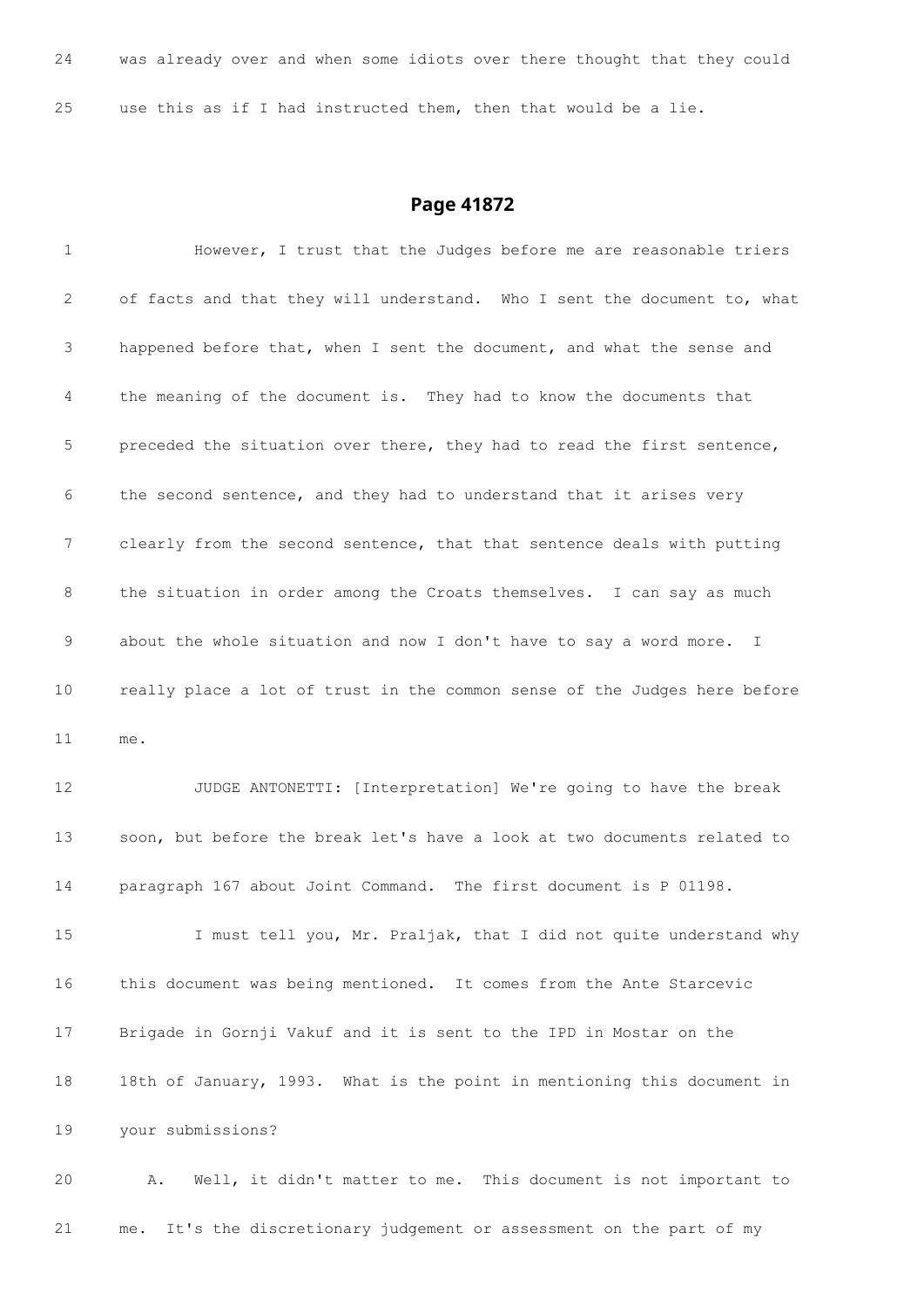lawyers.

| 23 | JUDGE ANTONETTI: [Interpretation] Very well. Let's move to           |  |
|----|----------------------------------------------------------------------|--|
|    | 24 P 01324. We've seen it already. It is the 22nd Session of the     |  |
| 25 | Croatian Council of Defence, 27th of January, 1993. It was a meeting |  |

| 1  | with Mr. Zubak, Tomic, Soljic, et cetera. You did not attend the         |
|----|--------------------------------------------------------------------------|
| 2  | meeting. We see the agenda and the various decrees that are to be        |
| 3  | adopted. Why did you mention this document in relation to paragraph 167  |
| 4  | to show the Joint Command of the BiH army and the HVO?                   |
| 5  | The logic is entirely unclear, but Mrs. Nika is here so<br>Α.            |
| 6  | perhaps --                                                               |
| 7  | MS. PINTER: [Interpretation] I think that there is a technical           |
| 8  | error here. The footnotes got mixed up and that is the problem and we    |
| 9  | didn't check that but -- yes, the topic doesn't fit. We did have the     |
| 10 | topic "Praljak calms the situation down," but it was not in this folder, |
| 11 | paragraph 167 of our summary pertained to -- well, it says here on the   |
| 12 | Joint Command, that's what you said. The general headline of that -- the |
| 13 | title of that chapter was "Praljak calms the situation down." So this is |
| 14 | a technical problem and I take my part of the blame for not checking it. |
| 15 | JUDGE ANTONETTI: [Interpretation] Very well. Let's have a break          |
| 16 | and I'll ask the Registrar to call-up after the break 3D 03519. We'll    |
| 17 | see this document after the break. I don't know whether I will be able   |
| 18 | to finish everything today because I still have quite a lot.             |
| 19 | --- Recess taken at 12.22 p.m.                                           |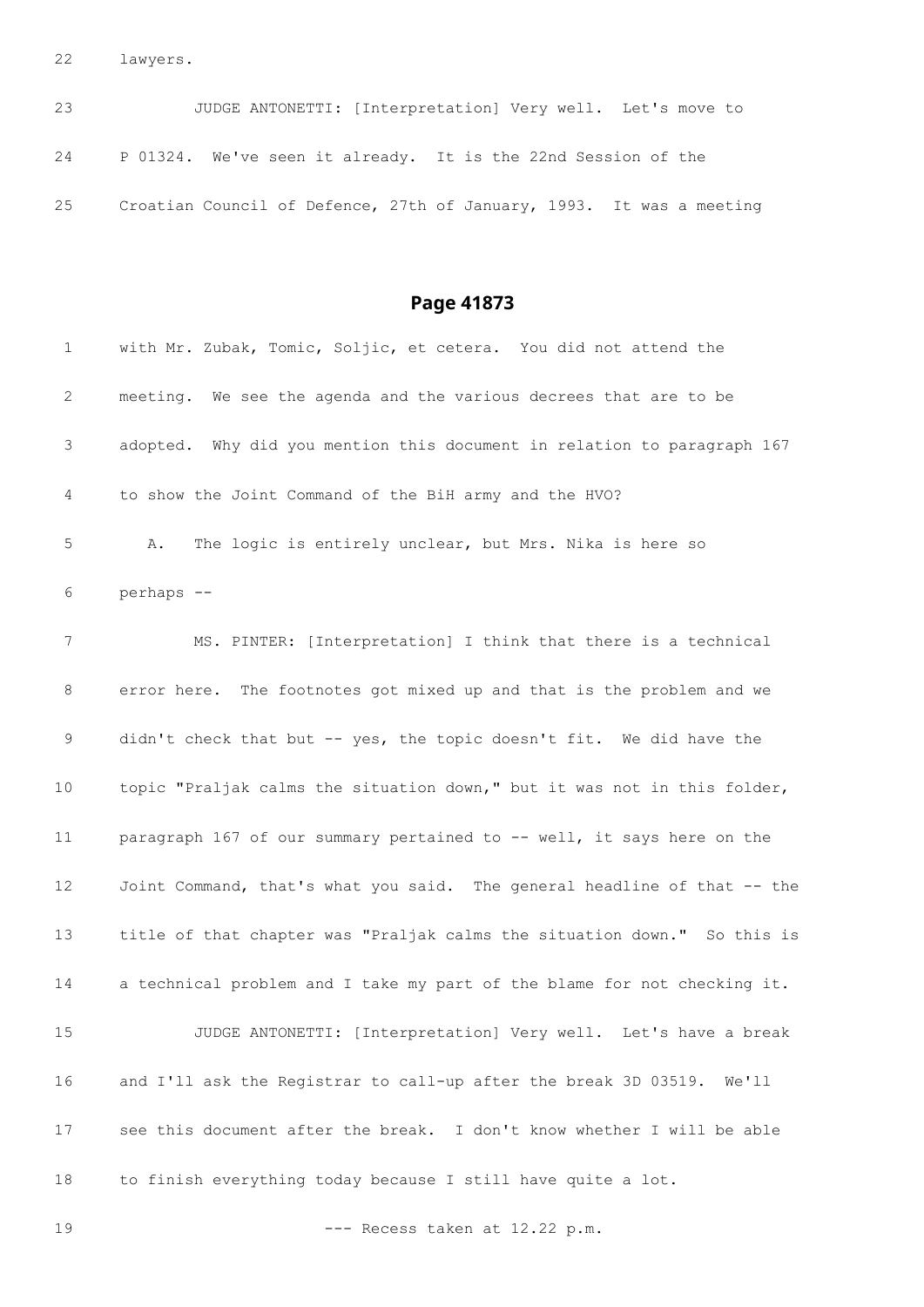```
20 --- On resuming at 12.43 p.m.
```

| 21 | JUDGE ANTONETTI: [Interpretation] Mr. Praljak, you have a               |
|----|-------------------------------------------------------------------------|
| 22 | document by Mr. Pasalic, 14th of November, 1992, several days after the |
| 23 | Prozor events obviously. This documents admits that they may be BH army |
| 24 | and HVO units together, jointly. What do you have to say to this?       |
| 25 | I made efforts at the time while I was there for the BH army            |

## **Page 41874**

| 1           | units and the HVO units to take some joint actions so that they developed |
|-------------|---------------------------------------------------------------------------|
| 2           | this feeling that they are a single army defending Bosnia and             |
| 3           | Herzegovina. One of the things that I arranged with them was for a        |
| 4           | position of the Republika Srpska army further up from Konjic, in the      |
| 5           | village of Bijela, this was the position which threatened Konjic in       |
| 6           | particular, to push them back or to take it, to liberate it, whatever     |
| 7           | term you want to use.                                                     |
| 8           | With the BH army and the HVO commanders I personally undertook a          |
| $\mathsf 9$ | reconnaissance mission twice. On one occasion it was a reconnaissance in  |
| 10          | force which means that there was an exchange of fire with the             |
| 11          | Republika Srpska army troops. And we agreed that we should carry out      |
| 12          | this action jointly and they had to prepare everything on my instructions |
| 13          | and in accordance with the agreement, but we have to be really very       |
| 14          | precise here.                                                             |
| 1.5         | There were quite a few people among the Muslims and BH army ranks         |

 There were quite a few people among the Muslims and BH army ranks who wanted to cooperate, but as time went by, this number decreased and they were pilloried. They were accused of collaborating with the HVO.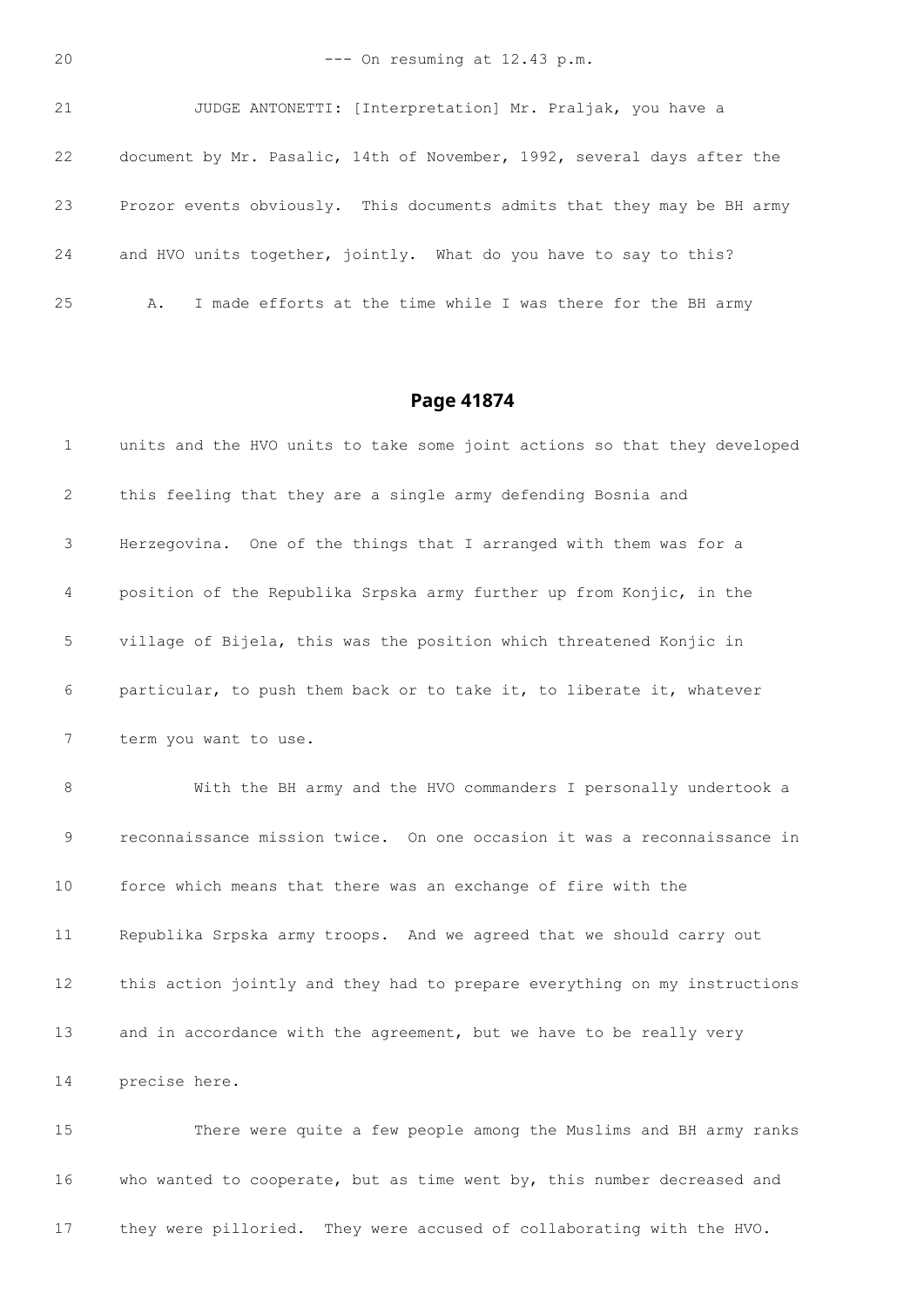It was tantamount to you, for instance, being accused of collaborating with Nazi Germany. Since the operation at Komar, near Travnik, fell through, they played me for a fool, they cheated me. And when I got down there to carry out this action, the BH army decided not to participate. I never found out who issued the order for them not to participate in this action with us. JUDGE ANTONETTI: [Interpretation] Paragraph 171 and a document,

3D 00484. It has to do with relations between the HVO and the HOS. It

### **Page 41875**

 is a very long document. It is signed by Ante Prkacin, HOS unit commander. That's what you say in paragraph 171. Last-but-one paragraph there. Show us the end of the document, Registrar, please. In this last-but-one paragraph he seems to say that he can assist

 Mr. Blaskic, Mr. Kordic, and he says: "We can take 40 of my men and 40 domestic fighters."

First question: Do you know this document?

 A. Yes, I was down there at the time. This document, Your Honour, pertains to the document that we discussed a little while ago, the one that was signed by Bruno Stojic and myself about sending the 240 or 50 people - well, I don't know how many of them, 80 per cent of them were Muslims and they were led by Ante Prkacin, and Alija Izetbegovic publicly recognised him as a general of the BH army so he was -- well, this is

what happened.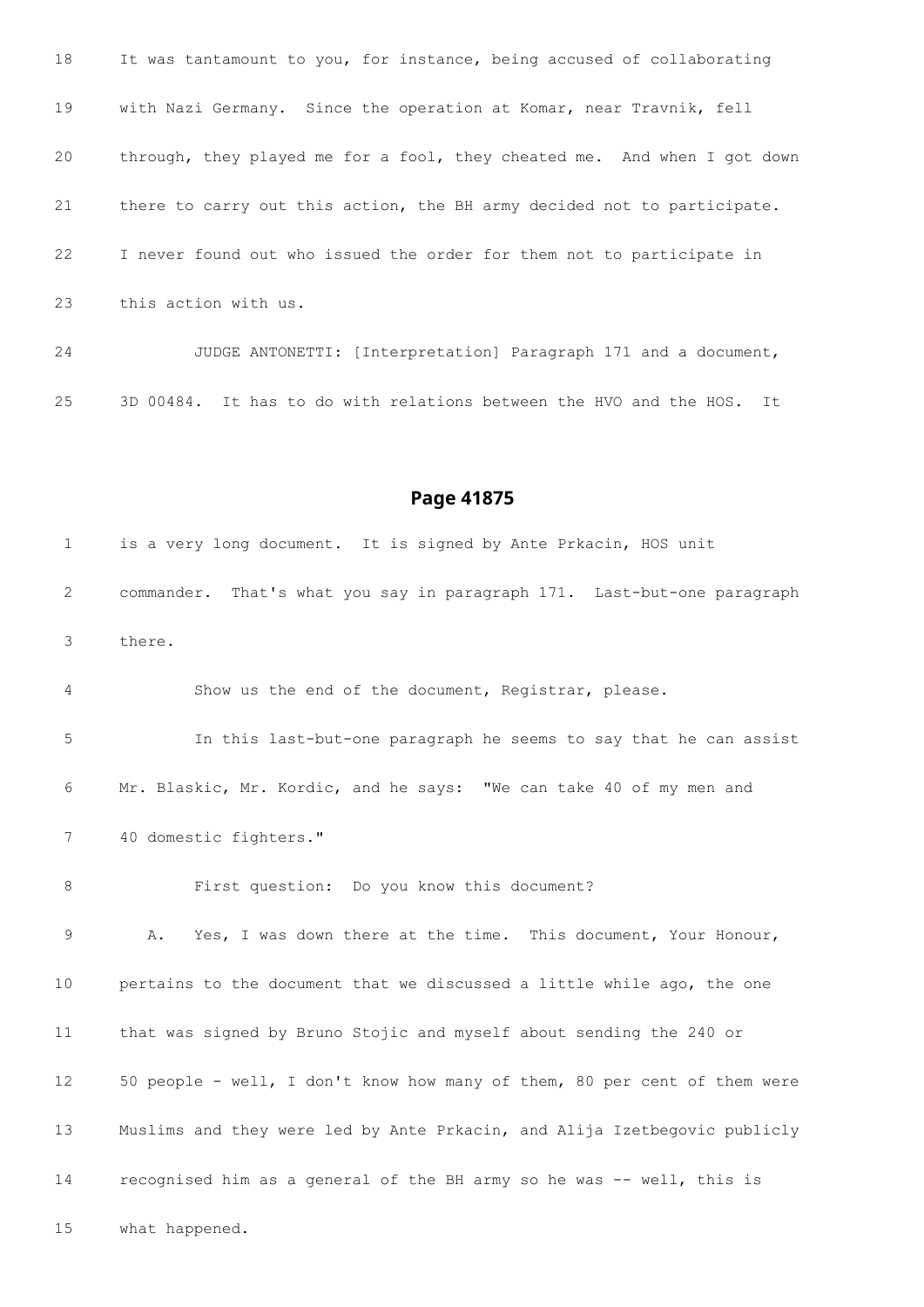This is an exhaustive report indicating that this man leading a group with 80 per cent Muslims was not allowed to get into Central Bosnia. He managed to break through with a smaller group and I worked together with him. I think I appointed him to the command at one point, the command that was charged with attempts to re-take Jajce, but this was illusory in military terms. It could never come to nothing, especially because on the BH army side there was no desire -- well, apart from these guys -- not the entire BH army, Lendo sabotaged everything; but Leko, a Muslim for Turbe, fought really valiantly, not only he, but there were some other smaller Muslim units that were requesting my assistance and so

### **Page 41876**

on.

 JUDGE ANTONETTI: [Interpretation] General Praljak, your counsel in paragraph entitled "Specific Documents," it is paragraph 183, says that you yourself, Mr. Praljak, wanted to deal with 33 documents. I examined the documents. They can be perused very quickly, provided your comments are very short, but if your counsel wrote this down, he must have done this at your request. This is paragraph 183 and I want to be totally exhaustive. I want to deal with all facets of your defence case. 9 We are going to look at the documents, therefore, but please be short in your comments so that we can proceed swiftly.

 First document, P 02526, 26th of May, 1993, a document sent by Petkovic to the Ljubuski Brigade. You are mentioned in the document

under 2. Why is this document important?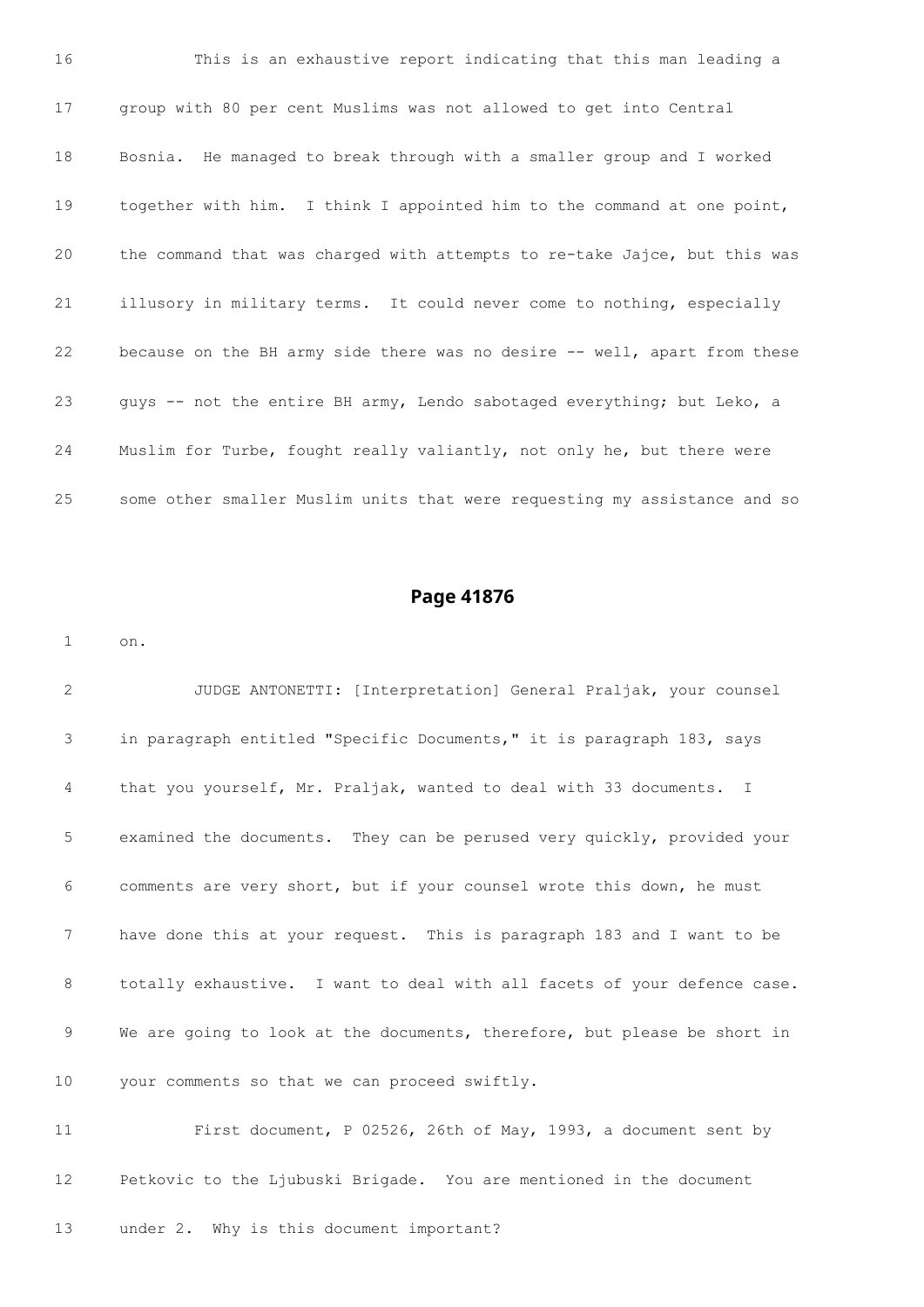A. I don't know why this is important, the 26th of May -- well, that's the date when probably there was some fighting with the BH army because at that time it had already started, skirmishes had already started. I was probably up there -- well, I don't know why this is relevant.

 JUDGE ANTONETTI: [Interpretation] Second document, P 02781. Commander Ivica Lucic is sending this document to Colonel Siljeg following a conversation with General Praljak, with Petkovic, and Bruno Stojic on the 14th of June in Mostar in which they had asked to send a tank crew to Prozor. What are your reflections on this document? A. [Previous translation continues]... military document and it's a weird sentence. "Understand," that's what Milivoj Petkovic is saying.

## **Page 41877**

 Imagine a military document where it says: Please understand that Prozor and Gornji Vakuf are under threat. Well, the attacks are being launched by the BH army and the tank is being requested, it was probably being repaired, and that's why Stojic had to be asked about it, perhaps. JUDGE ANTONETTI: [Interpretation] Next document, I think it is interesting, P 03912. This is an oral order you issued on the 3rd of August, 1993. You have it in your own language. Snipers must be sent. There are members of the snipers squad of the 2nd HVO Brigade in Mostar.

 Mr. Praljak, for any reasonable trier of fact this document shows that there are four individuals who are members of a sniper squad in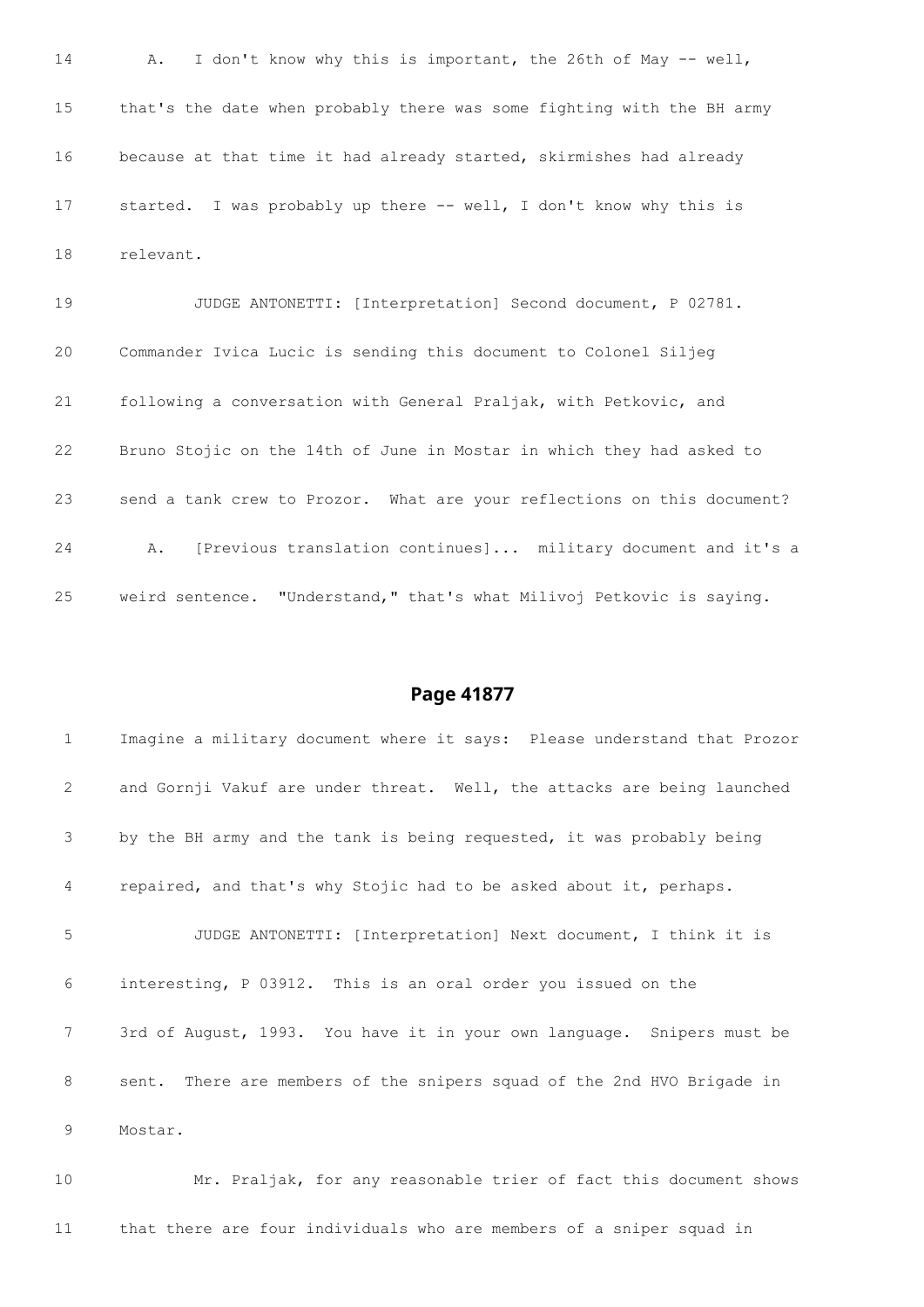Mostar, and it seems that these individuals are to go somewhere and they should report to General Praljak. So how do you interpret this document? A. Well, it's proper from the military point of view. There are snipers in every army. They have sniper rifles. I can't remember at this point in time, but I don't deny that I would have issued an order of this kind if I needed four men. So there is no reason for me to challenge this order, an order of this kind. JUDGE ANTONETTI: [Interpretation] Next document, P 03971. The date is 5th of August, 1993, sent by the Prozor Rama Brigade. This document is sent to the HVO president in Prozor. It is about the issue of recruits or conscripts from 16 to 60 years of age. How do you interpret this document?

 A. This is a document signed by member of the SIS, and he hereby notifies the HVO Presidency and the brigade command that they have

| 1               | complied with somebody's order, an order from somebody higher up. Now,   |
|-----------------|--------------------------------------------------------------------------|
| $\overline{2}$  | who that is, who was higher up and what the order was that they complied |
| 3               | with, you can see it here. I don't know who the higher up -- the person  |
| $4\overline{ }$ | higher up was who issued this order, but you should ask the chief of the |
| 5               | SIS who ordered this. I have nothing to do with this.                    |
| 6               | JUDGE ANTONETTI: [Interpretation] Next document, P 05355. It is          |
| $7\phantom{.0}$ | a document by Zlatko Ferencevic. He seems to be the commander of the     |
| 8               | 3132 military post and he's sending this to the operational zone in the  |
| 9               | north-western part of Herceg-Bosna. He says that there was reinforcement |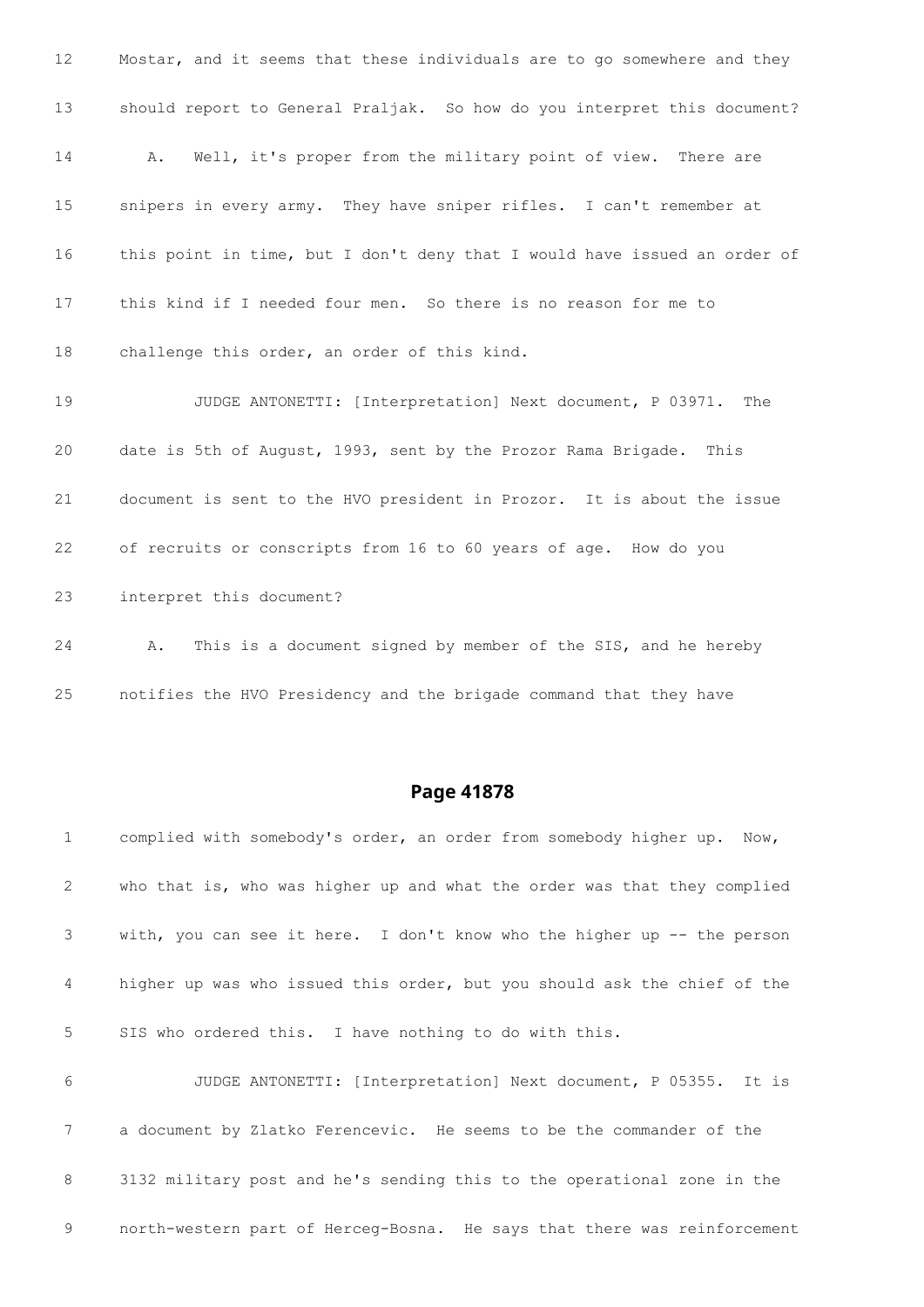| 10              | with 350 soldiers, which seems to imply the involvement of the Republic |
|-----------------|-------------------------------------------------------------------------|
| 11              | of Croatia in Bosnia and Herzegovina. What is your take on this?        |
| 12 <sup>°</sup> | I don't know what this man wrote. I have never seen this<br>Α.          |
| 13              | document in my life and these soldiers never reached this territory,    |
| 14              | never, ever. I don't know how come that this is written here, what the  |
| 15              | origin of this whole story is, well, I don't know that at all.          |
| 16              | JUDGE ANTONETTI: [Interpretation] Let's move on to the next             |
| 17              | document, P 07034. This is by Mr. Siljeq, a document sent of the        |
| 18              | 24th of December, 1993. You were no longer in your position, but your   |
| 19              | name is mentioned in the document.                                      |
| 20              | Yes. Well, it's quite obvious that Anton Juric, who I know, who<br>Α.   |
| 21              | fought in Vukovar, and in 1992 he was with me down there in Capljina,   |
| 22              | Mostar, and so on, a great officer, a great fighter, and I managed to   |
| 23              | talk him into staying there. But this is not an oral order -- well,     |
| 24              | Siljeg, you know, it's a -- the request, a plea, and he remained down   |
| 25              | there and he performed this function and now it's just a certificate    |

 issued for the purposes of the Croatian army to the effect Praljak kept him here, so when you're checking of his whereabouts you can prove that he acted there as a volunteer. He had been a volunteer in 1992, he fought in Vukovar and he managed to break through, and there was another guy Brekalo, and they were born, both of them, in the territory of Bosnia and Herzegovina.

JUDGE ANTONETTI: [Interpretation] You might shed some light on a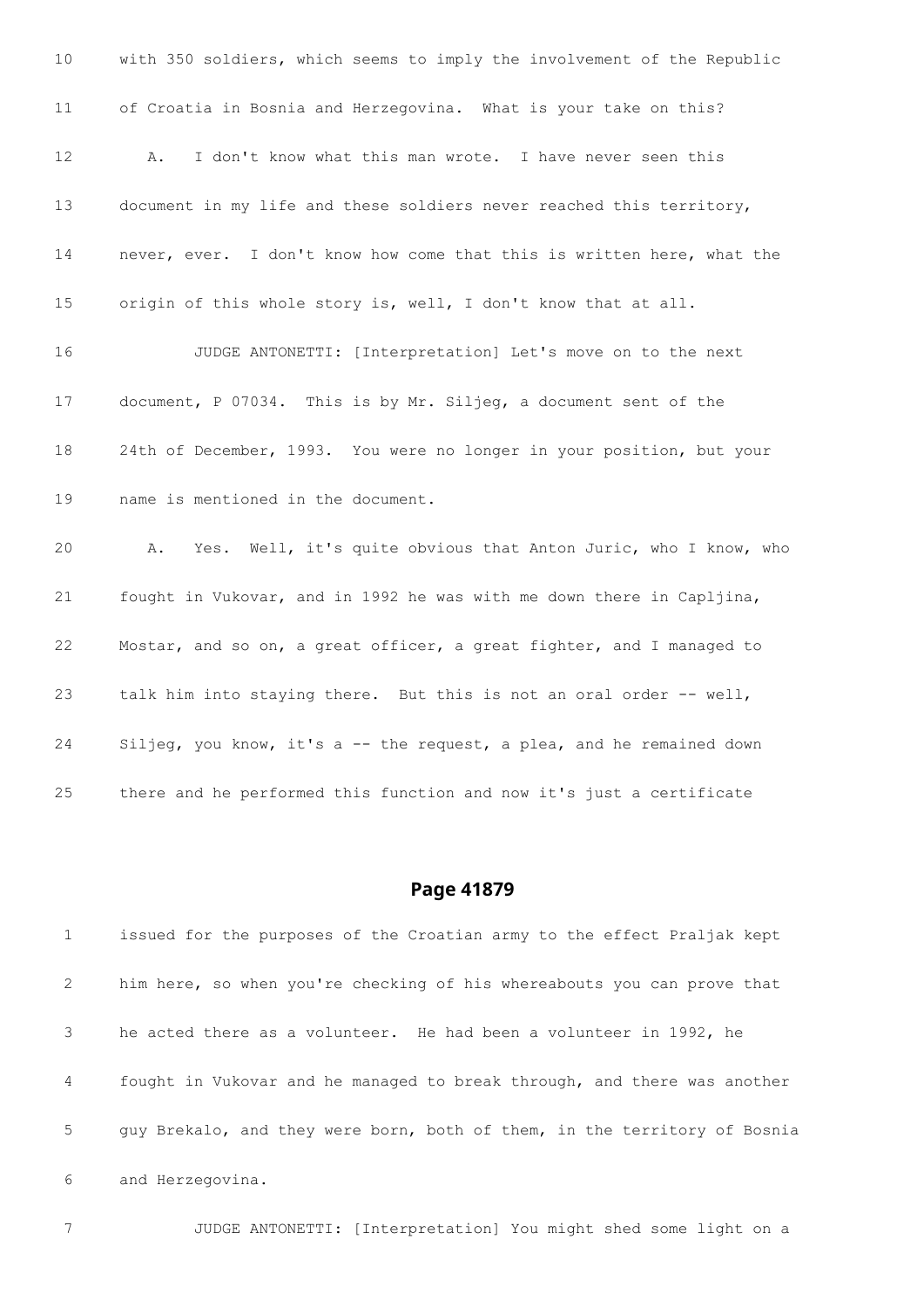document that I personally did not understand very well. It is P 01194, under seal. So it is not to be broadcast. It is about the Alpha-Bravo Operation. Mention is made of Halilovic and Petkovic. There's also the issue of the ultimatum. The situation in Mostar and the situation in Jablanica. Why is this document important for your defence case and were you made aware of this document? Was it shown to you by your lawyers? A. Well, I have seen this document earlier. It makes no sense. It's the 17th or the 18th of the January. What is the date of this document? What -- January, the 17th? Well, they simply received it from the BH army. They got this story about the ultimatum. There was no ultimatum. There was a demand in Gornji Vakuf for them to withdraw from the heights that they had taken. That was the position of the HVO. You could call it a demand, you could call it an ultimatum. And there was no other ultimatum. There was an order of Alija Izetbegovic and his defence minister Rajic. JUDGE ANTONETTI: [Interpretation] You are telling us that this

 document of an international character mentions an ultimatum but there was no such thing as an ultimatum.

## **Page 41880**

|   | A. No -- well, these are just rumours. We heard it and so on.             |
|---|---------------------------------------------------------------------------|
| 2 | There's a huge pile of those documents which are, to be quite honest, are |
| 3 | completely worthless and -- well, for the most part they simply relayed   |
| 4 | the positions of the BH army without checking the veracity of their       |

claims.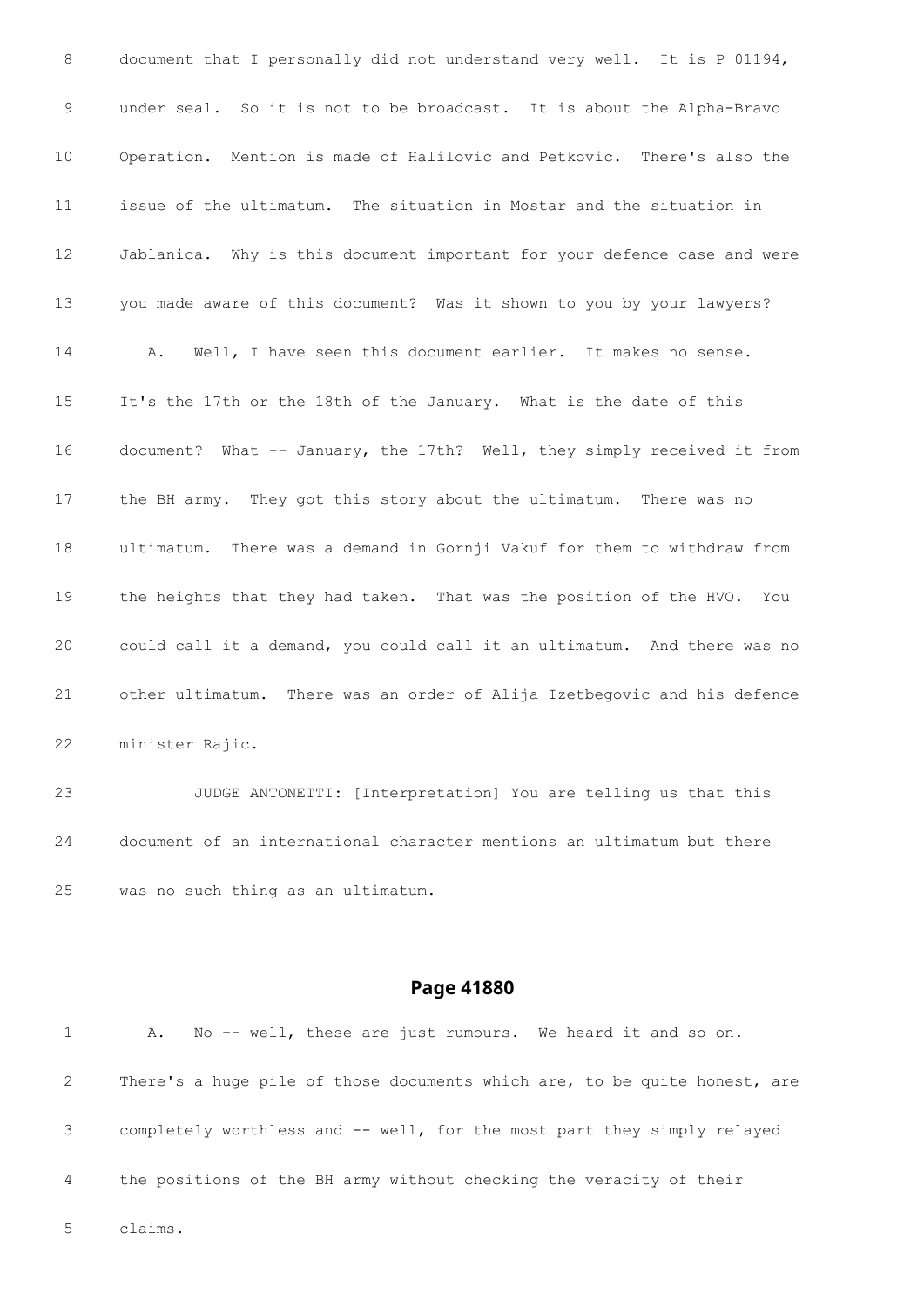JUDGE ANTONETTI: [Interpretation] P 01330. This is an SIS report, 27th of January, 1993, handwritten report it is, speaking about Gornji Vakuf, about torched houses, and it also says that the HVO military police is responsible. What do you have to say to this document? A. Nothing. If the SIS received the report, under the law which was in force at the time it has to act on the report, carry out an investigation, and bring in persons who did that and hand them over to the public prosecutor, or rather, the military prosecutor and the court to be prosecuted. That was their duty. It was their fundamental duty. JUDGE ANTONETTI: [Interpretation] Next document mentioned by you, P 05330. You have to compare this document with other documents about 18 detainees taken out of Heliodrom to -- for them to work outside. So we have a pre-printed form and names and dates just put in. This is a document of the 23rd of September, 1993, when you were HVO commander. We see that there are 30 detainees that left Heliodrom. Do you have any comment? MR. KOVACIC: [Interpretation] Your Honour, if you are following the summary, then P 05530 is the next document, and the record shows that you asked for 5330 and that's the document we have on our screen. And in

### **Page 41881**

 the summary it's not 5330 but 5530. So if you're following the list, I believe you are --

JUDGE ANTONETTI: [Interpretation] Absolutely. Well, perchance we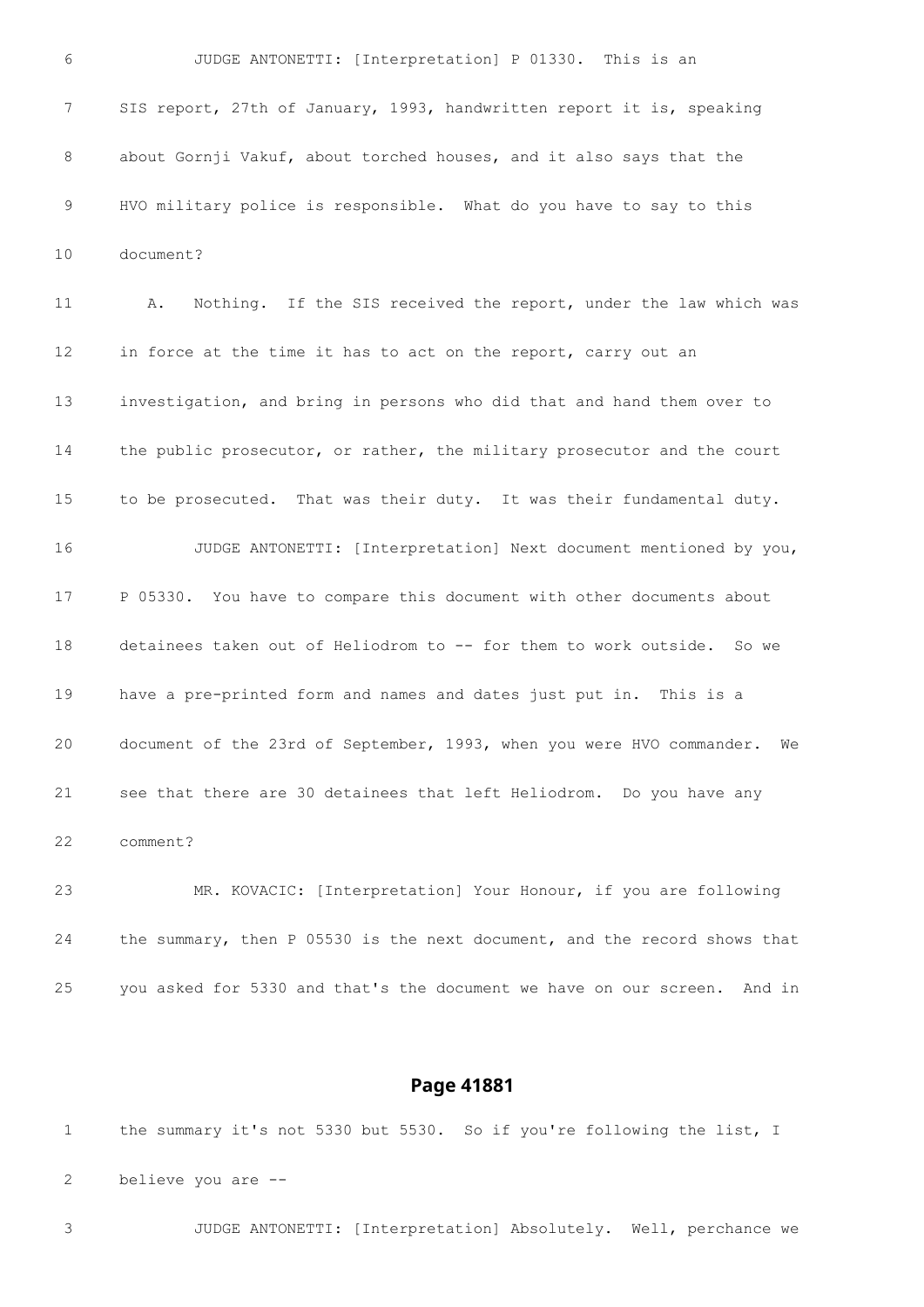have this, but it was a good coincidence because now we have a document 5330, whilst in the list we had another document. But never mind this mistake. Mr. Praljak, this document shows that the 2nd Battalion of the 2nd Brigade took out 30 detainees on the 23rd of September, 1993. Did you know it or not? A. I was not aware of a single case, Your Honours, not a single case. This never went further than this instance. JUDGE ANTONETTI: [Interpretation] We might proceed more quickly with the next document because we've seen it already P 00147. 6th of April, 1992, a meeting was held in Zagreb with you, Susak, and Munivrana, and you spoke after Mr. Lucic. We have spoken about it already. You might not -- do you have any special comment on the document, because we've seen it already? A. No, no, it's the 6th -- sorry? Well, I've talked about it. I don't have anything to add. JUDGE ANTONETTI: [Interpretation] Fine. Yes. You spoke about it. Next document, P 00466. You have spoken about this document dated 11th of September, 1992, Susak, Radic, Agotic, Lucic, and Tudjman are the attendees together with you. Manolic also attended the meeting and you spoke about the military industry. If you do not mind we can move onto another document because we've seen this one already.

## **Page 41882**

A. I don't have anything to add but to say it's not Lucic but it's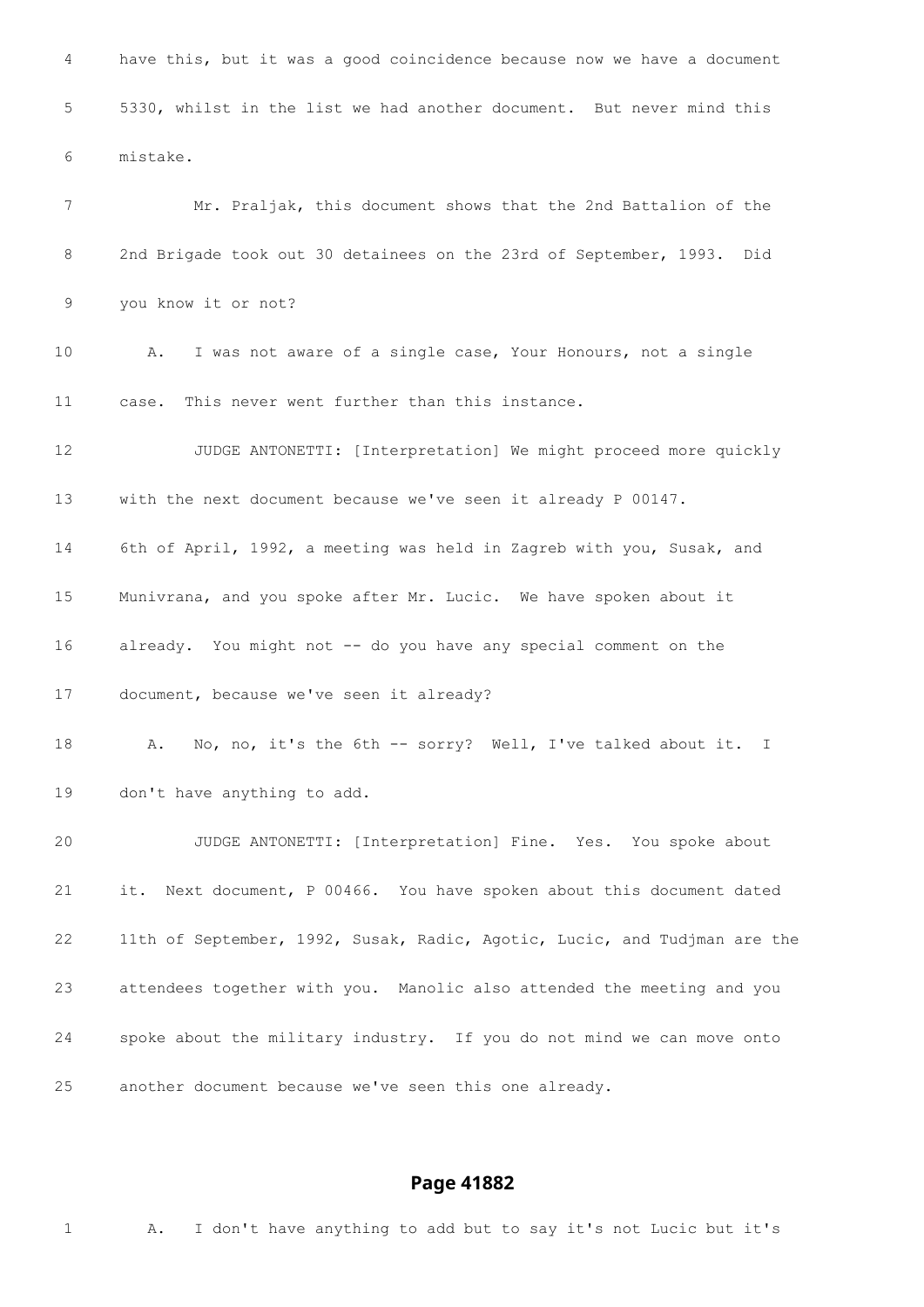Lucic, it's not the same person as Ivo Lucic. These are two different people. JUDGE ANTONETTI: [Interpretation] Very well. Next document, P 00524, we've seen it already, 26th of September, National Defence Council. Mr. Mesic was there, you, Mr. Susak also. You spoke on several occasions during the meeting. 8 A. I don't have anything to add. JUDGE ANTONETTI: [Interpretation] Very well. We now have an order, P 01202, 18th of June, 1993 -- January, 1993. The situation in Gornji Vakuf is mentioned here and this is an order by you. Can you see? You issued the order? A. Yes. JUDGE ANTONETTI: [Interpretation] Do you have any comment? A. No, I don't. Five MGs -- well, it's totally regular. It's -- you can see it in films. All the Western armies have it. I don't have anything to add to this, so five MGLs -- no, I -- Your Honour, I didn't sign this document, just to make it clear. I said, Okay, fine, use my authority and we'll ask for those three pieces to be returned by Kralj Tomislav Brigade, but somebody else signed it. JUDGE ANTONETTI: [Interpretation] It's not your signature but somebody signed for you. Next document, P 01350, document by the military police of the 29th of January, 1993. It is a lengthy document that we have seen already and you answered several questions in Ljubuski during a meeting that started at 6.00 p.m. I suppose you have nothing to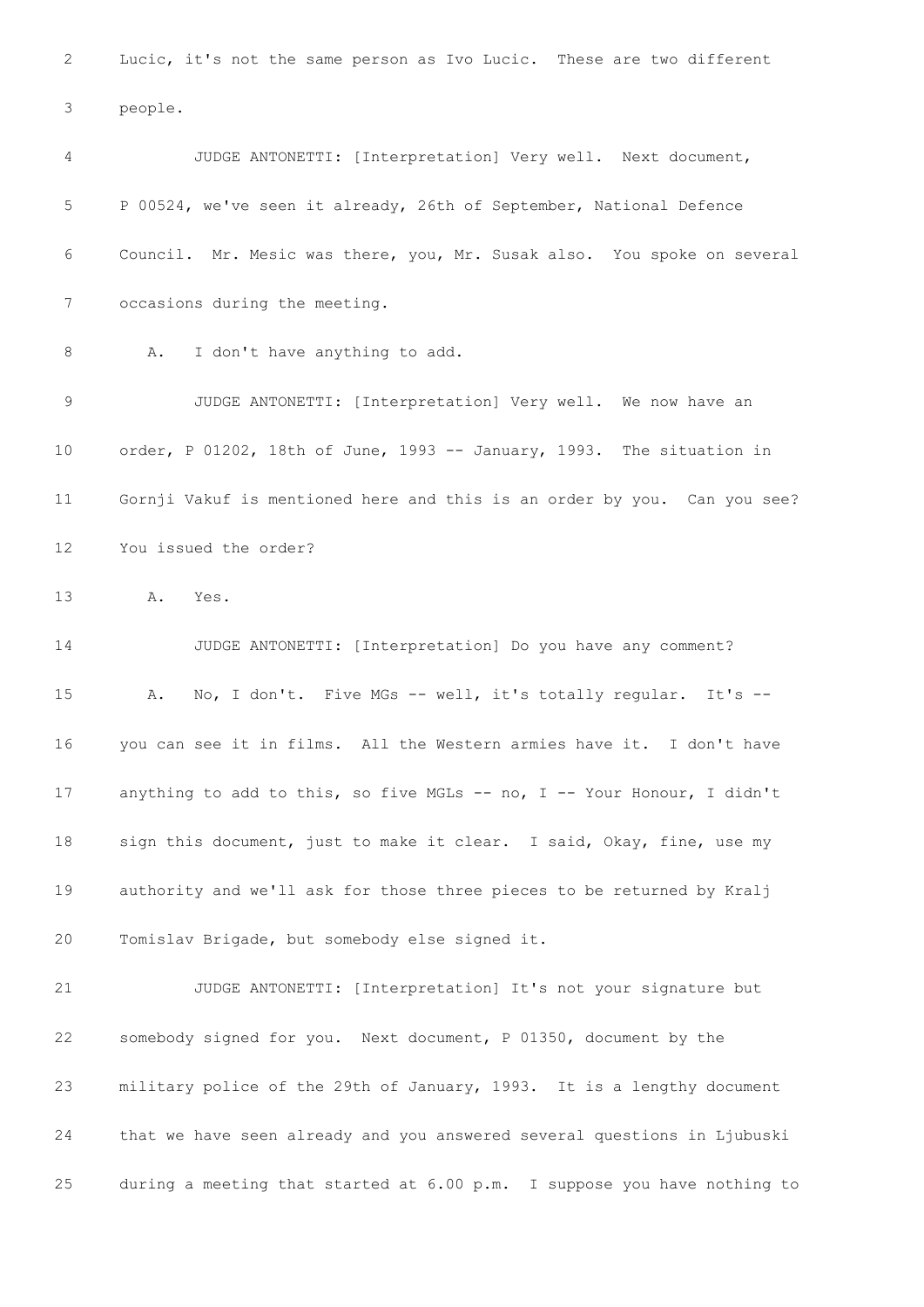|  |  |  | add to what has been said already? |
|--|--|--|------------------------------------|
|  |  |  |                                    |

A. No.

 JUDGE ANTONETTI: [Interpretation] Next document, P 01852. It is a document about Travnik, 12th of April, 1993. A. I know this document, or rather, I have seen it before. They want me to come back because while I was there, the situation was much, much better than it was in my absence in terms of discipline, order, 8 military structure, and so on. JUDGE ANTONETTI: [Interpretation] It seems as though the flags were burned by the BH army police. This is said in paragraph four. A. Yes. The BH army at that time had already started with an open number of provocations in Travnik which would lead to -- well, what it actually led to. JUDGE ANTONETTI: [Interpretation] You will note, General Praljak, that in this document there is presence of the Mujahedin in Travnik and you showed us a video of this. Do you confirm this? A. Yes. JUDGE ANTONETTI: [Interpretation] Let's move now to the next document, P 02043. This is a document from Mr. Pasalic, April 23rd, 1993. It is a protest sent to UNPROFOR and seemingly also to the European Union. A. Yes. JUDGE ANTONETTI: [Interpretation] You know this document?

A. Yes.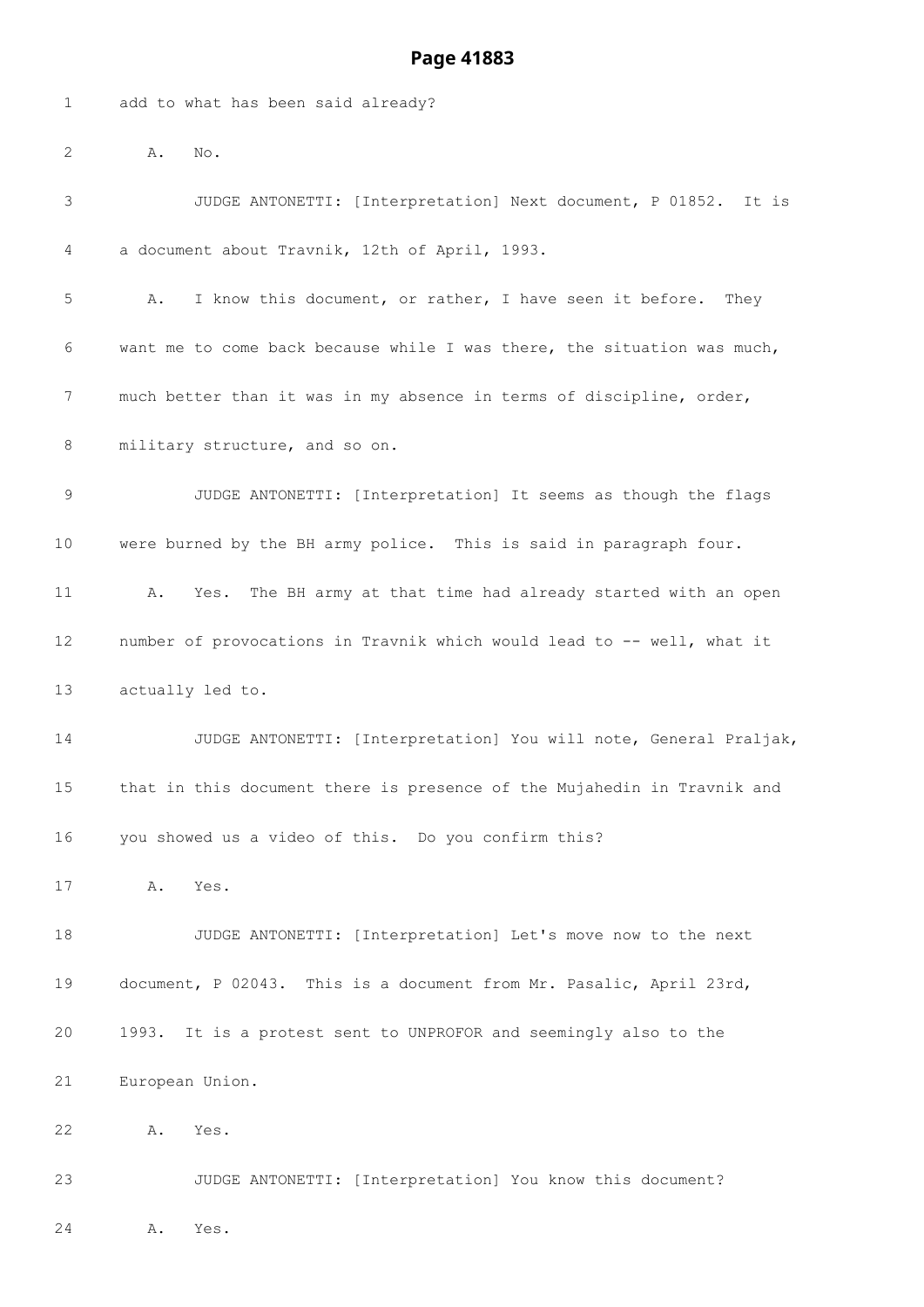| $\mathbf{1}$ | It seems that everything that is occurring is blamed on you.              |
|--------------|---------------------------------------------------------------------------|
| 2            | He's a low-lying liar, God rest his soul. A couple of days prior<br>Α.    |
| 3            | to that, he had coffee with me, he walked around East Mostar, and after I |
| 4            | prevented 30 of his men starting shooting in western Mostar, may God rest |
| 5            | his soul, but he is a terrible liar and a scoundrel. He knew this quite   |
| 6            | well because he walked up and down East Mostar with me in order to avoid  |
| 7            | conflicts.                                                                |
| 8            | This is all politics. This is how politics is created, in bad             |
| 9            | faith, false politics. He drank coffee with me, he -- we had agreement    |
| 10           | with the SDA so that all of us politicians and everybody else would go    |
| 11           | out in the streets, so that people would be assured that there would be   |
| 12           | no conflict, and then he turns around and writes this. He's a scoundrel.  |
| 13           | JUDGE ANTONETTI: [Interpretation] Next document, P 02280. You             |
| 14           | issued this document. It is sent to Colonel Siljeg. We don't know the     |
| 15           | date exactly. Maybe you could help us with that.                          |
| 16           | I won't be able to assist you with this document because this is<br>Α.    |
| 17           | not my document, and I'm saying this for the umpteenth time and I will    |
| 18           | repeat it now. This is not my handwriting, this is not my signature,      |
| 19           | this is not my style, and this is not my document.                        |
| 20           | JUDGE ANTONETTI: [Interpretation] Very well. We've already seen           |
| 21           | this document anyway.                                                     |
|              |                                                                           |

Next document, P 03682. This is also a document that we have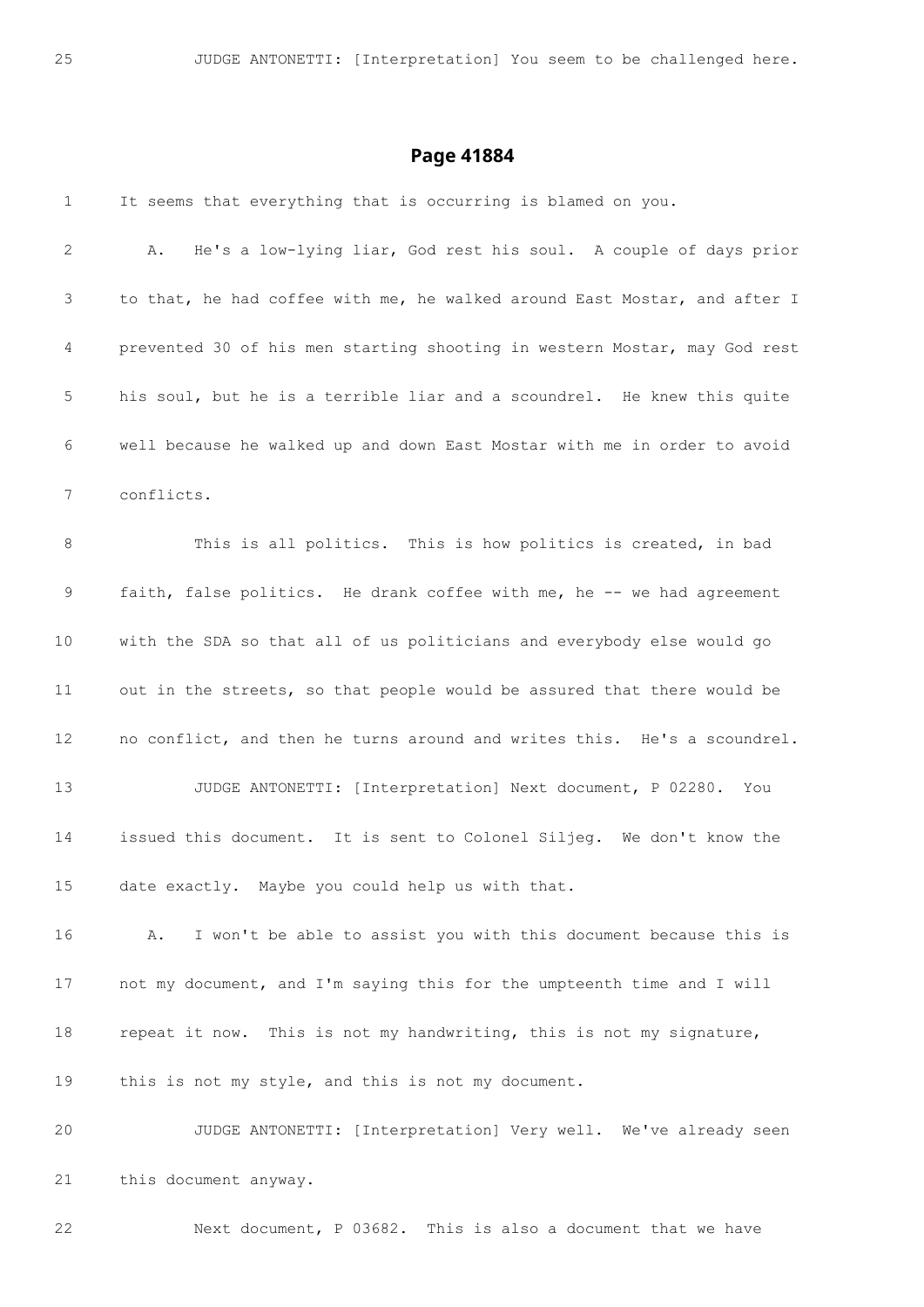| 23 | already seen so we will be brief. It's when you take your post again in |  |                                                                |  |  |  |  |
|----|-------------------------------------------------------------------------|--|----------------------------------------------------------------|--|--|--|--|
| 24 | July you write to Mr. Tudjman asking for reinforcement.                 |  |                                                                |  |  |  |  |
| 25 | Α.                                                                      |  | Yes, this is my document. I signed it. I asked exactly what is |  |  |  |  |

| $\mathbf 1$ | written in this document, I asked for that, and I received nothing. And       |
|-------------|-------------------------------------------------------------------------------|
| 2           | I repeated this again on the 5th of November in Split when I was              |
| 3           | explaining that I was leaving and how things need to be arranged after        |
| 4           | that. I spoke once again about two battalions which is proof enough that      |
| 5           | I had not received this or anything else later on, to my knowledge.           |
| 6           | Croatian army didn't come. Some volunteers came. And once again, this         |
| 7           | is evidence that had I had the brigades of the Croatian army I wouldn't       |
| 8           | have asked for these miserable battalions. You know what these                |
| 9           | battalions were like.                                                         |
| 10          | JUDGE ANTONETTI: [Interpretation] Next document, P 03821. This                |
| 11          | comes from the 4th Battalion, Petar Kresimir, July 30th, 1993, six days       |
| 12          | after you took up your post. This is a report and you're mentioned in         |
| 13          | the first paragraph. And then at the end of the document the Paraga is        |
| 14          | mentioned, the extreme Muslim. Do you know this document and what             |
| 15          | purpose does it serve in your defence case?                                   |
| 16          | Well, the significance of this document is quite simple.<br>This is<br>Α.     |
| 17          | a professional battalion of the HVO that heeded me none whatsoever.<br>- So a |
| 18          | small-time commander, Vucica, who had I don't know how many soldiers          |
| 19          | under his command, simply says that I'm a fool who doesn't know what he       |
| 20          | has in the command. He has one information at his disposal and is             |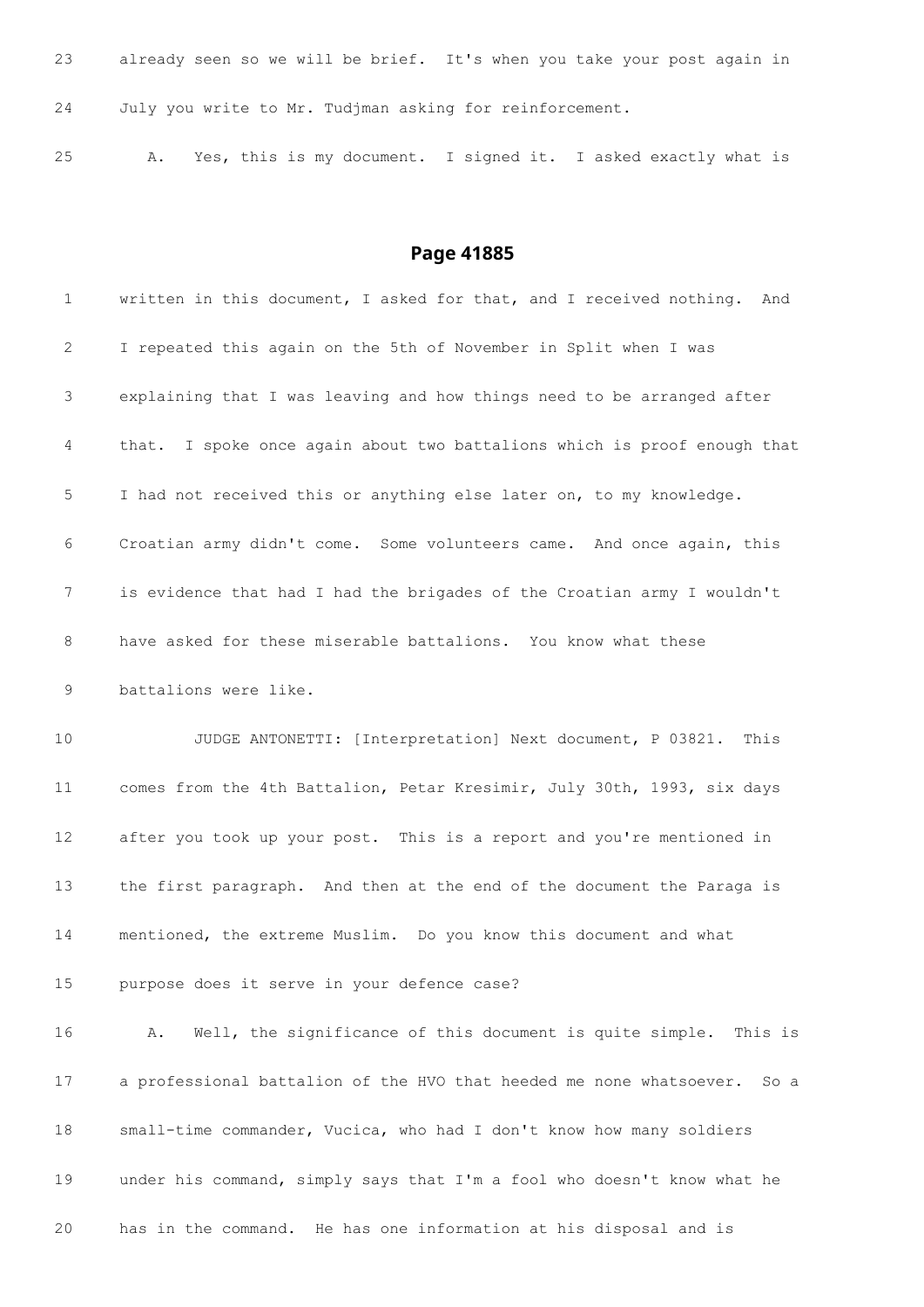providing other information and then he simply listened to that, and once he concluded how many soldiers he under him, he said he wouldn't listen to this fool of Praljak. He went back home and sent a report to his brigade commander. This is what the army is all about, very simply. And if you ask me what I could have done to him, I couldn't do anything. It

| $\mathbf 1$ | would have taken me a month to replace him, to find somebody else instead |
|-------------|---------------------------------------------------------------------------|
| 2           | of him because, of course, he was protected by his people down there.     |
| 3           | JUDGE ANTONETTI: [Interpretation] Next document, P 06203.                 |
| 4           | P 06203. This is a document of October 28, 1993. You're still at your     |
| $\mathsf S$ | post. Colonel Siljeg is writing to the head of -- to the chief of         |
| 6           | defence department health section. We have already seen this document.    |
| 7           | Do you have any additional comments to make?                              |
| 8           | I have no supplemental comments.<br>Α.                                    |
| $\mathsf 9$ | JUDGE ANTONETTI: [Interpretation] Next document, P 02039. This            |
| 10          | is a document of April 22nd, 1993, on the situation in Jablanica and      |
| 11          | Konjic, sent to the Main Staff of HVO in Mostar. This is a traditional    |
| 12          | report. Any comments on this one?                                         |
| 13          | None whatsoever. This document was created at the time when I<br>Α.       |
| 14          | held no office, I have no comments, except that I am familiar quite a bit |
| 15          | with what was going on, but it's not up to me to comment on the events.   |
| 16          | I can if you wish me to, but it was sent to the Main Staff of the HVO in  |
| 17          | Mostar and at that time it was General Petkovic.                          |
| 18          | JUDGE ANTONETTI: [Interpretation] I have a small problem here,            |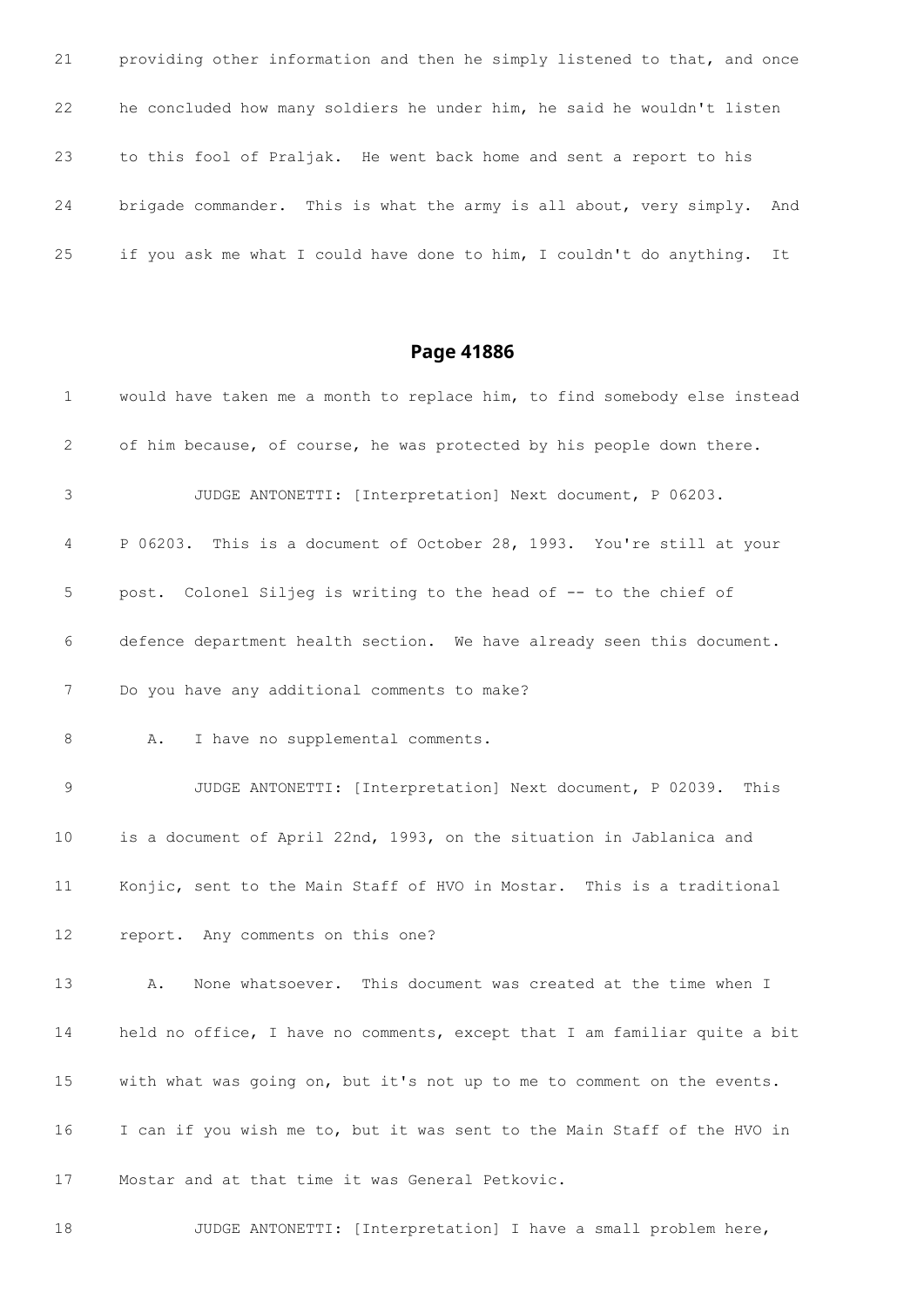| 19 | General Praljak. You are listed as being a recipient of this document. |
|----|------------------------------------------------------------------------|
| 20 | Just take a look at the end of the document.                           |
| 21 | Registrar, please, could we scroll down to the last page. There        |

further --

 A. Yes, yes, I see it. At the time I definitely did not receive this document, but since I was generally about the area at the time, probably somebody wanted me to look at what was actually going on.

#### **Page 41887**

 JUDGE ANTONETTI: [Interpretation] Next document, P 03957. We have already seen this document. You did not sign it but someone signed it on your behalf. It deals with Kapular and Tole. Any additional comment on this document? A. Kapular was born in a village near Capljina. Zarko Tole was born in a village near Siroki Brijeg. Zarko Tole was a member of the HV -- or rather, he was arrested in 1992 in Bugojno. He was a member of the HVO. He had been betrayed, and then he was taken to Republika Srpska and he spent a year in prison. And then he was in the HV, HV, and here I asked for these two officers to be sent to me. Tole came, Kapular showed up and he was with the volunteers from the 9th -- from the 5th Guards Brigade with about 200 people, 140 infantrymen, and so on. JUDGE ANTONETTI: [Interpretation] The next document is under seal, it is P 04272. It shall not be broadcast. This is a regular report on the events in Mostar, Travnik, Tuzla, humanitarian problems, et cetera. What is the purpose of this document for your Defence?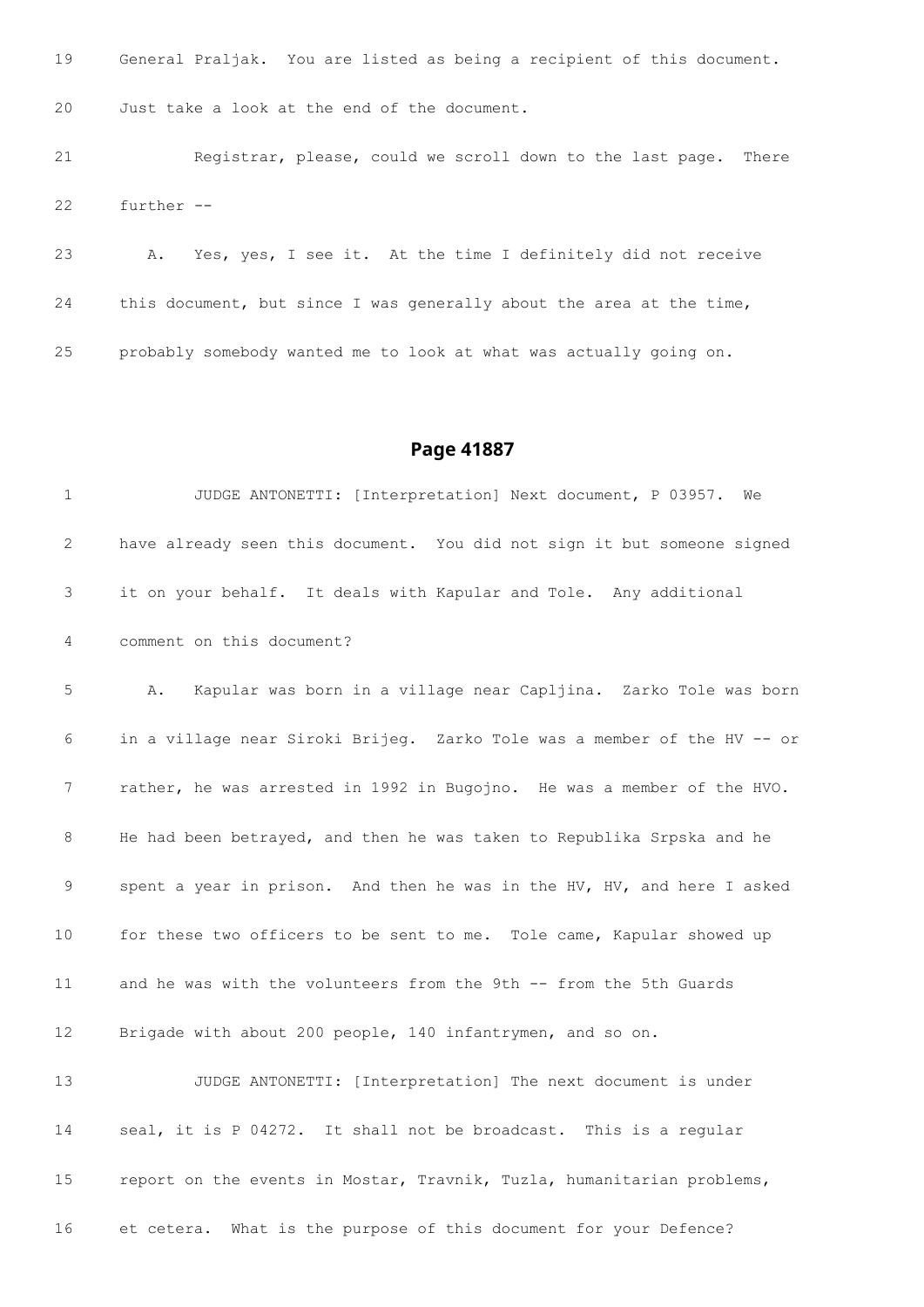A. I beg your pardon?

 MR. KOVACIC: [Interpretation] Your Honours, the idea was for the General to see item 3 on page 2. This is why this document was mentioned here, but he cannot see it on the monitor. So second page, item 3. JUDGE ANTONETTI: [Interpretation] Please take a look at bullet point 3. It's on the screen in your own language. It seems that there was a meeting with yourself. A. Yes. This was not conveyed correctly. Partially, yes. He says

to defeat Muslims. I cannot defeat Muslims. I can only defend myself

#### **Page 41888**

 from the ABiH army attack. This is silly. And then that I would block the supply of the humanitarian aid. This was complete nonsense. This had never occurred to me and you could see that this was simply added. As for the water-supply, this is a complete nonsense. I don't know what these people had in their heads. Those places, Vakuf, and so on, could not be blocked, could not be cut off. I don't even know where the water source is. So each town has its own water source that they use for water-supply, for drinking water and so on, so each town does. Rama has its own source, Vakuf has its own. This is complete nonsense. I guess they read this somewhere that the water would be blocked, water-supply in San Francisco or elsewhere. I don't know. This is complete nonsense.

 It is true that political talks were such that we would give up Tuzla, Zepce, Vares, if an agreement would be reached. They were not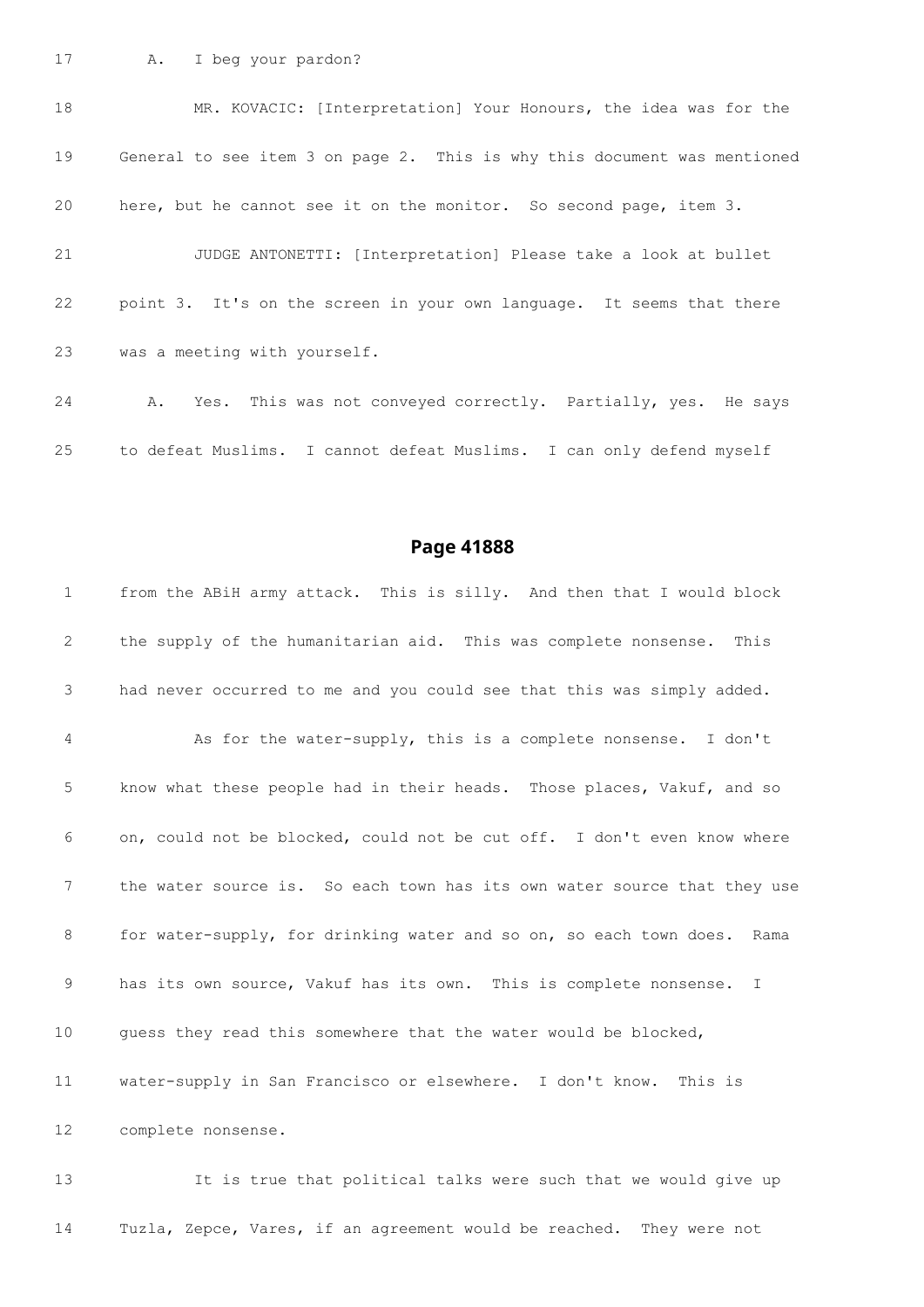part of Croatian territory that had already been agreed, but the Croats were to be protected there just as Muslims were to be protected in an area where the Croats would have majority in democratic voting and nothing else other than that. Naturally this corridor leading to the coast -- what corridor? If they want a joint state -- well, look at how absurd this is. They discuss a joint state and they want a corridor to the coast. Then whose state is it? This means they wanted to take their part and kick us out. A corridor from Paris to the coast through France to some special Frenchmen -- come on.

 JUDGE ANTONETTI: [Interpretation] Next document, P 04640. This is a document signed by you. It is sent to Mr. Marko Stanic and it's

#### **Page 41889**

 about Klis. So what's the purpose of this document? A. Because in an organised army one cannot write this immediately, unconditionally, and so on. When an order is written in an army, this implicitly means this is unconditional and so on, and here they add all these words. Afterwards I threatened them, I said that they need to arrest them, to keep them without water and food until I arrived because I wasn't going to carry out this order. There is a document where I say that they need to be shut up and kept without water and food until I arrive.

 JUDGE ANTONETTI: [Interpretation] Next document should be linked with this one; it's document P 04645. It comes from Bozo Pavlovic. It is sent to the forward command in Citluk, August 31st, 1993. This is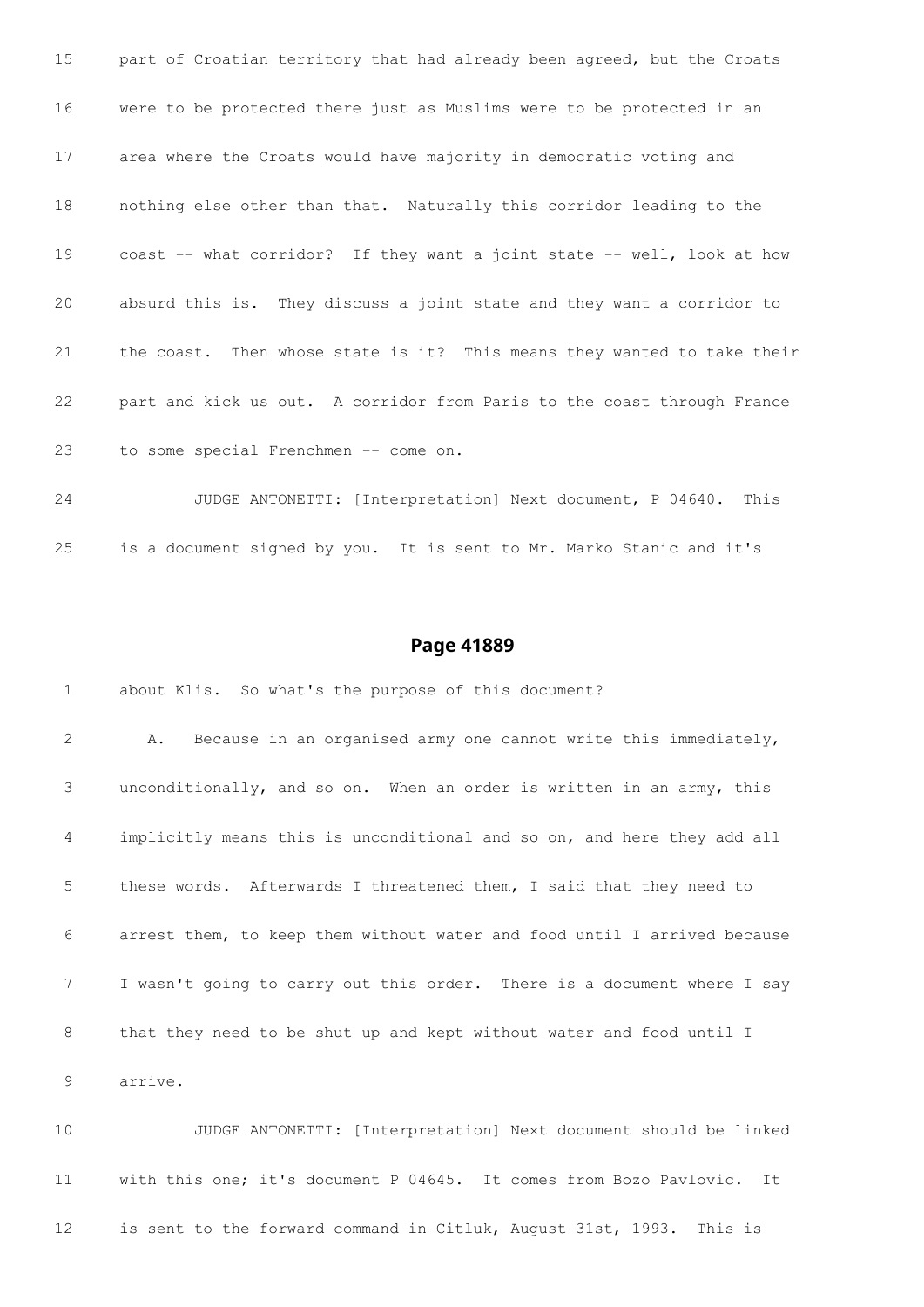| 13 | about the Klis Independent Battalion. Comments, please?                  |
|----|--------------------------------------------------------------------------|
| 14 | Well, they didn't carry out the order, but they say in this<br>Α.        |
| 15 | document, It has been agreed orally. It's on the 1st of September that   |
| 16 | they were to take over duties -- well, listen, they're not duties in the |
| 17 | army. This language by itself -- what do we mean when we say "army"? I   |
| 18 | keep repeating that a lot of these guys, a lot of these guys fought      |
| 19 | bravely and honourably but that there was a lot of this stuff as well,   |
| 20 | where they say conditionally we have agreed we will take over duties     |
| 21 | regarding an excursion that we are going to make and so on.              |
| 22 | JUDGE ANTONETTI: [Interpretation] Next document, P 05188.<br>This        |
| 23 | is a document you signed. There is no date on it. You say that this is   |
| 24 | an order from the president of HR-HB. This is sent to all units. What    |

can you say about this document?

| $\mathbf{1}$ | Nothing. On the basis of the military chain of command, once I<br>Α.      |
|--------------|---------------------------------------------------------------------------|
| 2            | received an order from Mate Boban, it was my duty to convey that order to |
| 3            | the lower echelons, to the command of operation zones that $-$ and the    |
| 4            | brigades they were to receive assistance, and then it says that on the    |
| 5            | basis of this order, military police and other officials need to receive  |
| 6            | written instructions, they need to receive specific tasks. And these      |
| 7            | instructions were to be explained to them. This was another attempt to    |
| 8            | introduce order, as far as I can remember, and this was an order from     |
| 9            | Mate Boban. It had to do with ensuring order in the territory, security   |
| 10           | for convoys, and so on. We should go back to the order.                   |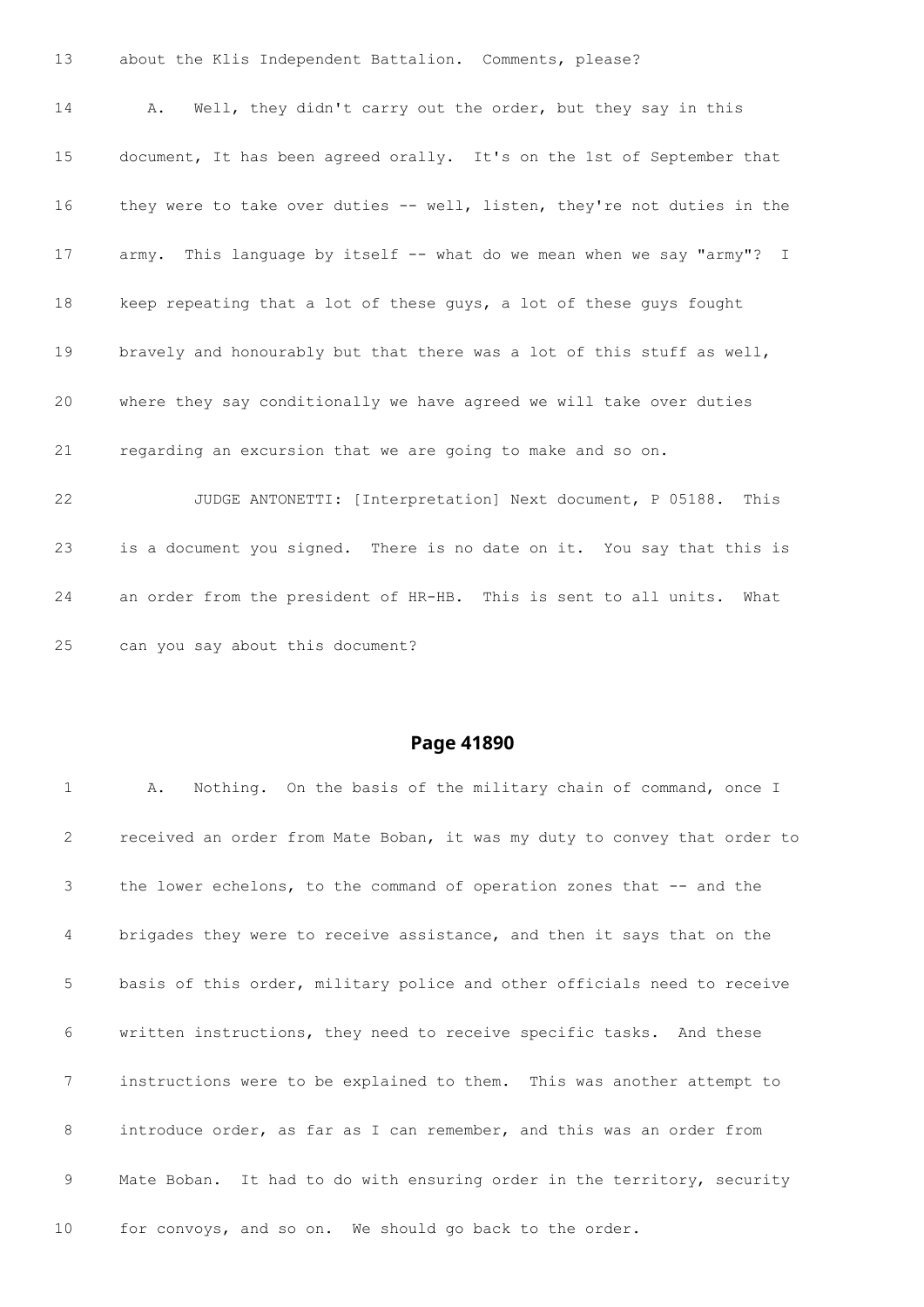| 11                | JUDGE ANTONETTI: [Interpretation] Document --                             |
|-------------------|---------------------------------------------------------------------------|
| $12 \overline{ }$ | MR. STRINGER: I apologise, Your Honour. You indicated that the            |
| 13                | document doesn't have a date, but I was just looking at the               |
| 14                | original-language version and so the date was just omitted from the       |
| 15                | translation. It's 18th of September, 1993.                                |
| 16                | JUDGE ANTONETTI: [Interpretation] Thank you very much,                    |
| 17                | Mr. Stringer. So the date is in the original but not in the translation,  |
| 18                | September 18, 1993.                                                       |
| 19                | Do you agree with this, Mr. Praljak ?                                     |
| 20                | Yes, Your Honours. With 99 per cent certainty. After a secret<br>Α.       |
| 21                | agreement was signed between Izetbegovic and Tudjman this order came, and |
| 22                | at the same time they started an offensive -- actually, they started it   |
| 23                | several days prior to that. And we were to act as though nothing had      |
| 24                | happened, as though we were fools.                                        |
| 25                | JUDGE ANTONETTI: [Interpretation] Next document, P 05279.<br>This         |

| $\mathbf{1}$    | is a document signed by you, sent to all operational areas, and dealing   |
|-----------------|---------------------------------------------------------------------------|
| 2               | with the disciplinary detention and prison sentences that could be        |
| 3               | imposed either by a commander or a person authorised by law, and there is |
| $\overline{4}$  | mention of the Dretelj prison. What's your take on this?                  |
| 5               | I've already given my comment and I will add this. On the<br>Α.           |
| 6               | 22nd of September, everything I had in my head, all the information I     |
| $7\overline{ }$ | had, are clearly expressed here. It was about the prison. I was sending   |
| 8               | people to the prison and I said that all the soldiers that had been       |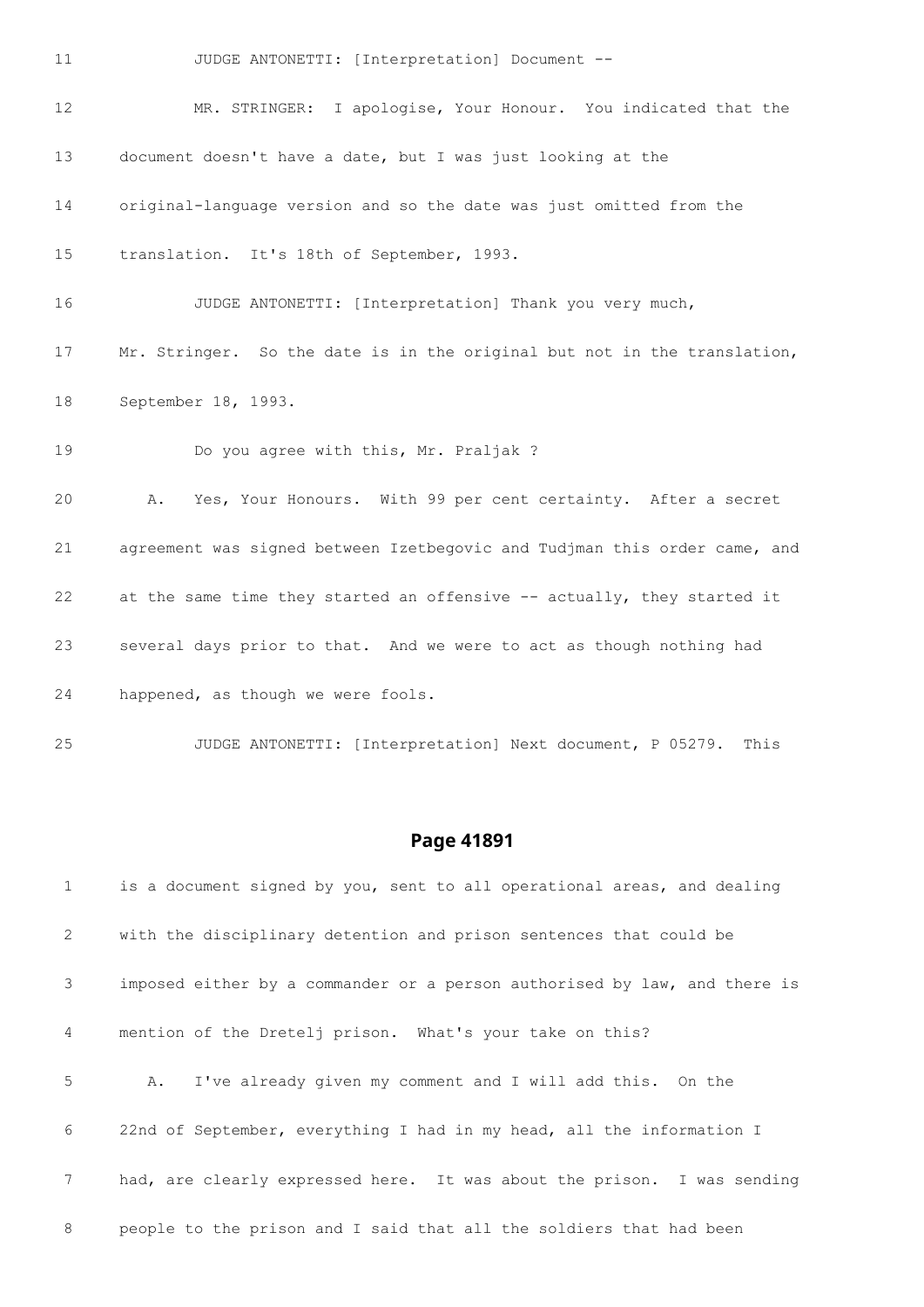punished were to be sent to Dretelj. That's what I know about what Dretelj was. And that's because maybe they had a small prison in some 11 town and then they would release the people that were kept there, they were their friends or relatives, you know how it goes. And in order to prevent the soldiers from complaining, soldiers going to the front line who would say, Well, you punished those people and instead of being in prison they are just walking around, I issued this order that they were all to go to Dretelj and they were to be accompanied with papers indicating what they had committed, what kind of a crime, why they were sentenced to a prison term, and so on. JUDGE ANTONETTI: [Interpretation] Next document, P 0724 -- 05724. This is a document from the Republic of Croatia, Osijek Military District, 5th Brigade of the Guards, sent to you. A. Yes. JUDGE ANTONETTI: [Interpretation] Any comments? A. It's correct that from the 5th Guards Brigade, from Vinkovci, there were volunteers fighting in the field under the HVO command. In a

| 1              | document where I list the units, some 20 of them, it is said that there     |
|----------------|-----------------------------------------------------------------------------|
| 2              | is 140-something people from that unit and they were infantry men.<br>There |
| 3              | was some maybe 30 to 40 additional ones in $-$ performing other duties,     |
| $\overline{4}$ | and they were all volunteers. As I have explained, these volunteers are     |
| 5              | people who earlier on had left the poor areas of Herzegovina and went to    |
| 6              | fertile lands in Slavonia and so on, but they remained loyal to their old   |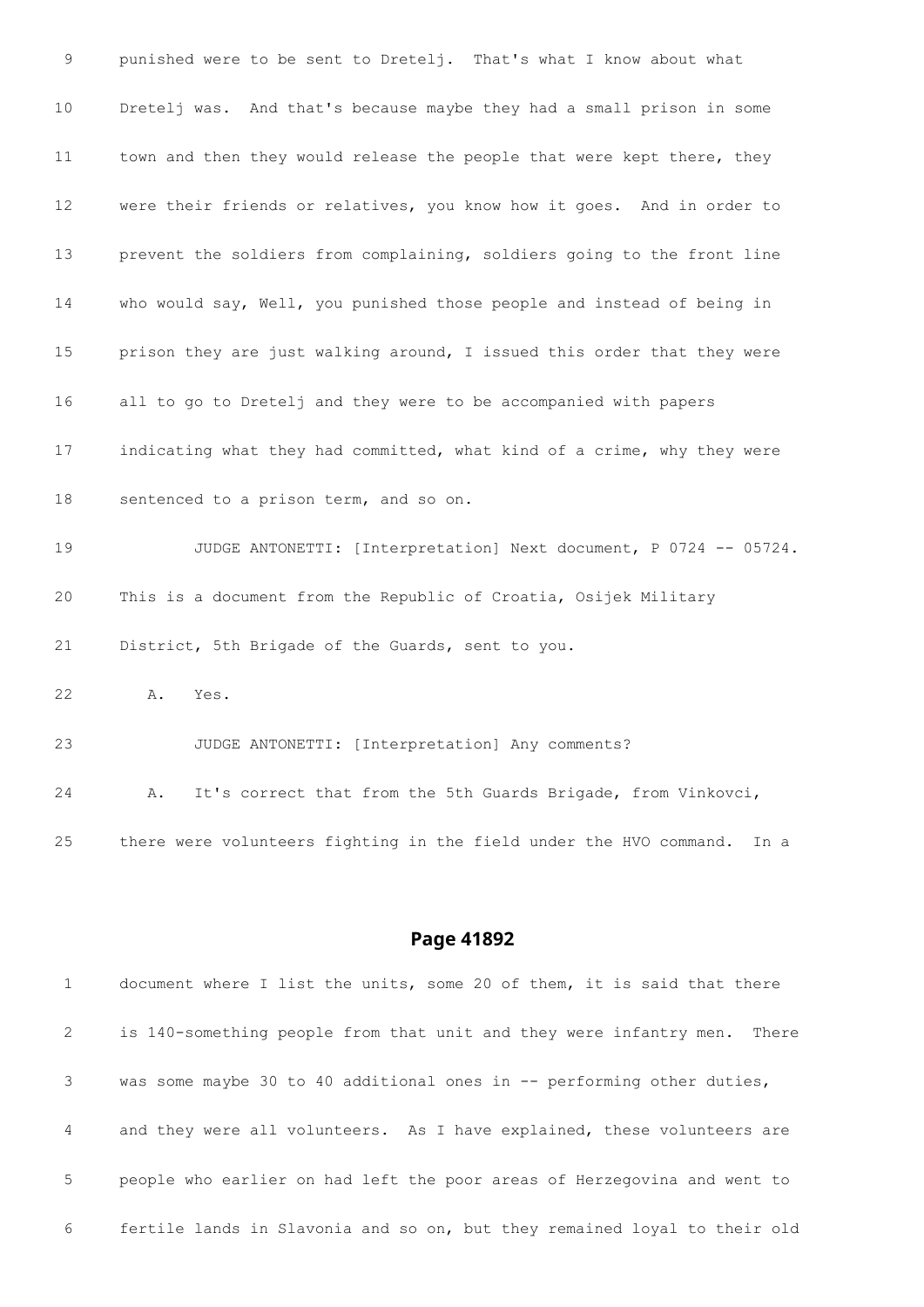| 7  | region and this is why they applied to fight as volunteers. So either     |
|----|---------------------------------------------------------------------------|
| 8  | they were born or their parents were born in the territory of             |
| 9  | Herzegovina, mostly in the western Herzegovina region.                    |
| 10 | JUDGE ANTONETTI: [Interpretation] Let's look at the next                  |
| 11 | document. It is two orders requisitioning --                              |
| 12 | MR. KOVACIC: [Interpretation] Your Honours, if I may, I don't             |
| 13 | want to waste time, but this document, P 06442, is a document we included |
| 14 | here by error -- yes. At the time we included it based on the old         |
| 15 | description in e-court, and later on that description was changed and the |
| 16 | document itself was changed. Therefore, we're not interested in this      |
| 17 | document. It was included erroneously on the basis of the then-existing   |
| 18 | description. When that description was corrected later on, we were not    |
| 19 | interested in this document any longer.                                   |
| 20 | JUDGE ANTONETTI: [Interpretation] Very well, we'll withdraw it,           |
| 21 | and move to the next one, P 08765. This is an interview given by you and  |
| 22 | it says: "I'm not responsible." Please don't give us a lengthy comment    |
| 23 | of this interview. Could you tell us why you wanted to give this          |
| 24 | interview at that point in time, May 9, 1997.                             |
| 25 | Because, Your Honour, we and Nebojsa Taraba, if you read what he<br>Α.    |

|   | claims here, what he claims, this in his introductory part, it will be  |
|---|-------------------------------------------------------------------------|
| 2 | clear to you that there existed an all-out campaign and that all of us  |
|   | were exposed to it and there was some -- it was a media campaign of the |
| 4 | old regime. And according to them we were all thieves, criminals, and I |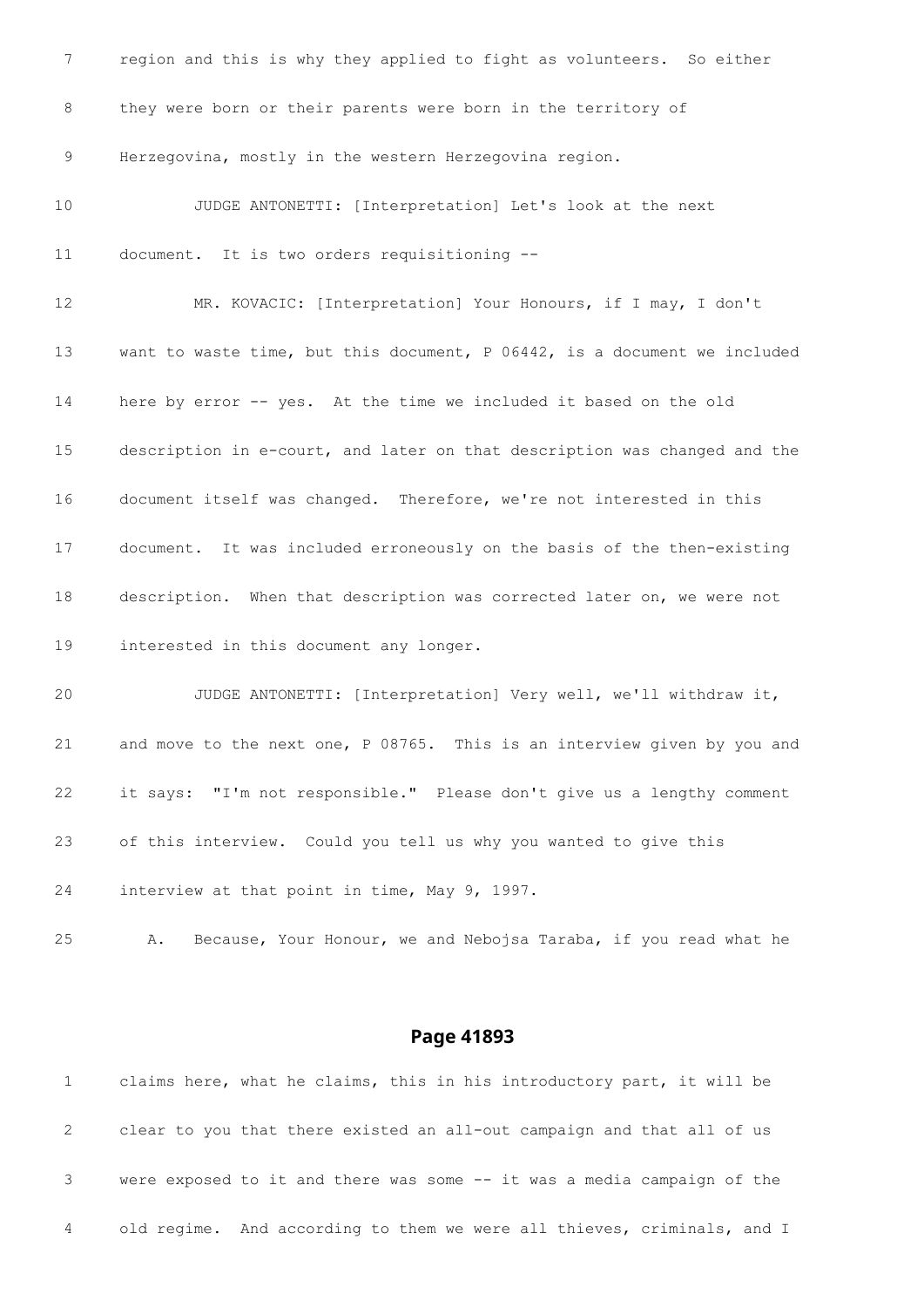don't know whatnot. And this text is full of lies. There are some parts that are true, and then the titles and headlines are wrong. They are attributing things to me that I didn't say and all these claims in the beginning are simply shameful. And this campaign against us, this witch-hunt was of such magnitude that to some extent I was happy when I came to face this Court so that finally you could establish what was the source of my guilt because one couldn't take this any longer. It's difficult to be in prison, it's difficult to read an indictment against yourself, but finally give me, show me a document 14 indicating am I and why; and if so why I'm guilty. This situation where

 everybody can spit at you and write against you anything they want, which is a normal thing in Croatian journalism, and you cannot do anything to that person back is something that is unhealthy for your own mental health and everything else.

 JUDGE PRANDLER: Mr. Praljak, I would like only to ask you if you have any other article or articles in the Croatian press of that time which in a way substantiate your claim and your position that this very article which we are talking about that is "nisam odgovoran" and was only 23 an exception to the rule and you -- and your behaviour and, of course, the behaviour of the HVO was in general reflected as a positive one in some of the other publications, other articles published in Croatia

#### **Page 41894**

during this very time. Thank you.

A. Your Honours, Croatian journalists split into the leftists that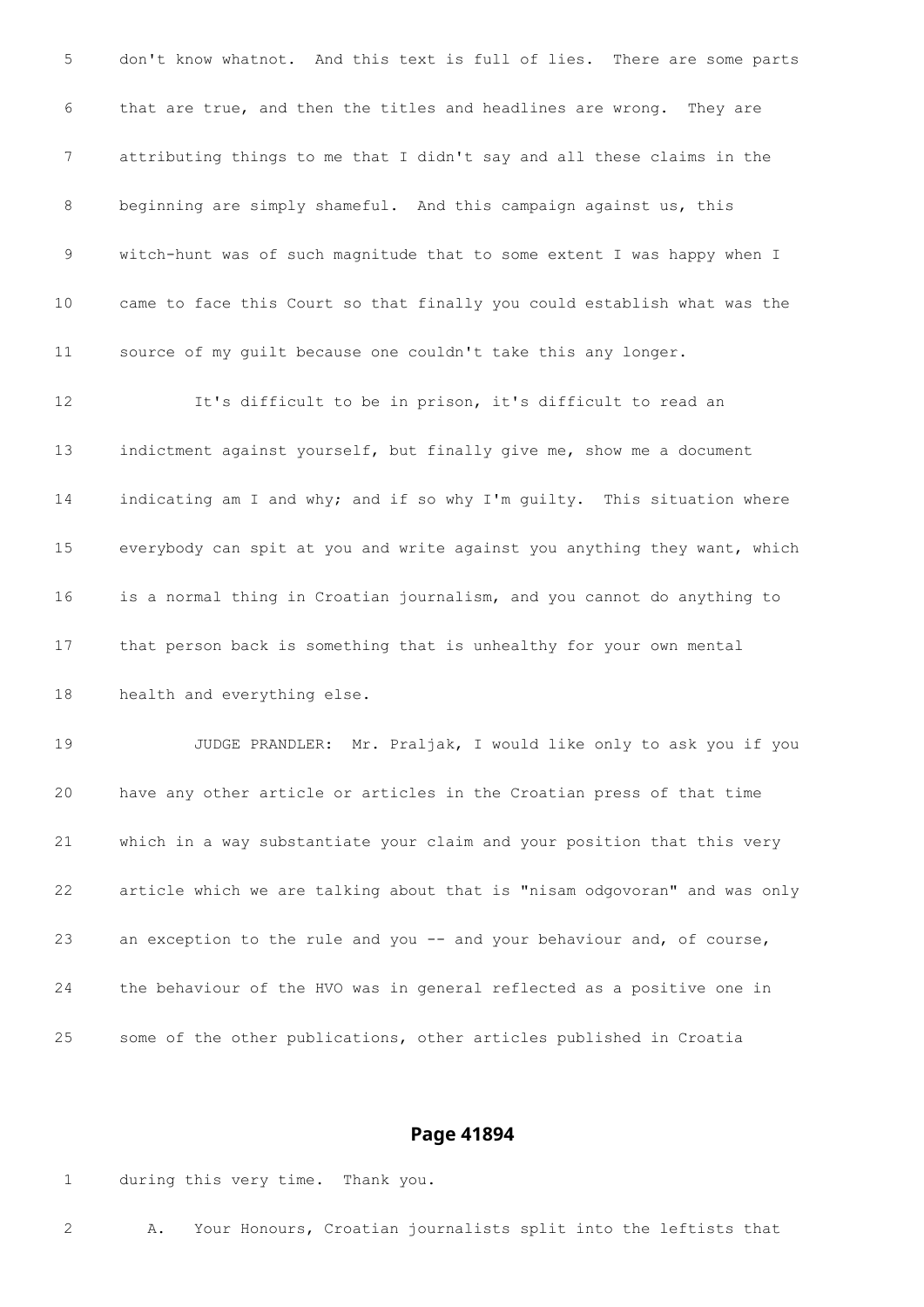simply continued those communist slander without any desire to prove anything, so there was one part; and then the other smaller part were people who were trying to uncover some truth. Every week somebody wrote or uttered somewhere that I had knocked down the Old Bridge. Every week some fool had a right to do that. Initially I denied those allegations and then finally I gave up because this was an avalanche aimed against me on a daily basis and I said, Well, give me a single piece of evidence. 10 No, nobody cared about that. 11 JUDGE PRANDLER: Thank you. I believe that your answer shows that you do not have kind of written confirmation or a kind of refusal what is being now contained in that very article. Thank you. JUDGE ANTONETTI: [Interpretation] Very well, Mr. Praljak. I have exactly 12 documents left. We'll see the next one tomorrow. It is P 00742. I'll make sure the Registrar has this one prepared tomorrow when we start the hearing and we shall return to your last document tomorrow. Remind us of it tomorrow, please. At this pace I might be able to finish in 30 or 40 minutes. Who's going to start once I'm done for cross-examination by the Defence teams? Yes, Mr. Praljak? THE WITNESS: [Interpretation] Your Honour, you said that we would cover snipers -- sniper incidents which took place in Mostar during my command so that we can establish with precision - it will only take us 20 minutes - what the Prosecution claimed and how it actually looked from